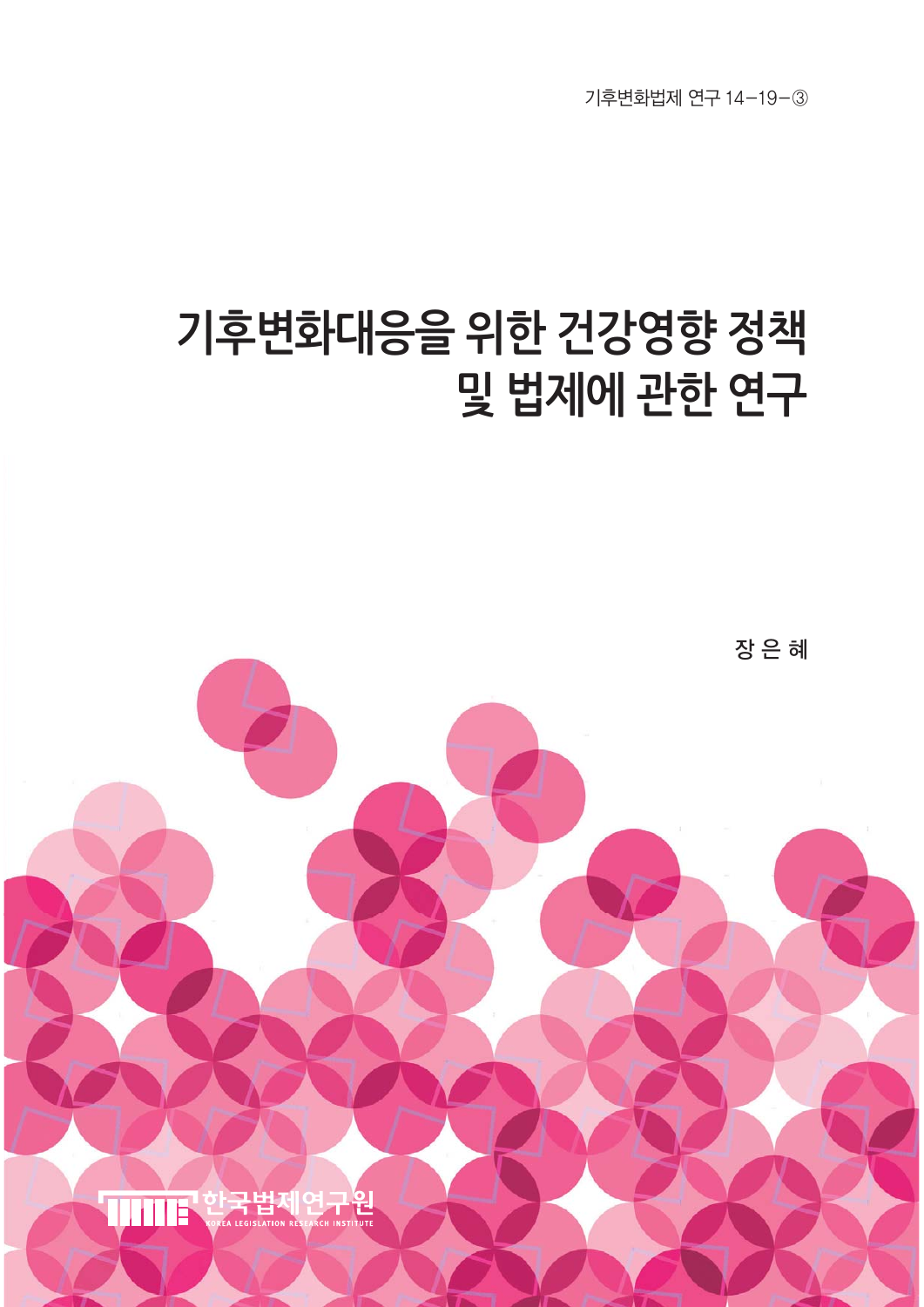기후변화법제 연구 14-19-3

# 기후변화대응을 위한 건강영향 정책 및 법제에 관한 연구

장은 혜

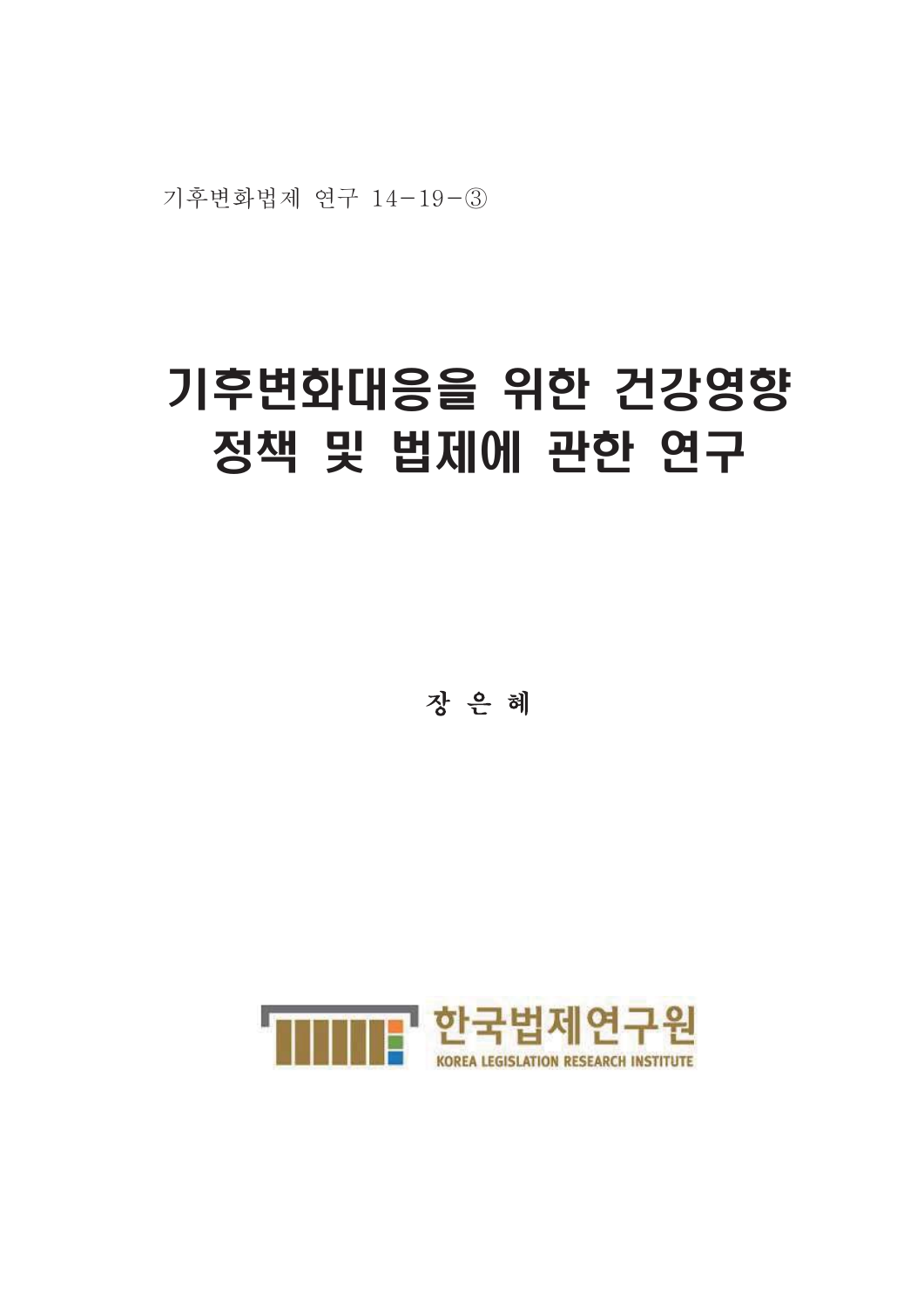## 기후변화대응을 위한 건강영향 정책 및 법제에 관한 연구

**Health Impact Policies and Laws on Climate Change Response** 

> 연구자 : 장은혜(초청연구원) Jang, Eun-Hye

> > 2014. 9. 20.

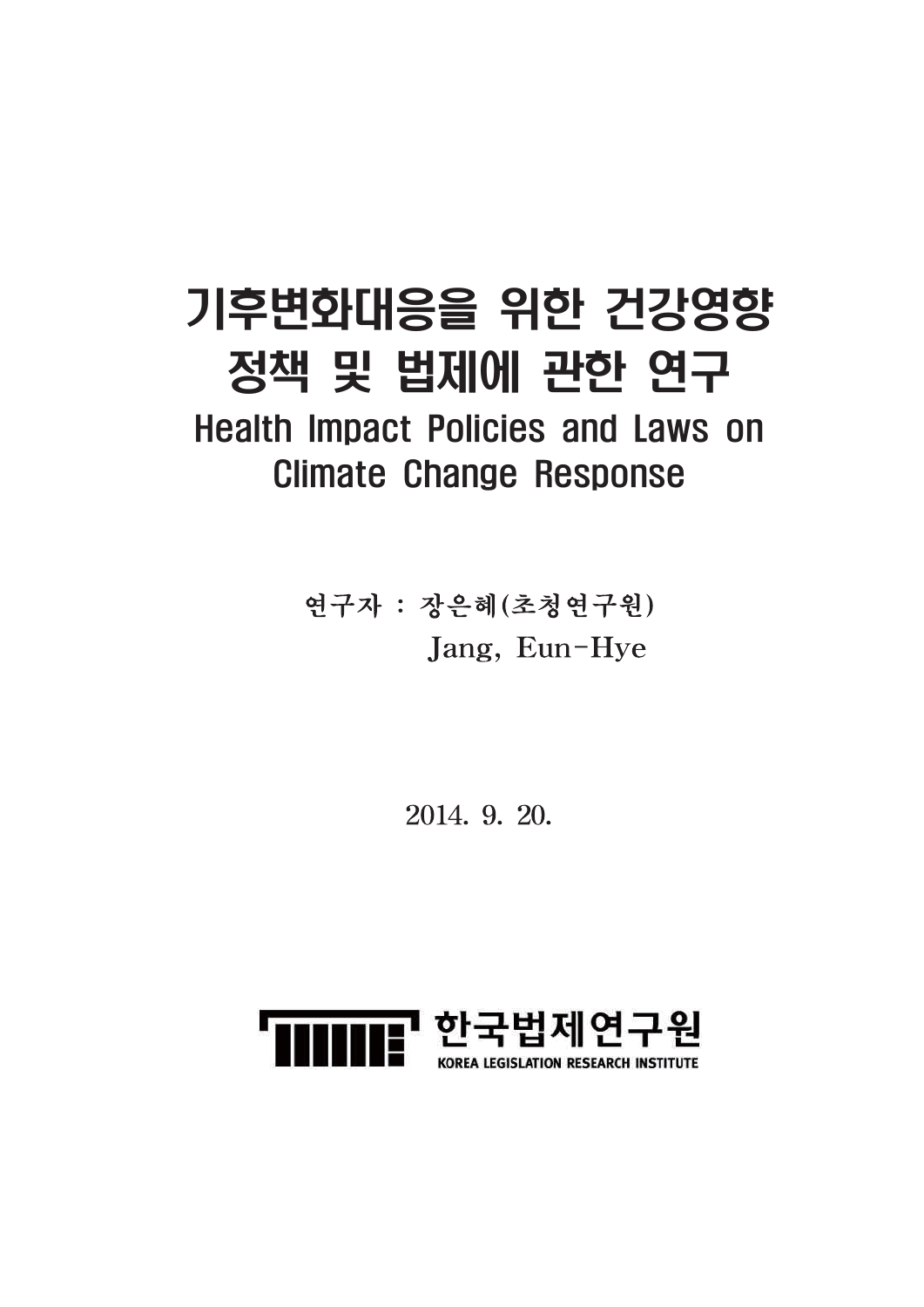

## I. 배경 및 목적

- □ 인간의 건강은 기후패턴 및 기후변화에 민감함. 기후변화 때문에 발생되는 기온 및 강수량의 변화, 폭염, 홍수, 가뭄, 화재 등은 직접적으로 인간의 건강과 생명에 치명적인 영 향을 끼치게 되며, 기후변화로 야기되는 생태계 파괴나 사 회적 대응 등은 간접적으로 건강에 영향을 미치게 됨
- □ 우리나라의 경우 2006년 OECD의 평가에서, 외국에 비해 기후변화로 이한 건강영향의 정책적 대응이 느린 발전단계 에 있는 것으로 지적된 바 있고, 기후변화의 건강위험에 대한 국민인식도 상대적으로 낮은 수준에 머물러 있음. 이 후로 지속적인 정책의 발전이 있어왔지만. 건강영향 부분 의 대응정책과 관련해서는 꾸준한 점검이 필요함
- □ 기후변화가 건강에 미치는 영향에 대한 문제에서 '법'은. 적극적으로는 정부의 권한과 관할을 설정하고, 정부와 관 계를 맺고 있는 개인들의 행동에 직접적으로 혹은 간접적 으로 영향을 미칠 수 있는 사회적 규범으로 작용할 수 있 음. 또한 소극적으로는 기후변화로 인해 발생하는 각종 사 건에 대해 개입하고 규제하는 국가권력의 남용 가능성을 방지하고 한계를 짓는 역할을 할 수 있음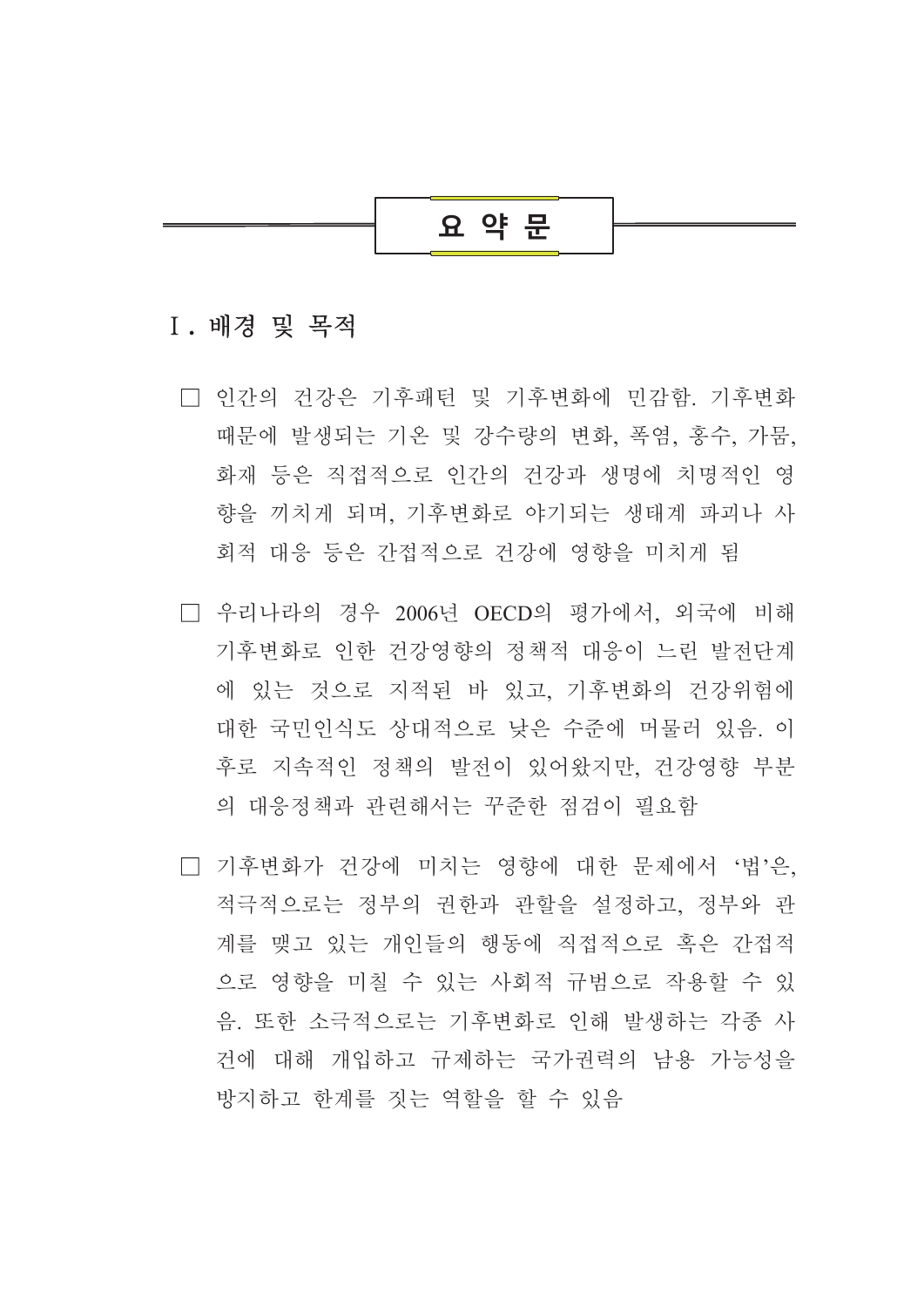□ 기후변화와 건강영향의 문제는 건강위협으로부터 사회의 안전을 보호하다는 질서유지의 측면과 함께 기후변화로부 터 국민을 안전하게 보호할 국가의 기본권 보장의무 및 국 민의 '건강권' 문제가 뒤섞여 있음. 따라서 기후변화 대응 정책과 법제를 통해 이러한 질서유지와 건강권 보장의 정 부역할이 규명되고 지속적인 추진의 기반이 마련될 필요성 이 있음

## Ⅱ. 주요 내용

□ 기후변화의 거강영향에 대한 국제사회에서의 논의

- WHO에서는 2008년 세계보건의 날에 '기후변화로부터의 건강보 호'라는 주제로 논의를 진행하고 보고서를 발간한 바 있음. 동 보고서에서는 기후변화로 인해 발생하는 건강에 대한 위험이 무엇인지. 누가 이러한 기후변화에 더 취약한지. 우리가 이러한 위기를 극복하기 위해 어떻게 해야 하는지에 대한 고민이 담겨 있음
- 기후변화와 관련하여 IPCC가 발표한 평가보고서에서도 기후변 화가 건강에 미치는 영향에 주목함
	- 건강과 관련해서는 제2차 평가보고서에서부터 독립된 장을 할 애하기 시작함
	- 제3차 보고서에서는 기후변화가 건강에 미치는 영향을 세부적 으로 분류하여 구체적으로 검토 · 평가하고, 기후변화로 인해 나타나는 환경 및 사회적인 변화가 인구 집단의 건강에 영향 을 준다고 확정적으로 인정함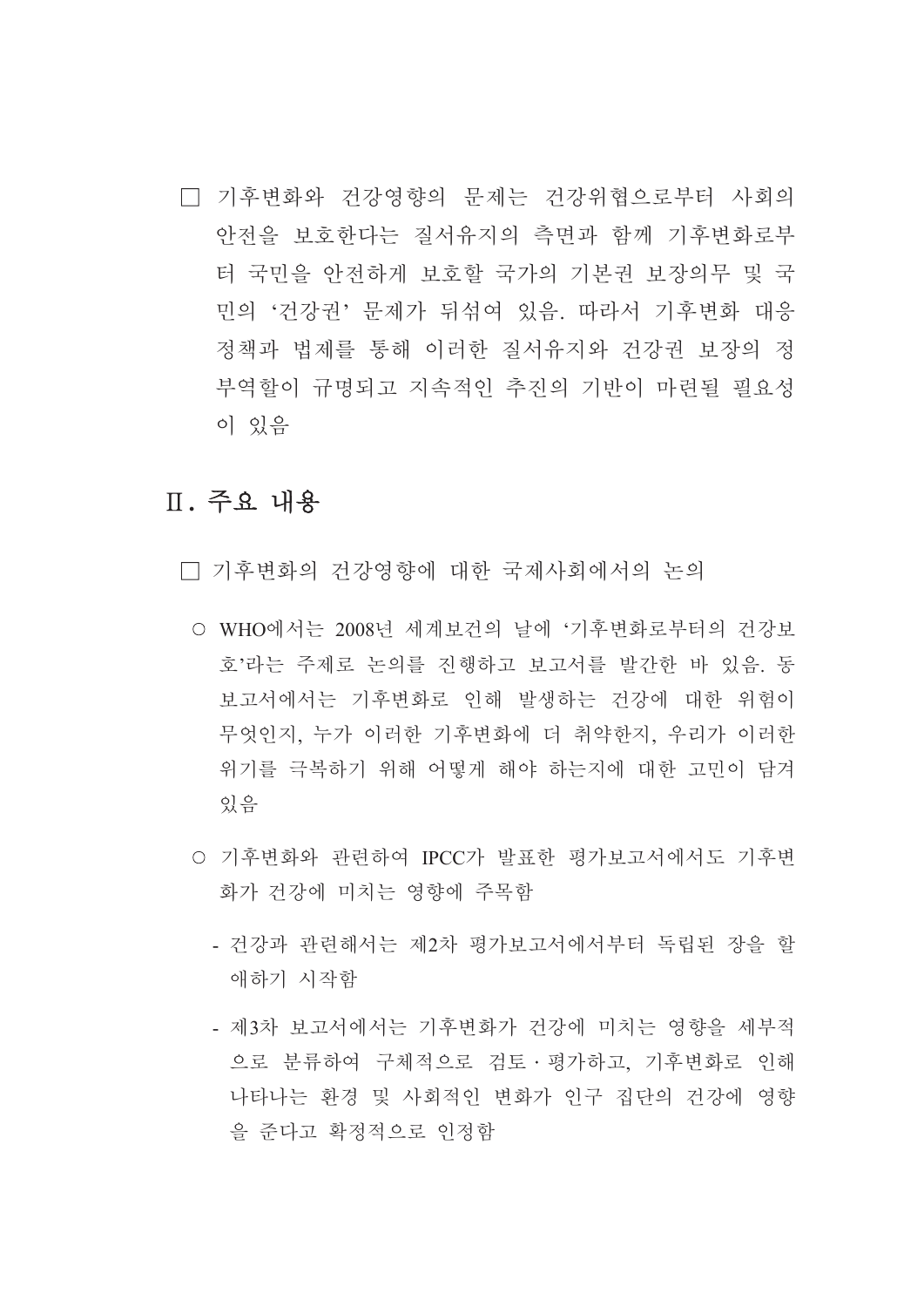- 제4차 보고서에서도 인간 건강(Human Health)이라는 독립된 장 을 기술하면서, 민감성과 취약성, 미래 경향에 대한 추정, 비용 등에 대한 분석을 하고 있음
- 제5차 평가보고서에서는 "인간 건강: 영향, 적응, 상호이익"이 라는 장을 통해 기후변화가 건강에 미치는 영향을 개괄적으로 서술하고 건강 부분의 내용을 이전보고서보다 더욱 구체화하 여 발표함
- □ 기후변화와 건강의 관련성
	- 기후변화가 건강에 미치는 영향
		- 기후변화가 건강에 미치는 직접적 영향은 기후변화로 인해 발 생하게 되는 기온, 강수량 등의 변화가 건강에 위험을 주는 것 을 의미. 구체적으로는 극한 기온에 따른 폭염현상 등 기온상 승에 따른 사망률의 변화, 질병발생의 변화를 들 수 있고, 홍 수 • 가뭄 • 태풍 등에 따른 기상재해로 인한 직접적 건강 손상 및 전염성 질환의 증가를 들 수 있음
		- 기후변화로 인한 간접적 영향은 생태계의 변화, 대기오염의 심 화, 또는 질병 숙주의 서식 변화 등을 통해 미치는 영향을 의 미함. 구체적으로는 대기오염이 건강에 미치는 영향, 수인성 전염병, 식품과 관련한 질병, 매개생물(동물, 곤충 등)로 인한 질병 등을 들 수 있음

□ 기후변화와 건강문제의 법 · 정책적 의의

○ 기후변화가 가지고 오는 건강에 대한 영향을 파악하고 예측하 는 문제는 거시적 시각으로 살피고 대처해야 하는 문제임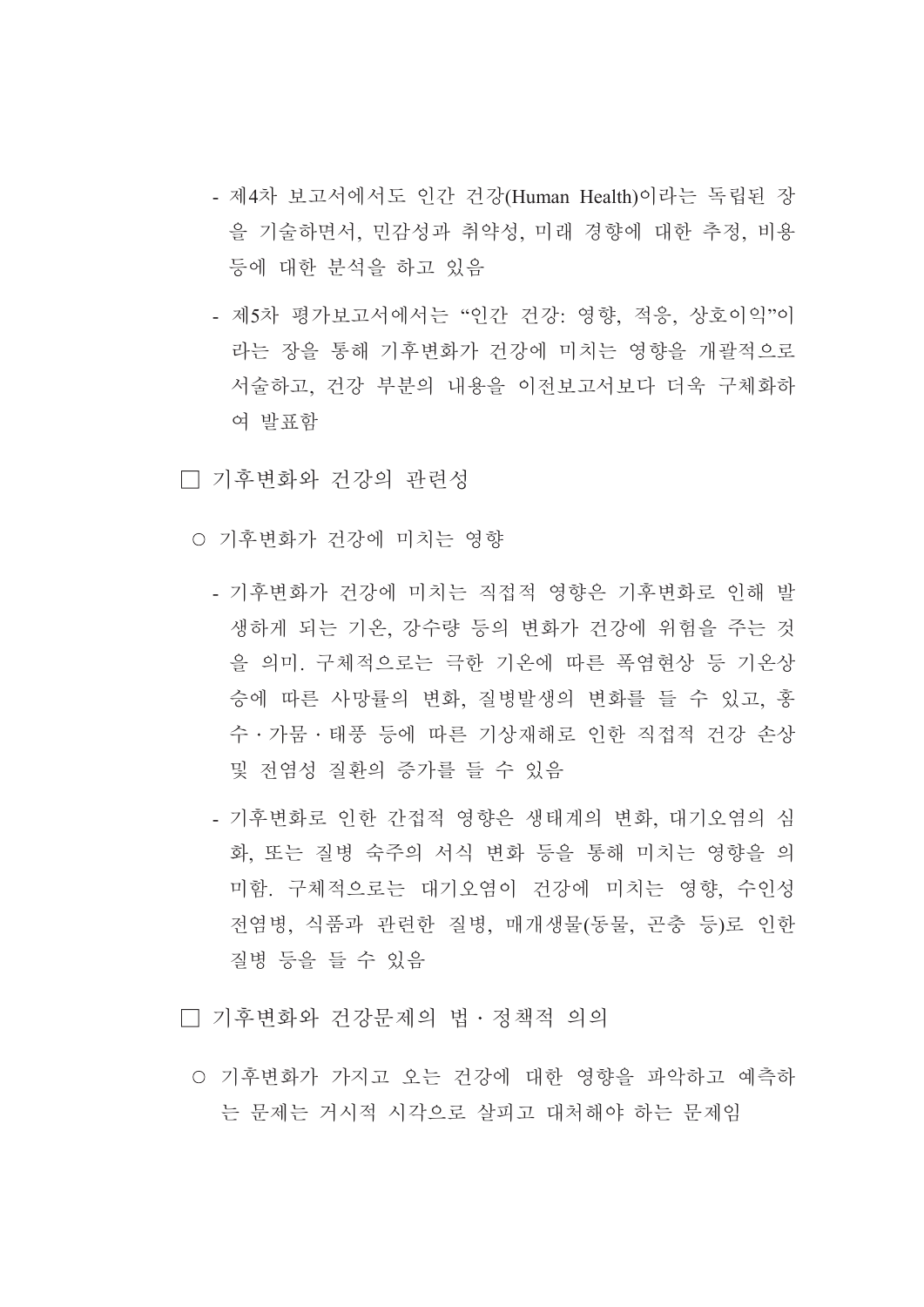- 그런 점에서 기후변화와 건강 영향의 예측, 예방, 해결점을 찾 는 문제는 궁극적으로 헌법질서와 정부의 역할, 법체계와의 관 려성을 함께 고려해야 하는 특성을 지니게 됨. 이러한 특성은 국민의 '건강권'에 대한 인식과 이해를 전제로 함
	- 건강권이 국민의 기본권이고 이러한 헌법상 기본권에 기초하 여 국가가 적극적으로 국민의 건강을 보호 · 유지 · 증진시키기 위한 정책을 수립하고 시행할 의무를 부담한다면, 국가는 기 후변화가 가지고 오는 건강위험에 대한 문제에 있어서도, 기 후변화로 인한 건강위협으로부터 국민을 보호하기 위한 정책 을 수립하고 시행해야 할 의무를 부담한다고 보아야 함
	- 기후변화와 건강의 문제는 궁극적으로 기본권이라는 헌법질서 에서 나아가, 정부의 역할, 법체계와의 관련성이 함께 고려되 어야 하는 규범적이고 공익적 성격을 띠는 문제가 됨

□ 주요국가의 기후변화대응을 위한 건강영향 정책 및 법제

○ 시사젂

- 외국의 경우 기후변화적응대책에서 건강 분야의 우선순위가 우리나라에 비하여 상대적으로 높음
- 과학적 근거에 기초하여 국가 및 지역 다위의 기후변화 건강 영향을 규명하고자 하며, 그에 따라 건강영향에 관련된 평가체 계를 구축해 가고 있음
- 기후취약인구집단에 대한 건강영향 저감을 위한 프로그램이 강조되고 있음
- 각각의 국가들은 해당 국가의 보건부처와 그 산하기관들이 기 후변화 관련 건강분야 적응을 주도하면서. 각 부처의 고유 업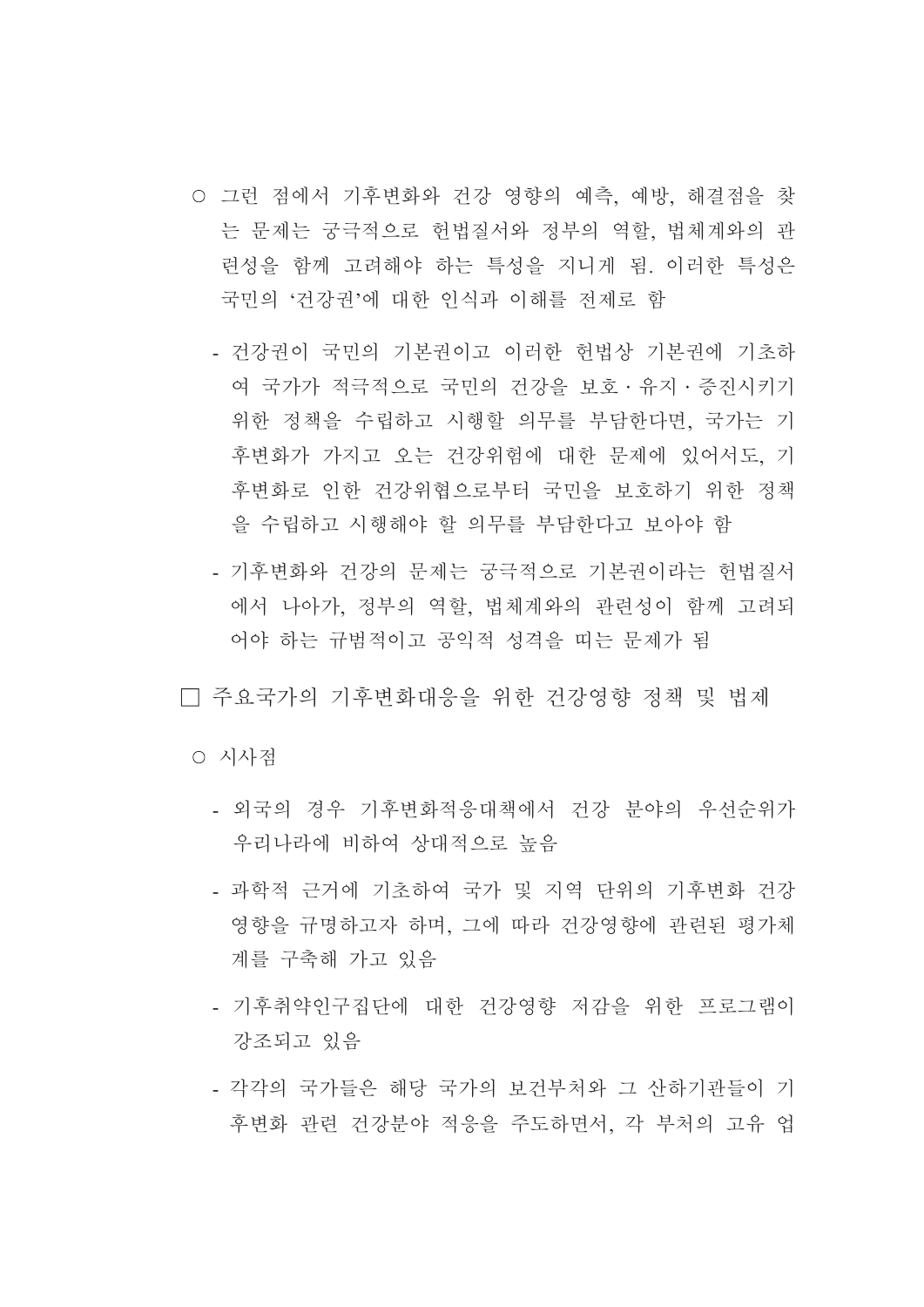무에 따라 관련 업무를 배분하고 부처 합동의 TF팀 운영 또는 위워회 구성을 통한 협업체계를 모색

- 이상의 국가들의 경우, 적응전략을 먼저 수립하는 것이 아니라 기후평가와 각종 정책의 종합을 통해 도출된 자료를 바탕으로 이를 수립함.

□ 우리나라의 기후변화대응을 위한 건강적응정책 및 법제

- 기후변화적응 건강관리대책
	- 《국가 기후변화 적응대책(2011-2015)》이 수립됨에 따라 보건 복지부에서는 건강부문의 기후변화 적응역량 강화의 일환으로 《기후변화적응 건강관리대책》 을 수립
	- 우리나라의 《기후변화 건강적응대책》을 살펴보면, 미국, 영 국, 독일의 건강적응대책과 비교하여 크게 손색이 없어 보임. 주요 선진국들의 전략 등이 실시간으로 공개되고, IPCC 평가 보고서의 지속적인 발표가 있으면서 기후변화와 관련한 전략, 정책 등이 보편화되어 가는 경향도 그 원인으로 작용. 문제는 적응전략이 그 자체의 단기적인 모방에 그치고 있는 것은 아 닌지, 실질적으로 구체적인 정책이 수립되어 기후변화로 인한 건강피해를 예방하고 피해를 저감시키고 있는지에 대한 검증 이 필요한 시점임

□ 기후변화에 따른 건강영향의 법제적 대응

○ 법제적 대응 필요성

- 기후변화로 인한 건강 영향 부분은, 예방으로 사망률과 질병발 생률을 상당 정도 감소시킬 수 있다는 점에서 국가적으로 제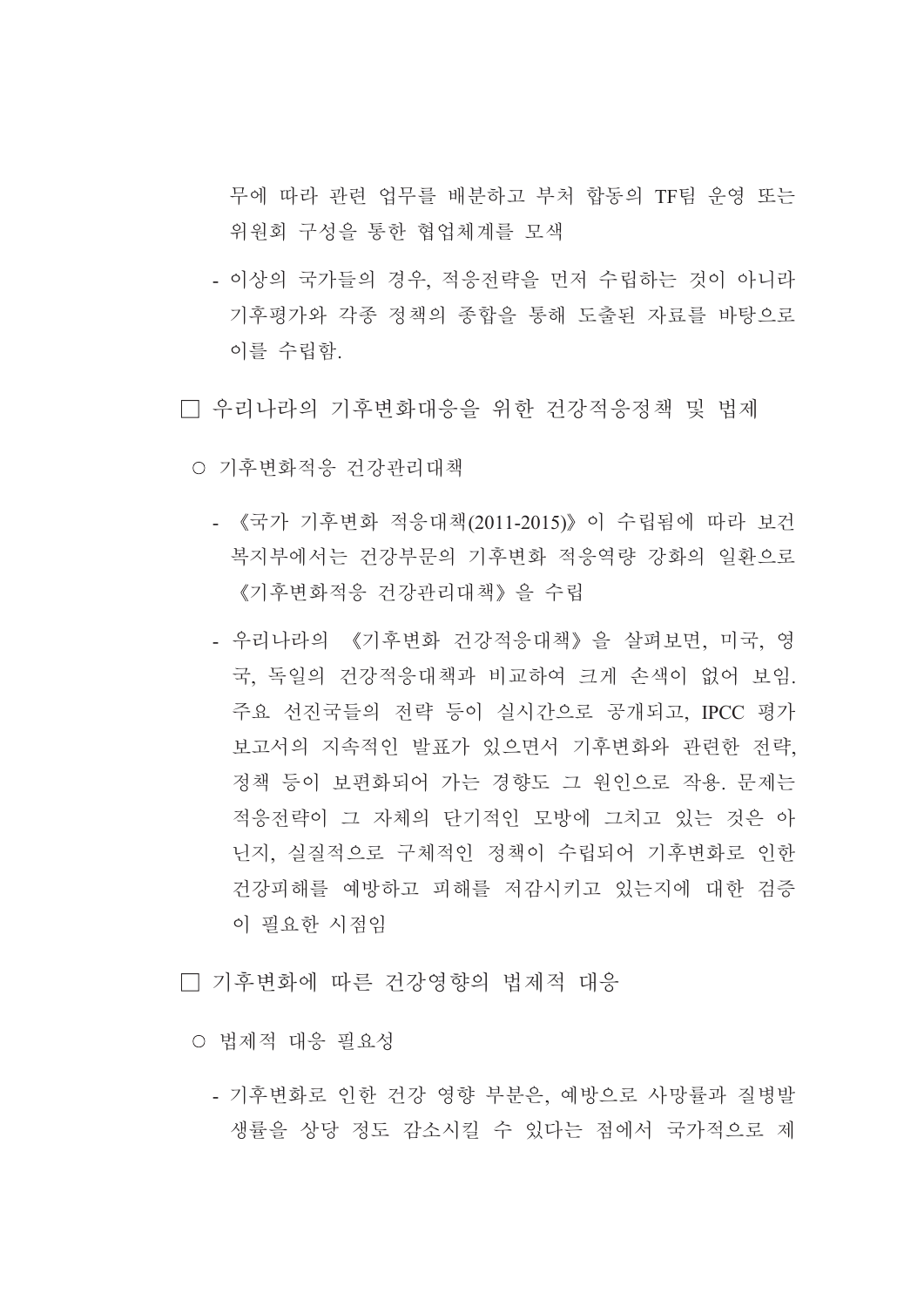시하는 큰 그림이 무엇보다도 필요한 분야임. 법 · 제도적 측면 에서의 선제적 대응이 있어야 큰 그림에 따른 구체적인 실행 이 가능함

- 기준과 큰 그림들이 제시되지 않으면, 건강관련 정책을 수행하 는 정부 당국과 여타의 기후변화 관련 사항을 처리하는 정부 부처 간 역할부담에 혼란이 가중되어 꼭 필요한 부야에서 공 백이 생기는 모수이 나타남.
- 법과 제도는 이러한 모순들을 시정해 나갈 수 있는 중요한 수단 이 됨. 즉, 법과 제도를 통해 각각의 정부 기관의 역할과 권한을 명시하고, 그에 필요한 재정사용의 근거를 마련하는 등의 행위 는 기후변화에 따른 건강영향 정책을 수행하기 위한 전제임

□ 건강관련 정책의 현행법상 근거 및 개선방향

- 기후변화와 건강과의 관련성을 법과 제도를 통해 더 명확히 하 고 관련기관들의 미션, 기능들을 더 체계적으로 기술하는 것은 건강영향과제를 수행하기 위한 첫 단추가 될 수 있을 것임
- 법령을 통해 담당기관의 권한 범위를 명확하게 하고, 유연한 제 도설계를 통해 이를 뒷받침하고, 대인적 통제수단을 사용해야 할 경우 이를 위한 기준과 절차를 명시하여 법치행정의 기틀을 마련하는 것은 기후변화로 나타나는 건강위험을 예방하고 줄이 기 위한 저제가 됨
- 이러한 기초 위에서 국민의 건강권을 보장하기 위한 적극적인 정부의 의무를 창출하는 것. 공중보거시스템을 활성화하고 이를 통해 국민의 삶의 질을 향상시키는 등의 일에 있어서도 법과 제도는 장애물이 아닌 촉매제로 기능하게 될 것임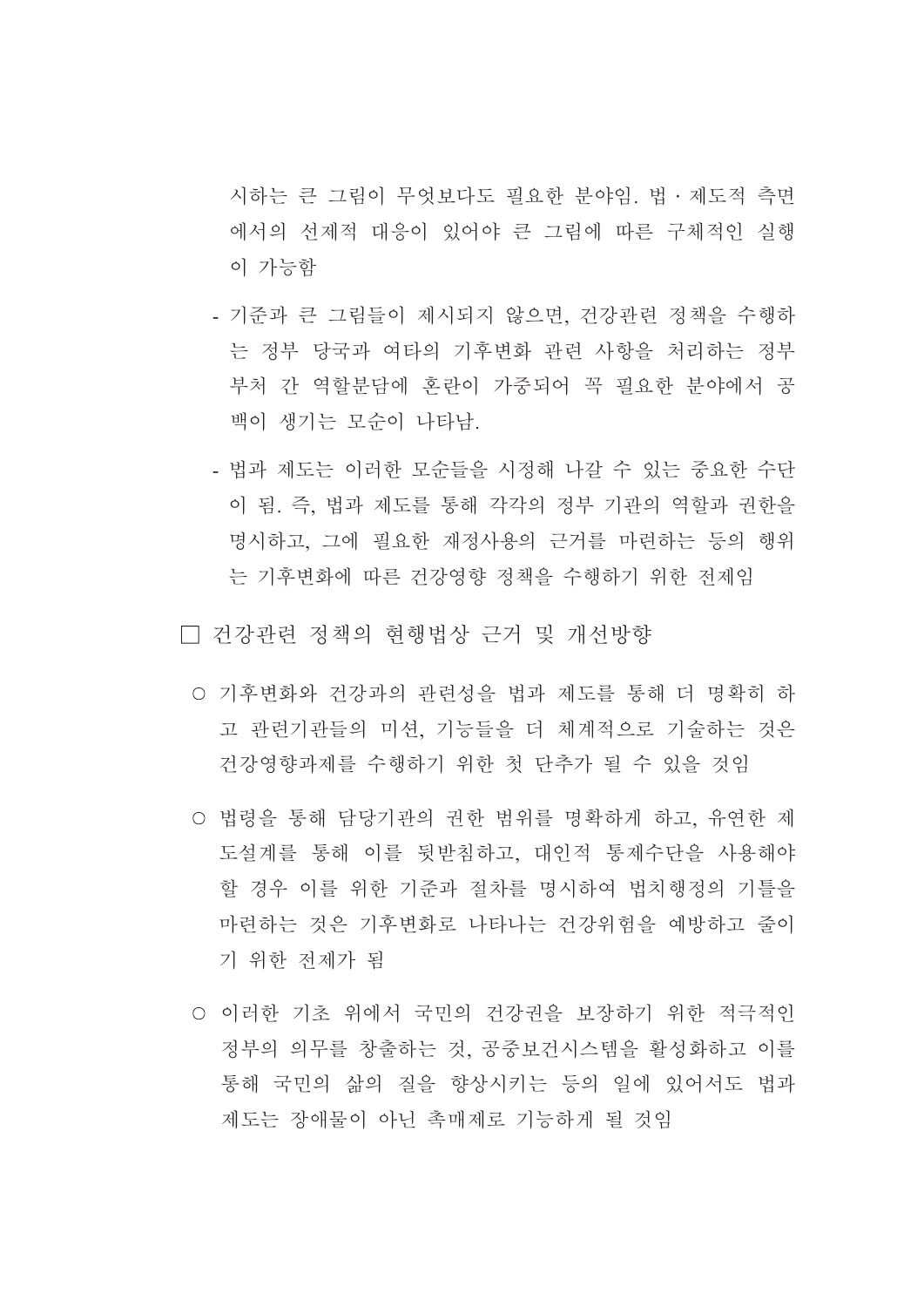○ 기후변화가 미치는 영향이 직접적이든, 간접적이든 결국 그 영 향에 따른 최종피해자는 인간이라는 점에서 기후변화와 건강 관련성에 대한 문제인식 및 대응방안의 마련은 더 이상 미룰 수 없는 과제임을 인식하고 지속적인 제도설계와 법제의 정비 가 있어야 할 것임

## Ⅲ. 기대효과

□ 기후변화에 따른 건강영향 분야의 법제적 측면에 대한 연 구를 통하여 정책 수행의 실질적 근거 마련에 기여

▶ 주제어: 기후변화, 기후변화와 건강, 기상이변, 기후변화적응, 기후 변화대응, 기후변화 건강영향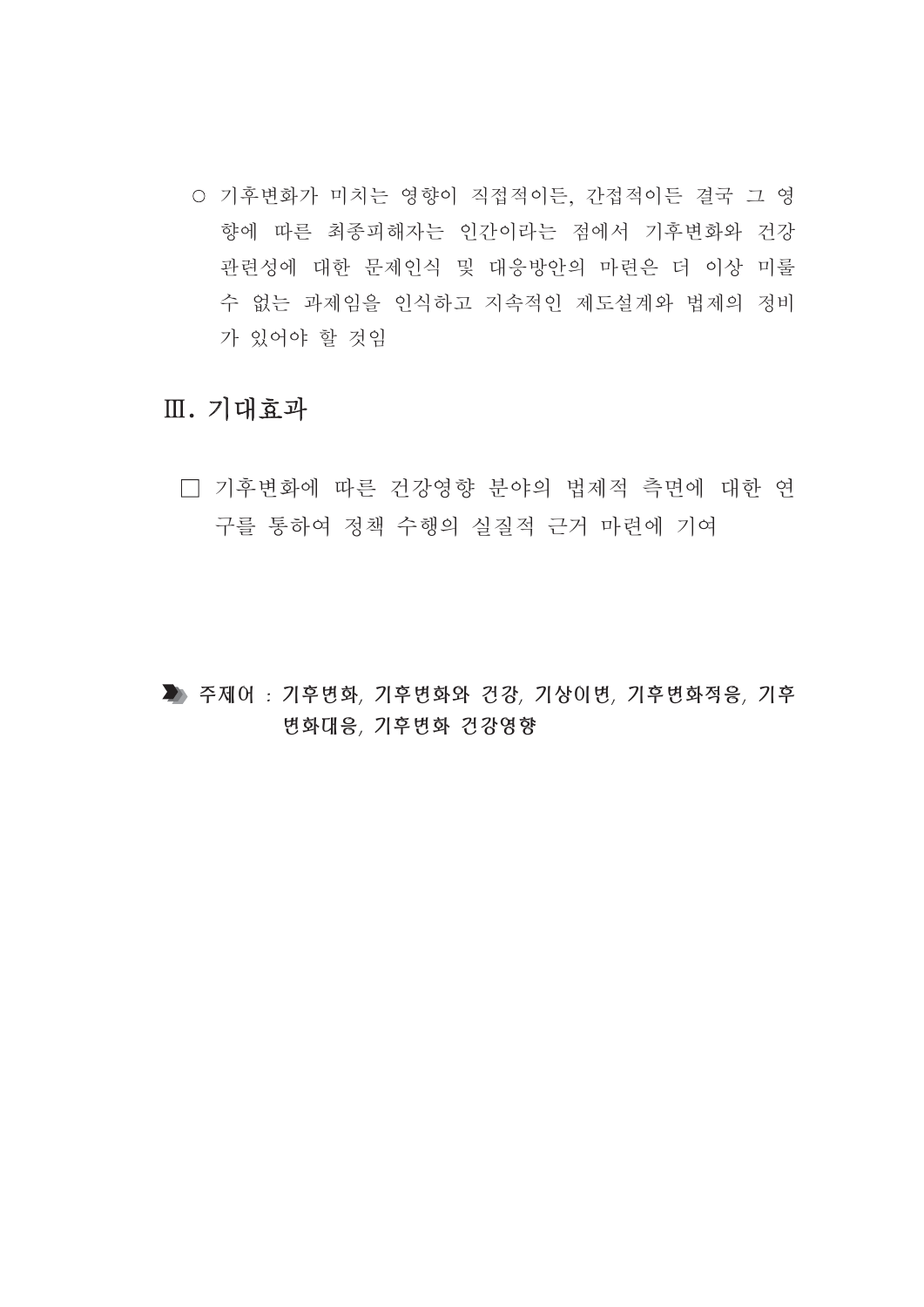## **Abstract**

#### **I**. Backgrounds and Purposes

- $\Box$  Human health is sensitive to climate pattern and climate change. Climate change - induced abnormal events such as changes in temperature and precipitation, heat waves, floods, draughts and wildfires can have devastating effects on human health and life both directly and indirectly. And destruction of ecosystems and social response to it also has direct influence on human health
- $\Box$  The OECD pointed out in its assessment report 2006 that South Korea is lagging behind other countries in developing policy response to prevent and adapt to the effects of climate change on health. Public awareness on the risks presented by climate change to their health remains relatively low. Although the country has improved its policy, such policy measures to address the impact of climate change on health need to be monitored in a constant manner.
- $\Box$  When it comes to the effects of climate change on human health, "laws" can play a key role in establishing government's authority and jurisdiction and serve as a social norm capable of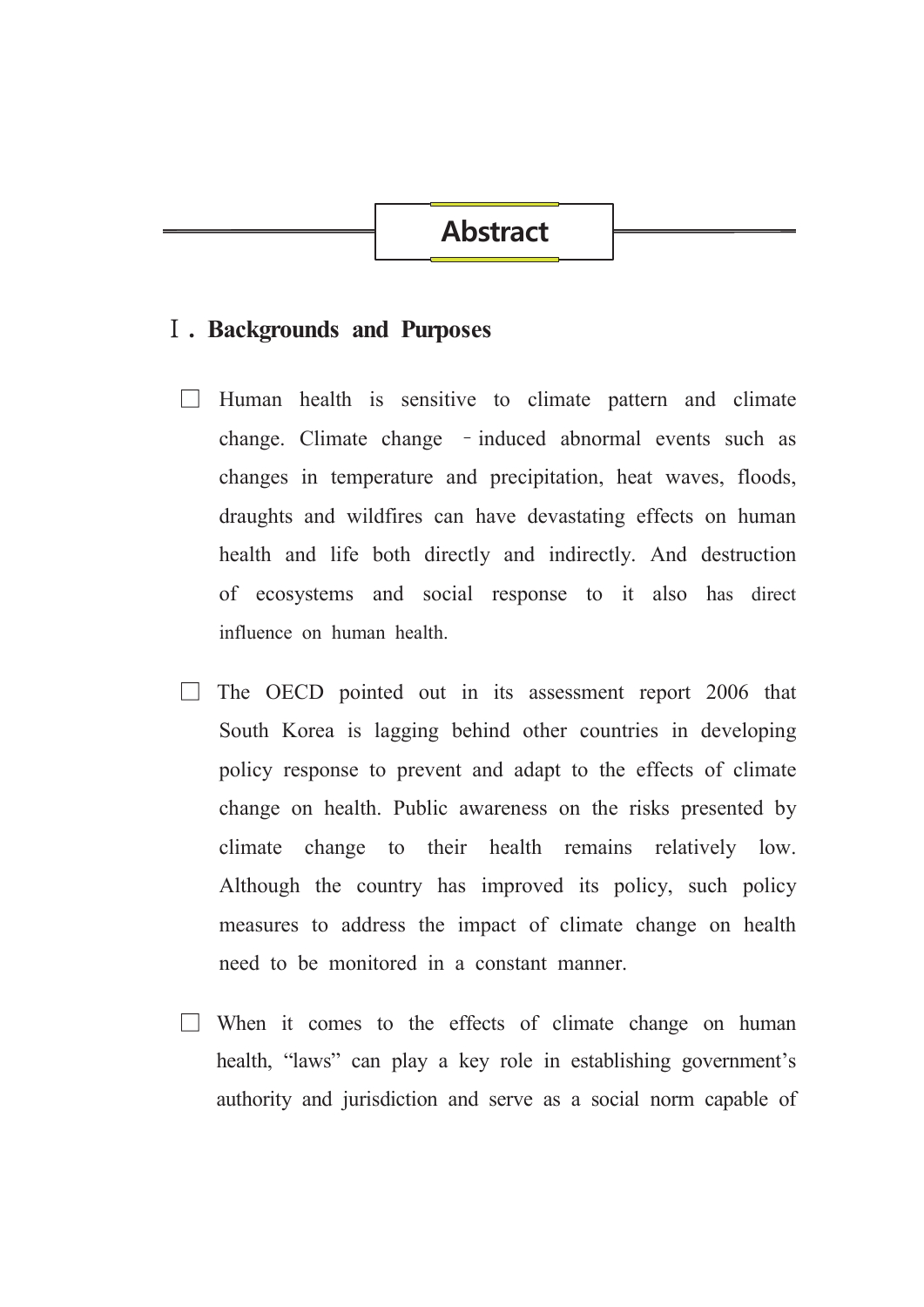directly or indirectly affecting the behavior of individuals associated with the government. Meanwhile, it may prevent the government from abusing its power to intervene or regulate a variety of incidents caused by climate change and limit such cases.

 $\Box$  The issue of climate change and its effects on health is a complex one, a mixture of maintenance of order - protecting the social safety from health risk of climate change - and the duty of government to guarantee fundamental rights and people's right to health - protecting its people from the threat of climate change-. In this regard, it is necessary to define government's role in maintaining the order and guarantee the right to health and to lay the foundation for sustaining policy implementation by establishing policies and laws to address climate change.

### **II. Major Contents**

- $\Box$  Global Consultations on the Effects of Climate Change on Human Health
	- $\circ$  Celebrating the World Health Day 2008, the WHO held meetings under the theme of "Protecting Health from Climate Change" and released a report. This report presents health risks caused by climate change, those who is more vulnerable to climate change and how to overcome such challenges.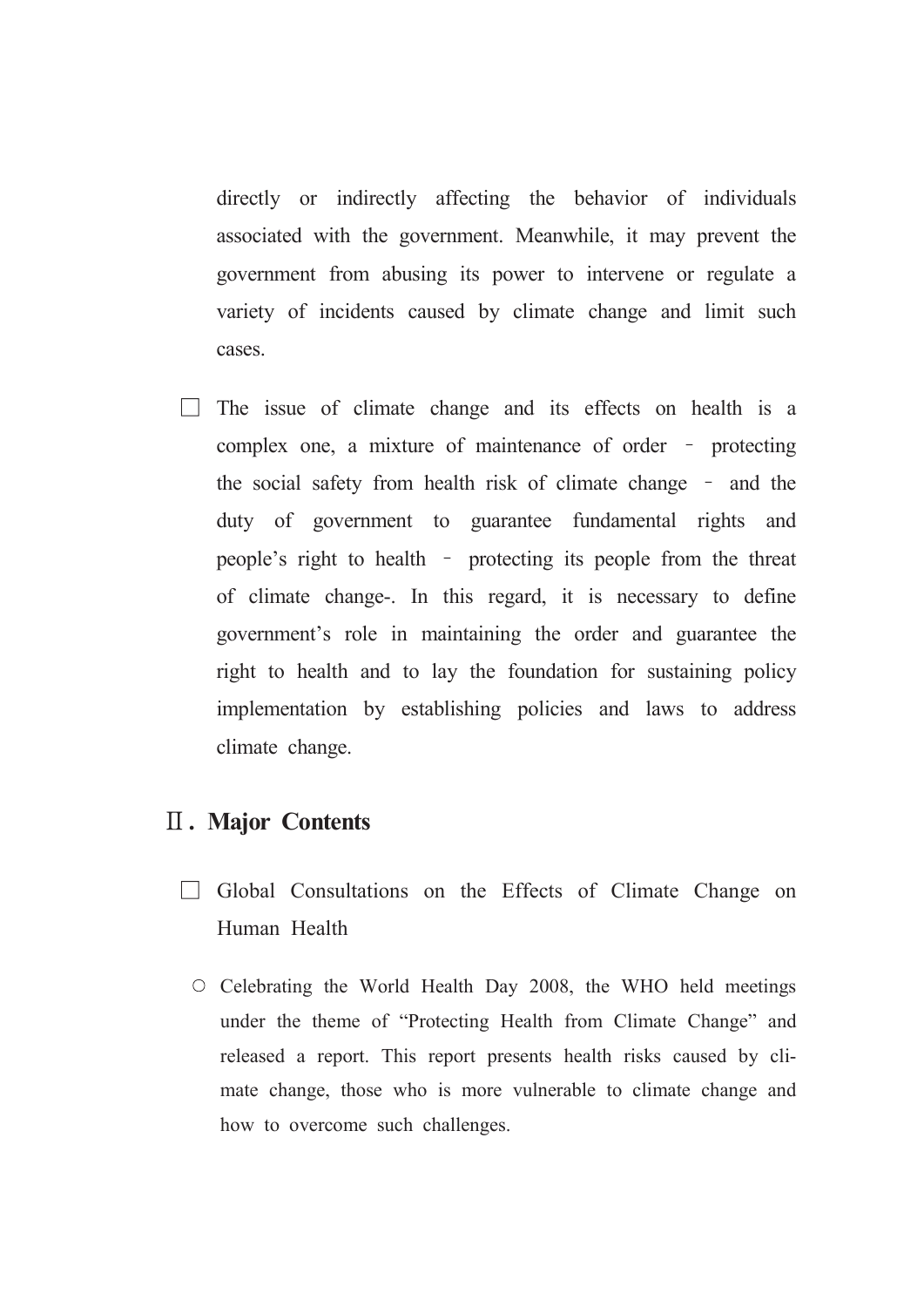- O The assessment reports released by the International Panel on Climate Change (IPCC) pay attention to the effects of climate change on health.
	- The Second Assessment Report of IPCC (AR2) has devoted one chapter for health related issues.
	- The Third Assessment Report (AR3) assorts the effects of climate change on human health into specific groups to review and evaluate them, and definitely admits that environmental and social changes caused by climate change affect human population health.
	- The Fourth Assessment Report (AR4) also covers health issues in Chapter 8 "Human Health" with detailed analysis of sensitivity and vulnerability, assumptions about future trends and costs.
	- The Fifth Assessment Report (AR5) also presents the effects of climate change on human health in Chapter 11 "Human Health: Impacts, Adaptation and Co-Benefits" with a general description of the climate change impact, highlighting health issues.
- Relations between Climate Change and Human Health
	- Effects of Climate Change on Human Health
		- Direct impacts of climate change on human health mean the risk posed by climate changed-induced changes in temperature and precipitation to health. For example, changing mortality rate and outbreak of disease due to heat waves and rising temperature, increasing injuries and infectious diseases caused by extreme weather events such as floods, droughts and storms, etc.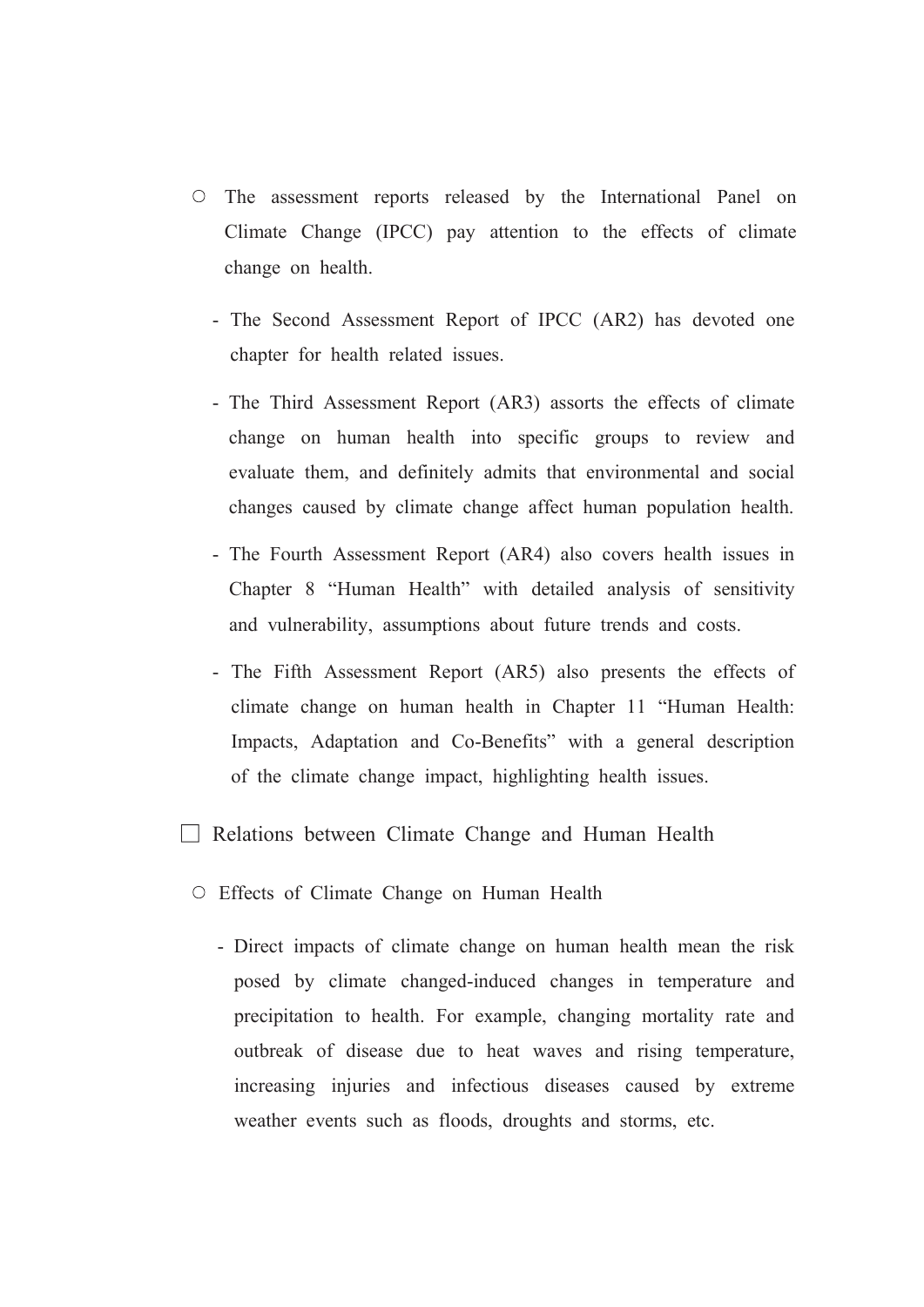- Indirect impacts of climate change include ecosystem change, severe air pollution and other negative impacts due to changes in the habitat of disease hosts. Specifically, the impact of air pollution on human heath, water borne diseases, food related infections and diseases transmitted by infectious agents like animals, insects etc.
- $\Box$  Implications of Climate Change and its Health Risk to Laws and Policy
	- O Identifying and forecasting the effects of climate change on health is the matter that needs to be addressed from a broad point of view.
	- $\circ$  For this reason, predicting and preventing climate change and its effects on health and seeking solutions are characterized as a matter that requires considerations of the constitutional law and government's roles as well as relevance to the legal system. Yet, it also necessitates the recognition and understanding of people's "right to health."
		- The Constitutional Court of Korea once said that citizens' right to health prescribed in Para.1 of Art. 36 of the Constitution of the Republic of Korea is their right to claim the benefits and care necessary for their health from the State. This means that the State should assume its liability to not infringe all citizens' health negatively and more importantly fulfil the duty of establishing and implementing policies for the public health in a positive manner.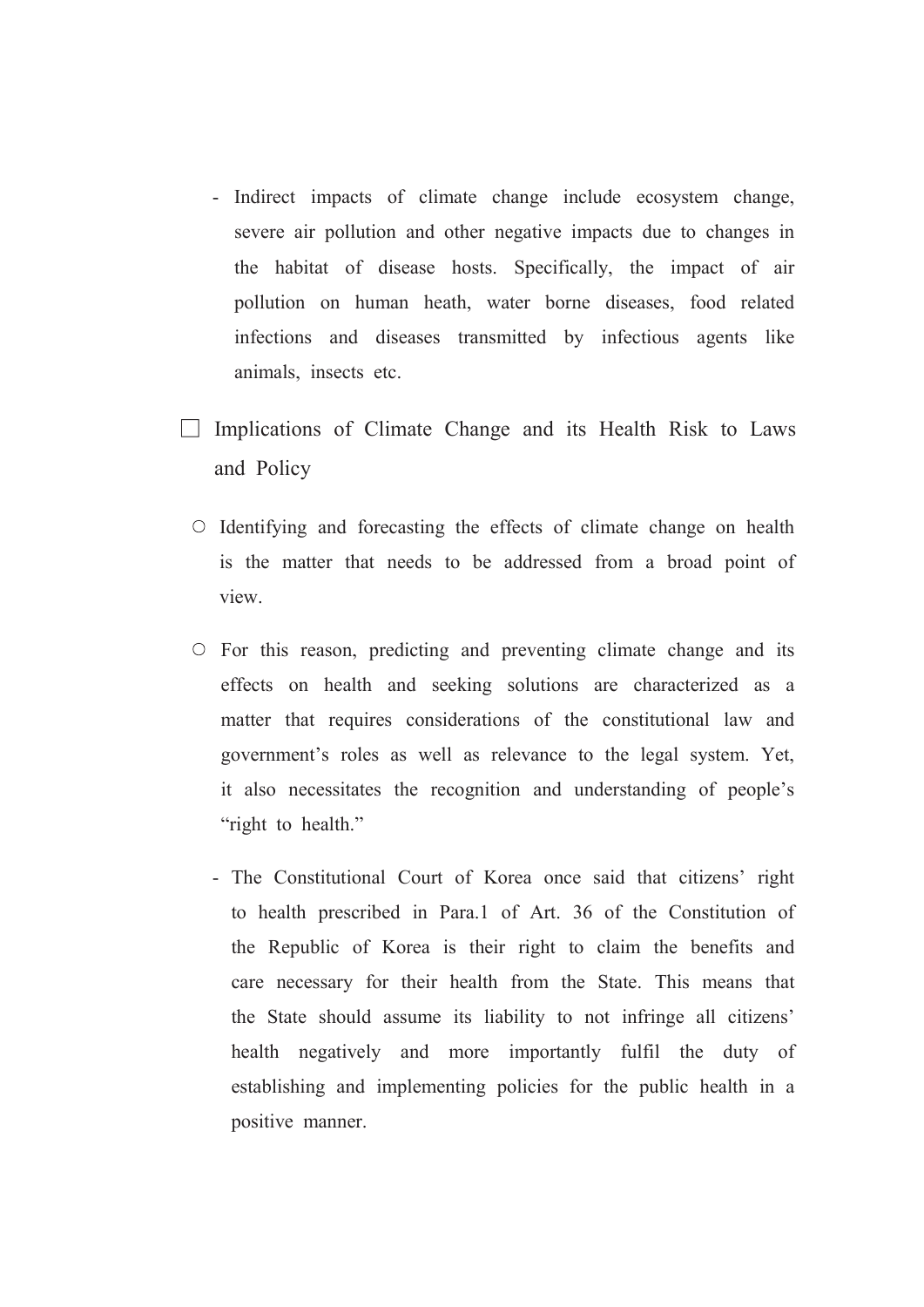- The right to health is people's fundamental rights guaranteed by the Constitution. When the State, under its Constitution, fulfils its duty to establish and implement policies for the protection, maintenance and improvement of peoples' health, it means that the State, by doing so, fulfil its duty to establish and implement policies for the protection of people from the effects of climate change on health, too
- The issue of climate change and its health risk, therefore, is a normative and public interest related issue requiring the consideration of not only the aspect of fundamental rights guaranteed by the Constitution but also government's roles as well as relevance to the legal system.
- $\Box$  Health Impact Policies and Laws for Climate Change Response in Major Economies
	- Health impact policies and laws for climate change response
		- Health impact policies and laws for climate change response in U.S., U.K. and Germany.
	- $\circ$  Implications
		- Compared to South Korea, other countries place a higher priority on the health sector in their climate change response measures.
		- They commit to identifying the effects of climate change on health at national and regional levels based on scientific ground, and establish an evaluation system for health impact.
		- They focus on a program to reduce health impact for climate vulnerable populations.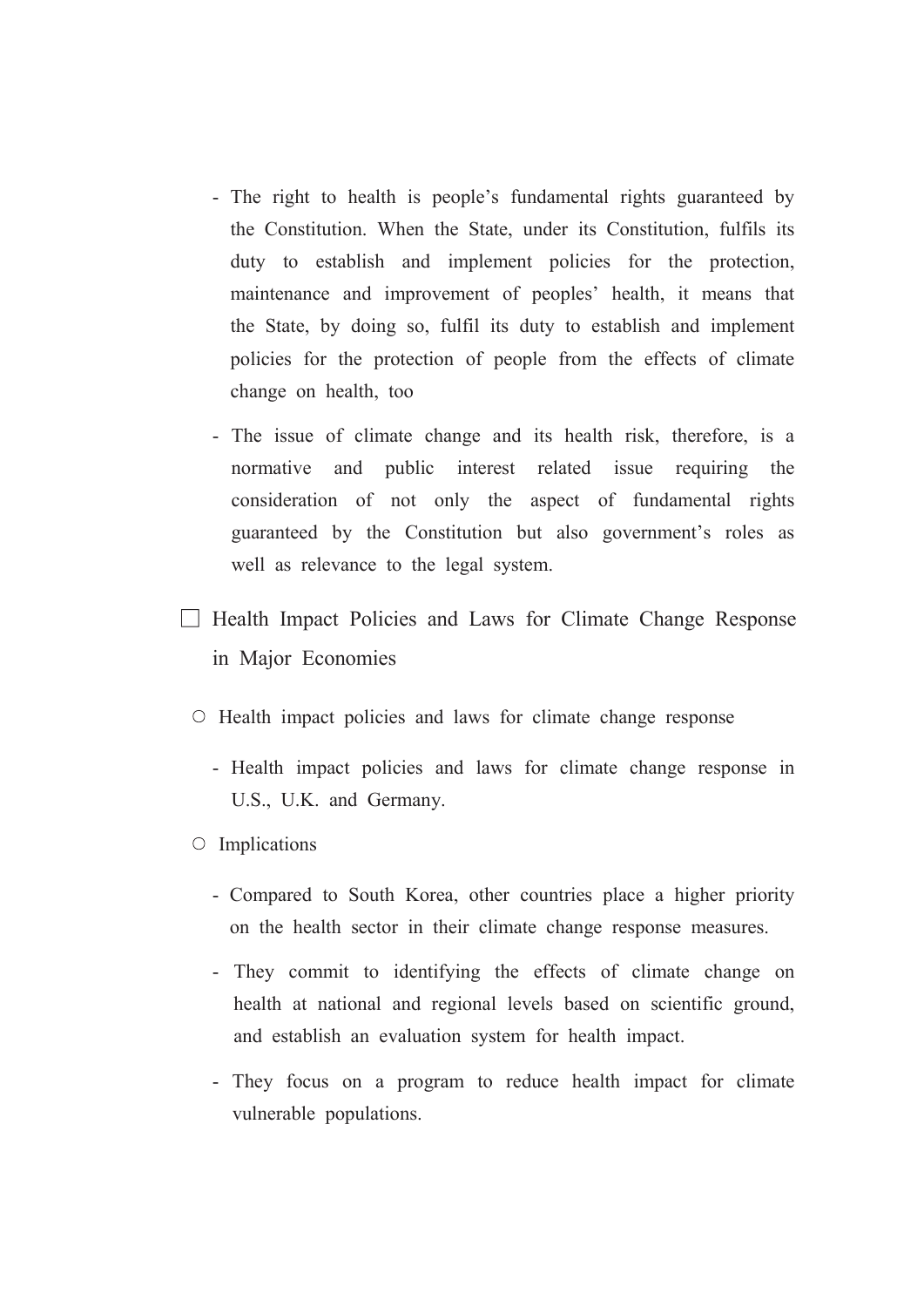- In these countries, each health agency and affiliated organizations lead health sector's climate change adaptation efforts, defining the scope of work for each participating agency based on their own task and developing collaborative systems by forming interagency task forces and committees.
- Instead of focusing on the development of an adaption strategy, these countries put the outcome of climate assessment and policies before setting up the adaptation strategy based on the relevant data produced.
- □ Korea's Health Adaptation Policies and Laws for Climate Change Response
	- O Climate Change Adaptation and Health Management Policies
		- Korea's "Climate Change and Health Adaptation Measures" can stand comparison with that of U.S., U.K. and Germany. This is attributable to trends of major economies' publicizing their strategies, continuous publication of IPCC assessment reports and increasing climate change related strategies and policies.
		- Korea now stands at a critical juncture. It is time for the country to take a close look at its adaption strategy, identifying if it is just a stopgap measure to follow the international trends, and verify the effectiveness of health policies in preventing and reducing the effects of climate change on its citizens' health.
- $\Box$  Legislative Response to the Effects of Climate Change on Human Health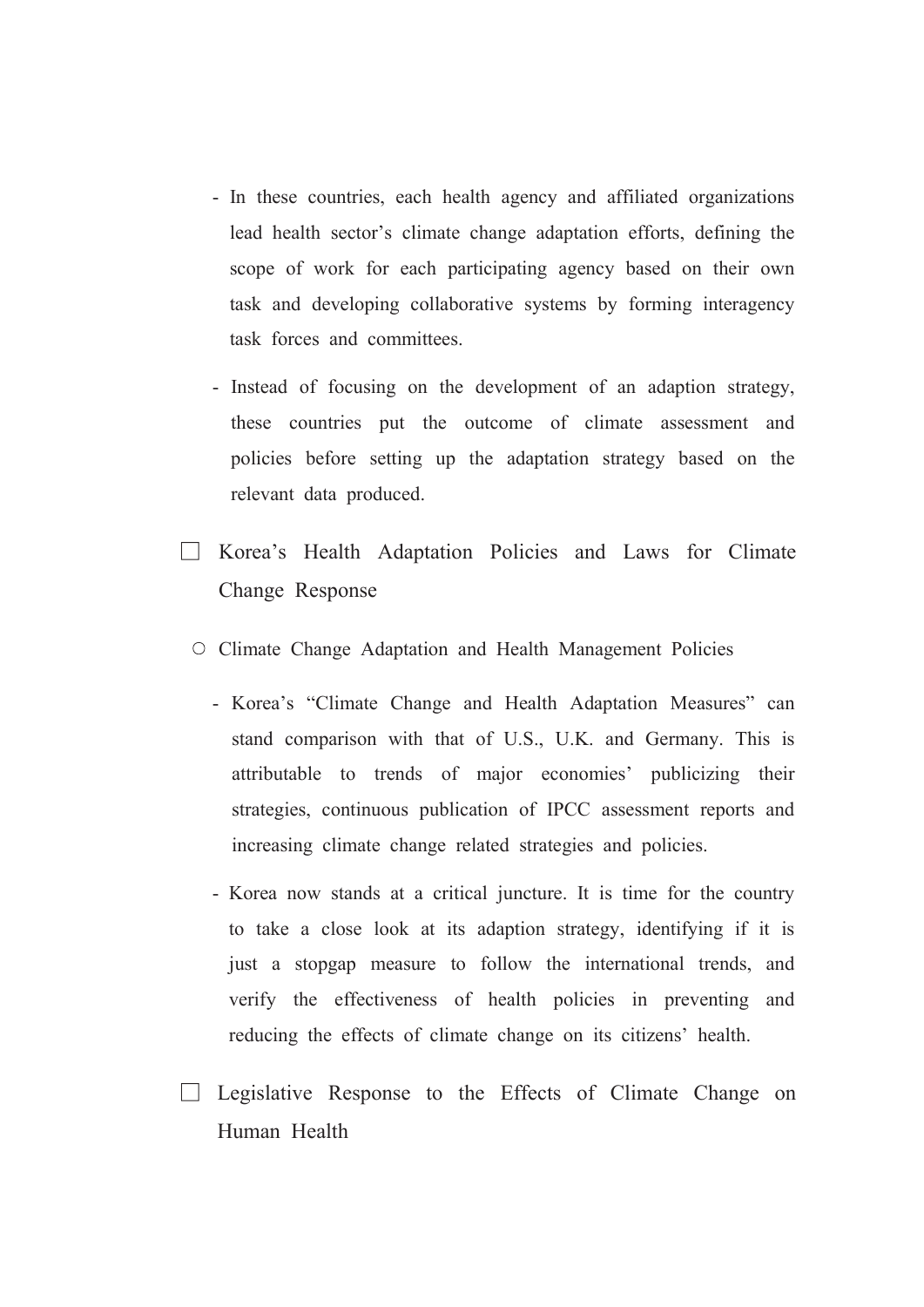- $\circ$  Needs of legislative response
	- As the mortality rate and disease incidence can be reduced by employing preventive measures, the health impact of climate change needs to be tackled within a bigger picture- planning presented at the national level. And more specific actions can only be taken under the bigger picture when policy and legislative responses are ensured in advance.
	- Without an appropriate framework and comprehensive plans. government agencies in charge of implementing health related policies and others responsible for climate related policies will face unnecessary confusion in their roles, not to mention a vacuum in a core area.
	- Laws and policies are important means to address such challenges. In other words, specifying the roles and authorities of government agencies upon the laws and policies and preparing grounds to provide financial support for necessary activities are prerequisite for implementing policies for health impact of climate change.
- **Example 2** Legal Grounds of Health Policies and Improvement Recommendations
	- $\circ$  The first step to advance necessary work for health impact is to clearly define the relation between climate change and health based upon the laws and policies and systematically specify the missions and functions of related agencies.
	- $\circ$  Creating a framework for law-based administration by stating the process and standards is a prerequisite for preventing and reducing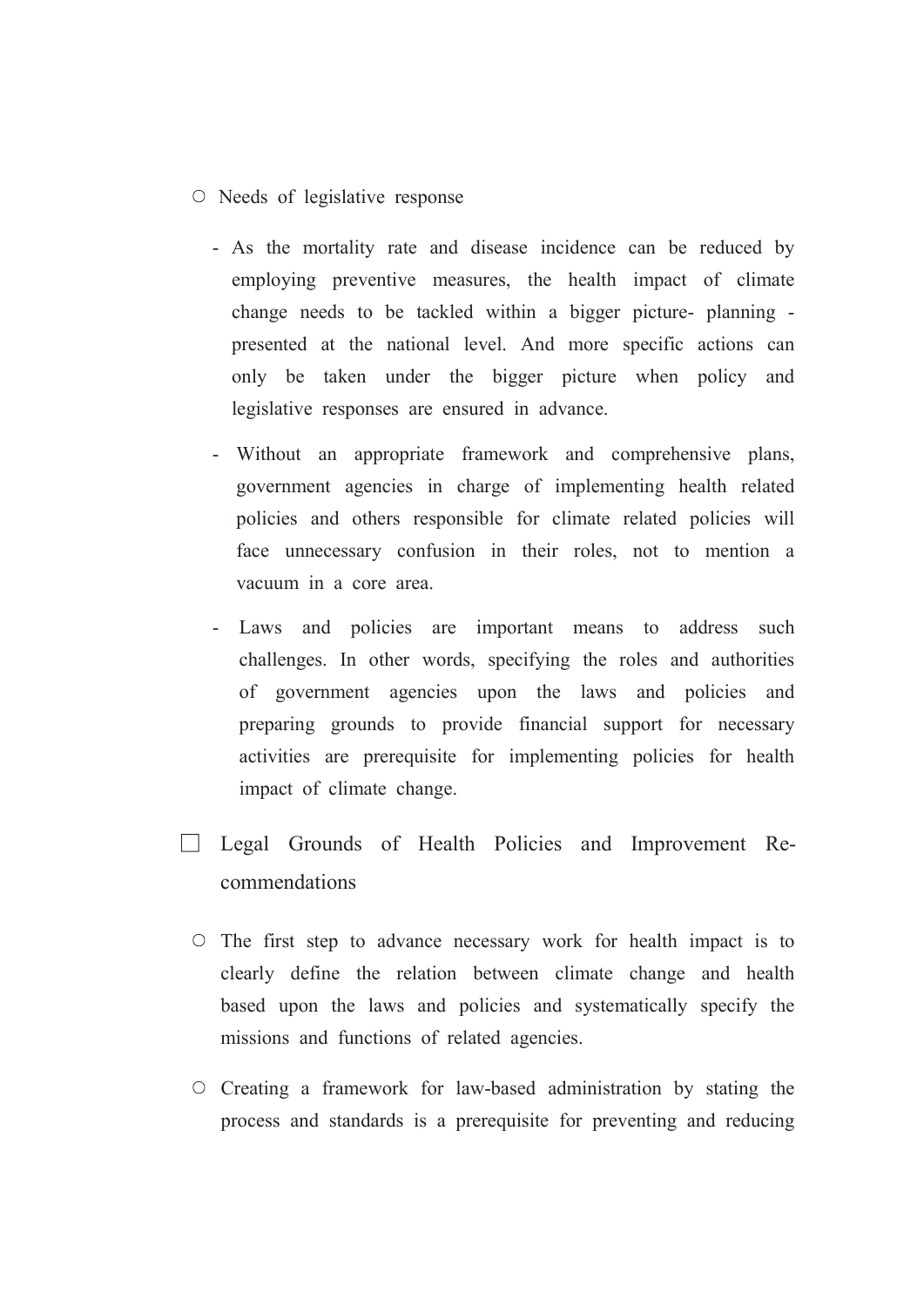the health risk posed by climate change if it is required to clearly define the scope of an agency's authority, support it with flexible system design, and use a means to control individuals.

- $\circ$  Based on this, laws and policies will serve as a catalyst, not an obstacle, for the creation of government's duty to guarantee people's right to health, promotion of the public health system, and therefore, enhancing people's quality of life.
- $\circ$  The truth is that the ultimate victim of climate change is human whether the effect is direct or indirect. Therefore, we must recognize that awareness of relation between climate change and health and preparation of countermeasures are tasks requiring our immediate action without further delay, and make constant efforts to develop systems and improve our legislation.

## **III.** Expected Effects

 $\Box$  Legislation research in relation to the effects of climate change on human health will contribute to obtaining practical grounds for policy implementation.

EXECUTE: Climate change, climate change and human health, extreme weather event, climate ; change adaptation, the effects of climate change on health.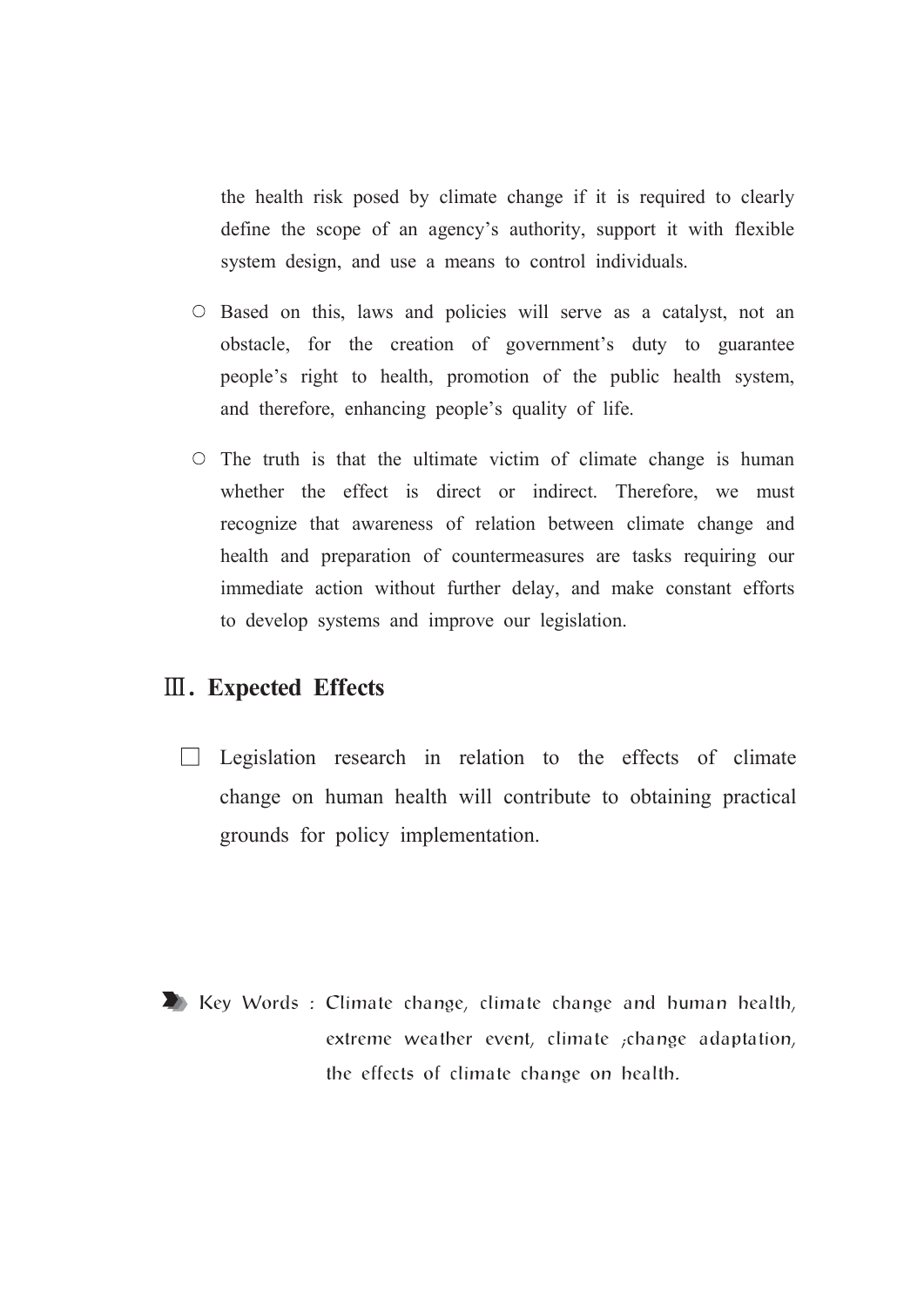| 제 1 절 연구의 필요성 및 목적 …………………………………………… 23 |
|-----------------------------------------|
| 제 2 절 연구의 범위와 방법 ………………………………………………… 25 |
|                                         |
| 제 2 장 기후변화대응과 건강영향 정책 ………………………………… 27  |
| 제 1 절 기후변화의 건강영향에 대한 국제사회에서의 논의 … 27    |
| 제 2 절 기후변화와 건강의 관련성 ………………………………………… 31 |
| 1. 기후변화가 건강에 미치는 영향 개관 ……………………………… 31  |
| 2. 기후 및 날씨의 직접적 건강영향 ……………………………………… 32 |
| 3. 생태계를 매개로 한 건강영향 …………………………………………… 38 |
|                                         |
| 제 3 절 기후변화와 건강문제의 법 · 정책적 의의 ………………… 42 |
| 제 3 장 주요국가의 기후변화대응을 위한 건강영향 정책          |
|                                         |
| 제 1 절 미국의 기후변화 대응을 위한 건강영향 정책 ………… 45   |
| 1. 기후변화 적응정책 추진체계 …………………………………………… 45  |
| 2. 건강영향부문 적응 정책 …………………………………………………… 48 |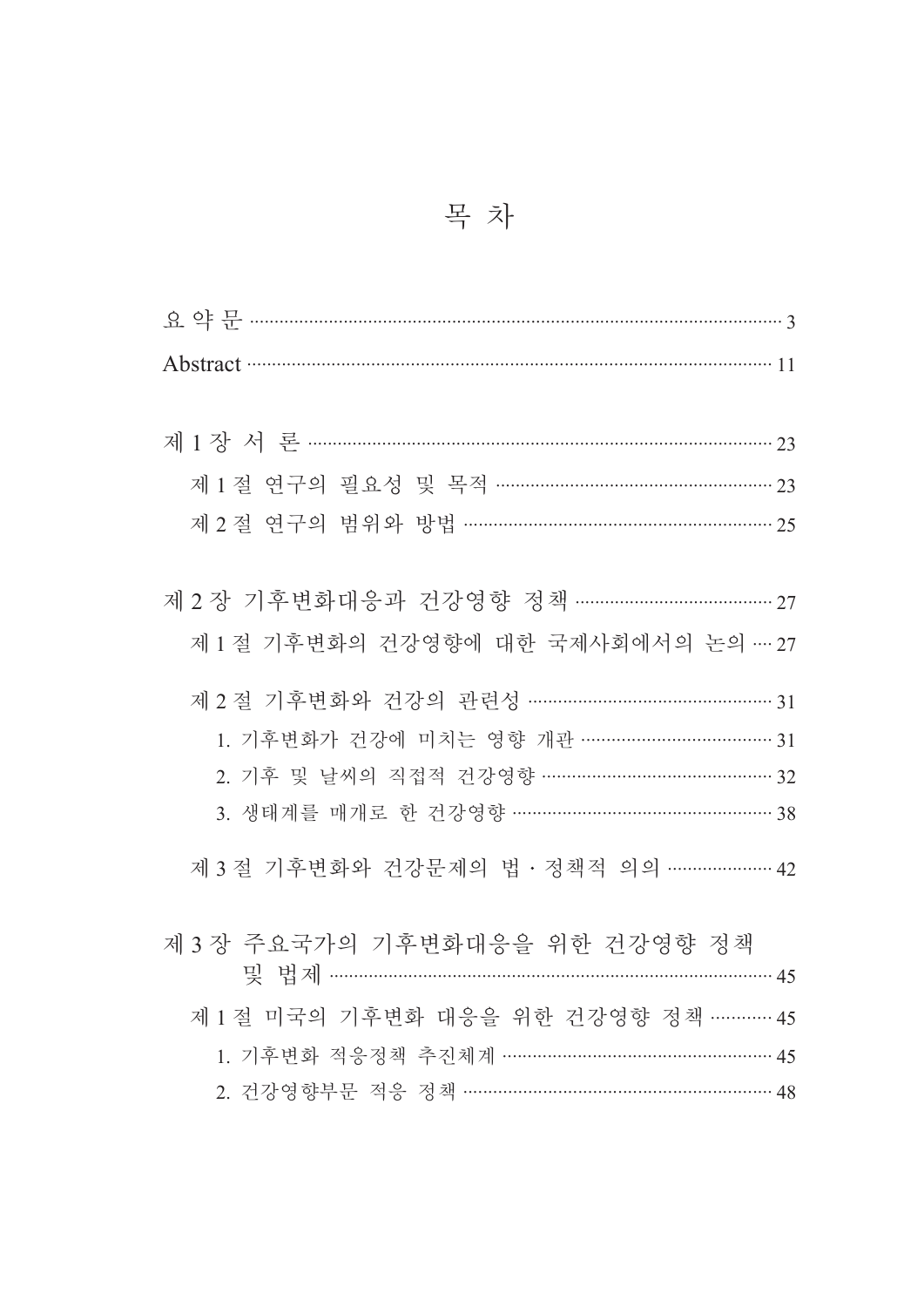| 제 2 절 영국의 기후변화대응을 위한 건강영향정책 ……………… 53   |  |
|-----------------------------------------|--|
| 1. 기후변화 관련 국가 적응정책 ………………………………………… 53  |  |
| 2. 건강영향부문 적응정책 ………………………………………………… 57   |  |
| 제 3 절 독일의 기후변화대응을 위한 건강영향정책 ……………… 59   |  |
| 1. 기후변화 적응정책 추진체계 …………………………………………… 59  |  |
| 2. 건강영향부문 적응 정책 ………………………………………………… 63  |  |
|                                         |  |
| 제 4 장 우리나라의 기후변화대응을 위한 건강영향 정책          |  |
|                                         |  |
| 제 1 절 기후변화대응을 위한 건강적응정책 …………………………… 69  |  |
| 1. 기후변화 대응정책 ………………………………………………………… 69  |  |
| 2. 기후변화적응 건강관리대책 …………………………………………… 74   |  |
| 제 2 절 기후변화에 따른 건강영향의 법제적 대응 필요성 …… 82   |  |
| 제 3 절 법제현황 및 개선방향 ……………………………………………… 85 |  |
| 1. 조직, 관할과 권한 ………………………………………………………… 85 |  |
| 2. 기후변화적응 건강관리대책 ……………………………………………… 92  |  |
| 3. 기상재해 적응 및 건강영향 감시 등 ………………………………… 93 |  |
| 4. 폭염 및 자외선 적응 ……………………………………………………… 96 |  |
| 5. 대기오염 취약군 건강관리 ……………………………………………… 101 |  |
| 6. 기후변화 건강취약계층 지원 …………………………………………… 104 |  |
| 7. 공중보건서비스의 체계화 ………………………………………………… 106 |  |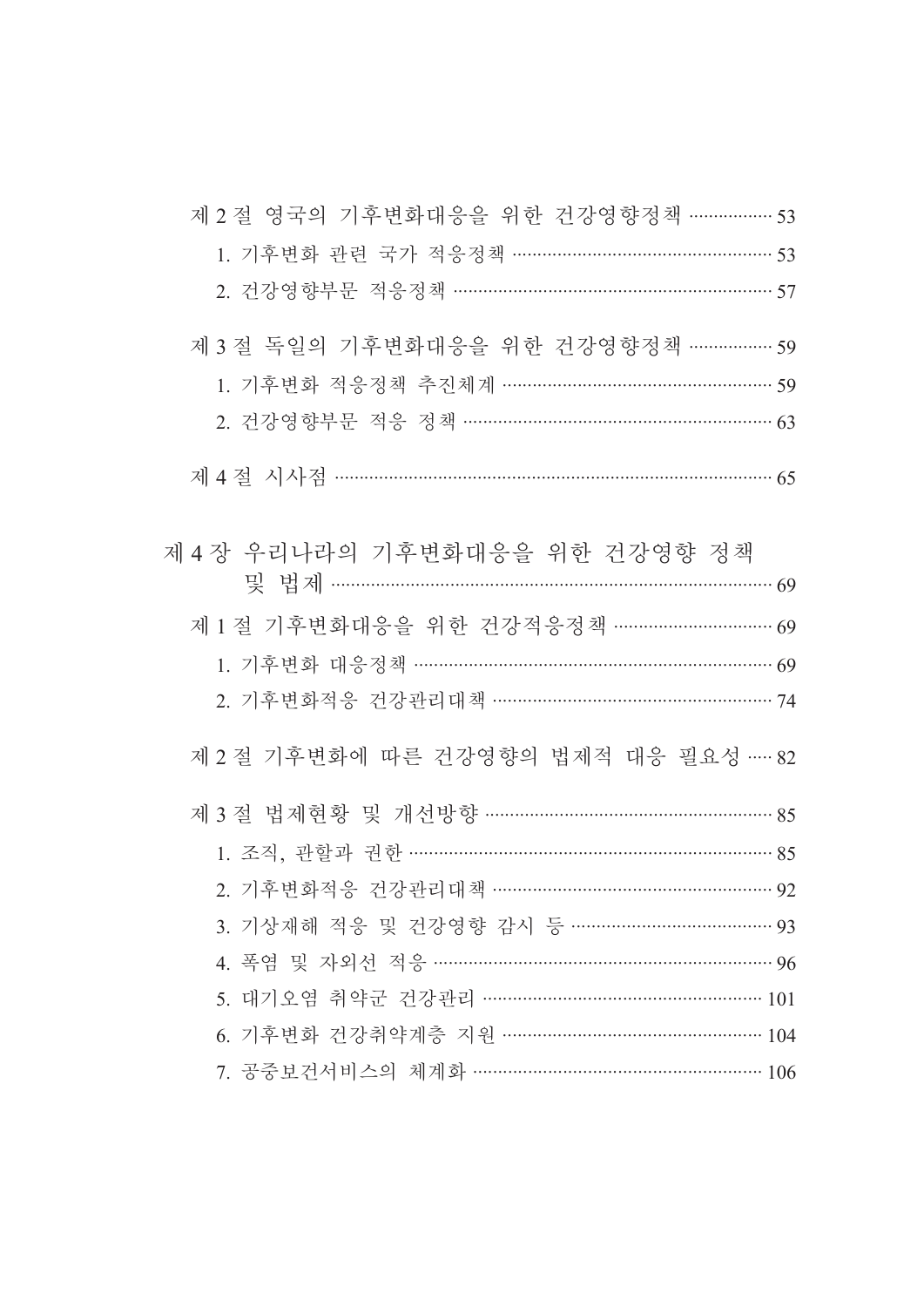| 제 5장 결 론 ………………………………………………………………………………… 113 |  |  |  |
|----------------------------------------------|--|--|--|
|                                              |  |  |  |
|                                              |  |  |  |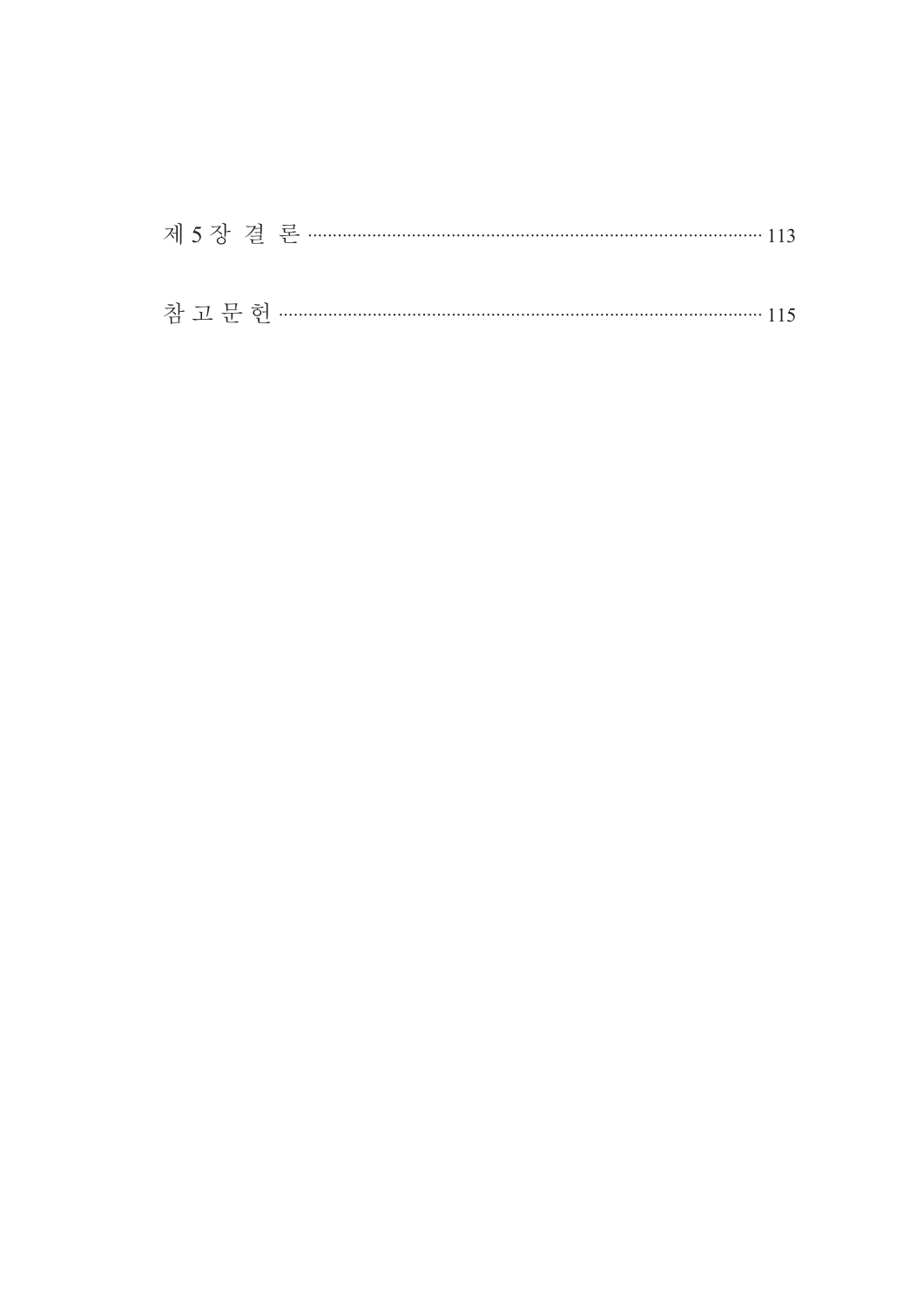## 제1장서론

## 제 1절 연구의 필요성 및 목적

인간의 건강은 기후패턴 및 기후변화에 민감하다. 기후변화 때문에 발생되는 기온 및 강수량의 변화, 폭염, 홍수, 가뭄, 화재 등은 직접적 으로 인간의 건강과 생명에 치명적인 영향을 끼치게 되며, 기후변화 로 야기되는 생태계 파괴나 기후변화에 대한 사회적 대응(예컨대, 장 기간의 가뭄 후 이어지는 인구의 이동 등) 등은 간접적으로 건강에 영향을 미치게 된다. 또한 기후변화 문제 자체도 단순한 환경적 문제 에 그치지 않고, 정치 · 경제적인 문제를 모두 포함하는 다중적 특성 을 가지고 있기 때문에, 기후변화가 진행 중인 현 시대에서 기후변화 와 건강의 문제는 개인의 생활 영역에만 국한되는 문제가 아니다.

법과 제도의 관점에서 볼 경우, 기후변화가 야기하는 질병과 건강상 의 문제가 개인적 영역의 문제가 아니라는 것은, 궁극적으로 이러한 문제들은 헌법질서와 정부의 역할. 법체계와의 관련성을 함께 고려해 야 하는 문제라는 뜻이 된다. 즉. '기후변화와 건강의 문제'는 근본적 으로 국가와 지방자치단체의 책임 하에 정치 · 경제 · 사회적인 문제가 함께 고려되어야 할 '공익'적 성격을 갖는 과제에 속하다.

WHO는 2008년 세계 건강의 날을 맞이하여, 『기후변화로부터 건강 보호』라는 보고서를 발간하면서, 건강에 기후변화가 미치는 영향의 심각성에 주목하기 시작했다.!) 영국에서는 기후변화에 따른 건강 부 분 영향의 심각성을 고려하여 기후변화에 따른 국가종합적응대책에서 건강영향 부분을 분리하여 관리하고, 건강영향 부분의 통합적응대책 을 수립하고 있다. 미국에서 역시 질병관리센터(CDC)를 중심으로 기

<sup>1)</sup> WHO, Protecting health from climate change - world health day 2008.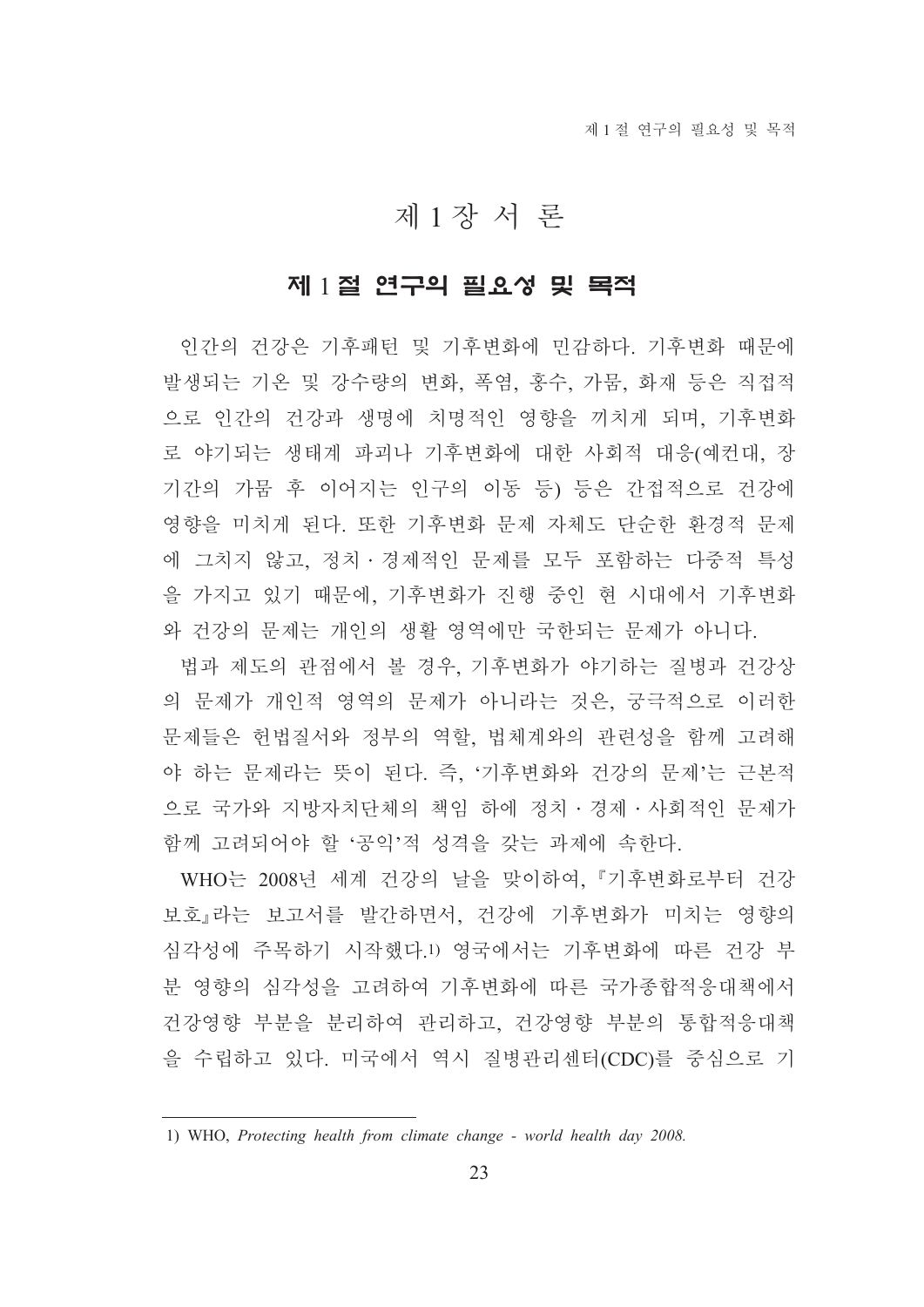후변화계획의 핵심기능을 설정하고 기후변화에 따른 건강영향 대책을 수립하여 우영 중에 있다.

한편, 지난 100년간 지구의 평균 기온이 0.7℃ 상승한데 비하여, 같은 기간 우리나라는 평균기온이 1.5℃ 상승하여 우리나라의 온난화 추세는 전 지구적 온난화 추세를 상회하고 있다.2) 그럼에도 불구하고, 우리나 라의 경우 2006년 OECD의 평가에서, 외국에 비해 건강 영향 예방 및 적응을 위한 정책적 대응이 느린 발전단계에 있는 것으로 지적된 바 있고3) 기후변화의 건강위험에 대한 국민인식도 상대적으로 낮은 수준 에 머물러 있다.4) 물론 이후로 지속적인 정책의 발전이 있어왔지만, 건 강영향 부분의 대응정책과 관련해서는 꾸준한 점검이 필요하다.

'기후변화가 건강에 미치는 영향'에 대한 문제에서 '법'은, 적극적으 로는 정부의 권한과 관할을 설정하고, 정부와 관계를 맺고 있는 개인 들의 행동에 직접적으로 혹은 간접적으로 영향을 미칠 수 있는 사회 적 규범으로 작용할 수 있다. 또한 소극적으로는 '기후변화로 인해 발 생하는 각종 사건'에 대해 개입하고 규제하는 국가권력의 남용 가능 성을 방지하고, 한계를 긋는 작용을 할 수 있다.

'기후변화의 건강영향' 문제는 건강위협으로부터 사회의 안전을 보 장한다는 질서유지의 측면과 함께 기후변화로부터 국민을 안전하게 보호할 국가의 기본권 보장의무 및 국민의 '건강권'의 문제가 뒤섞여 있다. 따라서 기후변화대응정책과 법제를 통해 이러한 질서유지와 기 본권보장의 정부역할이 규명되어야 하며, 기후변화로부터 국민건강을 보호하기 위한 정책의 지속적인 추진 기반이 마련될 필요성이 있다.

<sup>2) &</sup>quot;기후변화와 건강 적응대책", 「보건복지 Issue & Focus」제54호(2010-37), 한국보건 사회연구원, 2010. 9. 17. 1면.

<sup>3)</sup> OECD, Progress on Adaptation to Climate Change in Developed Countries: An Analysis od Broad Trends, 2006.

<sup>4)</sup> http://w21.datanews.co.kr/site/datanews/DTWork.asp?itemIDT=1002200&aID=2013031211 3125563 검색일 2014. 6.2.월.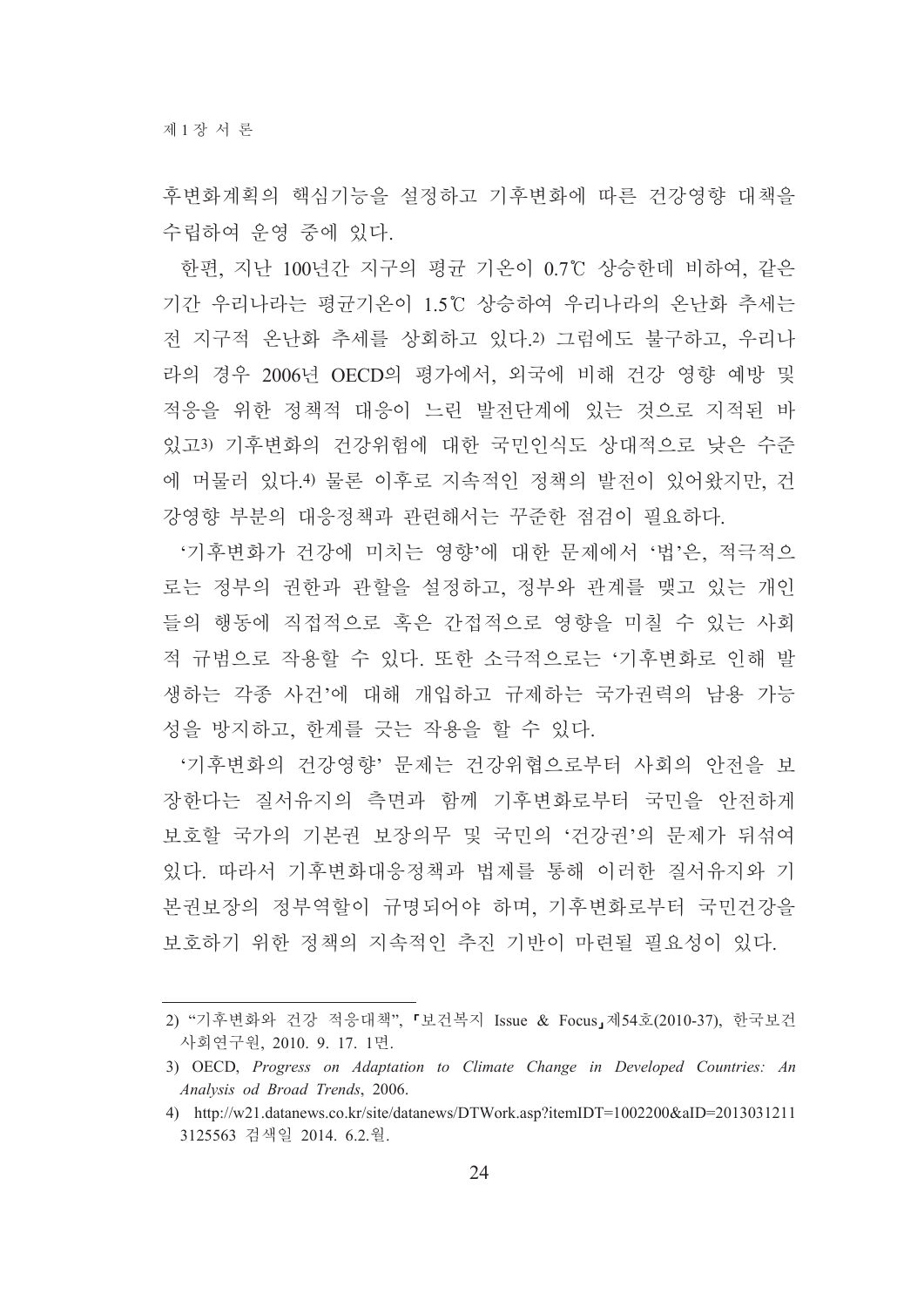이에 본 보고서를 통해서는, 기후변화대응을 위한 건강영향정책과 관련 법제에 대한 연구를 통해 '기후변화와 건강'의 관련성을 어떻게 규범적으로 포착할 것인지의 문제를 비롯하여, 기후변화와 건강영향 정책을 추진할 수 있는 법적 근거가 무엇인지, 이러한 근거가 명확하 지 않다면 어떻게 정부의 권한과 관할을 설정하여 이를 뒷받침해야 할 것인지, 궁극적으로 기후변화로부터의 건강위협을 방지하고 감소 시키기 위해 어떠한 정책과 법제가 뒤따라야 하는지에 대한 고민을 담아내고자 한다.

### 제 2절 연구의 범위와 방법

기후변화와 건강영향 정책. 그리고 그에 따른 법제를 살펴보기 위해 서는, 기후변화와 건강의 관련성에 대한 인식이 선행되어야 한다. 이 에 기후변화와 건강이 어떠한 관련성을 갖는지, 기후변화가 어떠한 경로를 통해 건강에 영향을 끼치는지에 대하여 살펴보고 이러한 건강 영향이 왜 중요하게 다루어져야 하는지에 대한 문제를 살펴볼 것이 다. 기후변화와 건강의 관련성에 대한 통계수치 및 과학적 · 임상적 실험 등은 선행연구를 통해 도출된 결과를 따르기로 한다. 이를 위해 선행된 연구물에 대한 문헌 조사 및 인터넷 검색의 방법을 사용할 것 이다. 그에 더하여 기후변화와 건강관련성에 대한 연구를 진행한 전 문가들에게 자문을 구하고, 각종 회의를 통해 토론의 과정을 거쳐 정 책적 시사점을 구하고자 한다.

또한 선제적으로 기후변화와 건강에 관련한 정책을 추진하고 있는 미국, 영국, 독일의 사례를 조사하여 우리의 건강영향 정책에서 문제 되는 것이 무엇인지, 보완해 나가야 하는 부분은 무엇인지, 우리가 선 제적으로 추진해 나갈 수 있는 부분은 무엇인지에 대한 시사점을 찾 을 것이다. 각각의 국가들이 기후변화와 관련한 법과 정책ㆍ제도를

25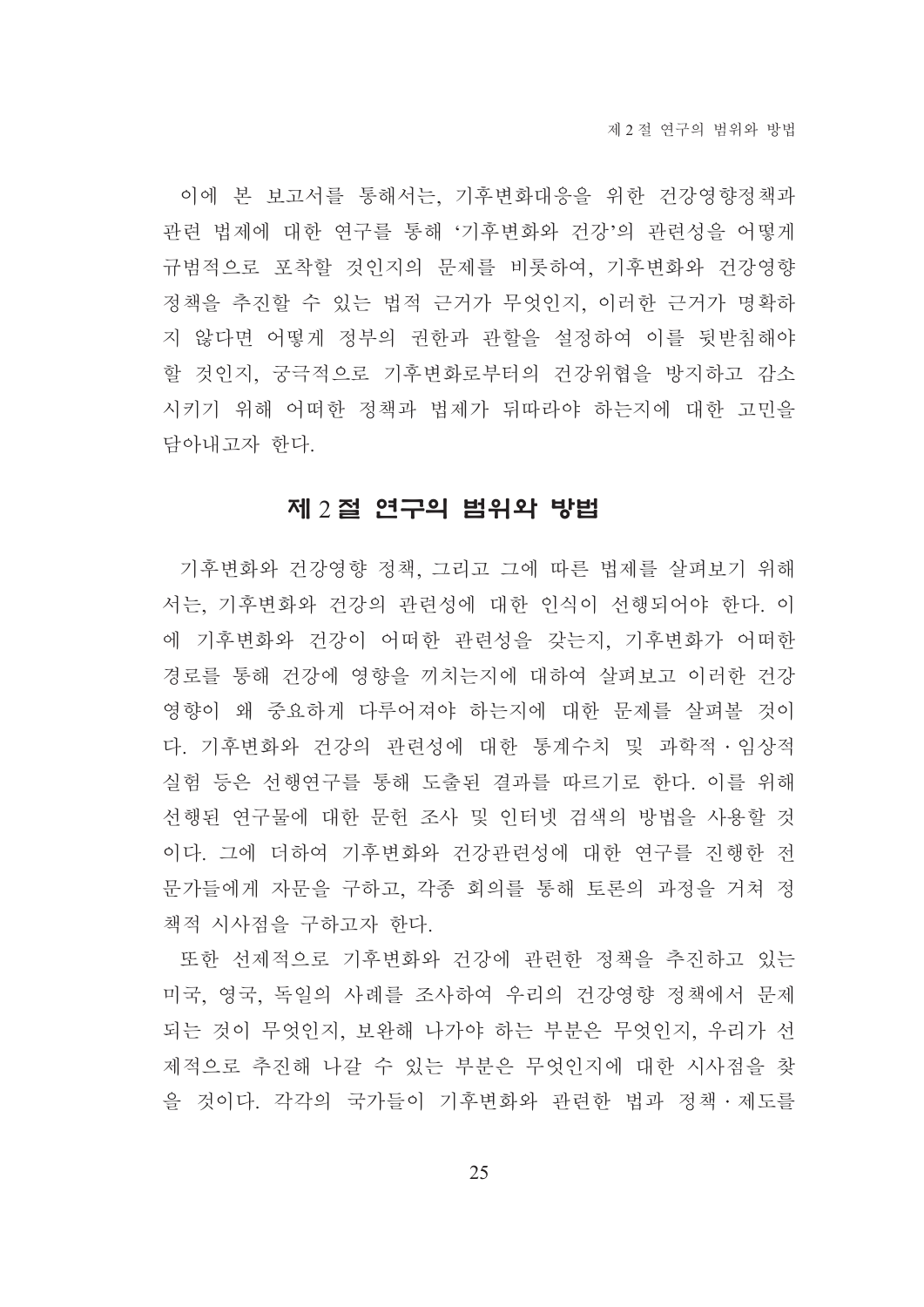시행하고, 그에 따른 구체적인 정책보고서, 평가보고서 등을 발표하고 있으므로 해당 법령 및 보고서 문헌 등에 대한 비교 · 분석을 통해 시 사점을 도출할 수 있을 것으로 보인다.

기후변화와 건강관련성에 대한 연구 및 선진 사례에 대한 비교분석 을 거쳐 궁극적으로는 기후변화대응을 위한 건강영향 정책 및 법제의 방향에 대한 시사점을 도출하고자 한다. 여기에서는 현재 우리가 추 진하고 있는 건강영향 정책의 법적 근거가 무엇인지, 우리가 궁극적 으로 기후변화로부터의 건강위협을 감소시키거나 예방하기 위해 필요 한 정책이 무엇인지, 이러한 정책을 추진하기 위해 필요한 정부의 권 한과 그 한계는 무엇인지에 대한 내용을 담아낼 것이다. 이를 위해 현행 법제에 대한 조사 · 분석을 하고, 이를 보완할 수 있는지의 문제 도 살펴볼 것이다.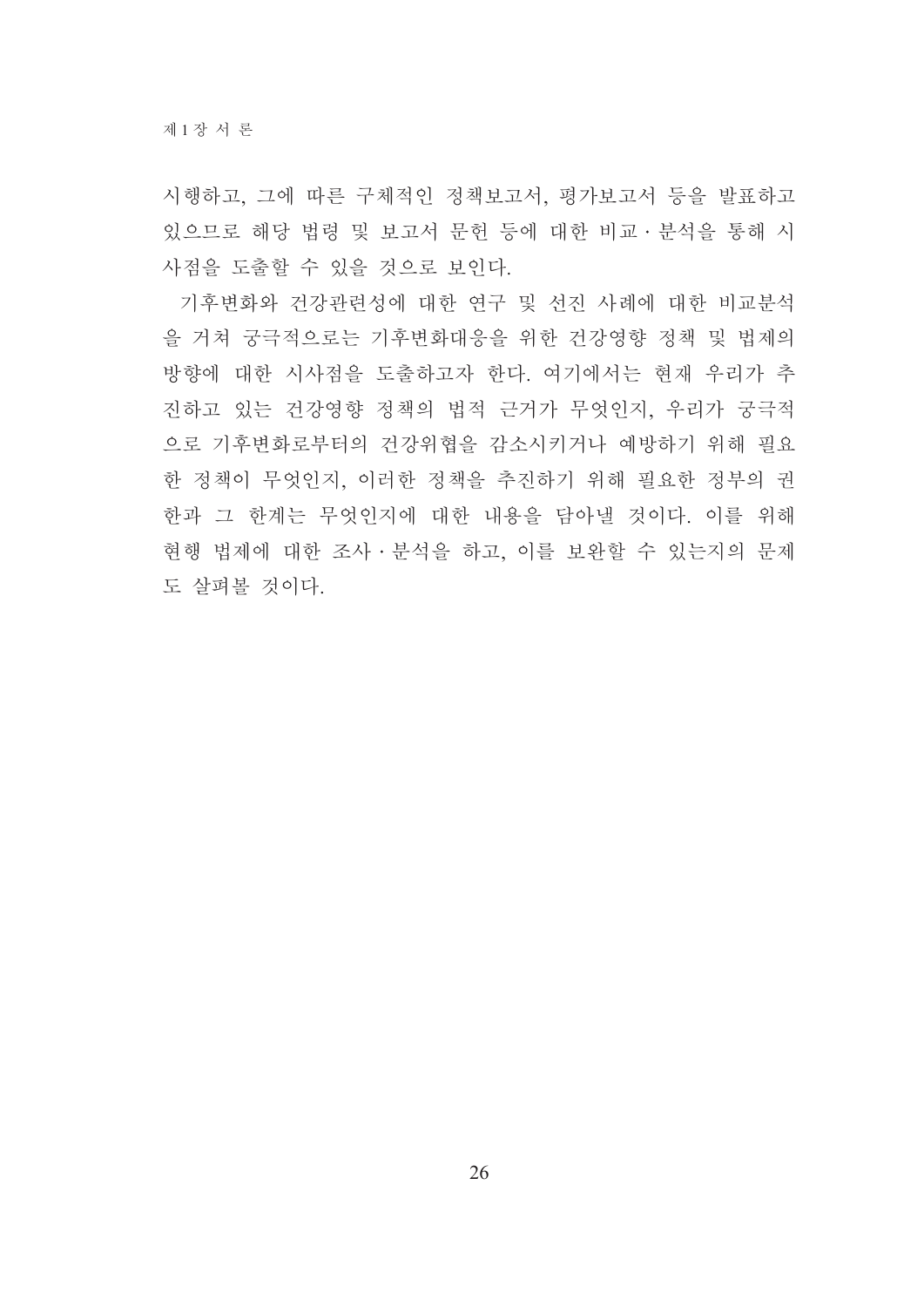제 1 절 기후변화의 건강영향에 대한 국제사회에서의 논의

## 제 2 장 기후변화대응과 건강영향 정책

## 제 1절 기후변화의 건강영향에 대한 국제사회 에서의 논의

기후변화는 정치 • 경제 분야를 포함하여 우리 일상의 모든 영역에 영향을 주고 있으며, 궁극적으로 우리의 건강과 생명에까지 영향을 주게 된다. 건강은 신체적 · 사회적 · 정신적 안녕(well-being)을 포함하 며 인류의 지속가능한 발전의 궁극적인 목적도 이러한 인간의 건강과 관련되다 5)

2008년 세계보건기구의 마거릿 찬 사무총장은, "지구온난화는 점진 적이지만, 폭우와 홍수, 가뭄, 폭염 등의 빈발과 같은 극단적 기후 사 건들은 갑작스러울 뿐만 아니라 직접적"이라고 한 바 있다.0 기상이 변은 기온의 변화를 가지고 오면서 혹서 혹은 혹한의 결과를 낳고. 홍수·가뭄·태풍 등의 기상재해를 더 빈번하게 발생시킨다. 기상이 변이 우려스러운 것은, '이변(異變)'인만큼 예측이 쉽지 않고, 원인조 차도 명확히 규명할 수 없는 부분이 많기 때문이다.7)「2013년 이상기 후 보고서,에 따르면 2013년 한 해 동안만 해도, 일본에서는 폭설· 지진·폭우·태풍 등이, 중국의 경우 한파·홍수·지진·가뭄·태 풍·폭설 등이, 대만은 지진·태풍·이상저온이, 미얀마는 지진, 방글

<sup>5)</sup> Confalonieri, U., B. Menne, R. Akhtar, K.L. Ebi, M. Hauengue, R.S. Kovats, B. Revich and A. Woodward, Human health. Climate Change 2007: Impacts, Adaptation and Vulnerability. Contribution of Working Group II to the Fourth Assessment Report of the Intergovernmental Panel on Climate Change, M.L. Parry, O.F. Canziani, J.P. Palutikof, P.J. van der Linden and C.E. Hanson, Eds., Cambridge University Press, Cambridge, UK, p. 393.

<sup>6) &</sup>quot;건강에 미치는 기후 변화의 5가지 주요 영향". 「The Science Times」, 2008. 4. 8. 자. (검색일:2014. 6. 16).

<sup>7)</sup> 디냐르 고드레지/황성원 옮김, 『기후변화, 지구의 미래에 희망은 있는가?』, 이후, 2007, 42면.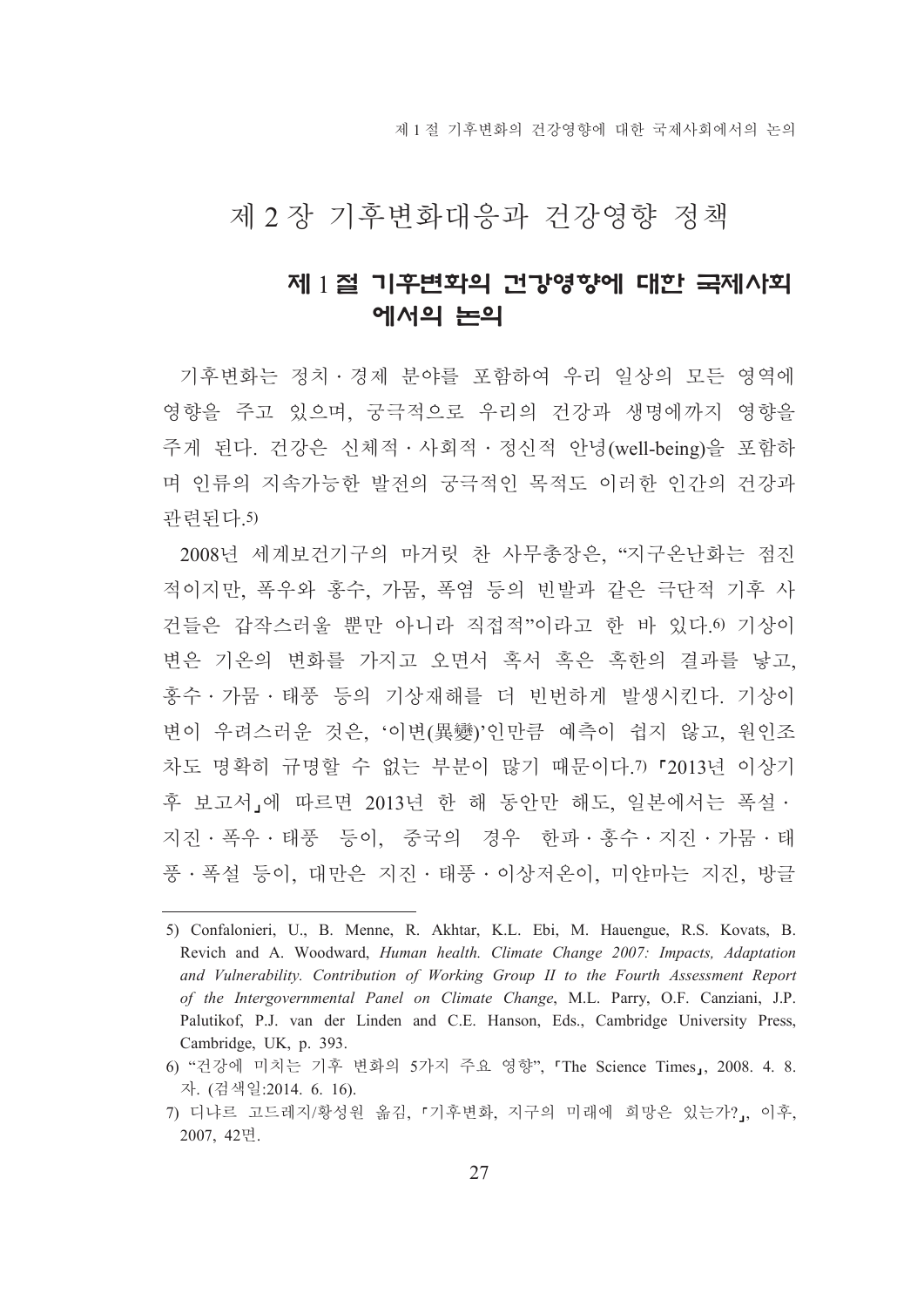라데시는 토네이도 베트남은 폭우 · 폭염 · 태풍 · 폭우가 필리핀은 폭 우·태풍·홍수 등이, 뉴질랜드는 가뭄·폭설·한파·강풍 등이, 미국 은 폭설·한파·토네이도·지진 등이 빈번히 발생한 것으로 나타났 다.8) 우리나라도 예외는 아니어서, 대설, 한파, 이상저온, 이상고온, 집 중 호우, 태풍, 가뭄, 그 외에도 2월 상순의 잦은 강수, 4월의 늦은 눈, 11월의 이른 첫눈과 잦은 눈 등의 기상이변이 나타난 바 있다.9)

기후변화에 관한 정부 간 협의체(Intergovernmental Panel on Climate Change, 이하 IPCC)에서 2014년 3월에 승인한, 제5차 평가보고서에서 는 한반도를 포함한 아시아지역에서 홍수로 인한 사회기반시설 파괴, 폭염관련 사망, 가뭄관련 물 · 식량 부족이 미래의 주요한 기후변화 위험이 될 것으로 전망한 바 있다.10) 또한 동 평가보고서에서는 20세 기보다 기온이 2℃ 상승할 경우, "2030년부터는 식량생산량 감소, 육 상 및 담수 종의 멸종위험 증가, 연안 홍수로 인한 토지 유실 등 전 부문에 걸쳐 위험 수준이 증가하며, 세계 경제 총손실액이 소득의 0.2%~20%(1400억~1조4천억 달러)에 달할 수 있다."고 한 바 있다.11) 이렇듯 기후변화는 점진적 기온상승을 시작으로 하여 갑작스런 기상 이변과 그에 따르는 다양한 분야에 영향을 끼치고, 궁극적으로는 인 간의 건강과 생명까지도 위협하고 있다.

세계보건기구(World Health Organization, 이하 WHO라 함)에서는 2008 년 세계보건의 날에 '기후변화로부터의 건강보호'(Protecting Health from Climate Change)라는 주제로 논의를 진행하고 보고서를 발간한 바 있다. 동 보고서에서는 기후변화로 인해 발생하는 건강에 대한 위험이 무엇 인지, 누가 이러한 기후변화에 더 취약한지, 우리가 이러한 위기를 극

11) 환경부 보도자료, 앞과 동일.

<sup>8)</sup> 관계부처합동, 『2013년 이상기후 보고서』, 2014, 138-140면 참고.

<sup>9)</sup> 관계부처합동, 앞의 보고서(각주 8번), 141-142면 참고,

<sup>10)</sup> 환경부 보도자료, "IPCC, 기후변화 영향 및 적응에 관한 보고서 승인", 2014. 3. 31(월). 3면.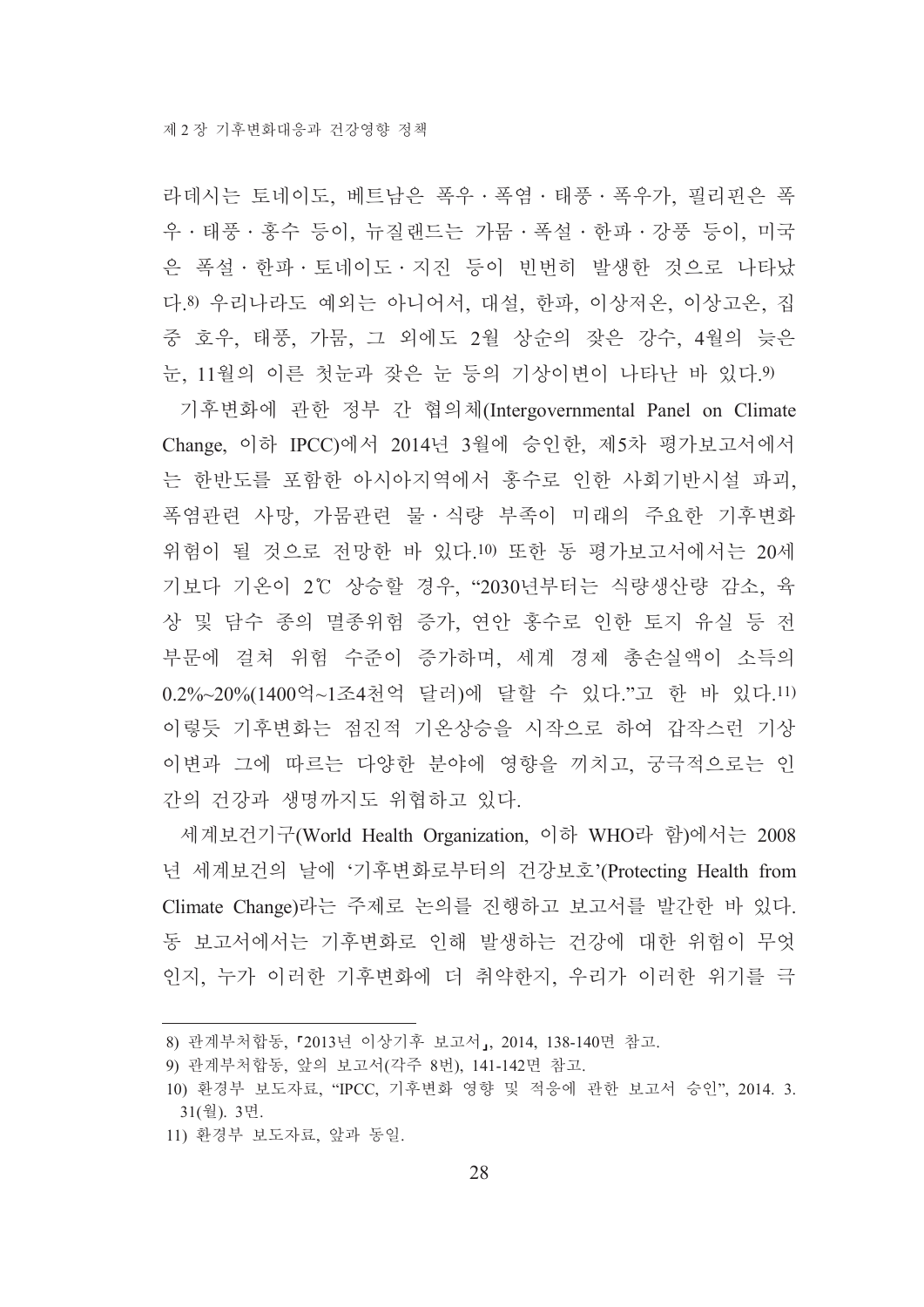복하기 위해 어떻게 해야 하는지에 대한 고민이 담겨있다.12) WHO에서 건강에 영향을 주는 요인의 하나로 기후변화를 지목하고 이에 대한 대 처방안을 강구하고 있는 것은 기후변화의 문제를 환경의 문제를 넘어 선 정치적 안건으로 제시하고 세계적 캠페인을 통해 기후변화로 인한 건강문제의 인식을 강화하고자 함이다.

2014년 스위스 제네바에서 열린 제67차 세계보건총회13)에서는 '기 후와 건강 간 연계'를 주제로 WHO 회원국의 노력과 국제사회 공조 방안에 대해 논의하고, 감염성 및 비감염성 질환, 생애주기 건강증진, 보건시스템, 준비·감시·대응, 협력서비스 및 기능 강화 등을 중심으 로 논의를 진행한 바 있다.14) WHO에서는 IPCC 제5차 평가 보고서의 건강부문의 내용작성에도 참여하였고, 나아가 2014년 8월 27일부터 29일까지 스위스 제네바에서 '공중보건과 기후변화'(Public Health and Climate Change)라는 주제로 국제컨퍼런스를 개최한 바 있다.15)

기후변화와 관련하여 IPCC가 발표한 평가보고서에서도 기후변화가 건강에 미치는 영향에 주목하고 있다. 건강과 관련해서는 제2차 평가 보고서16)에서부터 독립된 장을 할애하기 시작했는데, 2차 보고서가 발표될 당시에는 건강분야의 과학적 연구성과가 상대적으로 많지 않 아서 그 내용이 다른 영역에 비할 때 제한적인 분석에 그쳤다. 그러 나 3차 보고서!7)에서는 기후변화가 건강에 미치는 영향을 세부적으로

- 16) IPCC Second Assessment Report: Climate Change 1995(SAR). WMO가 개최한 마드 리드 회의에서 초안이 마련되었다. 동 보고서에서는 지구 온난화의 주된 원인 중 하나가 인간이라는 것을 명시하고 있으며, 온실가스가 현재 추세대로 증가할 경우 2100년 지구평균 기온 0.8~3.5℃ 상승, 해수면은 15~95cm 상승할 것으로 전망했다.
- 17) IPCC Third Assessment Report: Climate Change 2001 (TAR). 중국 상하이 기후변 화회의에서 발표되었다. 동 보고서에서는 지구 평균 기온이 향후 100년간 최고 5.

<sup>12)</sup> WHO, Protecting health from climate change - world health day 2008.

<sup>13)</sup> 제67차 세계보건총회(World Health Assembly, WHA)는 2014. 5. 19~ 2014. 5. 24. 스위스 제네바에서 개최되었다.

<sup>14)</sup> http://www.khanews.com/news/articleView.html?idxno=101693

<sup>15)</sup> WHO, Sixty-seventh World Health Assembly Provisional agenda item 17, A67/40, 21 March 2014, p. 17.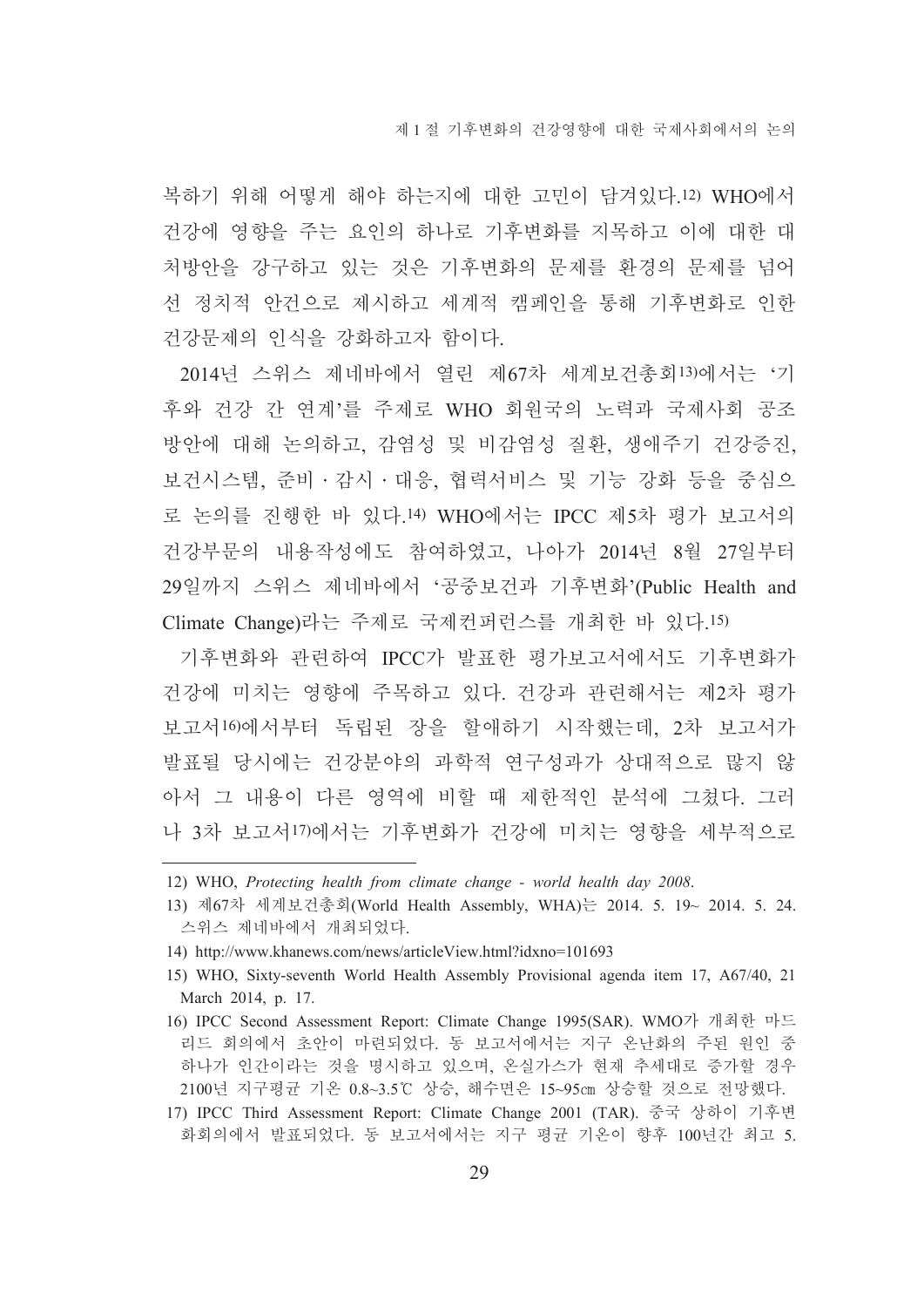분류하여 구체적으로 검토 ·평가하였고, 기후변화로 인해 나타나는 환경 및 사회적인 변화가 인구 집단의 건강에 영향을 준다고 확정적 으로 인정하였다. 그 결과 제3차 평가보고서의 발표 이후. 몇몇 국가 에서 건강취약계층에 필요한 정보를 제공하기 위한 건강영향평가 (National Health Impact Assessments)가 실시되었고, 기후변화에 영향을 받는 전염병 연구에 대한 경험적 연구가 다수 진행되었음을 밝히고 있다.18) 제4차 보고서에서도 인간 건강(Chapter 8. Human Health)이라 는 독립된 장을 기술하면서, 민감성과 취약성, 미래 경향에 대한 추 정, 미래 영향과 취약성에 대한 논점, 비용 등에 대한 분석을 하고 있 다.19) 동 보고서에서는 기후변화로 인하여 "영양불량 증가, 기상이변 으로 인한 사망, 질병, 상해 증가, 설사병 위험 증가, 기후변화에 관련 된 도시 지상 오존농도 증가, 전염성 질병의 공간적 분포 변화 등에 의해 수백만 명의 보건상태가 영향을 받을 것"으로 전망했다.20) 2014 년에 승인된 제5차 평가보고서에서는 "인간 건강: 영향, 적응, 상호이 익"이라는 장을 통해 기후변화가 건강에 미치는 영향을 개괄적으로 서술하고, 기후변동 및 기후변화로 인한 질병/상해의 취약성 분석, 기 후 및 날씨가 건강에 직접적으로 미치는 영향, 생태계 매개 기후변화 가 건강에 미치는 영향, 인간의 제도에 크게 영향을 받는 건강사항, 건강 보호를 위한 적응 정책, 높은 단계 경보에 따른 적응 한계 등 건강 부문의 내용을 이전 보고서보다 더욱 구체화하여 발표하였다. 21)

- 18) Confalonieri, U., B. Menne, R. Akhtar, K.L. Ebi, M. Hauengue, R.S. Kovats, B. Revich and A. Woodward, op. cit., p. 419.
- 19) Confalonieri, U., B. Menne, R. Akhtar, K.L. Ebi, M. Hauengue, R.S. Kovats, B. Revich and A. Woodward, op. cit., pp. 391-431.
- 20) 기상청, 『기후변화 2007: 종합보고서』 번역본, 51면.
- 21) Diarmid Campbell-Lendrum (WHO), Dave Chadee (Trinidad and Tobago), Yasushi

<sup>8℃</sup> 상승, 이로 인한 해수면의 상승폭도 9~88cm에 달할 수 있고, 이러한 해수면 상 승은 세계 각지 해안 저지대를 수몰시킬 수 있다고 하였다. 또한 동 보고서에서는 자연적 요인이 아닌 인간의 활동으로 인해 배출된 오염물질로 인해 기후변화가 일 어나고 있다고 보고 있으며, 현재 추세대로 오염물질이 배출될 경우 지난 1만년 간 겪었던 것보다 심각한 기후변화를 겪게 될 것이라고 전망했다.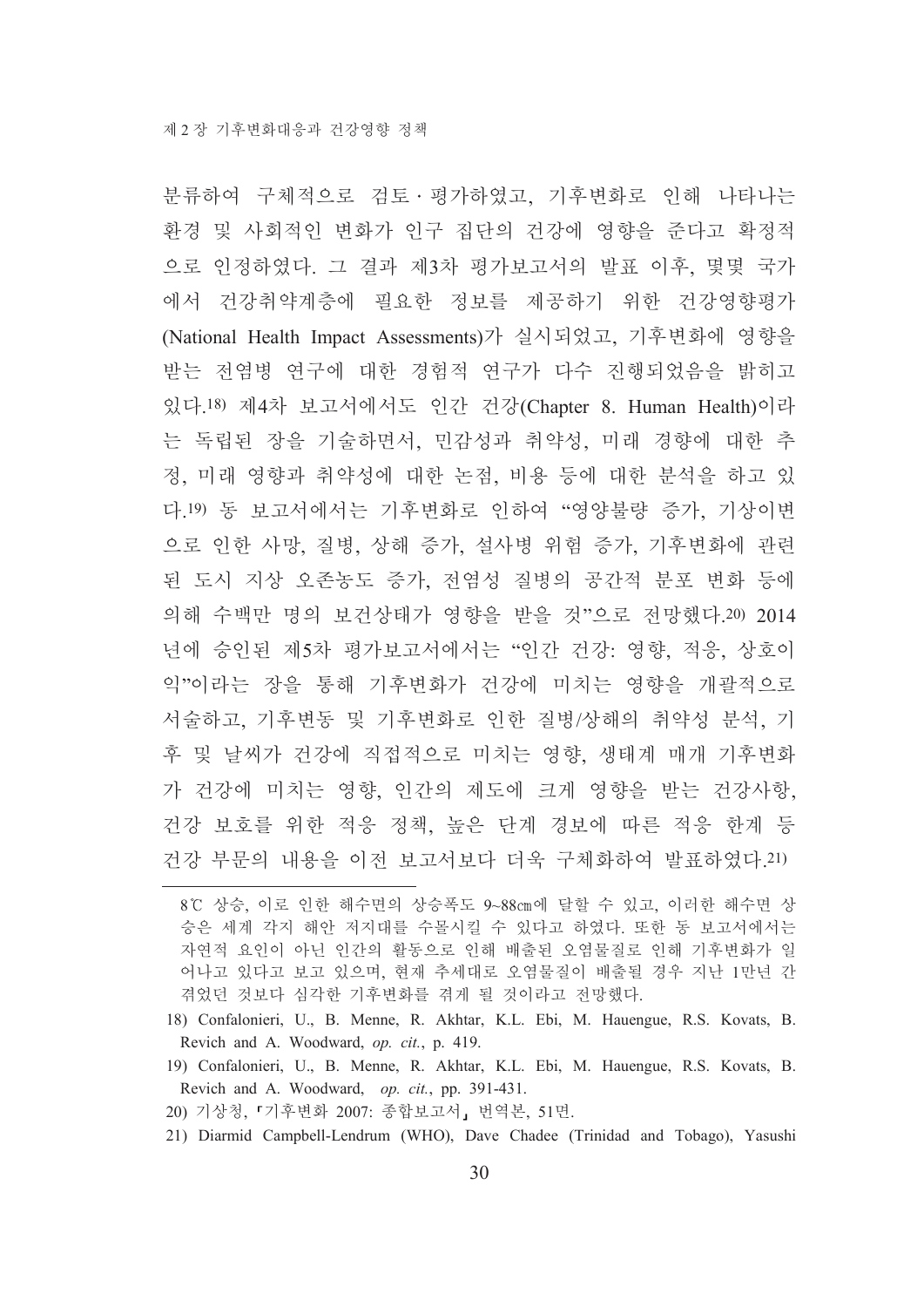#### 제 2절 기후변화와 건강의 관련성

1. 기후변화가 건강에 미치는 영향 개관

기후변화가 건강에 미치는 영향은 직접적 영향과 간접적 영향으로 구별해 볼 수 있다.22)

먼저, 기후변화가 건강에 미치는 직접적 영향은 기후변화로 인해 발 생하게 되는 기온, 강수량 등의 변화가 건강에 위험을 주는 것을 의 미한다. 구체적으로는 극한기온에 따른 폭염현상 등 기온상승에 따른 사망률의 변화, 질병발생의 변화를 들 수 있고, 홍수 · 가뭄 · 태풍 등 에 따른 기상재해로 인한 직접적 건강 손상 또는 전염성 질환의 증가 를 들 수 있다.

기후변화가 건강에 미치는 간접적 영향은 생태계의 변화, 대기오염 의 심화, 또는 질병 숙주의 서식 변화 등을 통해 미치는 영향을 의미 한다. 구체적으로는 대기오염이 건강에 미치는 영향, 수인성 전염병, 식품과 관련한 질병, 매개생물(동물, 곤충 등)로 인한 질병 등을 들 수 있다.

기후변화가 인간의 건강에 미치는 영향과 관련하여 발표된 가장 최 근의 IPCC 제5차 평가보고서23)에서도 직접적인 영향으로 기후 및 날 씨가 미치는 영향을 기술하면서 폭염과 한파로 인한 영향, 폭우, 홍수

Honda (Japan), Qiyong Liu(China), Jane Olwoch (South Africa), Boris Revich (Russian Federation), Rainer Sauerborn (Sweden), IPCC WGII AR5 Chapter 11. Human Health: Impacts, Adaptation, and Co-Benefits, 2014.

<sup>22)</sup> 장재연/조승헌. 『한반도 기후변화 영향평가 및 적응프로그램 마련 - 기후변화로 인 한 건강피해 가능성 조사 및 피해 저감정책 방향에 관한 연구』, 환경부, 2003. 9, 11면. 23) WG I 제5차 평가보고서의 승인 및 채택은 2013.9.23.~2013.9.26. 스웨덴 스톡홀름 에서 열린 제12차 WGI 회의 및 제36차 IPCC 총회에서 있었고, 기후변화와 건강 에 관한 내용이 있는 WGII 제5차 평가보고서는 2014.3.25.~2014.3.29. 일본에서 열 린 제10차 WGII 회의 및 제38차 IPCC 총회에서 그 승인 및 채택이 되었다. 제5차 IPCC 종합보고서의 채택 및 승인은 2014년 10월 덴마크에서 있을 예정이다.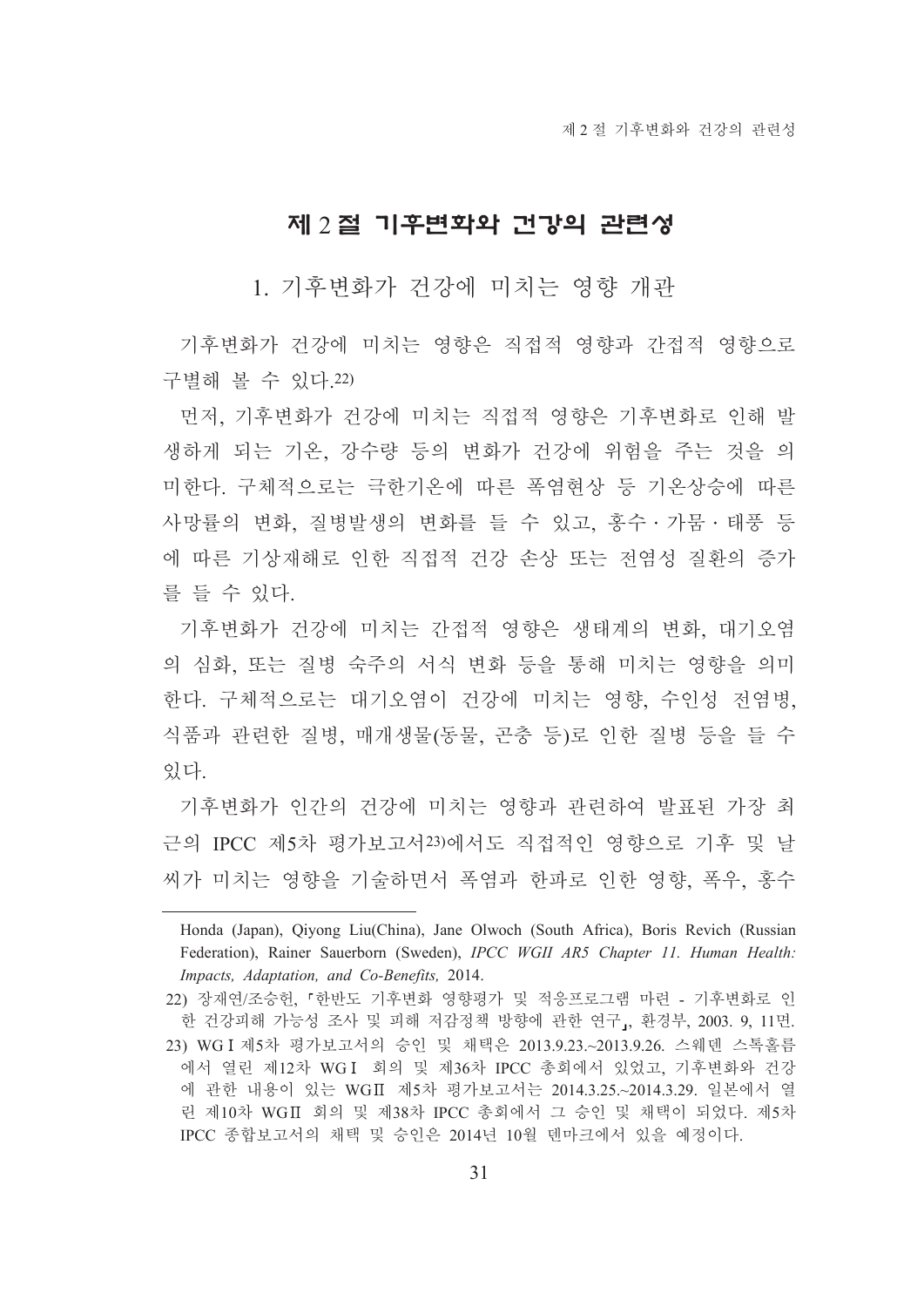및 폭풍, 자외선에 따른 영향을 들고 있다.24) 기후변화가 인간의 건강 에 간접적으로 미치는 영향은 생태계를 매개로 한 것과 제도에 따라 영향을 받는 것을 들고 있다. 생태계를 매개로 한 영향은 매개 숙주 및 말라리아, 뎅기열, 진드기 매개 질병, 기타 매개 숙주로 인한 전염 병, 음식물 및 물을 매개로 한 전염병, 대기질의 변화로 인한 영향 등 을 들고 있다. 제도의 영향을 받는 건강 사항으로는 영양, 직업 건강, 정신건강 등을 들고 있다.

기후변화가 건강에 미치는 영향에 대해서는 다양한 분류에 따라 서 술되고 있지만, 이하에서는 최근에 발표된 IPCC 제5차 평가 보고서의 체계에 따라 세부하여 소개하기로 하다.

#### 2. 기후 및 날씨의 직접적 건강영향

(1) 한파와 폭염의 건강영향

지구의 기온은 현재시점에도 계속 상승하는 것으로 확인되고 있고. 그 상승률은 과거보다 더 빨라지고 있다. 이렇듯 지구의 평규 기온이 상승하거나 기온 변이가 증가하면 기후가 극단값을 보이는 날이 증가 한다고 한다. 즉, 한파와 폭염의 빈도가 과거보다 증가하게 되는 것이 다.25) 전세계적인 기후변화에 따라 유럽, 아시아, 아메리카에서 고온 에 대한 건강영향평가가 이루어지고 있으며, 저온에 대한 연구도 유 럽, 미국, 아시아 등에서 이루어지고 있다.26)

<sup>24)</sup> Diarmid Campbell-Lendrum (WHO), Dave Chadee (Trinidad and Tobago), Yasushi Honda (Japan), Qiyong Liu(China), Jane Olwoch (South Africa), Boris Revich (Russian Federation), Rainer Sauerborn (Sweden), IPCC WGII AR5 Chapter 11. Human Health: Impacts, Adaptation, and Co-Benefits, 2014.

<sup>25)</sup> 장재연/조승헌, 앞의 보고서, 13-15면.

<sup>26)</sup> 임연희/김호. "기후변화와 건강 - 저온과 고온이 사망에 미치는 영향에 관한 체계 적 고찰", 『한국환경보건학회지』 제37권 제6호, 2011, 398면.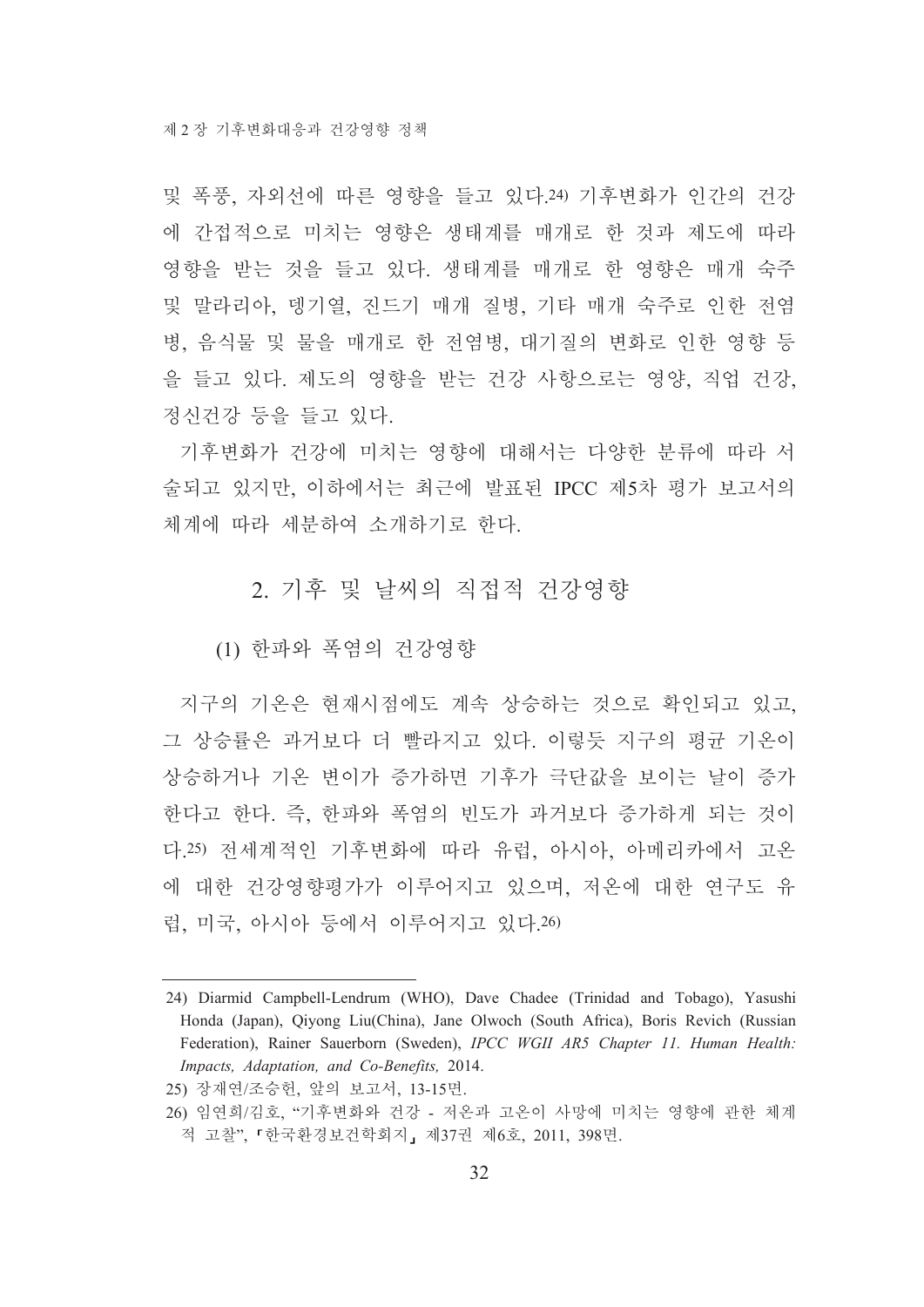신체가 고온에 노출이 되면 "신체 표면의 혈액순환이 활발해지고 반사, 전달, 발한으로 신체의 냉각속도를 높여준다. 혈액순환을 활발 하게 하는 과정에서 심장에 무리가 가고 이로 인하여 심장 박동, 혈 관 내의 부피 등이 증가하고, 신장과 내장의 혈관수축이 지속적으로 발생한다. 게다가 고온이나 극단적인 열에 만성적으로 노출이 되면 온도균형을 유지하는 능력을 잃어서 사망으로까지 이르게 된다."27) 우리나라에서의 2011~2013년 폭염으로 인한 온열질환의 추이를 살펴 보면28), 온열질환 신고 환자수는 2012년 대비 1.2%증가했다.29) 2013년 신고된 온열질환자는 총 1.195명이고 그 중 14명이 사망했다.30) 2012 년도와 비교했을 때 열실신, 열부종을 제외하고 모든 온열질환에서 환자 발생이 증가했으며, 특히 열탈진이 1.4% 증가했다고 보고되고 있다 31)

<퓨2 온열질화의 구분>32)

| 구 분 | 주 요 증 상                                                                                            |
|-----|----------------------------------------------------------------------------------------------------|
| 열사병 | - 체온 40℃이상<br>- 땀이 나지 않아 건조하고 뜨거운 피부<br>- 중추신경 기능장애(헛소리, 혼수상태)<br>- 심한두통<br>- 오한<br>- 빈맥, 빈호흡, 저혈압 |

- 27) 임현희, 김호, 앞의 글, 398면.
- 28) 질병관리본부, 「2013년도 폭염으로 인한 온열질환 신고현황 연보」, 2013. 11, 11 면 이하.
- 29) 질병관리본부, 앞과 동일.
- 30) 질병관리본부, 앞과 동일.
- 31) 질병관리본부, 앞과 동일.
- 32) 질병관리본부, 『2013년도 폭염으로 인한 온열질환 신고현황 연보』, 9면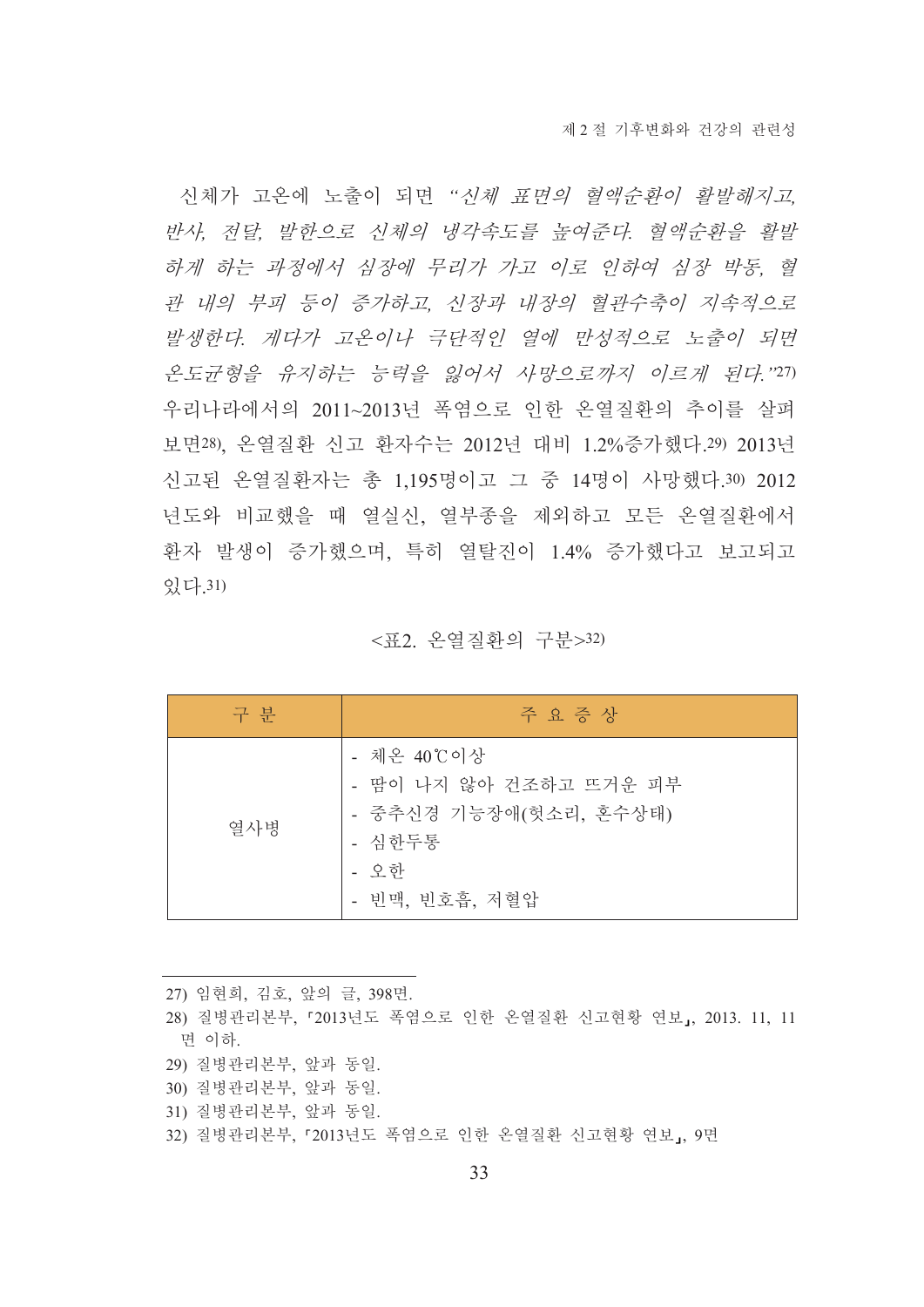#### 제 2장 기후변화대응과 건강영향 정책

| 구 분                 | 주 요 증 상                                                                                                    |  |  |
|---------------------|------------------------------------------------------------------------------------------------------------|--|--|
| 열탈진                 | - 땀을 많이 흘림(차고 젖은 피부)<br>- 극심한 무력감과 피로<br>- 창백<br>- 근육경련<br>- 오심, 구토<br>- 혼미, 어지럼증(현기증)<br>- 체온이 크게 상승하지 않음 |  |  |
| 열경련                 | - 근육경련과 통증(팔, 다리, 복부)                                                                                      |  |  |
| 열실신                 | - 실신(일시적 의식소실)<br>- 어지럼증 등                                                                                 |  |  |
| - 발이나 발목이 부음<br>열부종 |                                                                                                            |  |  |

폭염과 관련한 건강 피해는 농촌에서보다 도시에서 더 크게 발생한 다. 도시에서의 열섬효과(heat island)가 콘크리트나 아스팔트 같은 열 보존 표면이 풍부한 도시에서 대기온도를 상승시키기 때문이다.33) 물 론 고온과려 사망률 증가에 대응하여 일부지역에서는 한파과려 사망 감소가 일어나기도 하다 34)

반면 신체가 저온에 노출될 경우 다음과 같은 단계적 생리반응이 초래된다고 하다 35)

"첫째, 외부의 낮은 온도로 인한 열손실을 막고 신체의 주요기관에 산소공급을 워활하게 하기 위해 피부혈관 수축이 일어난다. 저온상태 가 지속되면 겉표면에 열을 전달하기 위해서 신체온도는 떨어진다. 따라서 신체 내의 열을 발생시키기 위해서 근육 수축 오한, 심박동수

<sup>33)</sup> 오성남/김정우/이태영/신임철/이규석/안순일, 「기후와 문화」, 시그마프레스, 2011, 249면.

<sup>34)</sup> 오성남 외, 앞의 책, 249면.

<sup>35)</sup> 임현희, 김호, 앞의 글, 398면.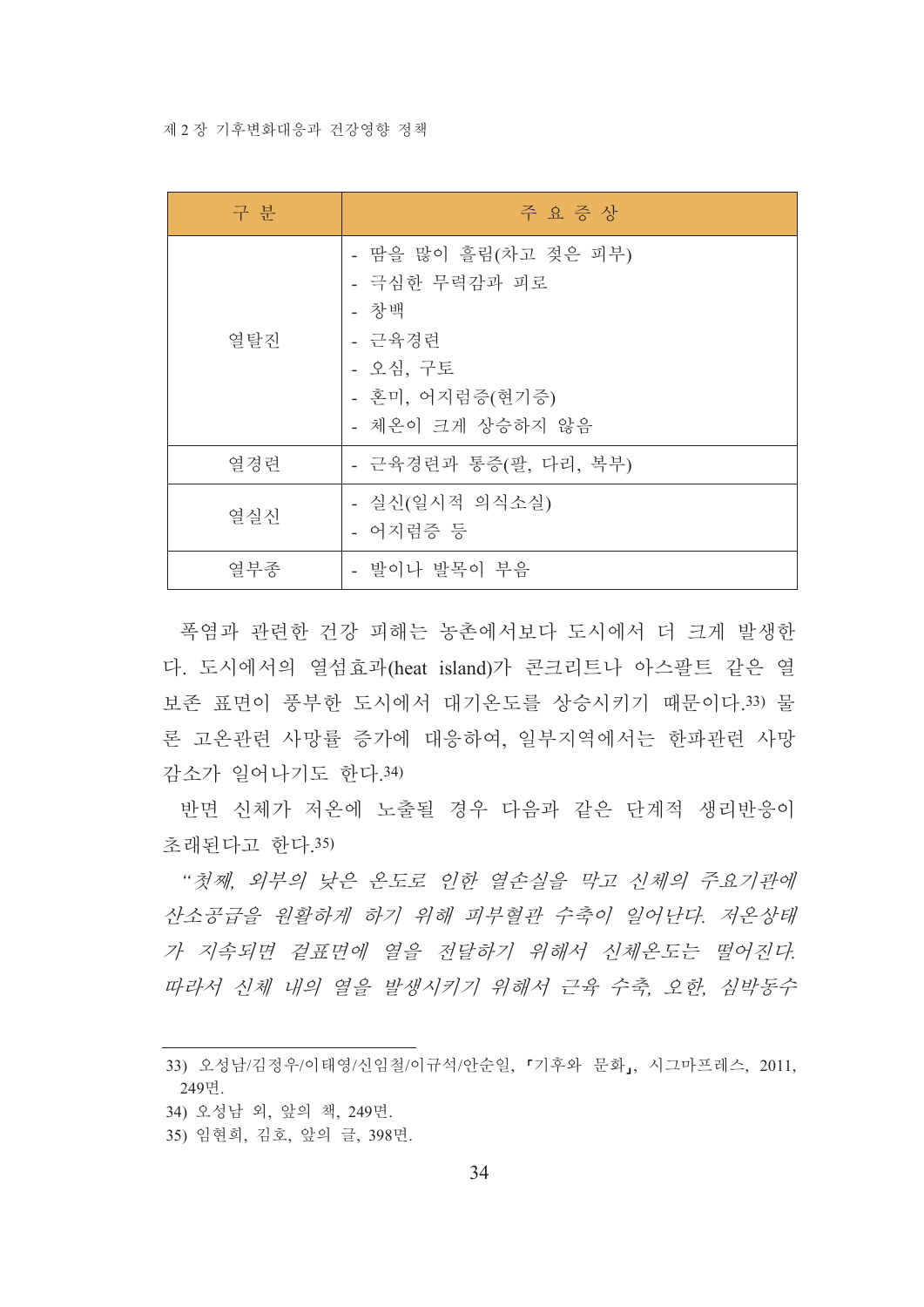증가, 호흡 속도 증가 등이 일어나며, 차가운 공기의 흡입을 통해서 기관지 수축이 일어난다. 몸이 차가워지는 속도는 차가운 물 속에 들 어갔을 때는 몇 분 안에 일어나지만, 일반적인 경우에 발생하는 저온 에 의한 체온감소는 몇 주가 걸릴 수도 있다."36)

2013년 이상기후보고서에 따르면, 1월 상순과 2월 상순~중순에 기온 이 큰폭으로 떨어지면서 우리나라에서도 전국에 한파가 발생한 것으 로 보고되었다.37) 2013년~2014년 우리나라에서 한파로 인한 한랭질환 의 경우, 신고된 한랭질환자는 총 264명이며, 그 중 18명이 사망한 것 으로 보고되었다.38) 질환 중에서는 저체온증이 가장 많았고, 표재성 동상, 다발성 신체부위 동상 순으로 발생되었으며, 남자가 여자보다 23배 더 많이 발생한 것으로 보고되었다.39)

| 분 류 |    |      |     | 주 요 증 상                                                                                                                               |
|-----|----|------|-----|---------------------------------------------------------------------------------------------------------------------------------------|
| 전신  |    | 저체온증 |     | - 심부체온이 35℃ 미만으로 되는 상태                                                                                                                |
| 국소  | 동결 | 동상   | 표재성 | - 피부에만 국한되어 발생하는 동상<br>- 비가역적인 피부동상을 동반하지 않음<br>- 심한 한랭감으로 시작하여 저린 증상이<br>나 무감각 증상을 동반 후 통증이 발생<br>- 주로 뺨, 귀, 코, 손가락, 발가락에 홍반<br>이 발생 |

<퓨3 하랭질화구부>40)

36) 임현희, 김호, 앞의 글, 398면.

37) 관계부처합동, 『2013년 이상기후 보고서』, 2014, 28면.

38) 질병관리본부, 『2013~2014년 한파로 인한 한랭질환 신고현황, 12면.

39) 질병관리본부, 앞과 동일.

40) 질병관리본부, 『2013~2014년 한파로 인한 한랭질환 신고현황』, 6면.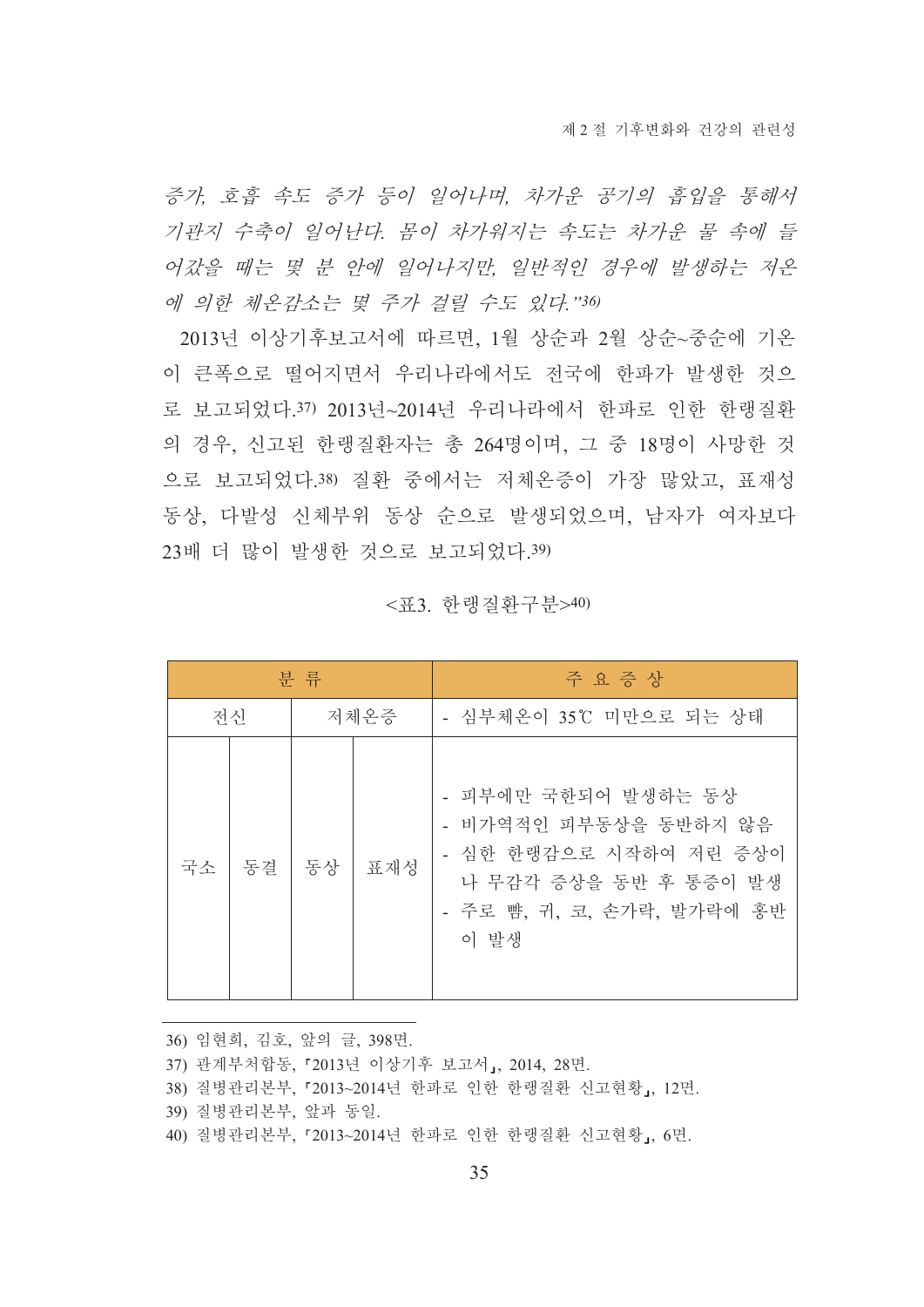#### 제 2 장 기후변화대응과 건강영향 정책

| 분 류 |        |                 |                 | 주 요 증 상                                                                                                                                                  |
|-----|--------|-----------------|-----------------|----------------------------------------------------------------------------------------------------------------------------------------------------------|
|     |        |                 | 조직<br>괴사        | - 피부와 함께 피하지방까지 포함하여 발<br>생하는 동상<br>- 심한 한랭감, 무감각, 저린 감각을 동반<br>한 뒤 통증이 발생<br>- 따뜻한 감각의 느낌이고 동시에 통증이<br>감소<br>- 피부가 마치 밀랍처럼 보임<br>- 수포형성, 부종, 홍반, 미란이 동반 |
|     |        |                 | 다발성<br>신체<br>부위 | - 깊은 부위의 피하지방층까지 침범하여<br>발생하는 동상<br>│ - 손상된 피부는 하얗게 되고 무감각 동반<br>- 관절과 사지가 경직되어 움직이지 못함<br>- 근육마비, 신경계 혈관, 뼈 손상                                          |
|     | 비      | 참호족<br>(또는 침수족) |                 | - 국소부위의 가려움(따뜻한 곳으로 가면<br>가려움이 더욱 심해짐)<br>  - 심한 경우 울혈, 물집, 궤양 등도 생길<br>수 있음                                                                             |
|     | 동<br>결 | 동창              |                 | - 가려움, 저림, 심한 통증<br>- 피부는 약간 발적되거나 파란 및 혹은<br>검은 색을 띠게 됨(부종)<br>- 시간이 지나면서 물집이 생기거나 조직<br>의 괴사 혹은 피부에 궤양이 형성되기<br>도 함                                    |

(2) 홍수 · 가뭄 · 태풍 등에 따른 기상 재해

기후변화로 인한 극한 기상현상은 홍수, 가뭄, 태풍 등의 기상재해 를 더 빈번하게 발생시키게 된다. 예컨대 고온일수의 증가는 물수요 의 증가와 물 증발량의 증가를 가지고 오며, 가뭄 발생지역을 확대시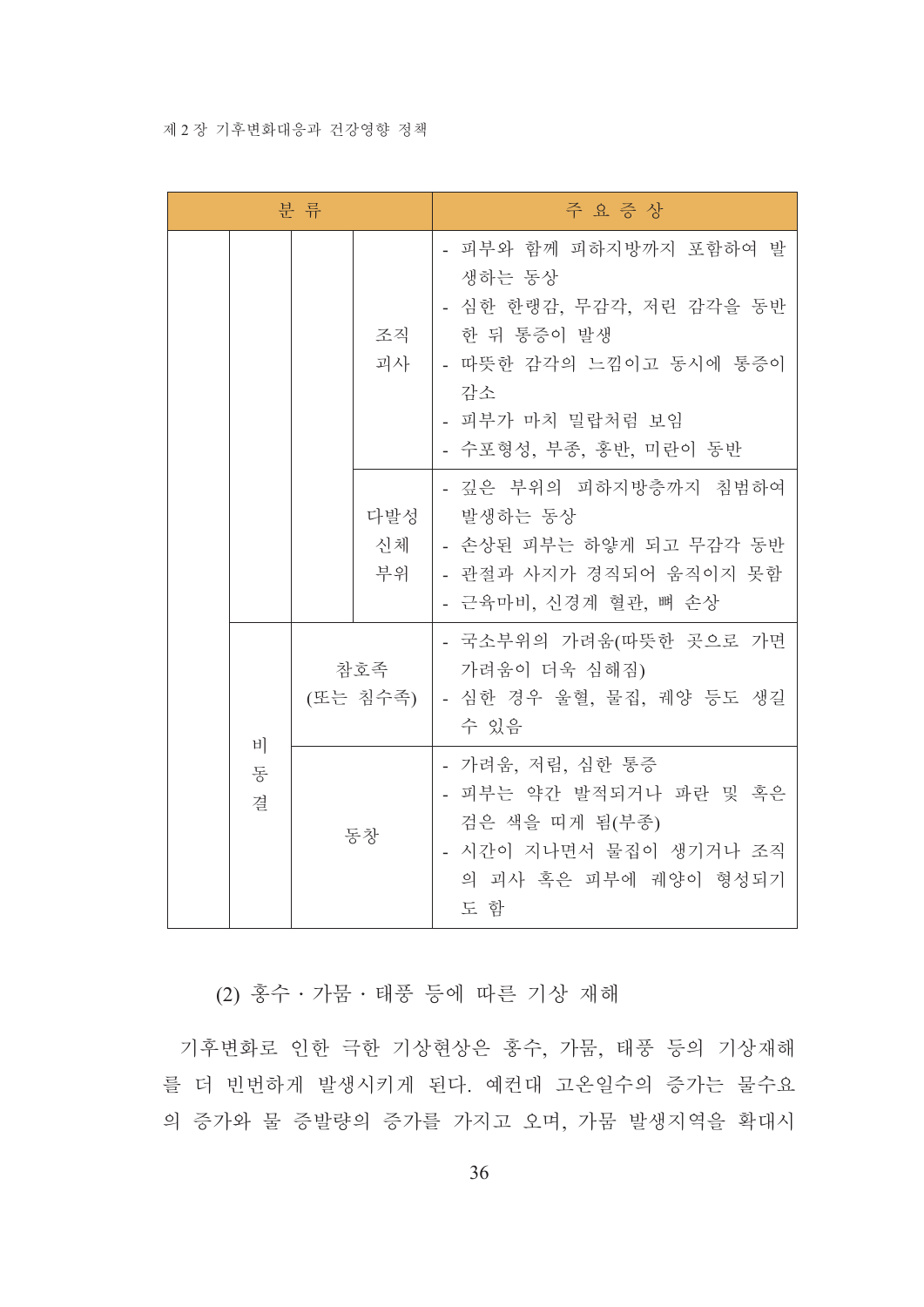키게 된다. 2013년 우리나라에서도 "여름철 북태평양 고기압이 우리나 라 부근에서 평년보다 북쪽으로 발달하면서 고온현상이 발생하였고. 장마기간 동안 장마전선은 중부지방에 위치하여 강수량의 남북편차가 컸고, 남부지방과 제주도에서는 가뭄이 발생"한 것으로 보고되었다. 41) 세계적으로도 홍수와 가뭄이 더 빈발하고 있는데, 이러한 현상은 기후 변화로 인한 기후 양극화현상으로 인하여 건조한 지역의 강수량은 더 욱 줄어들어 가뭄이 발생하고, 다우지역의 강수량은 더욱 늘어 홍수가 발생하기 때문이다.42) 가뭄 발생지역의 확대는 식량생산의 저하를 가 지고 오고, 일차적으로는 농가소득의 감소, 더 심각하게는 식량부족으 로 인한 영양실조 등의 현상을 가지고 온다. 홍수의 빈발은 사회기반 시설의 파괴로 인한 주거지 손실, 농산물 손실 등으로 인한 물ㆍ식량 부족, 질병 매개체 생물의 번식력 강화를 가지고 오기도 한다.

홍수로 인한 건강영향은 그리 간단하지 않다.43) 홍수발생 자체의 즉 각적 영향으로는 익사하거나 단단한 물체에 휩쓸려 사망하거나 상해 를 입는 경우를 들 수 있다. 그러나 이에서 그치지 않고 오염된 물을 섭취하거나 오염된 물에 접촉되어 질화을 얻는 경우. 과밀한 이재민 수용으로 인한 호흡기 질환 및 전염성 질환의 발생도 홍수로 인해 발 생되는 건강영향이다. 또한 홍수 직후 곰팡이 및 진균류의 번식은 알 레르기 체질의 사람들에게 위협이 되고, 홍수 피해지역에서 나타나는 알코올 중독 및 생리적 장애, 행동장애 등은 장기적인 건강 영향으로 보고되고 있다.

<sup>41)</sup> 관계부처합동, 『2013년 이상기후 보고서』, 2014, 28면.

<sup>42)</sup> 관계부처합동, 『2013년 이상기후 보고서』, 2014, 23면.

<sup>43)</sup> 장재연/조승헌, 『한반도 기후변화 영향평가 및 적응프로그램 마련 - 기후변화로 인한 건강피해 가능성 조사 및 피해 저감정책 방향에 관한 연구」, 환경부, 2003. 9, 33-34면.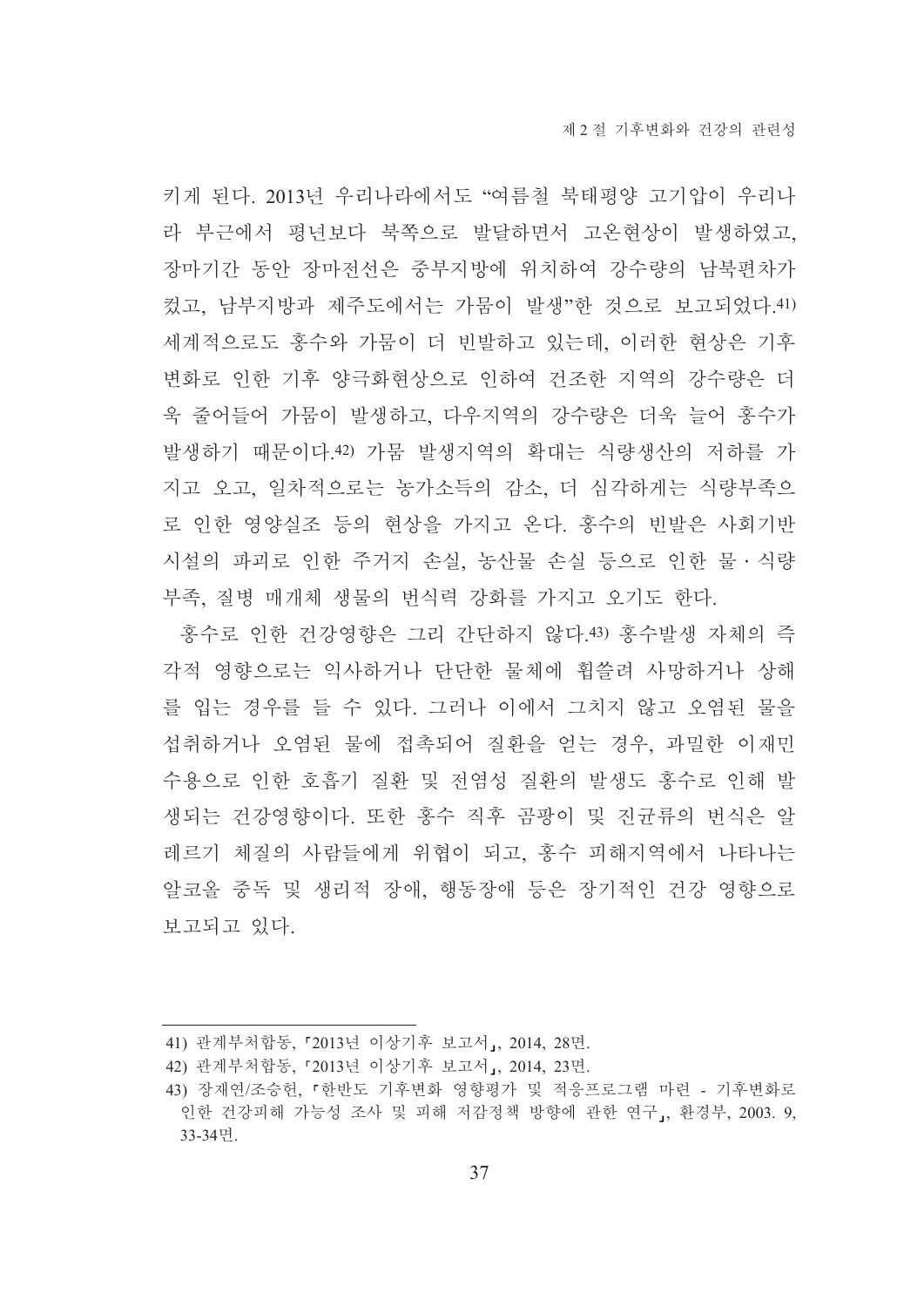#### 3. 생태계를 매개로 한 건강영향

#### (1) 매개숙주 및 기타 전염병

전염병의 발생 등은 일반적으로 기후에 민감한 것으로 알려져 있다. 사람이나 매개숙주의 체외에서 생활사의 일부를 지내는 병원체에 의해 일어나는 질병의 경우는 특히 기후에 민감하다.40 질병을 발생시키는 숙주, 병원성 미생물, 환경이라는 요소 중 한 가지라도 변하게 되면 질 병의 감염력과 전염성이 변하게 되는데, 기온, 습도, 이산화탄소 증감 등을 포함하는 기후변화는 숙주, 병원성 미생물, 환경 모두에 영향을 미칠 수 있기 때문이다.45) 예컨대, 기온이 높아질 경우 모기가 성충이 되는 비율이 증가되며, 발육기간이 단축되고, 알의 수가 증가되면서 결 과적으로 모기의 수도 증가된다. 이러한 현상 때문에 모기를 매개로 하는 질병인 말라리아, 황열, 뎅기열, 뇌염 등은 계절적인 패턴을 보이 고 있으며, 이는 기온의 변화에 민감하게 영향을 받게 된다.46)

물론, 매개 숙주에 의한 전염성 질환의 발생이 아직까지는 우리나라 에서 크게 문제가 되고 있지는 않다. 그러나 기후변화에 따라 전염성 질환 발생지역이 변화되고 있기 때문에 이에 대해서도 지속적인 질병 감시가 뒤따라야 한다. 또한 우리나라에서 직접적으로 발생되지는 않 더라도 해외 여행 등을 통해 감염병이 유입되는 경우가 늘어나고 있 어, 이에 대한 질병감시 및 정보제공 역시 있어야 할 것이다.47)

46) 장재연/조승헌, 앞의 보고서, 56면.

<sup>44)</sup> 질병관리본부, 『기후를 활용한 전염병 집단발생예측』(World Health Organization, Using climate to pretect infectious disease outbreaks: a review. 2004 번역서), 2005, 59면.

<sup>45)</sup> 정명섭, 『기후변화에 따른 식중독 발생 영향 분석 및 관리 체계 연구』, 한국보건 산업진흥워/식품의약품안전청, 2009, 11, 276면,

<sup>47) &</sup>quot;지난해 해외유입 감염병 중 '뎅기열' 가장 많아", 메디컬투데이, 2014. 7. 1. 자. 검색일: 2014. 7. 1.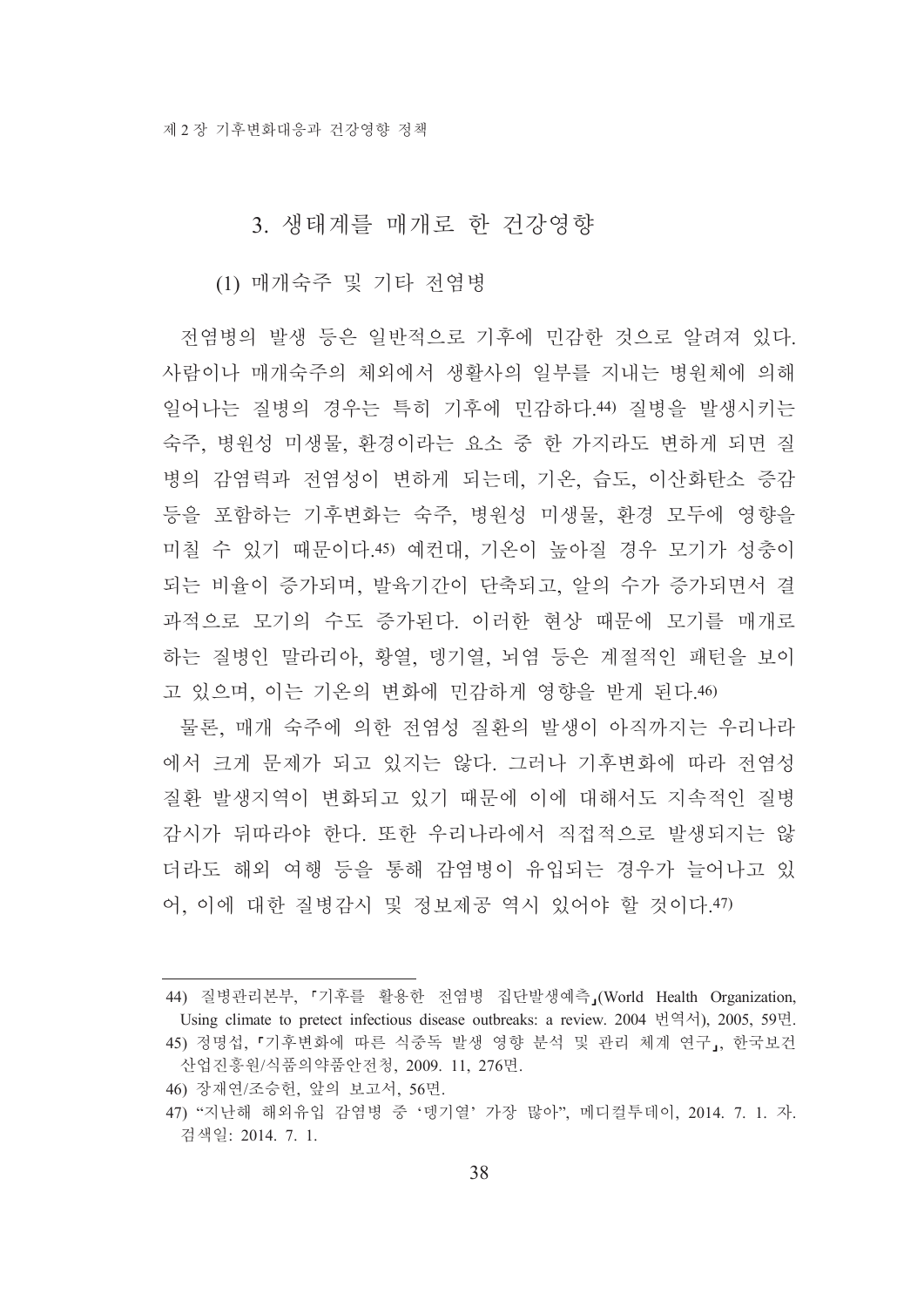#### (2) 음식물 및 물을 매개로 한 질병발생

식품과 물을 원인으로 해서 발생하는 대부분의 바이러스, 박테리아, 기타의 생물들은 일반적으로 따뜻한 기온에서 번성하는 경향이 있어. 식중독의 발생률은 여름철에 높아지는 것으로 보고되고 있다.48)

우리나라의 경우도 2002년에서 2013년까지의 기간 중, 3월과 8월의 식중독 발생현황을 비교해 보면, 실제로 3월보다 8월에 식중독 발생 이 증가하는 것을 알 수 있다.49) 물론, 식중독이 매해 지속적으로 증 가했다기보다는 월별 분포 차이가 있을 뿐이고, 경우에 따라서는 3월 의 식중독 발생률이 8월보다 높게 나타나는 경우도 있다. 왜냐하면 식중독은 위생관리의 정도에 따라 그 발생여부가 크게 달라질 수 있 고, 식품 관리방법의 개선 등을 통해 충분히 예방이 가능한 분야기도 하기 때문이다. 그런 점에서 식중독과 관련된 질병은 국민에 대한 홍 보 및 정보제공, 교육 등이 중요한 분야라고 할 수 있다.

한편, 식품 및 수인성 매개 병원균의 확대는 기후변화와 더불어, 외 식을 즐기는 생활습관. 식품대량생산체제의 일반화로 인해 그 현상이 대규모화 · 광역화되는 문제가 발생하고 있다. 또한 국제 무역 장벽 완화로 인한 음식물 수입 증가, 음식물 처리 기술 변화, 음식물 소비 형태의 변화 등도 음식물의 안전을 위협한다는 점에서 지속적인 정보 제공 및 대국민 홍보가 뒤따라야 할 부분이다.50)

식품 및 물과 관련해서는, 농업용수 관리, 작물 곰팡이 성장 관리 등의 생산 단계의 안전관리를 비롯하여, 수확 후 관리, 제조 · 가공,

<sup>48)</sup> 정명섭, 앞의 보고서, 276면.

<sup>49)</sup> 식품의약품안전처 식중독 통계시스템.

http://www.mfds.go.kr/e-stat/index.do?nMenuCode=17

<sup>50)</sup> 김동진/신호성/채수미, "기후변화가 설사병 발생에 미치는 영향 분석", 「보건사회 연구, 제32권 제1호, 한국보건사회연구원, 2012, 294면.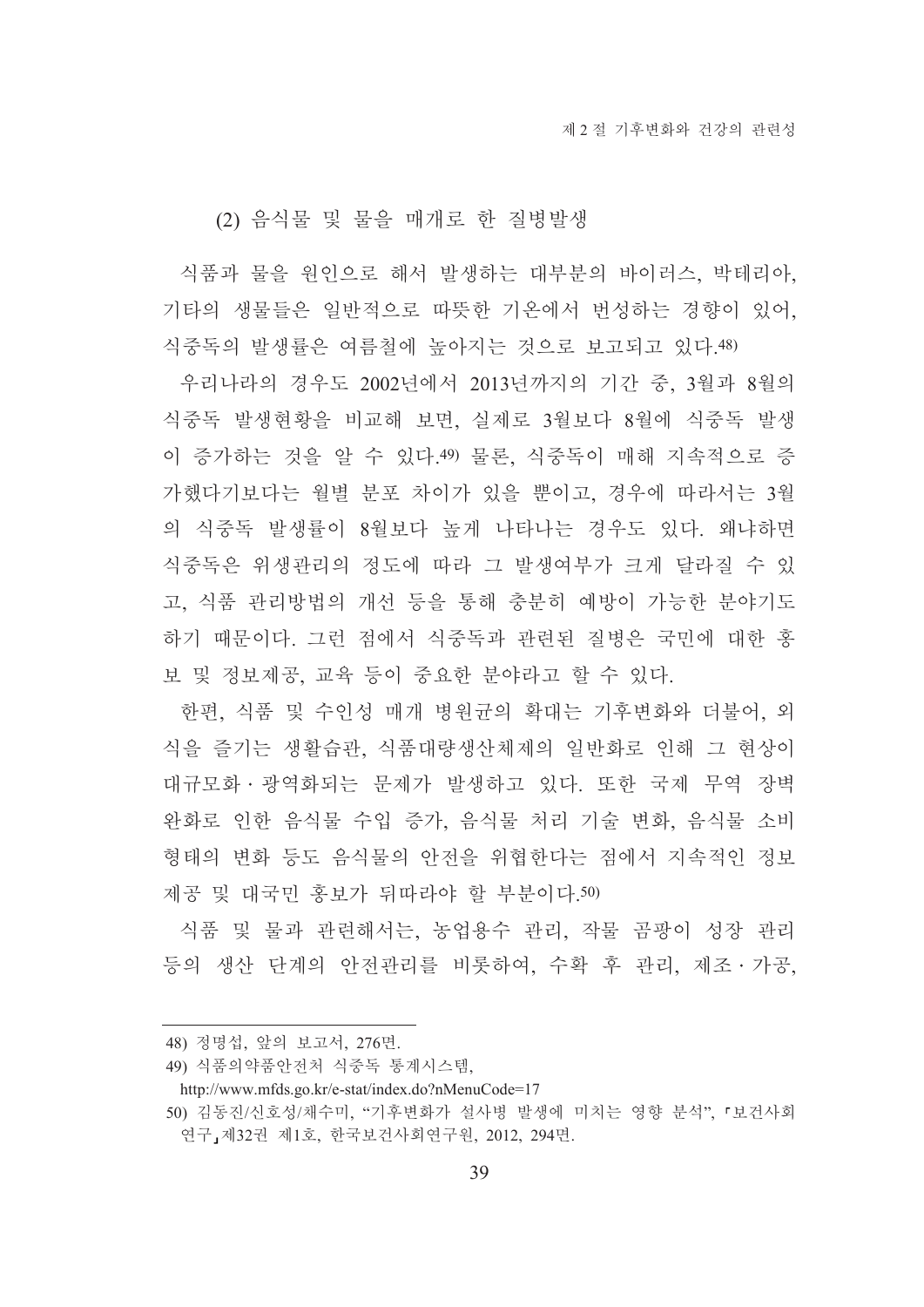유통 및 소비의 식품 공급 전단계를 포함한 통합관리를 통해 기후변 화로 인한 위험에 대응할 필요가 있다.51)

(3) 대기질 악화에 따른 건강위험

IPCC의 제4차 보고서에서는 기후변화로 인한 대기질 악화가 건강에 영향을 미치는 요소로 지표 오존(OZone), 미세먼지(Particulate Matter, PM). 산불로 인한 대기오염물질. 대기오염물질의 장거리 이동을 들고 있다.52) IPCC의 제5차보고서에서도 생태계를 매개로 한 기후변화가 건강에 미치는 영향에 관하여 기술하면서, 이산화탄소를 제외한 기후 변화를 야기하는 오염원(non-CO<sub>2</sub> climate-altering pollutants, CAPs)이 기후변화에 영향을 미칠 뿐만 아니라 단기적으로 건강에도 영향을 미 친다고 하고 있다.53)

대기오염 물질 중 오존은 "고온의 밝은 빛 안에서 질소산화물 및 휘발성 유기화합물을 수반한 광화학적 반응을 통해 형성되는 2차 오 염물"을 말하는데54). "높은 기온은 화학작용을 촉진하며 오존과 이차 적인 물질 생성을 촉진"한다.55) 지표 오존의 농도는 대부분의 지역에 서 증가하고 있으며, 상승한 오존농도에 대한 노출은 유산과 함께 폐 렴, 만성폐쇄성폐질환, 천식, 알레르기성 비염 및 다른 호흡기 관련 질병들로 인한 병원 이용증가와 관련을 가진다.50 또한 높은 기온과

- 52) Confalonieri, U., B. Menne, R. Akhtar, K.L. Ebi, M. Hauengue, R.S. Kovats, B. Revich and A. Woodward, op. cit., pp. 401-402.
- 53) Diarmid Campbell-Lendrum (WHO), Dave Chadee (Trinidad and Tobago), Yasushi Honda (Japan), Oivong Liu(China), Jane Olwoch (South Africa), Boris Revich (Russian Federation), Rainer Sauerborn (Sweden), op. cit., p. 19.
- 54) 박윤형, 『기후변화의 대기오염, 호흡기 및 알레르기질환 발생 상관성에 관한 조 사연구, 질병관리본부, 2011, 2면,
- 55) 박윤형, 앞의 글, 26면.
- 56) 한국환경정책 · 평가연구원, 『기후변화 및 대기오염에 의한 건강영향의 시공간적 분포 연구」, 국립환경과학원, 2010. 12, 36-91면 참고.

<sup>51)</sup> 박기환, "기후변화대응 식품안전관리 연구 소개" ppt 자료, 기후변화대응 식품안 전관리 연구사업단. 2013.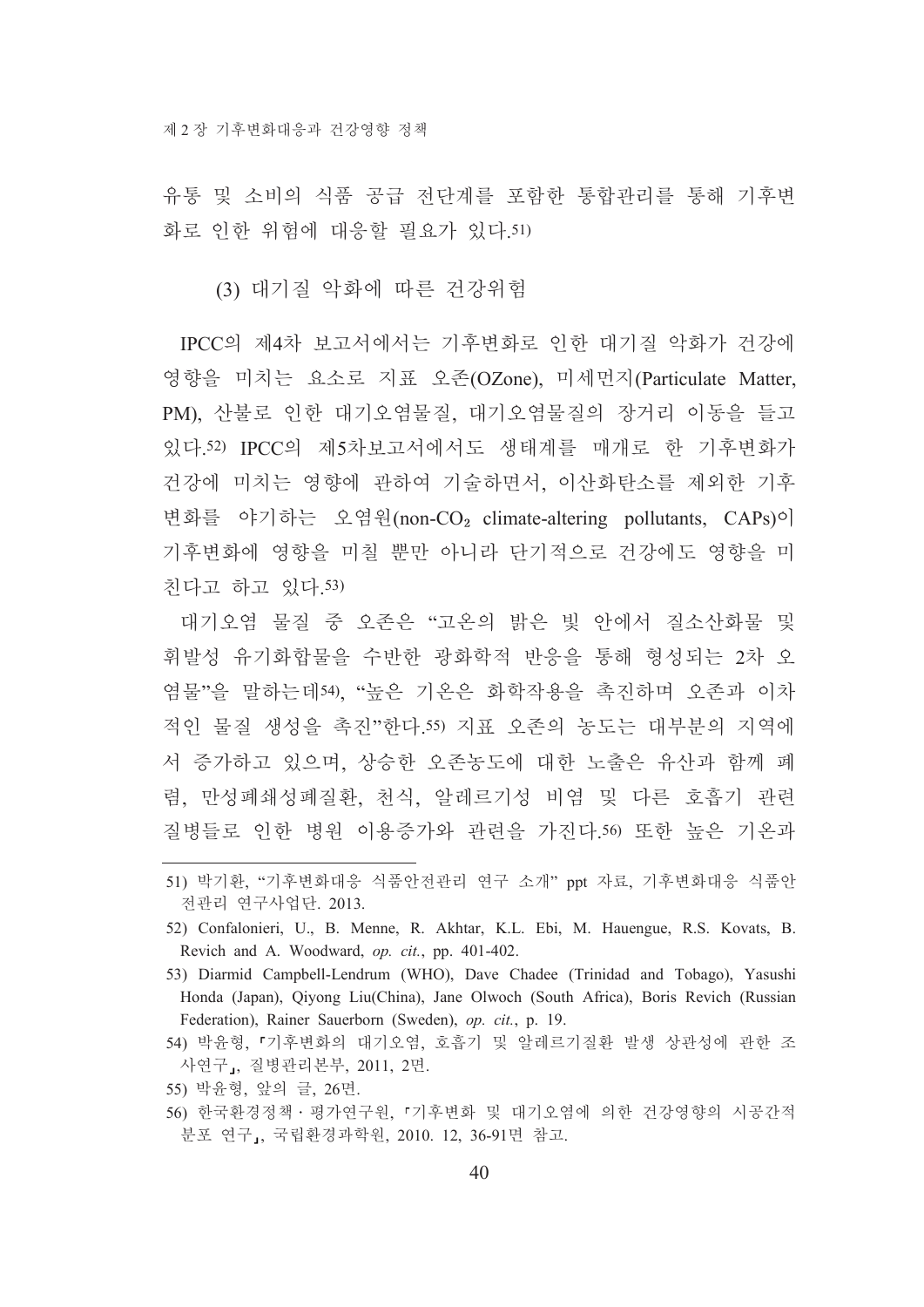CO<sub>2</sub> 농도의 증가는 식물에서 오존과 관련된 VOC 전구물질의 배출을 증가시키고, 발전소에서의 NOx 배출을 증가시킨다고 하고 있다.57) 폐 암과 관련이 있는 것으로 알려진 '라돈'이라는 물질은 "토양 속에 존 재하는 방사능 물질로서 대기 중으로 방출되는 비율은 기온에 매우 민감"하다고 알려져 있다.58)

대기오염이 기후변화에 영향을 받는 이 같은 현상은 대기오염을 저 감시키기 위한 정책과 기후변화를 완화하기 위한 정책이 별개의 길을 갈 것이 아니라 상호 보완의 길을 가야할 당위성을 도출하게 한다. IPCC의 제5차 평가보고서에서는 "공동이익(Co-Benefit)"이라는 표제 하에 대기오염 감소의 상호이득에 대해 기술하고 있다.59) 이에 각 국 에서는 온실가스와 대기오염물질의 동시 저감 전략을 추진하기도 하 고, 온실가스 감축을 통한 대기오염물질 저감, 대기오염물질 저감을 통한 온실가스 배출 저감을 추진하기도 한다.60)

미세먼지는 대기 중 장기간 떠다니는 입경 10*u*m이하의 먼지로, 자연 적 배출워으로는 황막화 지역에서 발생하는 황사가 있고, 인위적 배 출원은 아스팔트와 타이어의 마찰과정에서 배출되거나 산업체에서 발 생하는 분진, 건축물의 분진 등이 있다. 미세먼지는 기도를 자극하여 각종 호흡기 질환을 일으키는 직접적인 원인이 되며 피부질환과 안구 질환의 발병 원인이 되기도 한다. 특히 미세먼지의 1/4 크기인 초미세 먼지는 미세먼지보다 작아 기도에서 걸러지지 못하고 대부분 폐의 말 단 부분인 폐포까지 침투하여 심장질환과 호흡기 질병 등을 일으키는 것으로 알려져 있어. WHO는 2013년 10월 미세먼지를 1급 발암물질로

<sup>57)</sup> 박윤형, 앞과 동일.

<sup>58)</sup> 주영수, "기후변화와 건강", 『대한내과학회지』 제75권 제5호, 2008, 490면.

<sup>59)</sup> Diarmid Campbell-Lendrum (WHO), Dave Chadee (Trinidad and Tobago), Yasushi Honda (Japan), Qiyong Liu(China), Jane Olwoch (South Africa), Boris Revich (Russian Federation), Rainer Sauerborn (Sweden), op. cit., p. 34.

<sup>60)</sup> 송창근/이석조/유창근, "기후변화와 대기환경의 통합적 관리에 관한 고찰", 『한국 대기환경학회지, 제27권 제6호, 2011.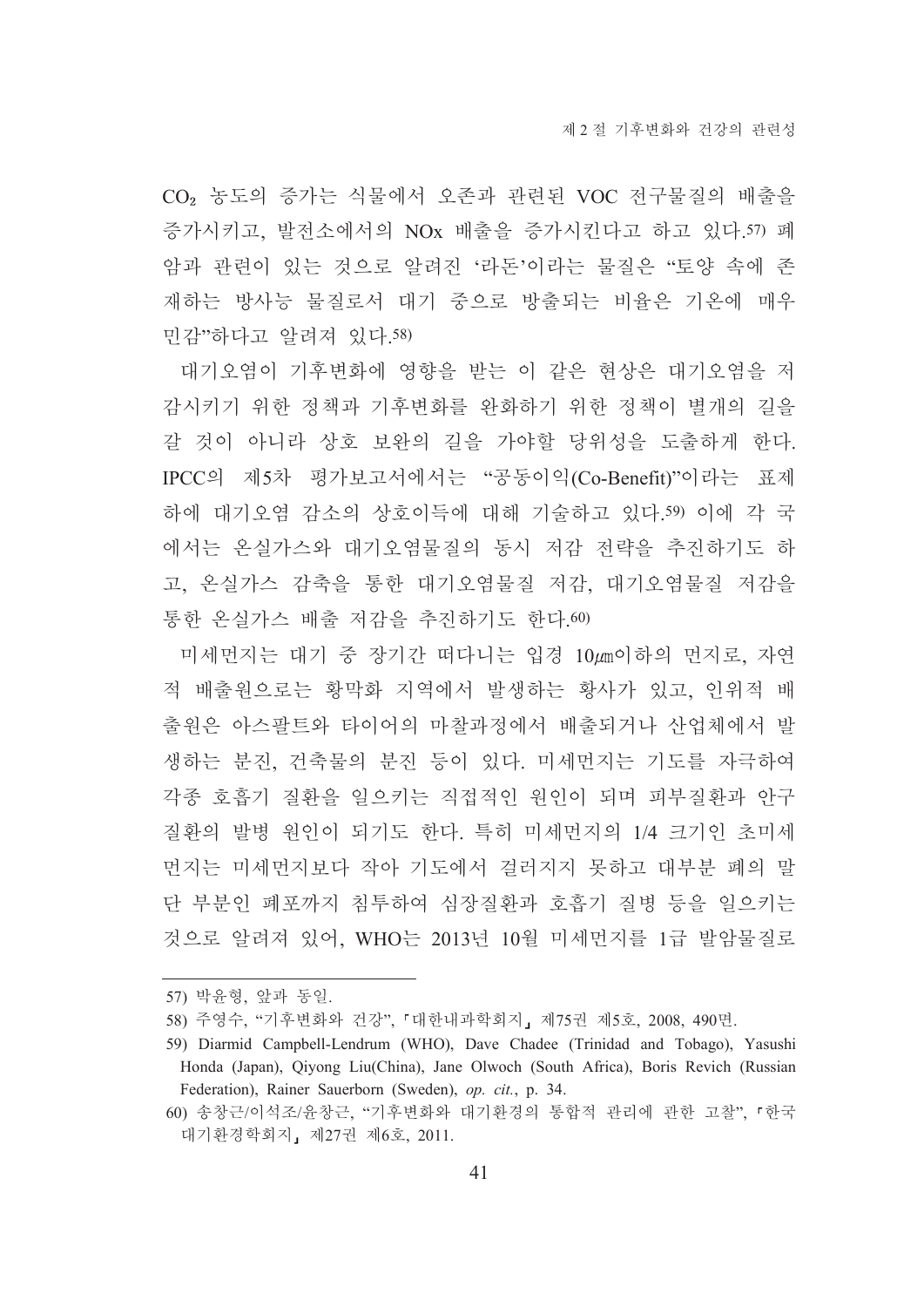지정하기도 했다. 61) 2014년 1월 스위스 다보스에서 열린 세계경제포 럼에서 발표한 환경성과지수(Environmental performance Index)에서 우 리나라는 세계 43위를 기록했지만, 미세먼지 부문에서는 171위를 차 지하면서 미세먼지 노출을 심각성을 상기시킨 바 있다. 미세먼지의 경우는 기온상승에 따라 농도가 짙어진다기 보다는 기후변화로 인한 계절의 변화, 강수량, 바람의 변화 등에 영향을 받는 것으로 나타나고 있다. 62)

## 제 3 절 기후변화와 건강문제의 법·정책적 의의

일반적으로, 개인이 기후변화가 가지고 오는 건강에 대한 위험 상황 을 예측하고, 예방하고, 그로 인해 발생된 결과의 해결점을 찾는다는 것은 쉬운 일이 아니다. 기후변화의 문제는 그 자체만으로도 미시적 시각에서는 파악할 수 없는 다양한 부야를 포괄하고 있는데. 기후변 화가 가지고 오는 거강에 대한 영향을 파악하고 예측하는 문제는 그 보다 더 큰 시각에서 살피고 대처하지 않으면 안 되는 문제이기 때문 이다. 그런 점에서 기후변화와 건강 영향의 예측, 예방, 해결점을 찾 는 문제는 정부 정책의 측면에서 논의되어야 하며, 이는 궁극적으로 헌법질서와 정부의 역할, 법체계와의 관련성을 함께 고려해야 하는 문제가 된다.

기후변화와 건강영향의 예측, 예방, 해결책 구축 등의 문제를 헌법 질서와 정부의 역할, 법체계와의 관련성 속에서 고려하려면, 국민의 '건강권'에 대한 인식과 이해를 전제로 해야 한다. 우리헌법 제36조

<sup>61) &</sup>quot;미세먼지, 단지 중국때문일까", 《프레시안》 2014. 3. 24.자. 검색일: 2014. 7. 9. http://www.pressian.com/news/article.html?no=115686

<sup>62)</sup> 한국환경정책 · 평가연구원, 『기후변화 및 대기오염에 의한 건강영향의 시공간적 분포 연구」, 국립환경과학원, 2010. 12, 112면 참고.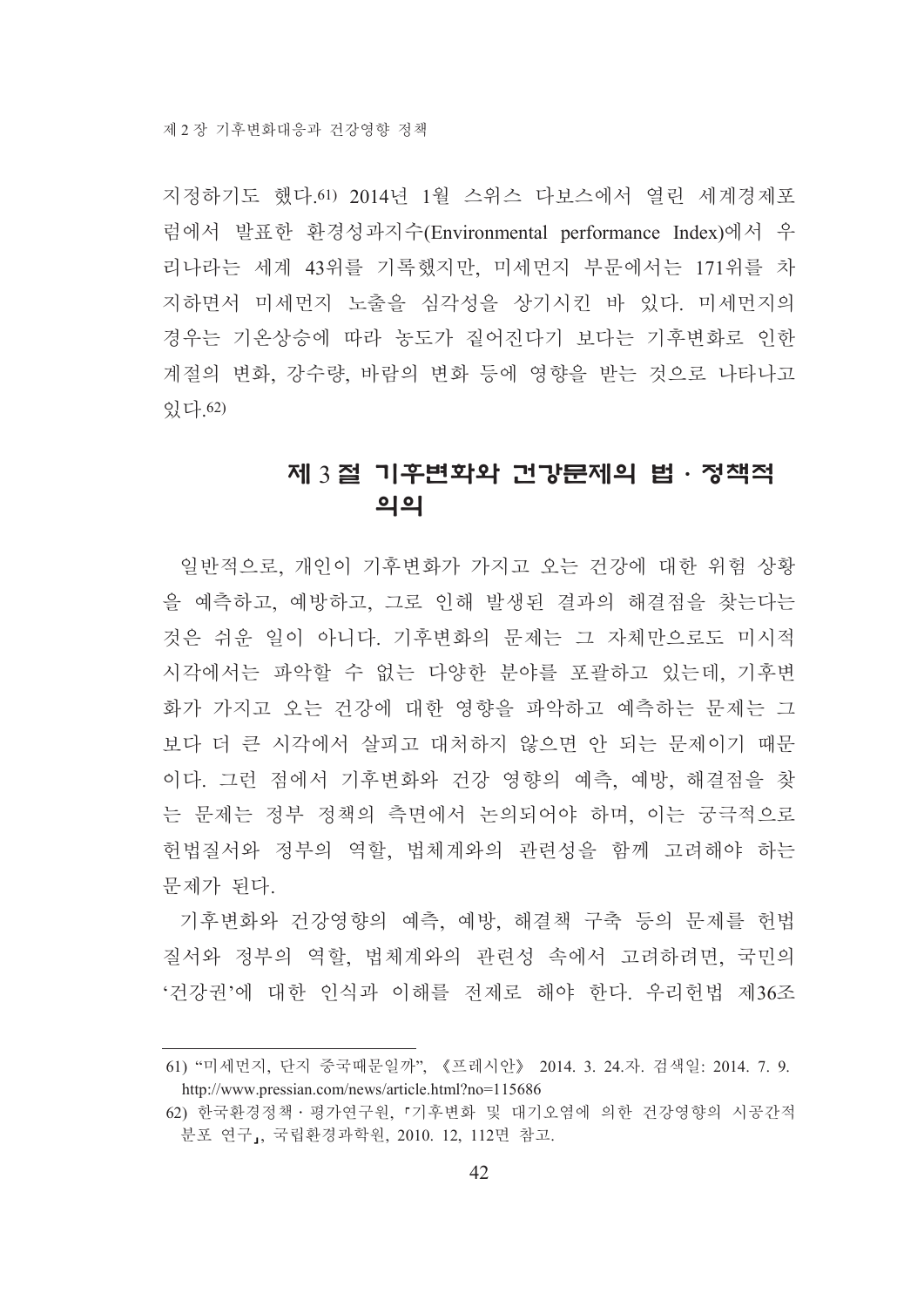제3항에서는 "모든 국민은 보건에 관하여 국가의 보호를 받는다."고 규정하고 있다. 헌법재판소에서는 동 조항을 "헌법 제36조 제3항이 규 정하고 있는 국민의 보건에 관한 권리는 국민이 자신의 건강을 유지 하는 데 필요한 국가적 급부와 배려를 요구할 수 있는 권리를 말하는 것으로서, 국가는 국민의 건강을 소극적으로 침해하여서는 아니 될 의무를 부담하는 것에서 한걸음 더 나아가 적극적으로 국민의 보건을 위한 정책을 수립하고 시행하여야 할 의무를 부담한다는 것을 의미한 다."63)고 해석하고 있다. 「보건의료기본법」에서는 건강권을'국민이 자신과 가족의 건강에 관하여 국가의 보호를 받을 권리'64)를 말한다 고 규정하고 있다. "전체로서의 국민은 공중보건서비스를 받을 합법적 기대를 갖게 된다."는 견해도 헌법상 국민에게 건강권을 보장하고 있 다는 주장으로 볼 수 있을 것이다 65) 또한 우리허법은 "모든 국민은 인간으로서의 존엄과 가치를 가지며 행복을 추구할 권리를 가지다."66) 고 규정하고 있는데. '건강'은 인간의 존엄과 가치를 보장하고 행복을 추구하기 위한 기본적인 전제조건에 해당한다는 점에서 동 조항 역시 건강권의 근거로 기능할 수 있다.67)

'건강권'이 국민의 기본권이고, 이러한 헌법상 기본권에 기초하여 국가가 적극적으로 국민의 건강을 보호 · 유지 · 증진시키기 위한 정책 을 수립하고 시행하여야 할 의무를 부담한다면, 결국 국민의 건강에

<sup>63)</sup> 헌재 1995. 4. 20. 91헌바11, 판례집 7-1, 478, 491-491

<sup>64) 『</sup>보건의료기본법』제10조(건강권 등) ① 모든 국민은 이 법 또는 다른 법률에서 정 하는 바에 따라 자신과 가족의 건강에 관하여 국가의 보호를 받을 권리를 가진다. ② 모든 국민은 성별, 나이, 종교, 사회적 신분 또는 경제적 사정 등을 이유로 자신 과 가족의 건강에 관한 권리를 침해받지 아니한다.

<sup>65)</sup> L. Gostin, Legal Foundations of Public Health Law and its Role in Meeting Future Challenge, Public Health 120 Supplement 1, 2006. 8, p. 2.

<sup>66) 「</sup>대한민국헌법」 제10조 모든 국민은 인간으로서의 존엄과 가치를 가지며, 행복을 추구할 권리를 가진다. 국가는 개인이 가지는 불가침의 기본적 인권을 확인하고 이 를 보장할 의무를 진다.

<sup>67)</sup> 김주경, "헌법상 건강권의 개념 및 그 내용", 『헌법판례연구, 12, 한국헌법판례연 구회, 2011. 3, 139면.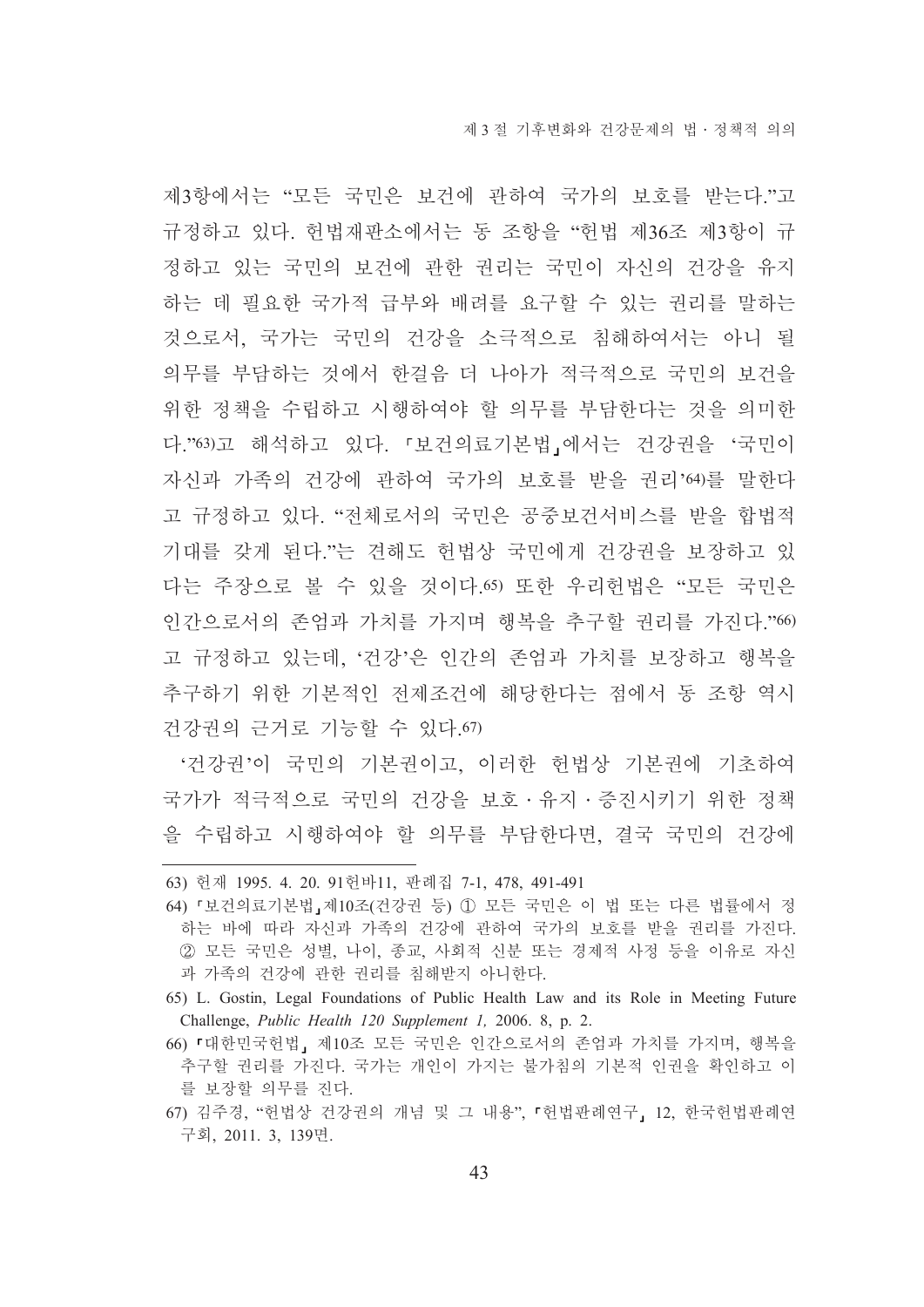영향을 끼치는 문제에 대해서는 국가가 이를 임의적으로 선택하여 그 정책 수행여부를 결정할 수 없게 된다. 즉, 국민이 보장받아야 할 기 본권으로서의 건강권 문제, 나아가 기후변화가 가지고 오는 건강 위 협에 대처하기 위한 정책과 관련해서도, 국가는 이를 임의적으로 수 행할지 말지여부를 결정할 수 없다. 이러한 이유에서, 국가는 적극적 으로 기후변화로 인한 건강위협으로부터 국민을 보호하기 위한 정책 을 수립하고 시행해야 할 의무를 부담한다고 보아야 한다.

국민의 건강권과의 관련성 하에서 기후변화와 건강의 문제를 바라 본다면, 국가는 기후변화로부터 국민의 건강을 보호하기 위해 무엇을 해야 하는지에 대한 고민이 그 출발점이 되어야 한다. 이룰 위해서는 기후변화가 국민의 건강을 위협하는 상황에 대한 정확한 인식이 선행 되어야 할 것이며, 이러한 인식을 위해 철저한 연구와 기초조사가 있 어야 한다. 또한 이러한 연구와 조사, 그에 따른 조치를 책임지고 수 행하기 위한 정부 기구에 대한 근거 마련 및 권한 부여, 예산의 뒷받 침이 있어야 실질적인 역할수행을 보장할 수 있게 된다는 점에서 기 후변화와 건강의 문제는 기본권이라는 헌법질서에서 나아가. 정부의 역할, 법체계와의 관련성이 함께 고려되어야 하는 규범적이고도 공익 적 성격을 띠는 문제가 된다.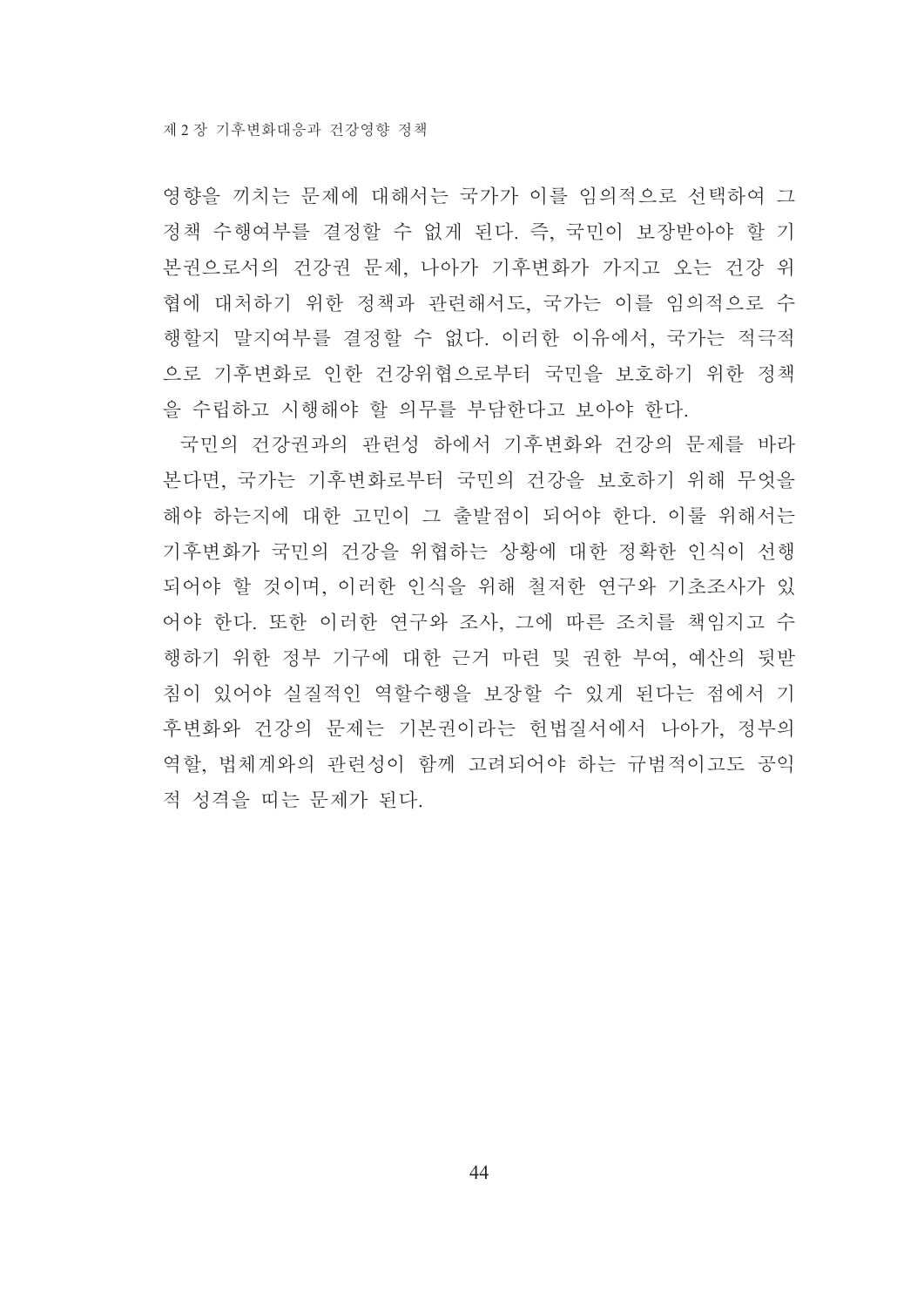제 1 절 미국의 기후변화 대응을 위하 거강영향 정책

# 제 3 장 주요국가의 기후변화대응을 위한 건강영향 정책 및 법제

# 제 1절 미국의 기후변화 대응을 위한 건강 영향 정책

1 기후변화 적응정책 추진체계

(1) 지구변화연구프로그램

지구변화연구프로그램(US Global Change Research Program, 이하 USGCRP)은 1989년 창설되고, 1990년 미 의회의 「Global Change Research Act」에 의해 뒷받침되고 있다.<sup>68)</sup> 「Global Change Research Act」 에서는 "지구변화"(Global change)를, '삶을 지속시키기 위해 필요한 지 구의 수용력에 변동을 가져올 수 있는 지구 환경(기후, 토지생산성, 해 양 혹은 기타 수자원, 대기화학, 생태계 시스템에서의 변동을 포함)에서 의 변화를 의미한다고 하면서, 기후변화뿐만 아니라 포괄적인 지구환경 변화를 규정하고 있다. 그러면서 인간에 의해 유발된 변화와 자연적인 변화 모두에 대해 국가와 세계가 이를 이해하고, 평가하고, 예견하고, 대응할 수 있도록, 포괄적이고 통합적인 USGCRP의 발전 및 조정 등에 동법의 목적이 있음을 밝히고 있다.69) 구체적으로 제103조에서는 USGCRP를 규정하면서, 지구변화에 대한 이해를 높이기 위해 USGCRP 를 설립함을 명시하고, 제104조에 따라 개발된 계획에 의해 동 프로그 램이 실행됨을 밝히고 있다.70) 제104조에서는 국가 지구변화여구 계획

<sup>68)</sup> http://www.globalchange.gov/about

<sup>69) &</sup>lt;sup>r</sup>Global Change Research Act of 1990, Title 1 - United States Global Change Research program, Sec.101. Findings and Purpose.

<sup>70)</sup> Sec.103. United States Global Change Research program.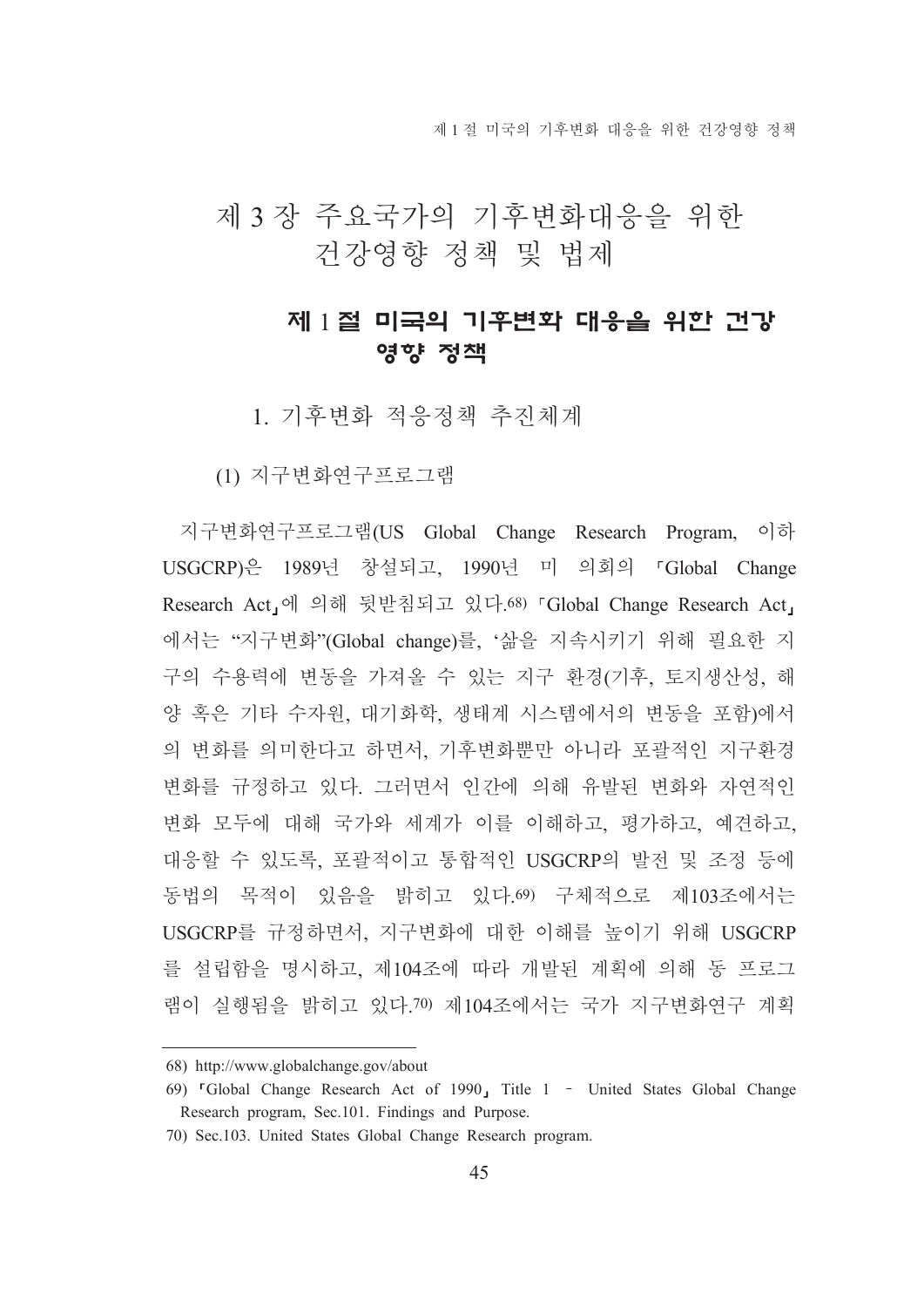을 규정하고 있는데, 프로그램(USGCRP)의 실행을 위한 국가 지구변화 연구계획(National Global Change Research Plan)을 협의회 의장(The Chairman of the Council)이 「Global Change Research Act」의 시행일 이 후 1년 이내에 의회에 제출하도록 하고, 개정된 계획은 적어도 매3년마 다 제출하도록 하고 있다.71) 국가 지구변화 연구계획(National Global Change Research Plan)에서는, 지구변화(Global Change)에 관련된 정책결 정에 기초가 되는 활용가능한 정보를 제공하고 지구변화에 대한 과학 적 이해를 가장 효과적으로 증진시키기 위한 여방 차워의 지구변화여 구를 위한 목적과 우선순위를 설정해야 한다. 또한 그러한 목표와 우선 순위를 성취하기 위해 요구되는 연구활동, 데이터 수집, 데이터분석요 청, 예측 모델링, 통합연구참여, 정보 관리 등에 대한 상세한 활동들을 기술하도록 하고 있다. 72)

USGCRP는 총 13개의 연방정부 기관들73)이 참여하여 지구변화의 국가적 대응을 지워하기 위한 역량을 발전시키고 지지하기 위해 여구 를 수행하고 있다. USGCRP는 백악관의 과학기술정책실(OSTP)74)의 감독을 받고, OSTP의 환경 · 자연자원 · 지속가능성 위원회(CENRS)의 지구변화연구 분과위원회(SGCR)<sup>75)</sup>가 관리한다.

<sup>71)</sup> Sec.104. National Global Change Research Plan (a) In General

<sup>72)</sup> Sec.104. National Global Change Research Plan (b) Contents of the plan

<sup>73)</sup> Agency for International Development(USAID), Department of Agriculture(USDA), Department of Commerce(DOC), Department of Defense(DOD), Department of Energy(DOE), Department of Health and Human Services(HHS), Department of State(DOS), Department of the Interior(DOI), Department of Transportation(DOT), Environmental protection Agency(EPA), National Aeronautics & Space Administration(NASA), National Science Foundation(NSF), Smithsonian Institution(SI).

<sup>74)</sup> The White House Office of Science and Technology Policy(SOTP)

<sup>75)</sup> the Subcommittee on Global Change Research.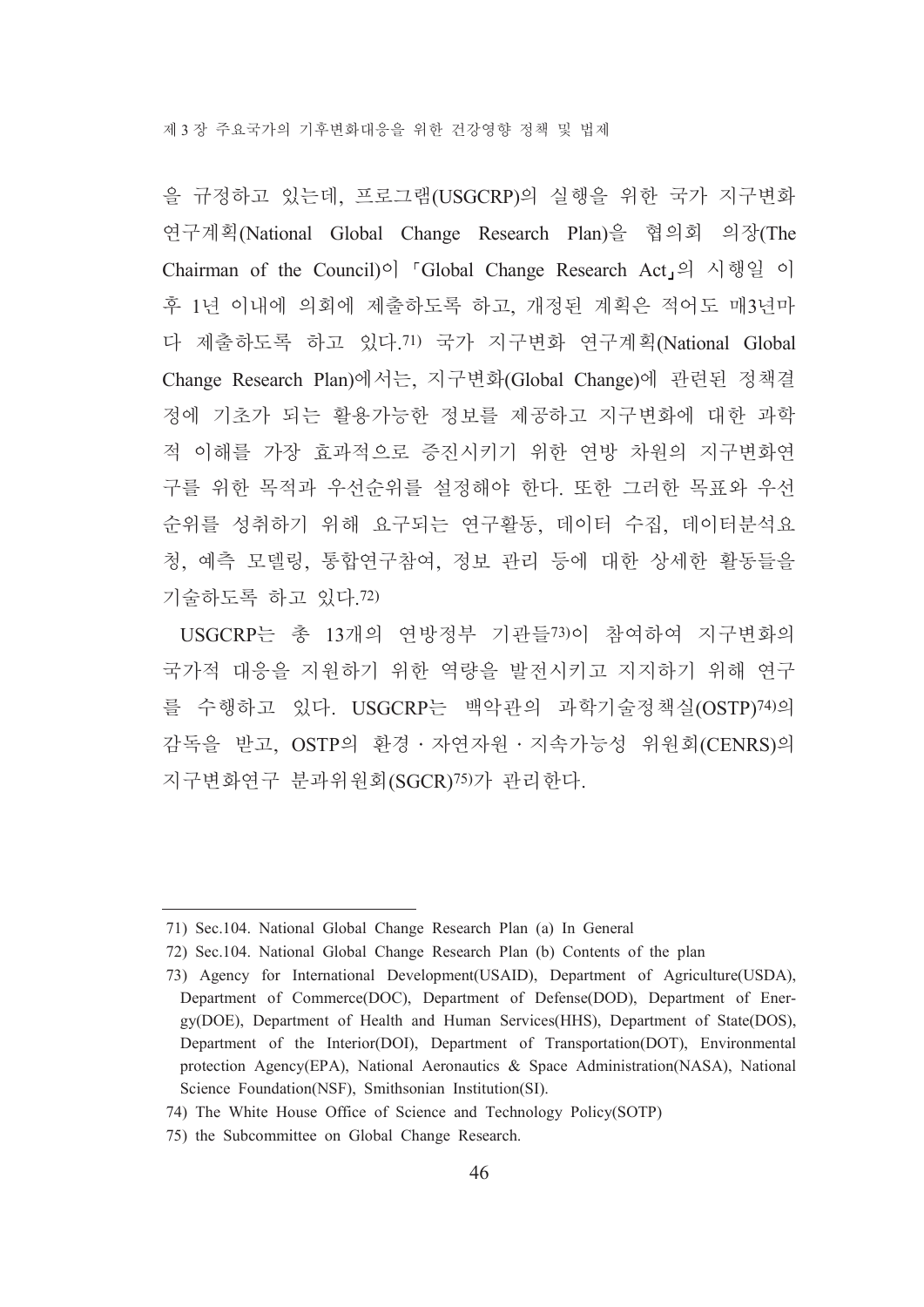#### (2) 국가기후평가 및 보고서 발간

USGCRP는 「Global Change Research Act」에 의거하여76) 국가기후평 가(National Climate Assessment)를 하고 그 결과보고서(Global Climate Change Impacts in the Unuted States)를 발간하고 있다. 보고서는 2014 년 현재까지 총 3차례 발간되었으며, 1차(2001), 2차(2009) 보고서에 이어, 2014년에 제3차 보고서가 발간되었다. 보고서는 USGCRP를 지 원하기위해 연방자문위원회법(the Federal Advisory Committee Act)에 따라 인가받은 국가평가통합팀(The National Assessment Synthesis Team)에서 작성한다.

보고서는 지역별(Northeast, Southeast, Midwest, Great Plains, Southwest, Northwest, Alaska, Islands, Coasts) 및 섹터별(수자원, 에너지 공급 및 사 용, 교통, 농업, 생태계 인간 건강, 사회)77) 내용으로 나누어, 지역별 적 응과 섹터별 적응을 구부하다. 가장 최근에 발간된 2014년 보고서에서 는 전 지구적 기후변화뿐만 아니라 미국 내에서의 기후변화도 광범위 한 범위에서 명백하게 드러나고 있으며, 향후 50년의 지구온난화는 무 엇보다도 화석여료의 사용을 중심으로 하는 인간 활동에서 기인한 것 임을 명시하고 있다. 78) 또한 기후변화에 관련한 영향들이 이미 많은 부

<sup>76)</sup> Sec. 106. Scientific Assessment. On a periodic basis (not less frequently than every 4 years), the Council, through the Committee, shall prepare and submit to the President and the Congress an assessment which:

<sup>1.</sup> Integrates, evaluates, and interprets the findings of the Program and discusses the scientific uncertainties associated with such findings

<sup>2.</sup> Analyzes the effects of global change on the natural environment, agriculture, energy production and use, land and water resources, transportation, human health and welfare, human social systems, and biological diversity

<sup>3.</sup> Analyzes current trends in global change, both human- induced and natural, and projects major trends for the subsequent 25 to 100 years.

<sup>77)</sup> Water Resources, Energy Supply and Use, Transportation, Agriculture, Ecosystems, Human Health, Society

<sup>78)</sup> http://scienceblogs.com/significantfigures/index.php/2014/05/20/climate-change-impacts-inthe-united-states-a-summary-of-the-new-national-climate-assessment/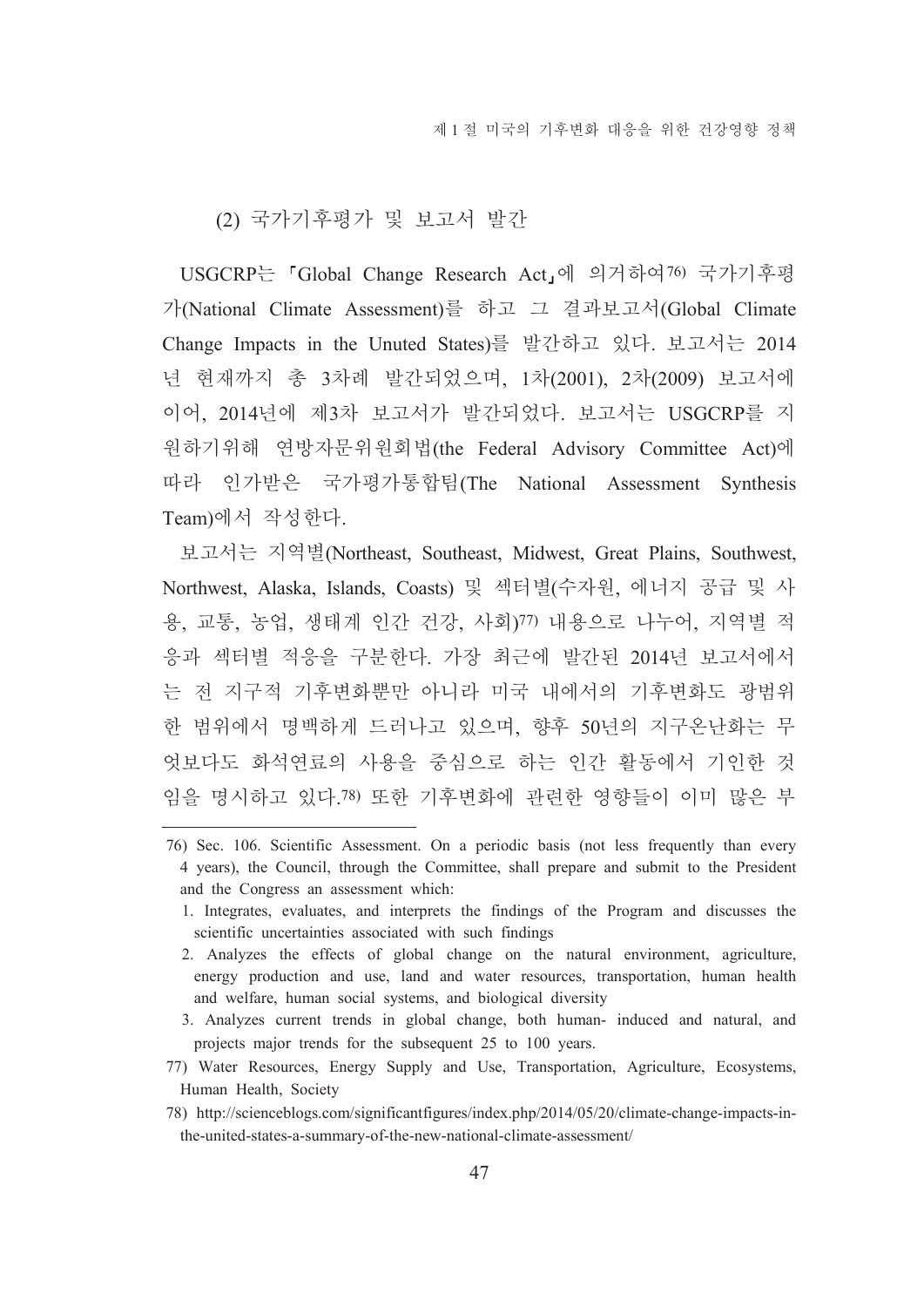제 3 장 주요국가의 기후변화대응을 위한 건강영향 정책 및 법제

문에서 명확해지고 있으며, 현 세기와 그 이후의 시기를 통해 국가전반 적으로 파괴적인 영향을 줄 것임을 경고하고 있다.

### 2. 건강영향부문 적응 정책

(1) 국가기후평가에서의 건강영향 보고서

USGCRP에서 3차례에 걸쳐 발간한 보고서, Climate Change Impacts on the United States에서는 건강부문(Human Health)을 별도의 장으로 다루고 있다.

1차보고서에서는 제15장에서 기후와 인간건강의 핵심이슈로, 온도관 런 질병 및 죽음, 극한기상현상에 관련된 건강영향, 대기오염에 관련 된 건강영향, 물과 음식물을 매개로 한 질병, 곤충 등 생물 매개체로 인한 질병을 다루고 있다. 79)

2차보고서에서는 인간 건강과 관련하여 핵심메세지로, 폭염 등에 관 련한 질병 및 사망이 증가할 것이며(일부지역에서의 한파로 인한 피 해 감소예상), 공중보건을 보호하기 위해 대기질 기준 등을 더 강화할 필요성이 있으며, 극한기상현상에서 비롯된 신체적 · 정신적 건강문제 의 증가, 일부는 음식, 물, 곤충 등에 의해 전염되는 질병의 증가, 온 도와 탄소배출 증가로 인하여 알레르기 질환이 가지고 올 건강위험 등을 경고하고 있다. 또한 기후와 관련한 건강 영향에 가장 취약한 특정 그룹의 보호를 강조하고 있다.

3차보고서에서는 제9장에서 건강내용을 다루면서 1·2차에서와는 달리 건강 부문의 분석을 조금 더 체계화시키고 있다. 동 보고서에서 는 핵심메세지로 1) 건강영향의 광범위성, 2) 건강부문에서 가장 취약 한 어린이, 노년층, 환자, 빈곤층, 특정 유색인종 집단에 대한 조명, 3) 예방이 보호를 제공한다고 강조하면서 건강부문에서 특별히 공중보건

<sup>79)</sup> http://agecon2.tamu.edu/people/faculty/mccarl-bruce/papers/906.pdf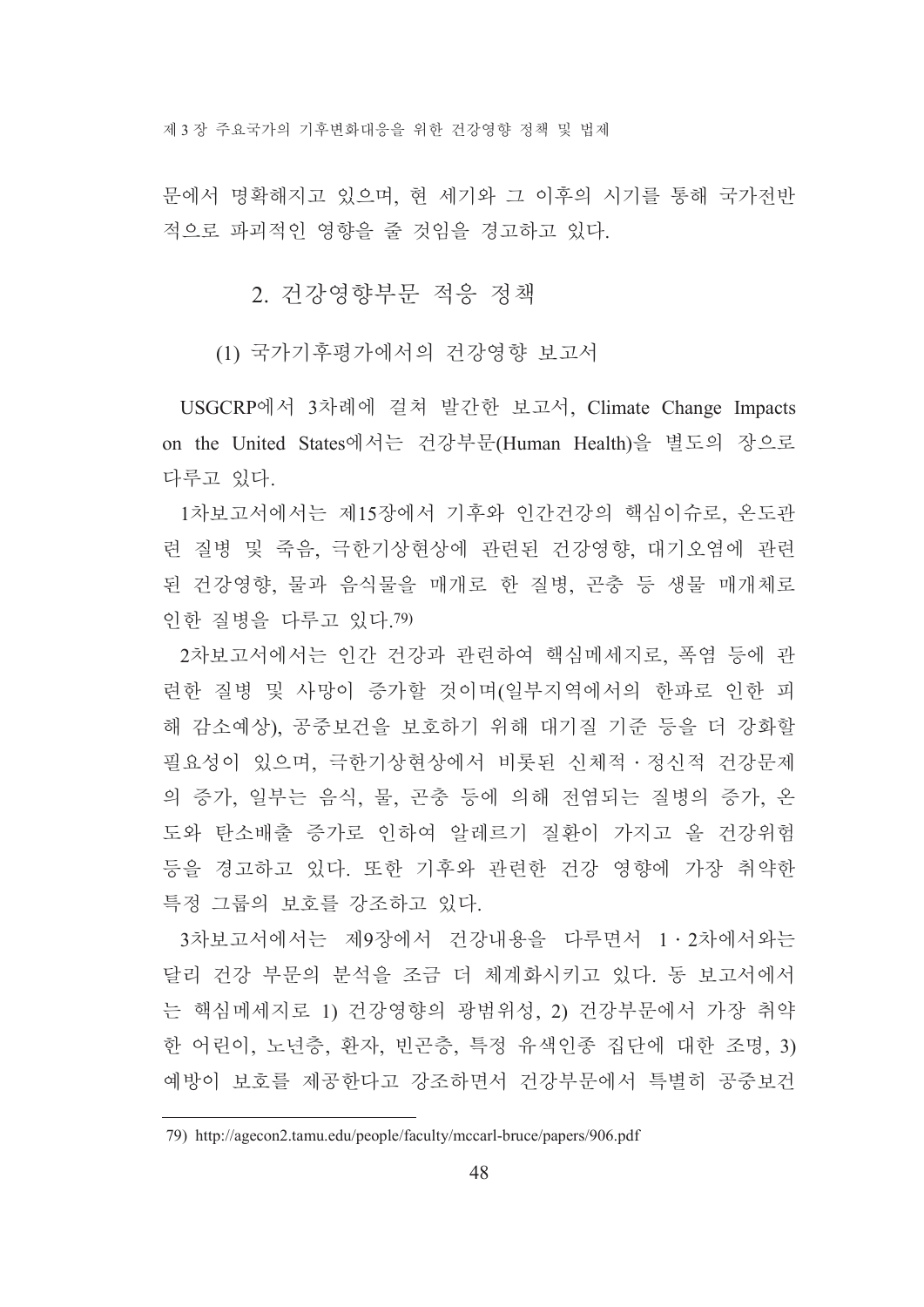의 강화를 통한 예방 및 주비가 기후변화로부터의 영향을 최소화시킬 수 있음을 강조하고, 4) 기후변화대응정책이 가지고 올 수 있는 다양 한 이점들을 기술하고 있다.80)

(2) 보건복지부의 기후변화 관련 정책

보건복지부(Department of Health and Human Services, HHS)는 집행 명령 13514 8(i) 81)과 환경질에 관한 백악관 위원회의 지침에 따라 기 후변화 적응정책을 수립하고 HHS 기후변화 적응계획을 발표한다. 보 건복지부의 비전 및 목표는 지속가능한 발전과 기후변화에 회복력이 있는 보건서비스를 제공하고 사람의 건강 및 복지에 대한 기후변화의 영향에 관한 연구를 포함하여 환경 및 공중보건에 중점을 둔 과학적 연구를 지원하기 위한 프로그램과 정책을 수립하여 시행하는 것에 있 다.82) 보건복지부는 건강분야 적응정책의 주류화 방안으로 1) 연방정 부 의사결정자들이 적응계획에 건강계획을 포함시킬 수 있도록 하고, 2) 기후변화가 건강에 주는 위협을 사전에 탐지할 수 있는 조기경보 체계와 공중보건감시체계의 통합도모, 3) 기후변화 관련 건강위협에 대한 개인과 지역사회의 회복력 증진, 4) 기후변화 적응을 연방 보건 프로그램에 통합. 5) 보건복지부 행정조직 내부의 기능 및 정책에 기 후변화와 환경영향을 통합, 6) 연방, 주, 지방 기관 및 부족과의 협력, 7) 연방, 주, 지방의 다른 연방기관들과 적응관련 과학지식과 정보를 공유. 8) 주. 지방. 부족들 간의 적응계획을 조정하는 것을 목표로 설 정하고 있다.83)

<sup>80)</sup> USGCRP, Climate Change Impacts on the United States: The Potential Consequences of Climate Variability and Change, 2000. 11. pp. 220-256.

<sup>81)</sup> Section 8(i) of Executive Order (E.O.) 13514, "Federal Leadership in Environmental, Energy, and Economic Performance."

<sup>82)</sup> Draft HHS Climate Change Adaptation Plan, 2012. 6. 22. p. 4.

<sup>83)</sup> Draft HHS Climate Change Adaptation Plan, 2012. 6. 22.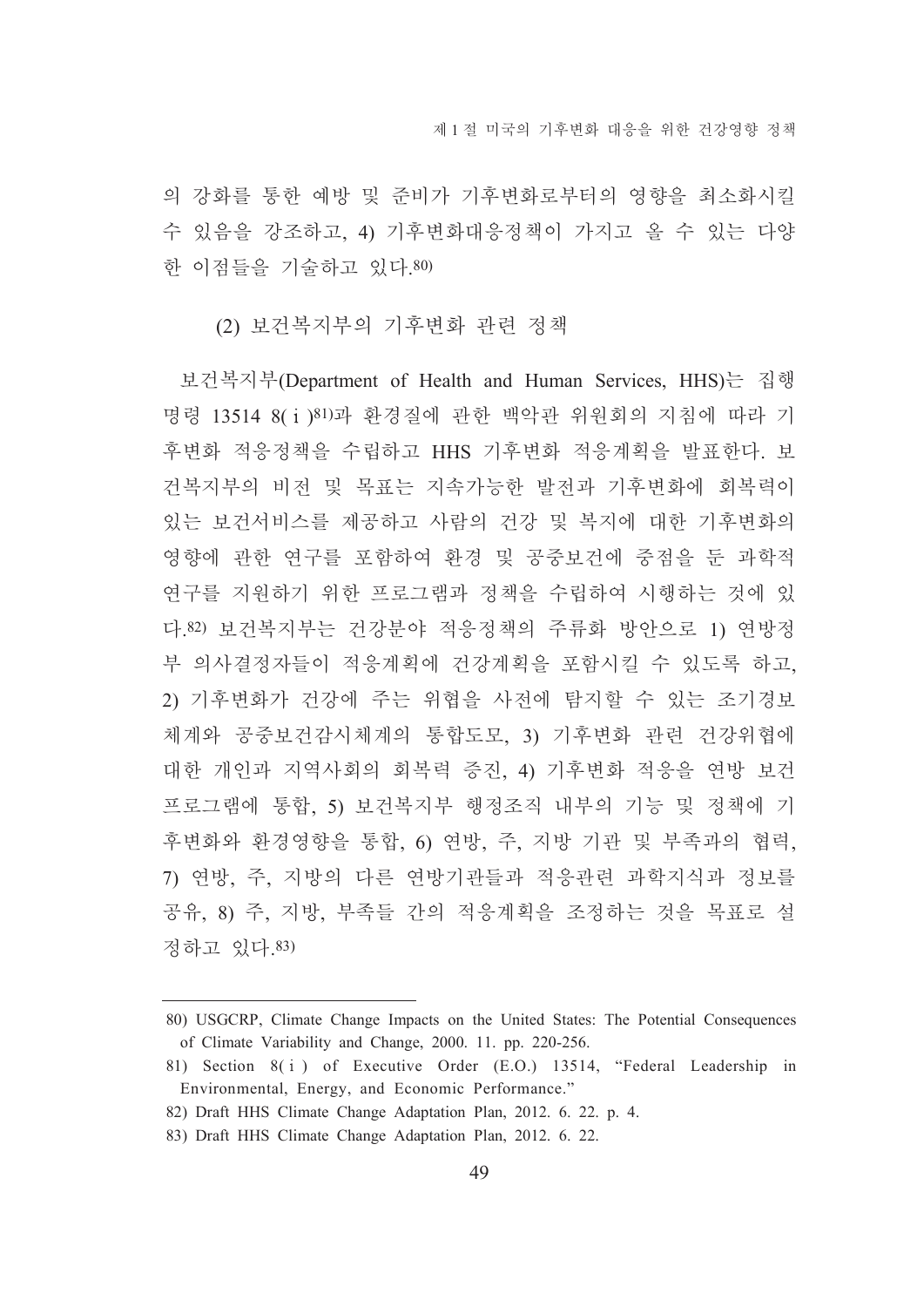제 3장 주요국가의 기후변화대응을 위한 건강영향 정책 및 법제

보건복지부는 다양한 역할 수행을 위해 산하기관들과 협력하고 있 는데, 보거복지부 산하에 있는 기후변화 적응 관련 기관들은 다음과 같다

1) 국립보건연구소(National Institutes of Health; NIH):

NIH에서는 대기오염, 기온, 수질과 수량, 전염병 전파, 기후변화 완 화 및 적응에 적용되는 신기술 자료들에 관한 연구를 지원한다. 84)

2) 국립화경보건과학연구소

(National Institute of Environmental Health Sciences, NIEHS):

대기오염, 기온, 농업용 화학물질과 기후변화 와화 및 적응에 과한 신기술에 사용되는 자료의 여구를 비롯해 기후변화가 건강에 미치는 영향에 대한 연구프로그램을 지원한다.85)

3) 질병관리센터(Centers for Disease Control and Prevention, CDC):

CDC에서는 기후변화의 영향에 가장 취약한 인구계층을 파악하고 미래의 추세를 예측해 새롭게 부상하는 건강위협을 탐지하고 대처하 기 위한 체계를 확립한다.86)

(3) 질병관리센터의 기후변화 관련 정책

질병관리센터(Centers for Disease Control and Prevention, CDC)87)는 질 병예방에 관한 전문적 지식을 이용하여 주 및 시 보건부서들이 기후변 화가 인간에게 미칠 수 있는 건강영향에 대해 조사하고 대응할 수 있 도록 협력하는 것을 주 업무 중 하나로 하고 있다. 이러한 업무의 일화

<sup>84)</sup> http://www.nih.gov/about/

<sup>85)</sup> http://www.niehs.nih.gov/about/index.cfm

<sup>86)</sup> http://www.cdc.gov/

<sup>87)</sup> http://www.cdc.gov/healthcommunication/toolstemplates/entertainmented/tips/climatechange.html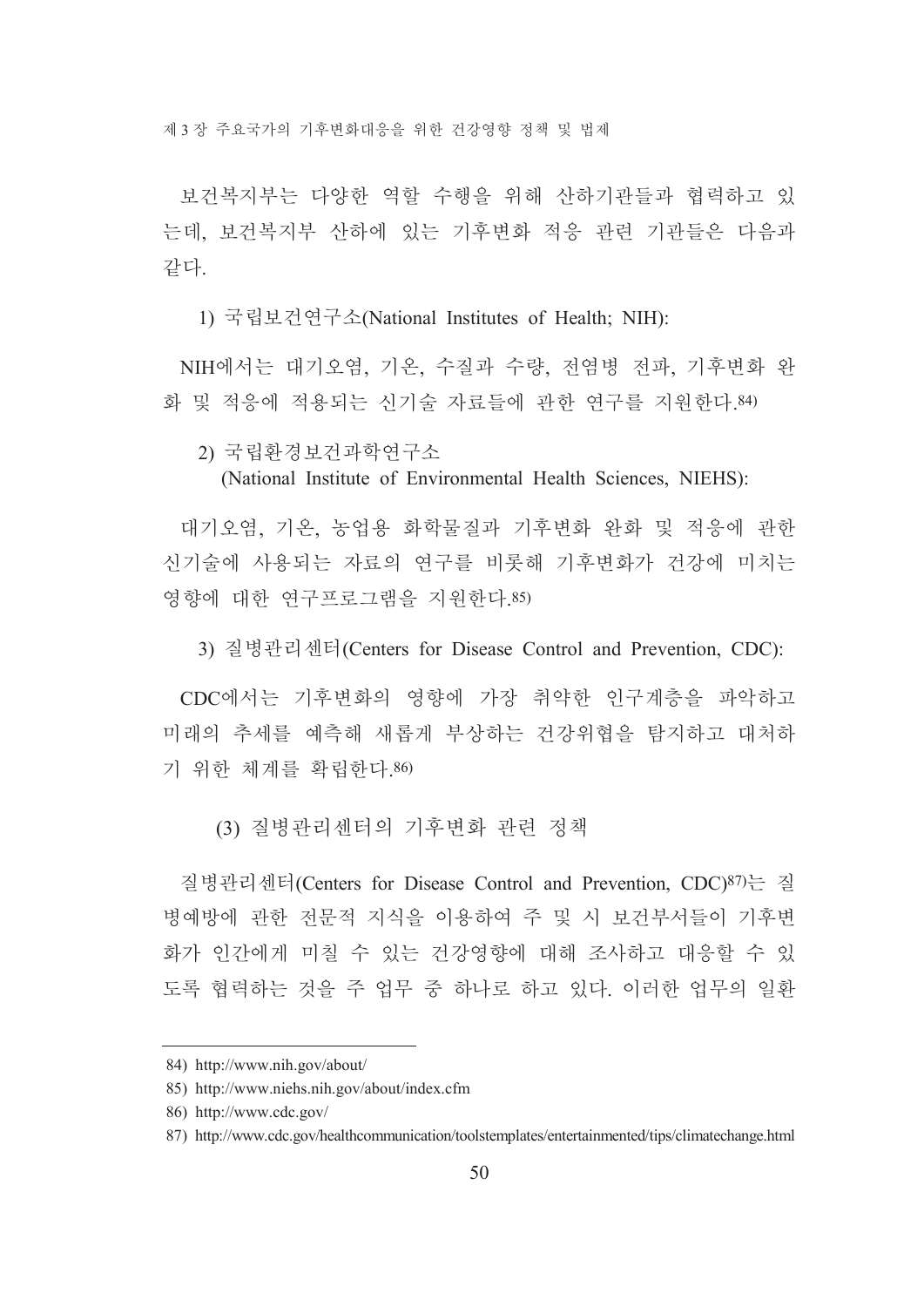으로 Climate-Ready States and Cities Initiative를 통해 2010년부터 3년간 기후변화에 대한 위험의 평가, 계획의 수립, 프로그램 개발을 위해 525 만 달러를 10개 주 와 지역보건부에 지원한 바 있다. 또한 CDC의 기후 영향에 대한 복원력 형성체계(Building Resilience Against Climate Effects Framework, BRACE)는 적응계획 수립에 있어서 1) 기후영향 예측 및 취 약성의 평가, 2) 질병부담의 예측, 3) 공중보건활동의 평가, 4) 기후 및 건강 적응계획의 개발 및 실행, 5) 영향 평가 및 활동의 질 향상이라는 5가지 지침을 제시하고 있다.

기후변화대응에서 CDC의 9가지 역점사업은 2007년 CDC 기후변화 대책반의 권고에 따라 결정되었으며, CDC 기후변화 정책의 골간을 이루고 있다. CDC의 9가지 역점 사업은 다음과 같다.88)

- 1) 기후변화가 건강에 미치는 영향에 관한 신뢰할 수 있는 정보의 제공
- 2) 기후변화와 관련된 환경조건, 질병위험 및 발병에 관한 데이터의 추적을 위해 국가질병감시시스템을 개선 • 확대하고 전염성 질환 과 환경성 질환의 정보시스템을 통합
- 3) 기후변화의 건강영향에 대한 모델링과 예측능력 증대
- 4) 기후변화와 건강의 상관관계를 더욱 잘 이해하기 위한 과학 기 반의 증지
- 5) 폭염 등 특정한 건강 위험요소에 노출되어 있는 지역과 계층의 규명, 예컨대 취약성 지도(mapping)를 위한 역학 조사
- 6) 대중, 의사결정자, 보건의료종사자들과 기후변화의 건강위험 및 이를 저감할 수 있는 방법에 대해 의사소통
- 7) 대중, 의사결정자, 보건의료종사자들과 기후변화의 건강위험 및 이를 저감할 수 있는 방법에 대한 의사소통

<sup>88)</sup> http://www.cdc.gov/climateandhealth/policy.htm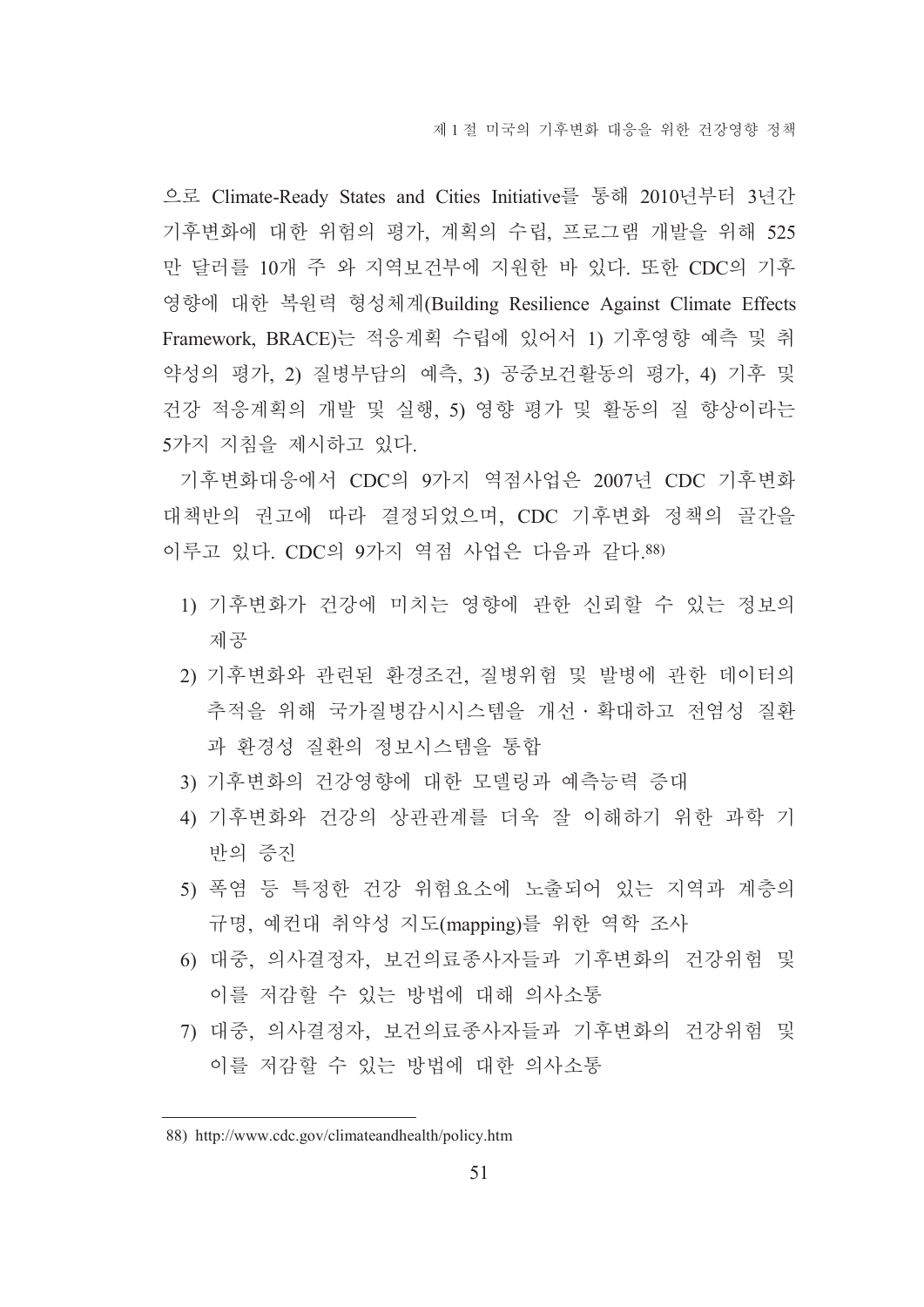- 8) 다른 정부기관, 민간영역, NGO, 대학, 국제기구들과의 파트너쉽 형성
- 9) 폭염, 기상재해, 감염병 등과 같은 건강위협에 대응하기 위한 계 획 수립의 기술적 지원, 예컨대 FEMA, NOAA, EPA 등과 함께 도시들의 폭염대응계획 수립을 돕는 폭염 가이드북 발간
- 10) 기후변화 건강영향에 대응하기 위한 능력이 뛰어나고 경험이 풍 부한 전문 인력의 훈련
	- (4) 국립화경보거과학여구소의 기후변화와 건강 여구

국립환경보건과학연구소(National Institute of Environmental Health Sciences, NIEHS)는 국립보건연구소(National Institutes of Health; NIH) 산 하 기관으로, 환경노출이 건강에 미치는 영향에 대한 기초, 응용, 의학 적 연구를 수행하는 기관이다.89) NIEHS는 다른 연방기관들, 국제연구 및 정책관련 기관들, 학계, NGO 등 다양한 이해당사자들과 함께 기후 변화의 건강영향에 대한 연구를 수행하면서 정책결정자들에게 정보를 제공하는 역할을 한다. 2009년 NIEHS는 기후변화가 인체에 미치는 영 향에 대한 학술지식과 정보 부족을 보완하기 위해 기후변화와 건강에 관한 범부처 합동 작업그룹(Interagency Working Group on Climate Change and Health, IWGCCH)를 구성하였고, 2010년 4월 동 그룹의 연 구결과를 담은 보고서로 '인간 건강의 관점에서 본 기후변화'(A Human Healh Perspective of Climate Change)를 발간한 바 있다.90) NIEHS는 국 제적인 기후변화와 건강에 대한 Trnas-NIH 작업그룹을 구성하여 기후변 화의 건강 영향과 관련된 연구. 특별히 취약인구의 평가 및 예측과 관 련한 연구들을 지원하고 있다. NIEHS는 기후변화의 건강영향에 대한 연구의 효율적인 수행과 상호 연계를 위해 Human Health Impacts of

<sup>89)</sup> http://www.niehs.nih.gov/about/index.cfm

<sup>90)</sup> US EHP & NIEHS, A Human health perspective on climate change, 2010.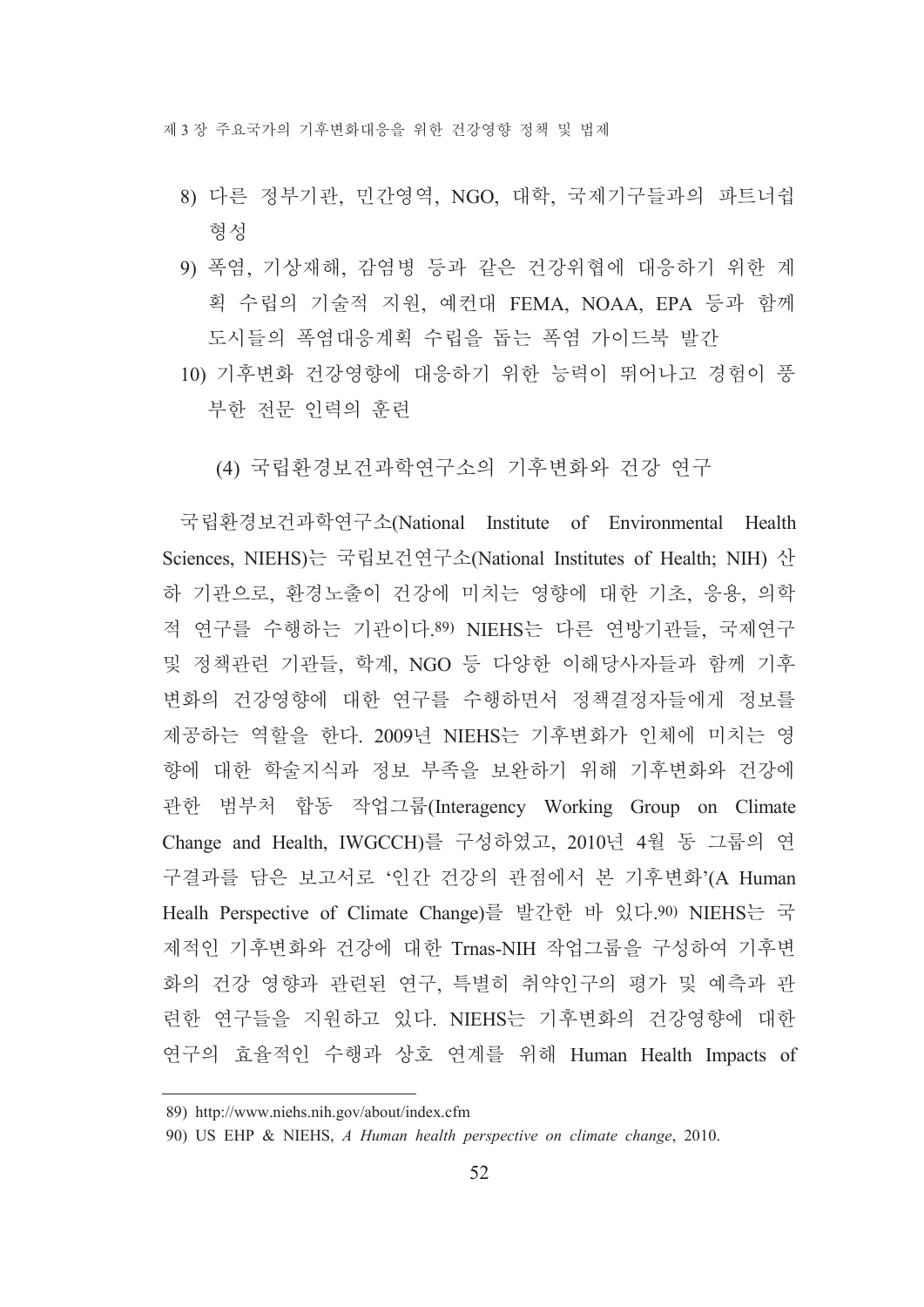제 2 절 영국의 기후변화대응을 위한 건강영향정책

Climate Change 라는 연구프로그램을 운영하고 있으며, NIH Challenge Grants를 통해 기후변화가 질병부담과 건강상태에 미치는 영향에 대한 연구, 다양한 기후변화 시나리오에 따른 건강 영향 전망에 관한 연구, 제안된 건강 분야 기후변화 적응전략의 효과성 평가 등에 관한 연구를 지워하고 있다.

# 제 2 절 영국의 기후변화대응을 위한 건강영향 정책

1. 기후변화 관련 국가 적응정책

(1) 「기후변화법」의 주요내용

영국의 기후변화 적응정책은 2008년에 제정된 기후변화법(Climate Change Act)에 근거를 두고 있으며, 기후변화위험평가(Climate Change Risk Assessment, CCRA), 국가적응프로그램(National Adaptation Programme, NAP), 적응보고권한(Adaptation Reporting Powers, ARP)을 주된 내용으로 한다.

영국의 「기후변화법(Climate Change Act)」의 주요내용은 다음과 같다 91)

- 제1부 탄소가스 배출량 감축목표 및 탄소할당
- 제2부 기후변화위워회
- 제3부 거래제도
- 제4부 기후변화의 영향과 기후변화에의 적응
- 제5부 기타 규정
- 제6부 일반적인 보충규정

<sup>91)</sup> 영국 『기후변화법,의 번역내용은 한국법제연구원, 『주요국가의 녹색성장 · 기후변 화 법령집」, 녹색성장위원회/한국법제연구원, 2010. 11, 31면 이하 참조.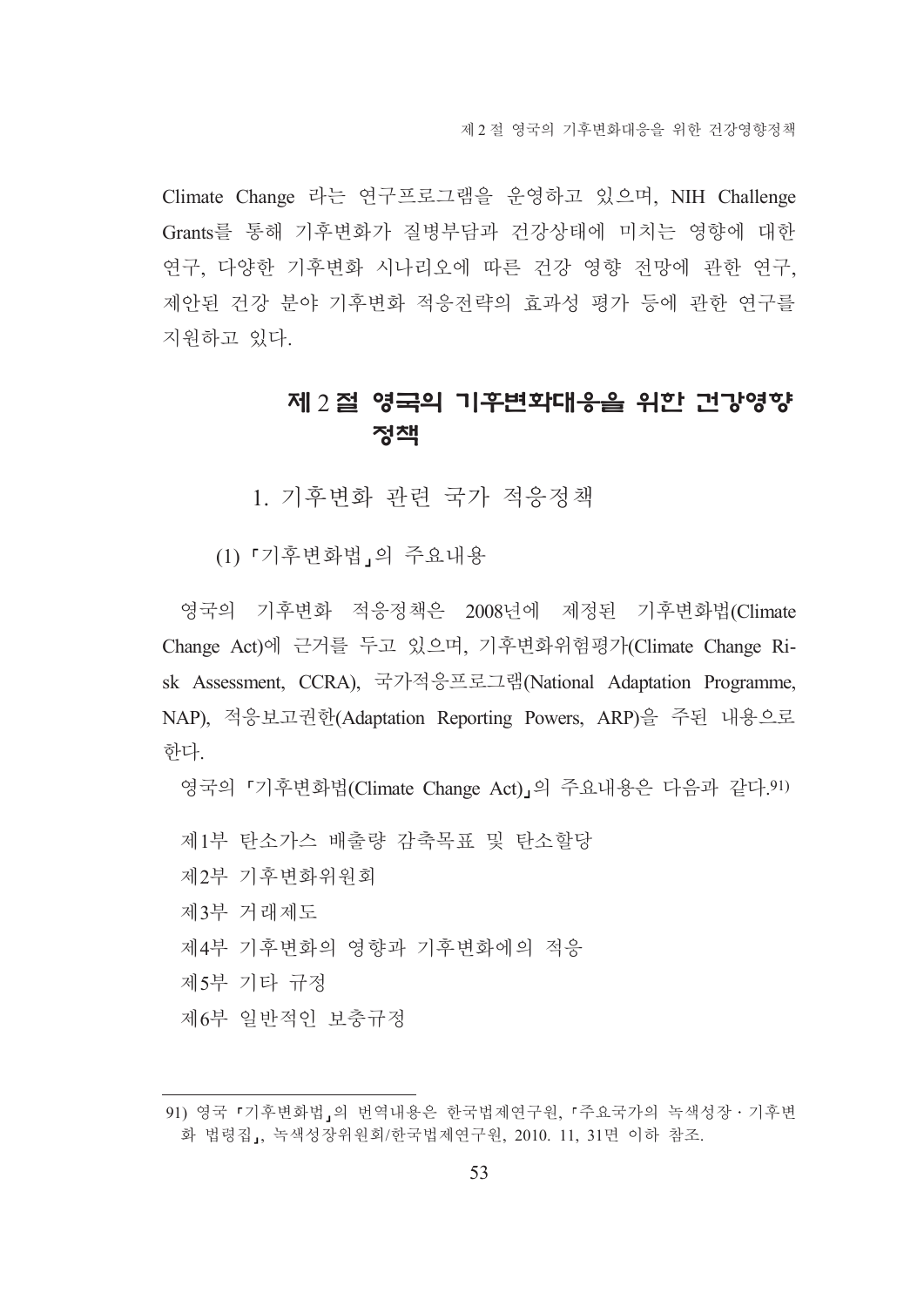제 3 장 주요국가의 기후변화대응을 위한 건강영향 정책 및 법제

기후변화 적응과 관련해서는 「기후변화법」 제4부에서 상세하게 규 정하고 있으며, 구체적으로 국가 보고서 및 적응 프로그램 등에 대해 서 기술하고 있다.

제56조 [기후변화 영향에 관한 국가보고서]

(1) 현재 및 예상되는 기후변화의 영향에 따른 영국에의 위험평가를 내 용으로 하는 보고서를 의회에 제출하는 것을 소관 중앙행정기관 장의 의무로 하다.

(2) 이 조가 정하는 최초의 보고서는 이 조의 시행 후 3년 이내에 의회 에 제출하여야 한다.

(3) 그 이후의 보고서는 그 전 보고서의 제출 후 5년 이내에 의회에 제 출하여야 하다

(4) 소관 중앙행정기관의 장은 모든 보고서에 대하여 제출 기간을 연장 할 수 있는데 연장의 이유 및 보고서가 의회에 제출되는 기일을 기술한 보고를 공표하여야 한다.

(5) 소관 중앙행정기관의 장은 이 조에 기초하는 보고서를 의회에 제출하 기에 앞서 제57조가 정하는 기후변화위원회의 조언을 고려하여야 한다. (6) 소관 중앙행정기관의 장은 다른 국가기관에도 각 보고서의 사본을 송부하여야 한다.

제58조 [기후변화 적응 프로그램]

(1) 다음의 사항을 기술한 프로그램을 의회에 제출하고 제56조가 정하 는 최신 보고서 중에서 확인된 위험에 대처하는 것을 소관 중앙행정기 관의 장의 의무로 한다.

(a) 기후변화에의 적응과 관련된 영국 여왕폐하 정부의 목표

(b) 전항의 목표를 달성하기 위한 정부의 제안 및 정책

(c) 당해의 제안 및 정책이 실시되는 계획

(2) 전항의 목표, 제안 및 정책은 지속가능한 발전에 기여하는 것이어야 한다.

(3) 이 조가 정하는 각 프로그램은 그와 관련된 제56조의 보고서가 의 회에 제출된 후 조속한 시일 이내에 의회에 제출되어야 한다.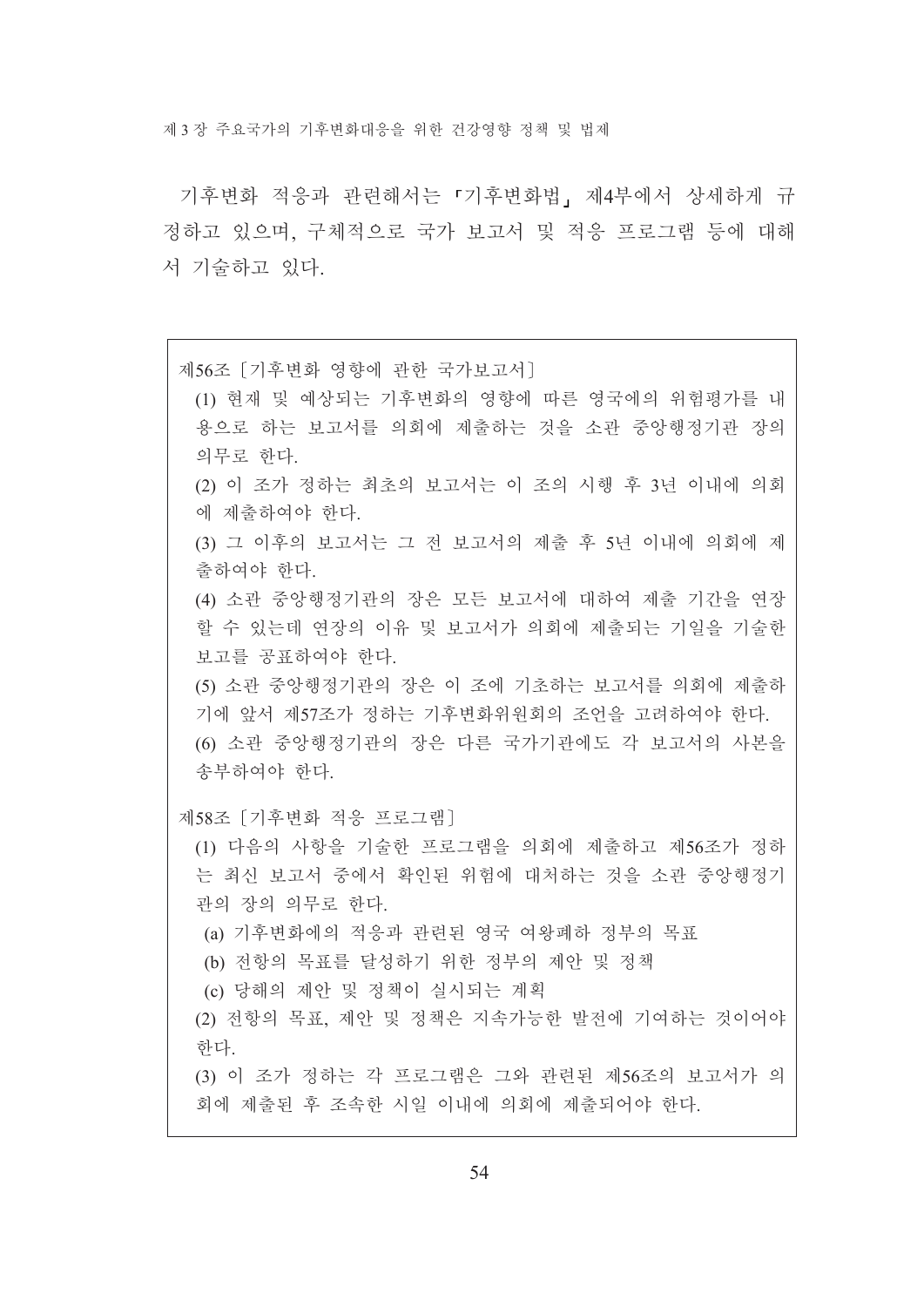(4) 소관 중앙행정기관의 장은 다른 국가기관에 각 프로그램의 사본을 송부하여야 한다.

「기후변화법」 제32조에서는 기후변화위원회(Committee on Climate Change, CCC)를 설치하여 영국 온실가스 감축 및 기후변화 적응 계획 의 원활한 진행을 위하여 전문 자문 및 검토역할을 하도록 규정하고 있다. 동법 제32조 제2항에 따라 별지 1(Schedule 1)에서 위원회의 세 부내용을 규정하고 있는데, 이에 따를 경우 적응 부문을 담당하는 적 응분과위원회(Adaptation Sub-Committee, ASC)가 설치되고 ASC는 법상 독립된 조직으로 적응 부문에 풍부한 경험을 가진 전문가로 구성된 다.92) ASC는 기후변화위원회(CCC)가 동법 제38조제1항 (c)호에 따른 '기후변화에의 적응', 동법 제57조에 따른 '기후변화 영향에 관한 보 고서'에 대한 기후변화 위원회의 조언, 제59조에 따른 '적응과 관련된 진척에 관한 보고'에 대한 기능을 수행하는 것과 관련하여 ASC에 요 청하는 조언, 분석, 정보 혹은 다른 지원을 제공해야만 한다.93)

(2) 기후변화위험평가 및 국가적응프로그램

기후변화위험평가(UK Climate Change Risk Assessment, CCRA)는 매 5년마다 기후변화에 따른 위험의 특성과 범위를 파악하여 기후변화 적응행동의 기초자료를 제공하도록 하고 있다.94) 제1차 평가보고서는 2012년에 발간되었다. 95)

국가적응프로그램(NAP)은 CCRA가 정의한 위험과 이에 대한 대응을 중 심으로 매 5년마다 발간하도록 하고 있으며, 기후변화가 동반하는 위험에

<sup>92)</sup> 별지1 제16조(적응분과위원회) 참조

<sup>93)</sup> 별지1 제16조(적응분과위워회) 제10항.

<sup>94) 『</sup>기후변화법』제56조

<sup>95)</sup> https://www.gov.uk/government/uploads/system/uploads/attachment\_data/file/69487/pb136 98-climate-risk-assessment.pdf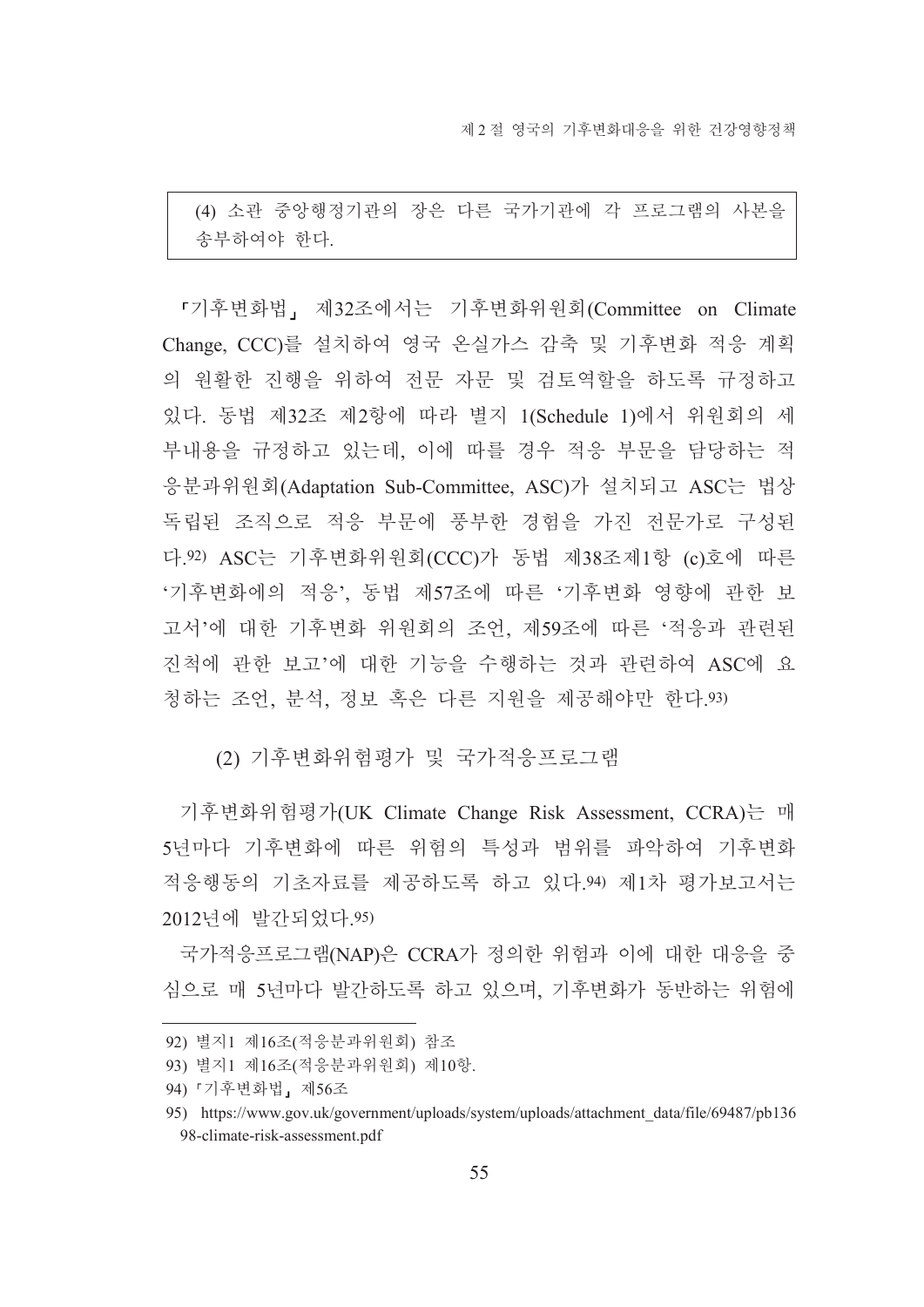기초한 의사결정수단의 제공이 주목적이다. 제1차 보고서는 2013년 7월에 Defra에 의해 발간된 바 있다. 영국의 정부 부처인 Defra(Department for Environment, Food and Rural Affairs, 환경식품농무부)는 영국의 기후변화 적응 전략 수립에 중심적인 역할을 하고 있으며, 기후변화 적응 프로그램 (Adaptation to Climate Change Programme)을 수립하여 영국 전 부문에 걸 친 적응 방안을 마련하고 있다.96) Defra는 기후변화 대응을 위한 세 가지 우선순위를 선정하여 기후변화 적응계획 수립에 적용하고 있는데, 그 세 가지는 1) 인간 보건을 위한 기본적 사항 보장, 2) 생태시스템 회복력 강 화, 3) 적응 능력 강화이다.

적응보고권한(ARP)은 수자원, 에너지, 수송 등 공공시설을 운영하는 기업들을 기후변화 적응 보고기관(reporting authorities)으로 지정하고 보고시기와 내용을 지시할 수 있는 권한을 각 부처의 장관들에게 부 여하고 있다. 이 때 각 부처의 장관들은 2개 이상의 기관을 적응 보 고기관으로 지정 가능하며, 2010년 10월부터 2011년 12월까지 9개 부 문에서 총 91개 기관이 기후변화 위험과 적응계획을 보고한 바 있다. 모든 보고서는 환경위험 · 미래 센터(Centre for Environmental Risks and Futures, CERF)의 검토를 거쳐야 한다. 97)

1997년부터 영국정부는 방법론적 측면에서 기후변화 적응정책의 수 립을 지원하고, 기후변화 적응연구와 정책수립을 연계하며, 다양한 이 해당사자의 행동을 촉진하기 위해 옥스퍼드 대학 환경변화연구소 (Environmental Change Institute)에 영국기후영향프로그램(UK Climate Impacts Programme, UKCIP)을 설치하였다.98) UKCIP는 사례연구와 함 께 다양한 적응도구(tools)를 제공하고 있는데, 기후변화적응에 관한 의사결정 자문 프로그램으로 기능하며, 기후변화 관련 과학적 정보

<sup>96)</sup> https://www.gov.uk/government/organisations/department-for-environment-food-rural-affairs

<sup>97)</sup> http://www.cranfield.ac.uk/about/people-and-resources/schools-and-departments/school-of-app lied-sciences/groups-institutes-and-centres/centre-for-environmental-risks-and-futures.html

<sup>98)</sup> http://www.ukcip.org.uk/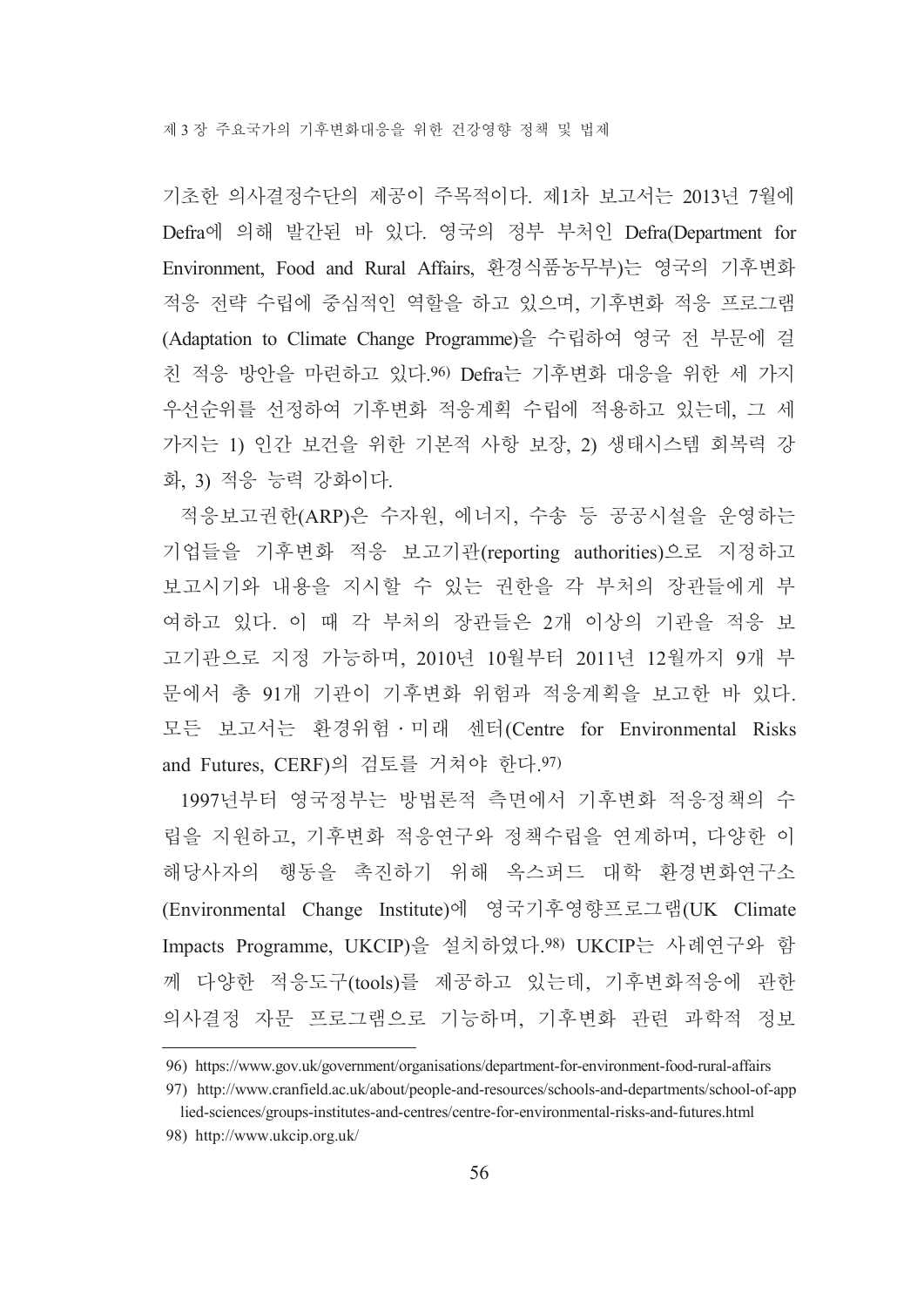및 도구를 제공하나 직접 연구를 진행하지는 않으며, 기후변화 연구 와 적응 이해 당사자들을 이어주는 가교 역할을 수행하고 있다.

#### 2. 건강영향부문 적응정책

2013년 7월에 발표된 국가적응프로그램(NAP)은 건축환경, 사회기반 시설, 건강하고 회복력 있는 지역공동체, 농업 및 산림, 자연 환경, 비 즈니스, 지방정부 등 7개 부문에 대한 적응 프로그램과 함께 부서별 목표, 용어 및 정의, 관련 사업 계획 등을 기술하고 있다.99) 기후변화 와 건강영향과 적응관련 내용은 제4장 건강하고 회복력 있는 지역공동 체(Healthy and Resilient Communities)에 기술되어 있으며, 1) 보건 및 사회보장 시스템의 회복력, 2) 취약집단, 3) 응급 서비스, 지역 대응기 관 및 공동체의 회복력이라는 3가지 집중 분야를 제시하고 있다.100)

'보건 및 사회보장 시스템의 회복력'과 관련해서는 '극한 기상재해 와 기후변화와 관련된 사망 및 질병 위험의 경감과 공중보건에 미치 는 영향에 대한 준비성 및 회복력의 증대'. '극한 기상재해 발생 시 증가하는 의료서비스 수요에 대한 대처 능력을 포함하여 서비스 및 시설의 지속적인 유지를 보장하기 위해 국가보건의료체계 공중보건사 회보장 시스템 내의 기후 회복력 증진'이라는 목표를 수립하여 운영 하고 있다. 집중분야 중 '취약집단'과 관련해서는, '미래 기후위험의 준비, 대응, 복원에 있어서 취약 집단의 회복력을 강화함으로써 취약 집단의 건강에 미치는 기후변화의 영향을 최소화'한다는 목표를 수립 하고 있다. '응급 서비스, 지역 대응주체 및 공동체의 회복력'에 대해 서는 '기후변화와 연계된 극한 기상재해로부터 공동체와 응급 서비스

<sup>99)</sup> https://www.gov.uk/government/policies/adapting-to-climate-change/supporting-pages/nationaladaptation-programme

<sup>100)</sup> https://www.gov.uk/government/policies/adapting-to-climate-change#actions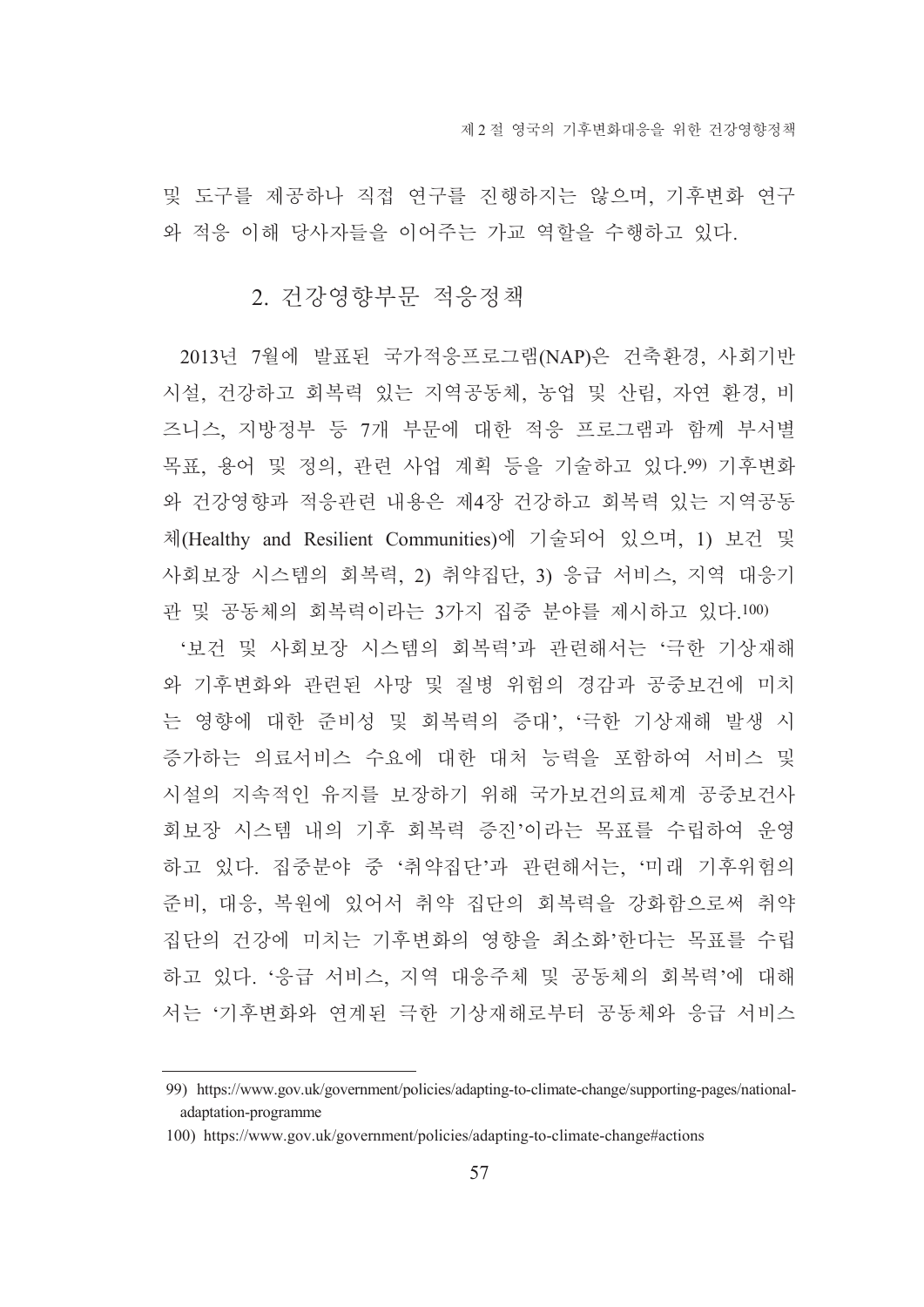제 3장 주요국가의 기후변화대응을 위한 건강영향 정책 및 법제

기관 및 위의 집중 분야 1) 2)에 해당하는 다른 대응 주체와 지역 회 복력 포럼의 기후회복력을 증진 · 강화하는 것을 목표로 하고 있다.

국가적응프로그램(NAP)은 기후변화대응에 도움이 되는 정부정책들 을 포함하고 있는데, NAP에 관련하여 보건부(Department of Health)의 구체적인 정책은 지속가능발전 기구로서 국가보건서비스(Sustainable Development Unit, National Health Service)<sup>101</sup>), 폭염계획(Heatwave Pla n)<sup>102</sup>). 기후변화의 건강영향(Health Effects of Climate Change)<sup>103</sup>), 혹한 기 계획(Cold Weather Plan)<sup>104</sup>), 홍수(Flooding)<sup>105)</sup> 등이 있다.

영국에서는 기후변화로 인한 건강영향 부분을 국가종합적응대책에 서 분리하여 관리하고 있다. 즉, 건강부문에 대한 별도의 적응대책을 수립하여 우영하다. 이에 관련하여 영국 기후변화 건강영향 평가의 주요내용은 2012년 발간된 '기후변화위험평가(CCRA)' 보고서와 이를 보완하기 위해 발간된 '영국의 기후변화와 건강영향 2012'(Health Effects of Climate Change in the UK 2012)<sup>106)</sup>에 담겨 있다. 동 보고서 의 주요내용은 다음과 같다.

1. 영국에서의 기후변화: 현 상황과 예측

- 2. 인간 건강에 대한 기후변화의 온도효과
- 3. 미래 시나리오에 따른 대기질 변화에서 기인하는 건강영향
- 4. 기후변화에 따른 인간 건강에 대한 알레르기 효과

5. 실내 환경에서의 기후변화에 따른 건강영향

6. 기후변화, 자외선과 건강

<sup>101)</sup> http://www.sduhealth.org.uk/areas-of-focus/community-resilience.aspx

<sup>102)</sup> https://www.gov.uk/government/publications/heatwave-plan-for-england-2013

<sup>103)</sup> http://www.hpa.org.uk/hecc2012

<sup>104)</sup> https://www.gov.uk/government/publications/cold-weather-plan-for-england-2013

<sup>105)</sup> http://www.hpa.org.uk/Topics/EmergencyResponse/ExtremeWeatherEventsAndNaturalDis asters/EffectsOfFlooding/

<sup>106)</sup> UK DH & HPA, The Health Effects of Climate Change in the UK 2012.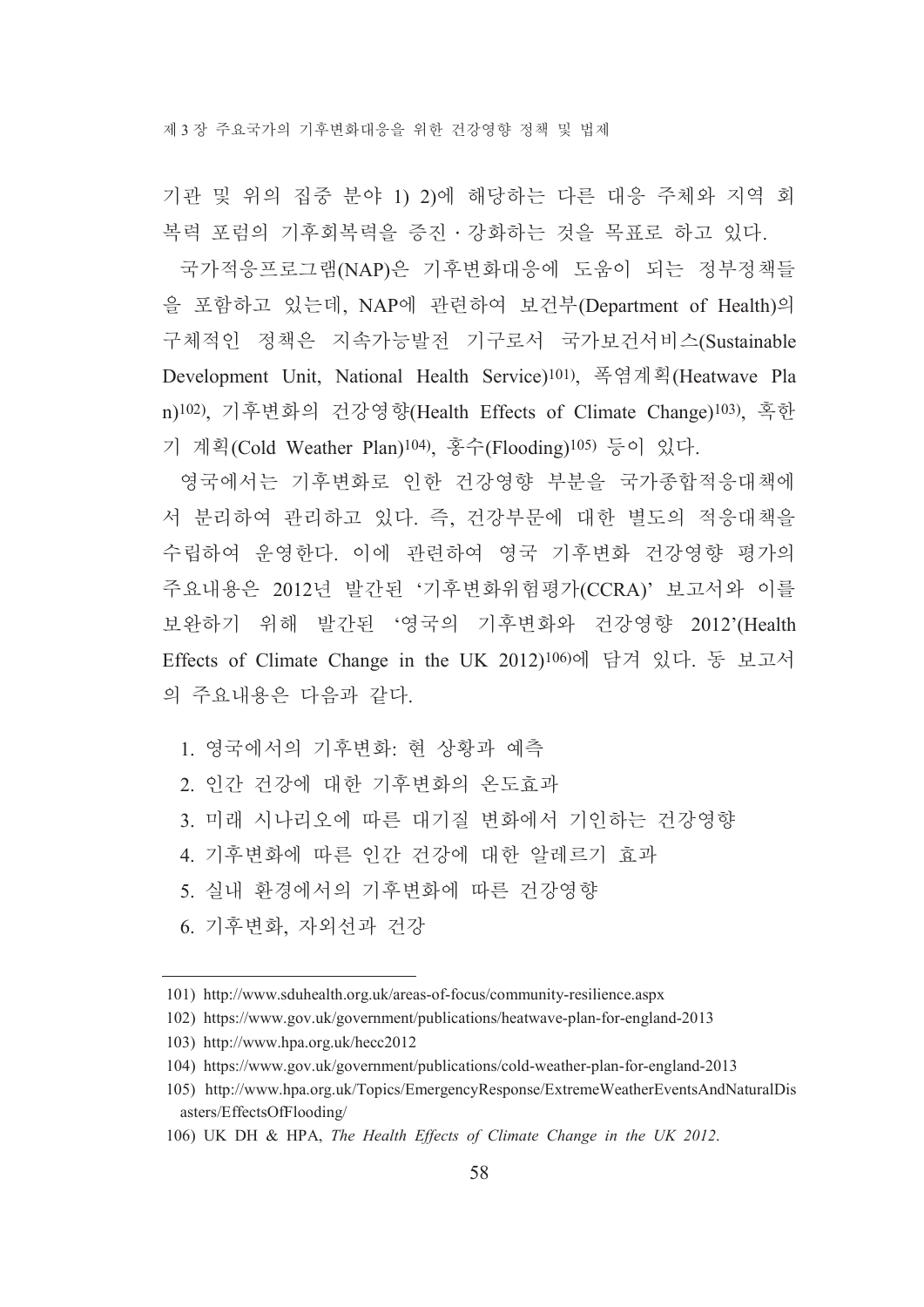7. 홍수의 건강영향과 기후변화 적응

8. 기후변화영향에 따른 매개체질병

9. 기후변화에 따른 수인성 질병 및 식품매개 질병

10. 온실가스 감축정책의 건강에 대한 공통이익

동 보고서에서 기술하는 기후변화의 온도 효과에서는, 한파로 인한 조기 사망자 수 등은 기온상승으로 인하여 사망률이 감소하고 겨울 철 난방 에너지 수요의 감소 등이 기회요인으로 작용하면서 긍정적인 효과를 가지고 오는 부분도 있지만, 폭염의 증가로 인한 온열관련 조 기사망자 수는 더 빠르게 증가할 수 있음을 경고하고 있다.107)

# 제 3절 독일의 기후변화대응을 위한 건강영향정책

1. 기후변화 적응정책 추진체계

(1) 기후변화적응전략

독일의 국가기후변화적응전략(DAS)은 연방차원에서 마련된 적응대 책으로 독일의 기후변화 적응 중기전략에 해당하며, 기후변화 영향 및 위험 분석, 취약성 저감 및 자연환경, 사회, 경제 시스템의 적응 능력 유지 또는 증진을 목적으로 하고 있다.

영국이 『기후변화법』을 중심으로 하여 기후변화 대응정책을 추진해 나가는 것과 달리 독일의 경우 적응을 위한 별도의 법체계를 마련하 고 있지는 않다 108) 다만 기후보호 정책에 상응하는 다양한 법적 규

<sup>107)</sup> UK DH & HPA, The Health Effects of Climate Change in the UK 2012, pp. 32-54. 108) 독일의 경우, 영국과 같이 『기후변화법』을 제정하거나 미국의 『지구변화연구법』 과 같은 기후변화를 총괄적으로 관리하는 법률은 존재하지 않지만, 기후변화에 대 응하기 위한 개별법은 다양한 형태로 존재하고 있다. 예를 들어, "연방법으로 「특 별재산 에너지 및 기후기금 설치를 위한 법률』(Gesetz zur Errichtung eines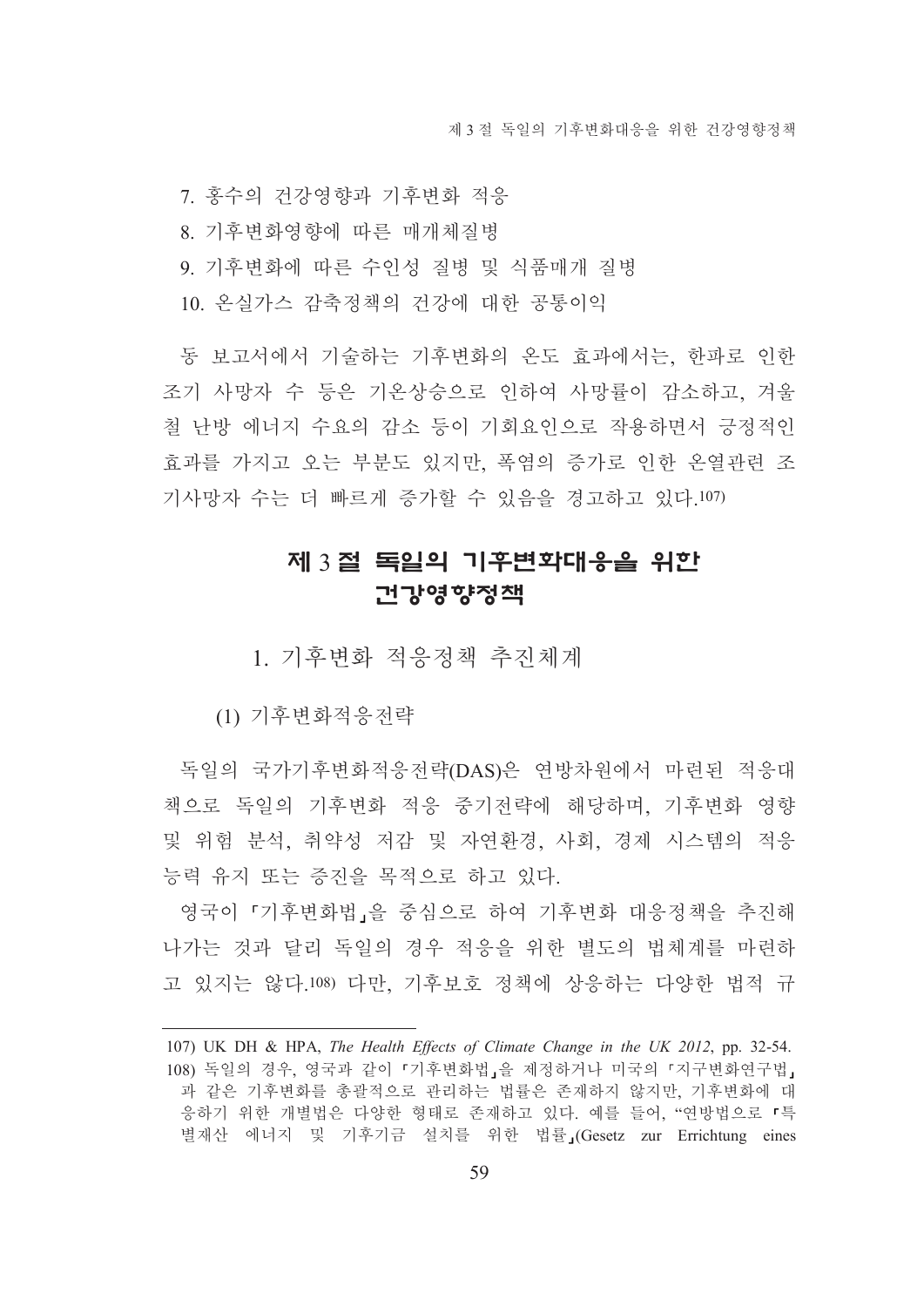제 3 장 주요국가의 기후변화대응을 위한 건강영향 정책 및 법제

제가 생겨나면서109) 기후보호와 법에 대한 연구가 활발해졌고, 법체계 적인 관점에서 기후보호법(Klimaschutzrecht)라는 독립적인 법 분야가 인정되고 있고,110) 기후보호법을, 기후를 인공적인 영향으로부터 보호 하려고 하는 법규범의 총체라고 정의하였다. 111)

독일 연방 환경·자연보호·원자력 안정성부(Bundesministerium für Umswlt, Naturschutz, Bau und Reaktorsiccherheit, BMU)<sup>112</sup>)는 2008년에 '기 후변화에 대한 독일적응전략'(Deutsche Anpassungsstrategie an den Klimawandel, DAS)<sup>113</sup>)과 그 이행계획(Aktionsplan Anpassung der deutschen Anpassungsstrategie an den Klimawandel)<sup>114)</sup>을 수립하였고, 2014년에는

- 109) "연방차원에서 취해진 기후정책들로는 재생가능에너지 확대를 위한 전력매입법 과 재생가능에너지법, 생태적 세제개혁과 자발적 협약의 한 형태인 산업체의 자체 공약, 10만 태양지붕 프로그램, 단열기준 설정과 같은 건물규제, 에너지 절약투자에 대한 저금리 대출 프로그램, 열병합발전 확대를 위한 열병합발전보호법안 등이다.", 윤순진, "영국과 독일의 기후변화정책", ECO 제11권 제1호, 2007, 62면. "영국의 경우에는 보다 직접적으로 기후변화문제에 대응하기 위한 목적으로 다양 한 정책수단을 동원한 반면, 독일은 1970년대 이래 반핵운동이 활발하게 전개되어 1998년 원자력 발전 포기를 국가정책으로 확정하고 2020년까지 가동 중인 원전 19 기를 단계적으로 폐쇄한다는 결정에 이르게 된 만큼 전력의 28%를 차지하고 있는 원전 발전전력을 대신할 수 있는 방안인 재생가능에너지와 에너지효율향상을 확대 하는데 국가적 관심이 놓여있다." 윤순진, 앞의 글, 67면.
- 110) Winkler, Klimaschutzrecht, 2005; Gärditz, JuS 2008, S. 324; Kloepfer, Umweltschutzrecht, 2008, § 10; *Müller/Schulze-Felitz*, in : dies (Hrsg.), Europäisches Klimaschutzrecht, 2009, S. 9., S. 15; Hans-Joachim Koch, Klimaschutzrecht - Ziele, Instrumente und Strukturen eines neuen Rechtsgebiets, NVwZ 2011, S. 642.; 재인용, 길준규, 앞의 글, 34면.
- 111) Gärditz, JuS 2008, S. 324; Müller/Schulze-Felitz, in : dies (Hrsg.), Europäisches Klimaschutzrecht, 2009, S. 9., S. 15; 재인용, 길준규, 앞의 글, 34면.
- 112) http://www.bmub.bund.de/themen/klima-energie/
- 113) Bundesministerium für Umwelt, Naturschutz und Reaktorsicherheit (Hrsg.), Deutsche Anpassungsstrategie an den Klimawandel, 2008.
- 114) Bundesministerium fur Umwelt, Naturschutz und Reaktorsicherheit (Hrsg.), Aktionsplan Anpassung der deutschen Anpassungsstrategie an den Klimawandel, 2011.

Sondervermögens "Energie- und Klimafonds", EKFG)을 제정하였고, 주법으로는 「에너 지절약을 통한 기후보호를 위한 법률 (Hamburgisches Gesetz zum Schutz des Klimas durch Energieeinsparung (Hamburgisches Klimaschutzgesetz - HmbKliSchG) 등이 제 정되었다.", 재인용, 길준규, "기후변화에 따른 건강피해 극복을 위한 독일의 건강 법 정책 서설",『기후변화대응을 위한 보건정책에 관한 연구 워크숍 자료집」, 한국 법제연구원, 2014. 7. 25. 35면.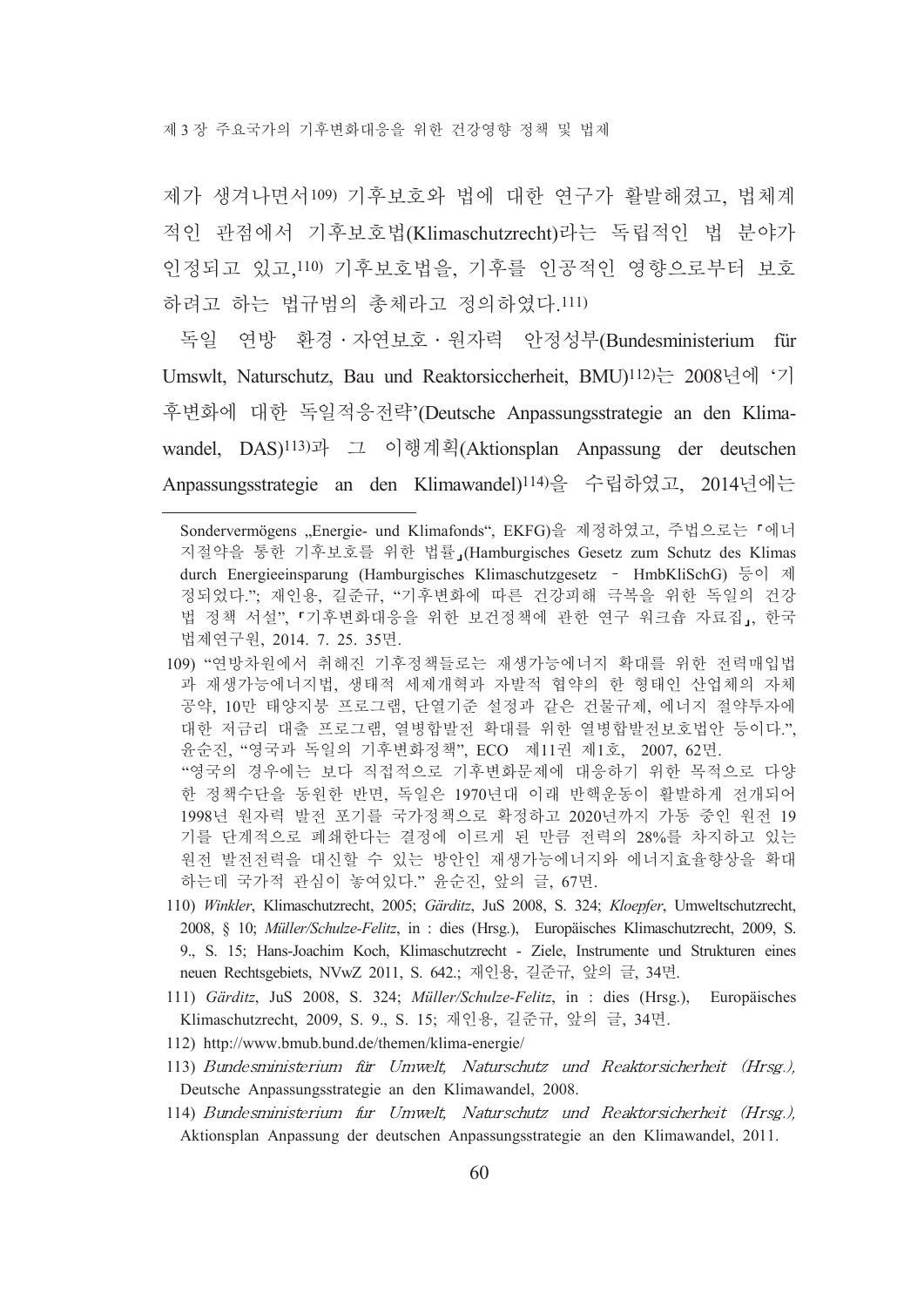IPCC의 제5차 보고서에 따라 '기후보호2020시행프로그램'(Aktionsprogramm Klimaschutz 2020)을 수립한 바 있다.

기후변화적응전략은 인간보건 물 관리 연안 해양보존 토양 생물 다양성, 농업, 산림, 어업, 에너지, 건설 및 수송 부문 등에 미치는 기 후변화 영향을 부석하고 이를 바탕으로 가능한 적응대책을 제안하며. 구체적인 적응 이행계획 수립계획을 명시하고 있다.115) 적응전략에서 명시하는 이행계획의 6가지 워칙은 1) 개방성과 협력, 2) 과학적 지식 을 기반으로 한 유연하고 사전예방적 접근, 3) 연방정부-지자체 상호 보완 강조, 4) 통합적 접근, 5) 기후변화 적응에 대한 국제적(연대적) 책임. 6) 지속가능성 등의 워칙에 기초한 적응정책 수립을 목표로 하 고 있다.116)

국가 기후변화적응전략(DAS)의 구체적인 이행을 위해 수립된 적응 이행계획(Adaptation Action Plan, APA)은 구체적 이행과제 외에, 여타 의 국가전략과의 연계성을 강조한다. 또한 국가기후변화적응전략 (DAS)의 구체화 및 이행을 위한 단계별 과제의 확정, 적응과제의 우 선순위 설정, 이해당사자들의 적응능력 강화, 기후변화 적응주류화를 구체적인 목표로 설정하고 있다.117) 또한 핵심 전략으로 1) 지식기반 제공 및 정보교류 확대, 연방차원의 법적 · 기술적 기반 정비, 3) 연방 정부의 제반 분야 정책 수립에 기후변화 고려 의무화, 4) UNFCCC 하 에서의 기후변화적응을 위한 연구지원 및 국제협력 확대와 같은 국제 적 책임을 기술하고 있다.

http://www.bmu.de /files/pdfs/allgemein/application/pdf/aktionsplan\_anpassung\_klimawandel\_bf.pdf.

<sup>115)</sup> http://www.bmub.bund.de/service/publikationen/downloads/details/artikel/deutsche-anpass ungsstrategie-an-den-klimawandel/

<sup>116)</sup> http://www.bmub.bund.de/fileadmin/bmu-import/files/pdfs/allgemein/application/pdf/das zusammenfassung.pdf, S. 4.

<sup>117)</sup> http://www.umweltbundesamt.de/en/topics/climate-energy/climate-change-adaptation/adap tation-at-the-federal-level/adaptation-action-plan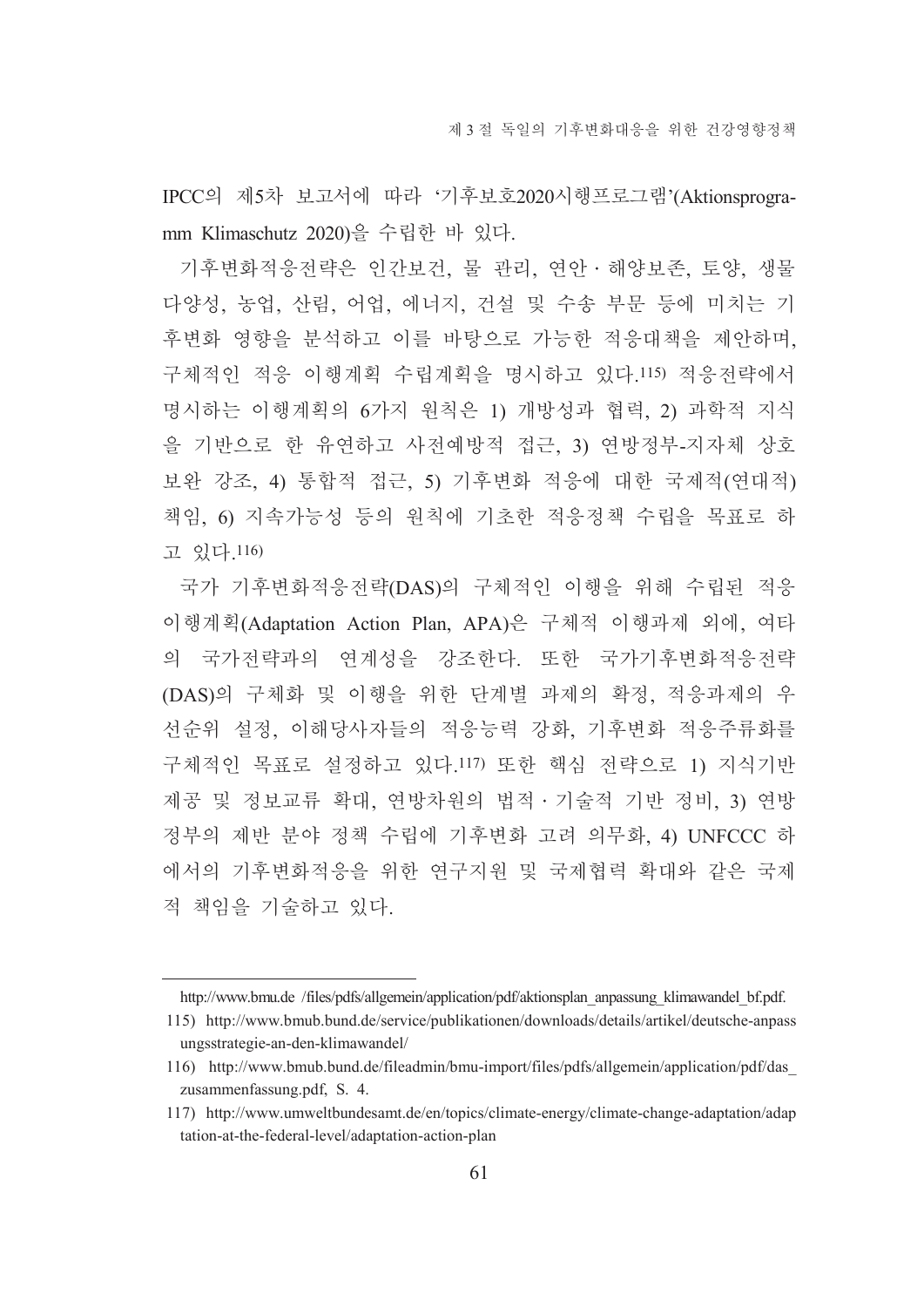#### (2) 기후변화적응 관련기관

독일에서 기후변화에 대한 국민적 관심이 촉발되기 시작한 것은 1986년 독일물리학협회(DPG)에서 발표한 과학보고서 때문이었는데, 이후 언론에서 이 문제를 광범위하게 다루면서 기후변화와 관련하여 대중과 정치계의 관심이 지속적으로 증가하게 되었다.118) 이후 독일은 기후정책에 있어 주도적 역할을 수행하게 되는데, 1995년에 시작된 제1차 기후변화당사국총회(COP 1) 역시 독일의 베를린에서 개최된 바 있다. 민간차원에서도 기후변화의 과학적 측면과 대응방안 모색을 위 한 연구가 진행되기 시작했는데, 1991년에 설립된 기후 · 환경 · 에너 지에 관한 부퍼탈 연구소(Wuppertal Institute)도 그 중 하나이다.119)

독일의 기후변화 적응 정책은 연방 환경청(Umwelt Bundesamt, UBA) 산하에 있는 기후영향적응대책반(Climate Impacts and Adaptation in Germany, Kompetenzzentrum Klimafolgen und Anpassung – Kompass $)\frac{\delta}{\epsilon}$ 중심으로 수행되고 있다.120) Kompass의 주된 업무 중 하나는 독일적 응전략(Deutsche Anpassungsstrategie, DAS)을 개발 · 발전시키고 그 이 행을 촉진하는 데 있다. 이를 중심으로 하여 독일의 기후변화 관련 연구의 증진 및 이해관계자 간의 네트워크 형성, 정보제공, 협력 도모 등의 역할을 수행하다 121)

<sup>118)</sup> Christiane Beuermann, Climate Policy: Towards an Agenda for Policy Learning between Britain and Germany, Anglo-German Foudation for the Study of Industrial Socity, 2002. 9, p. 9.

<sup>119)</sup> http://wupperinst.org/en/the-wuppertal-institute/history/

<sup>120)</sup> http://www.umweltbundesamt.de/en/topics/climate-energy/climate-change-adaptation/kompass

<sup>121)</sup> http://www.umweltbundesamt.de/en/topics/climate-energy/climate-change-adaptation/kompass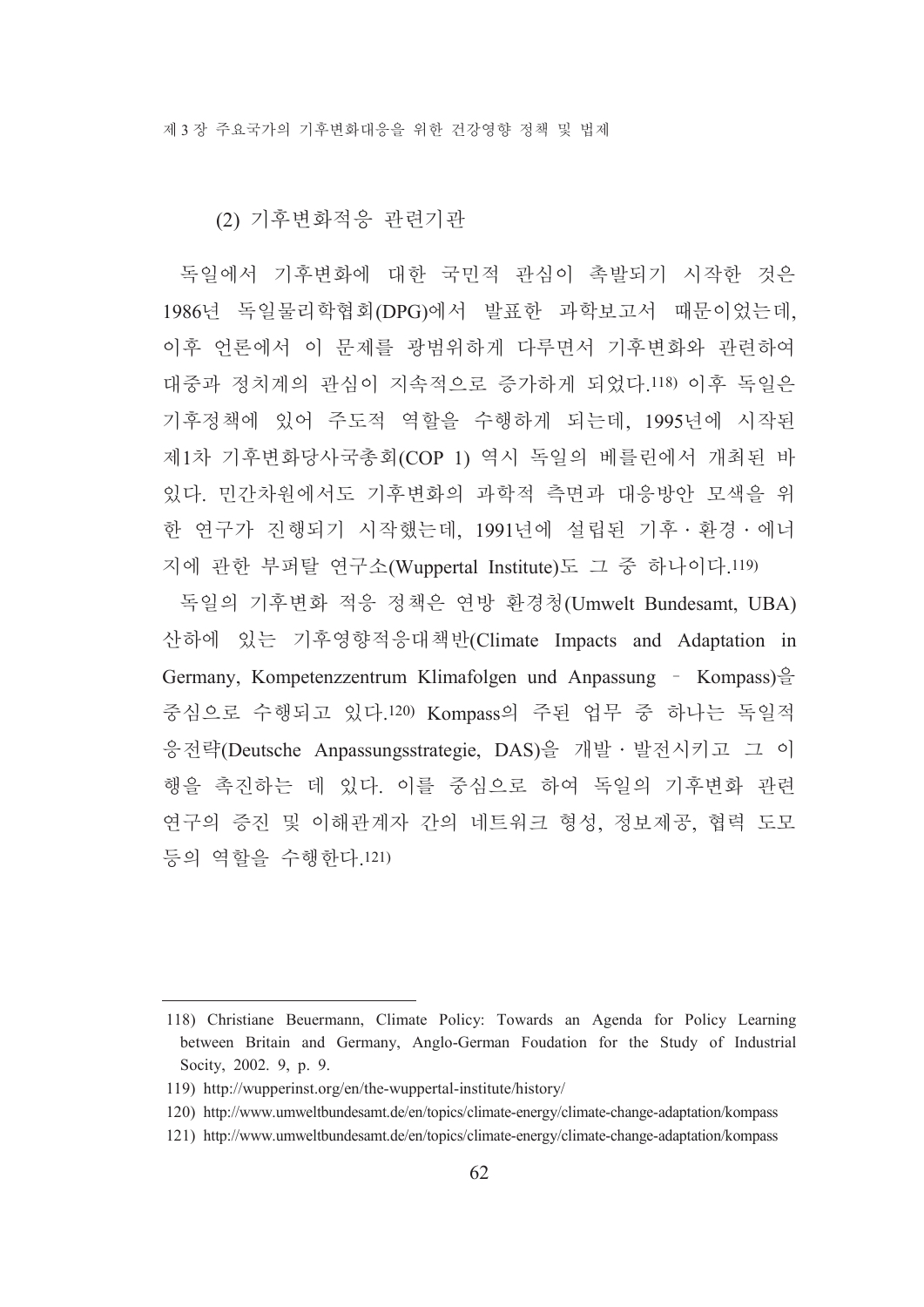## 2. 건강영향부무 적응 정책

(1) 기후변화에 따른 보건법 정책

독일에서는 기후변화에 따른 건강피해 적응을 위한 방안이 일찍부터 국가전략으로서 개발되어 있다.122) 1999년 6월에는 연방환경부(BMU) 와 연방보건부(BMG)가 공동으로 '환경과 건강에 대한 적응프로그 램'123)을 설치했고,124) 2002년부터는 연방식량농업소비자보호부125)도 협력하고 있다. 이에 참여하는 여방상급 행정청으로, 여방광선보호 청126) 여방리스크평가여구소127) 로베르트코흐여구소128)와 여방화경 청129)이 있다. 또한 2008년 독일 연방환경부의 '기후변화에 대한 독일 적응전략'에서 제시된 15개 분야 중 첫 번째는 '인간의 건강'이다. 해 당 국가전략보고서에서는 감염성 질환 및 비감염성 질환, 계몽, 건강관 리, 타분야와 건강관리의 결합 등으로 나누어 설명하고 있다.130)

한편 2009년에는 연방환경청에서 「기후변화의 건강 - 독일의 정보 및 감독시스템 [131)이라는 연구를 진행한 바 있고, 독일 연방환경청의 위탁에 따라 로베르트코흐연구소는 2010년에 기후변화가 인간의 건강 에 미치는 영향에 대한 본질적인 인식들을 수집하여 「기후변화와 건

- 127) Bundesinstitut für Risikobewertung, BfR
- 128) Robert Koch-Institut, RKI
- 129) Umweltbundesamt. UBA
- 130) Bundesministerium für Umwelt, Naturschutz und Reaktorsicherheit (Hrsg.), Deutsche Anpassungsstrategie an den Klimawandel, 2008, S. 16 ff.
- 131) Klimawandel und Gesundheit : Informations- und Überwachungssystem

<sup>122)</sup> 길준규, "기후변화에 따른 건강피해 극복을 위한 독일의 건강법 정책 서설", 「기 후변화대응을 위한 보건정책에 관한 연구 워크숍 자료집, 한국법제연구원, 2014. 7. 25. 37면 이하 참고.

<sup>123)</sup> Anpassungsprogramm Umwelt und Gesundheit, APUG

<sup>124)</sup> http://www.apug.de/apug/.

<sup>125)</sup> Bundesministerium für Ernährung, Landwirtschaft und Verbraucherschutz, BMELV

<sup>126)</sup> Bundesamt für Strahlenschutz, BfS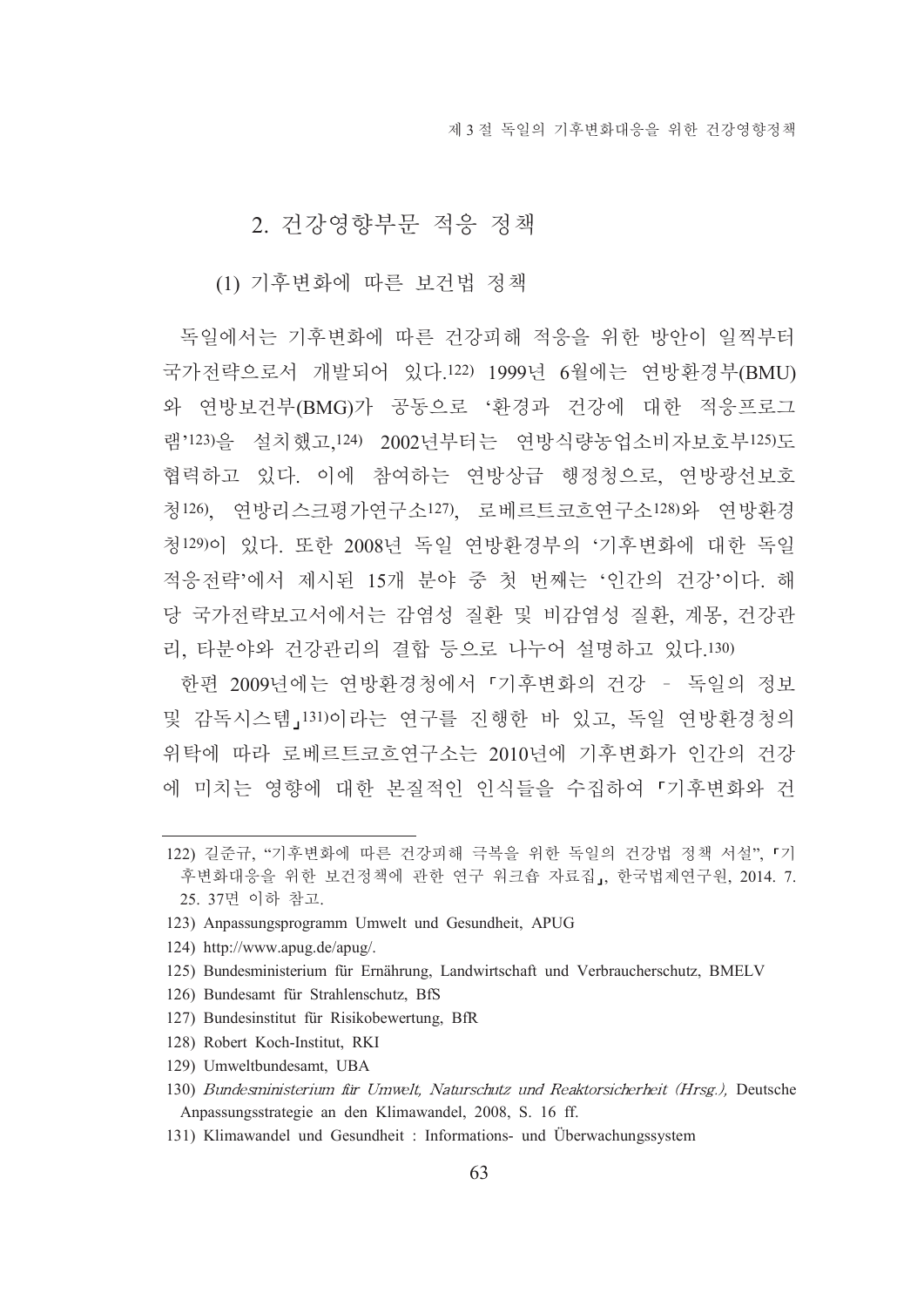강 - 작업상황보고서, 132)를 편찬하였다. 이 두 보고서에서는 기후변화 에 따른 건강에 대한 인식과 모니터링을 포함하고 있다. 동 보고서는 2011년 6월에 정부측 인사가 참석한 전문가회의에서 토의되었고, 그 에 따른 결론은 연방보건부, 연방환경청, 연방환경부의 위탁을 받아 2013년에. '국가행위에 필요한 행정청을 위한 일반행위권고를 위한 공 동의 기초'로 『기후변화와 건강』(Klimawandel und Gesundheit)이라는 보고서로 편차되었다. 133)

(2) 건강관련 적응전략

로베르트코흐연구소가 연방환경청의 위탁에 따라 행정청의 행동규 범으로 작성한 작업상황보고서인 「기후변화와 건강」은 6개의 활동분 야를 나누어 통일적인 구조에서 목표를 요약하여 가능한 행동조치를 표시하고 있다 134) 또한 독일에서는 기후변화에 따른 거강피해를 막기 위해 건강 및 화경을 통합한 관찰시스템을 구축하고자 하였다.

기후변화가 건강에 미치는 영향은 다양하여, 해당 분야에 속한 세부 항목이 여구되고 있다. 그에 따른 세부항목으로는 '폭염취약성 및 그 에 따른 사망률' '자외선의 건강상의 영향' '감염성 질병' '알레르기 와 비감염성 급성 호흡기질병' 등인데, 연구 분야들은 영국, 미국, 현 재의 우리나라의 여구 부야와 크게 다르지 않다 135)

기후변화와 건강의 관련성에 따른 연구뿐만 아니라, 계몽과 배려도 지속적으로 있어야 한다. 다른 나라와 비교하여 볼 때, 독일의 공공의

<sup>132)</sup> Klimawandel und Gesundheit - Sachstandsbericht

<sup>133)</sup> Umweltbundesamt/Robert Koch-Institut : Klimawandel und Gesundheit - Allgemeiner Rahmen zu Handlungsempfehlungen für Behörden und weitere Akteure in Deutschland, März 2013, S. 3 f.

<sup>134)</sup> Umweltbundesamt/Robert Koch-Institut : Klimawandel und Gesundheit - Allgemeiner Rahmen zu Handlungsempfehlungen für Behörden und weitere Akteure in Deutschland, März 2013, S. 3 f.

<sup>135)</sup> http://www.umweltbundesamt.de/en/topics/health/environmental-impact-on-people/climatechange-health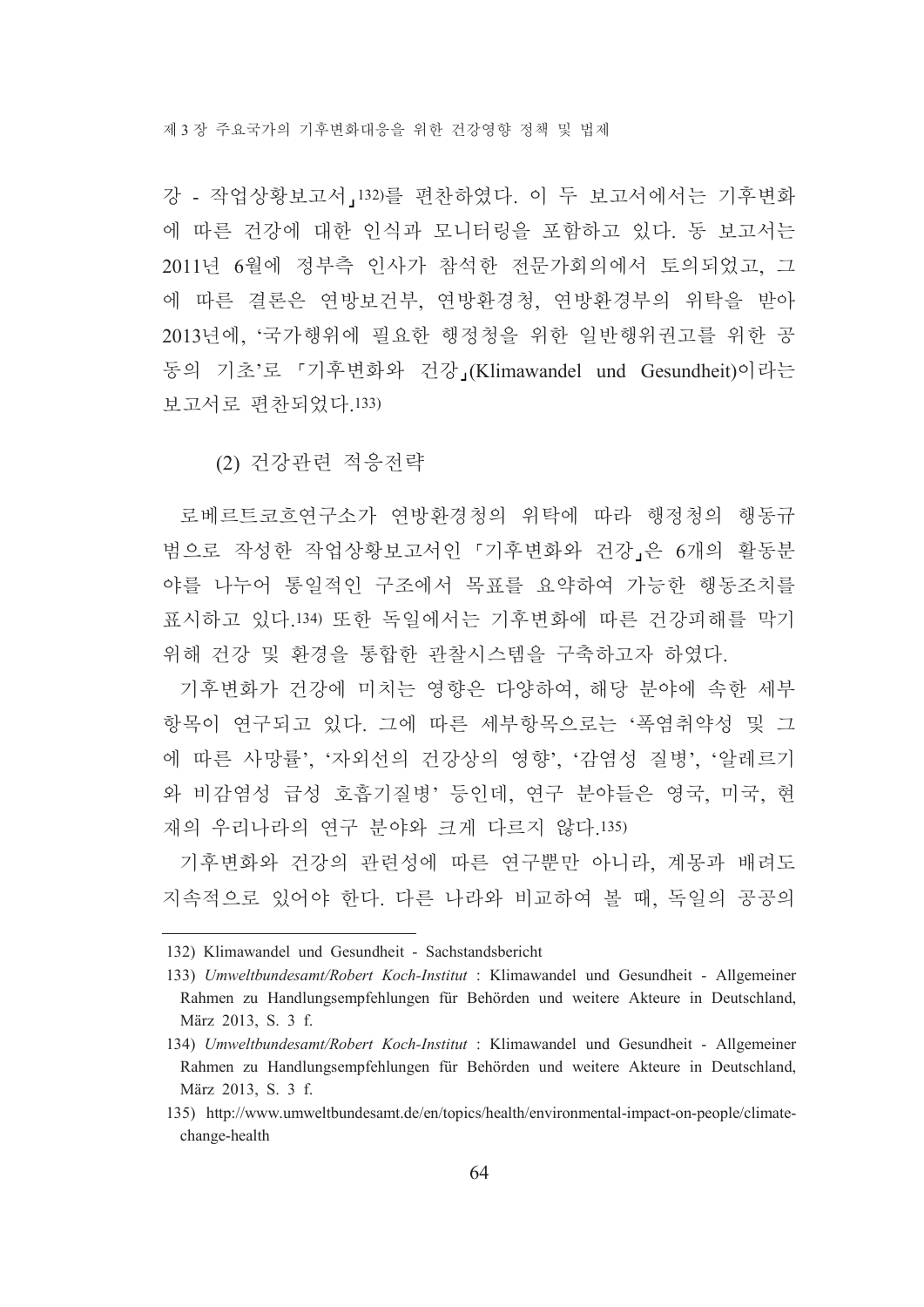료를 중심으로 한 보건시스템은 잘 구축되어 있는 편이지만, 기후변 화에 따른 건강문제에 대한 적응의 필요성은 아직도 충분치 못하다. 기후변화가 건강에 미치는 직간접적인 영향에 대한 불충분한 지식과 정보도 문제가 되며, 그에 대응하여 추진되는 계몽(Aufkärung)과 배려 (Vorsorge)도 불충분하다는 지적이 계속된다. 국가가 국민, 특별히 민 감ㆍ취약 집단에 속한 국민에게 적합한 설명을 제공해야 하며, 극단 적인 기상현상 혹은 자연 재해를 극복하기 위해 건강에 관련된 행위 기준이 제시되거나 예상못한 건강피해에 따른 공동의 건강정책이 제 시될 수 있어야 한다고 보고 있다.136)

### 제 4절 시사점

이상에서 살펴본 미국, 영국, 독일의 기후변화대응을 위한 건강영향 정책은 다음과 같이 종합해 볼 수 있다.

첫째는, 기후변화 적응대책에서 '건강' 분야의 우선순위가 우리나라 에 비하여 상대적으로 높다. 영국과 미국의 경우 기후변화로 나타나 는 건강영향 분야의 적응계획을 특화하여 수립하고, 건강분야의 별도 보고서가 발간되고 있으며, 독일에서도 적응정책의 첫 번째 부야로 '건강'을 채택하고 있다.

둘째는, 과학적 근거에 기초하여 국가 및 지역단위의 '기후변화 건강 영향'을 규명하고자 하며, 그에 따라 건강영향에 관련된 평가체계를 구 축해 가고 있다. 또한 기후변화가 건강에 미치는 영향에 대한 다양한 연구와 사례분석이 국가 주도로 이루어지고 있는 점도 주목할 점이다.

미국에서는 국가기후평가(National Climate Assessment)를 통해 거강 영향평가를 수행하고 보고서를 발간하고 있으며, 영국에서도 기후변

<sup>136)</sup> 길준규, "기후변화에 따른 건강피해 극복을 위한 독일의 건강법 정책 서설", 「기 후변화대응을 위한 보건정책에 관한 연구 워크숍 자료집,, 한국법제연구원, 2014. 7. 25. 37면 이하 참고.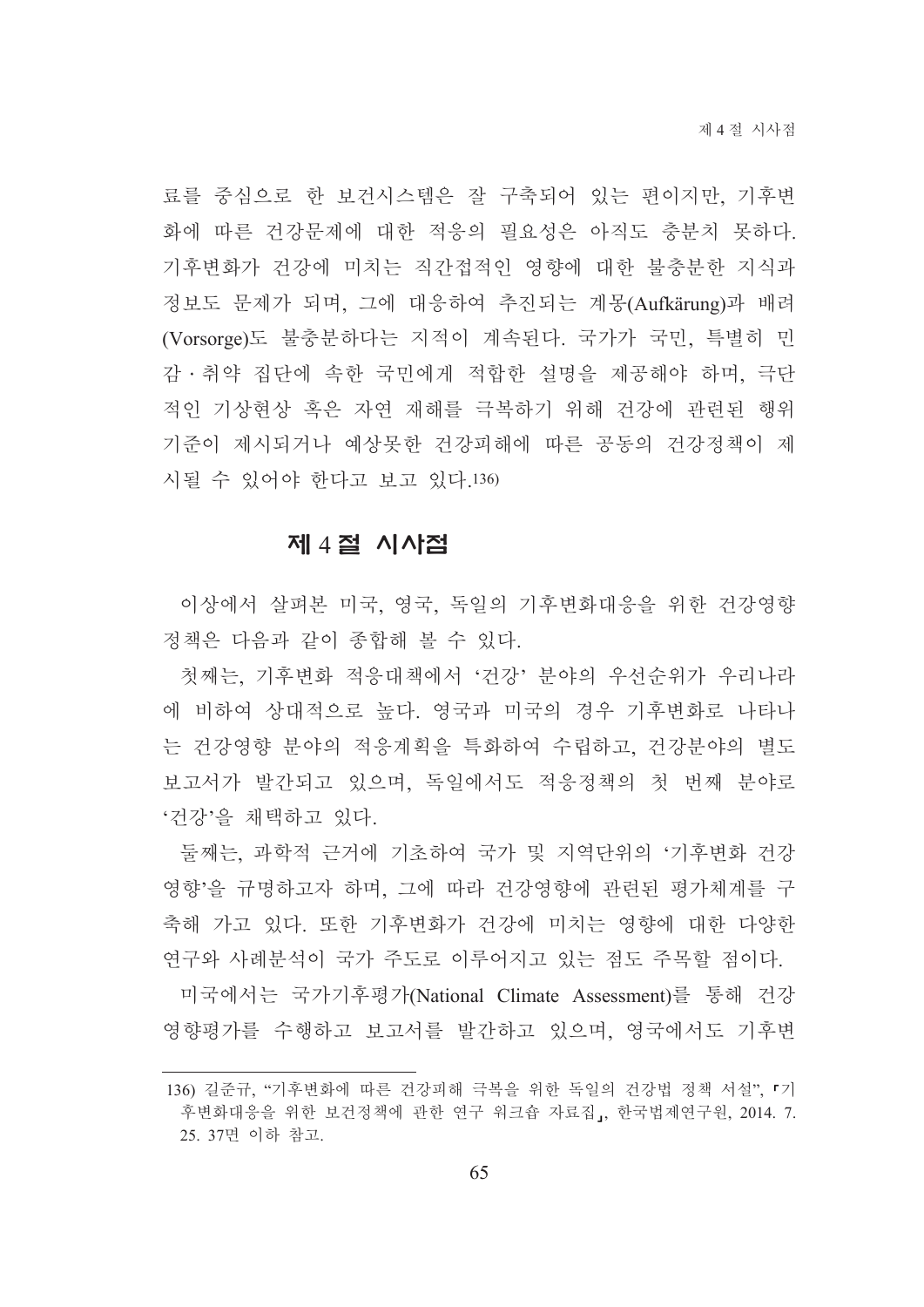화위험평가(UK Climate Change Risk Assessment, CCRA)에 따른 보고 서와 함께 이를 보완하기 위해 발간된 '영국의 기후변화와 건강영향 2012'(Health Effects of Climate Change in the UK 2012) 보고서를 추가 적으로 발표하는 등의 행위가 이를 뒷받침한다. 독일에서도 연방환경 청의 「기후변화의 건강 - 독일의 정보 및 감독시스템」(Klimawandel und Gesundheit : Informations- und Überwachungssystem)이라는 연구와 독일 연방환경청의 위탁 하에 로베르트코흐연구소가 2010년에 기후변 화가 인간의 건강에 미치는 영향에 대한 본질적인 인식들을 수집하여 작성한 『기후변화와 건강 - 작업상황보고서』 (Klimawandel und Gesundheit - Sachstandsbericht)가 건강영향정책의 중요성을 입증하고 있다.

셋째는, 기후 취약 인구집단에 대한 건강영향 저감을 위한 프로그램 이 강조되고 있는 것을 알 수 있다. 독일에서는 적응조치의 전제조건 으로 국민과 민감·취약집단에 대한 계몽(Aufkärung)과 배려(Vorsorge) 를 강조하고 있으며, 이들에게 지식과 정보가 충분히 제공되어야 한다 고 보고 있다. 미국에서도 CDC의 역점사업 중 하나로 건강 위험요소 에 노출되어 있는 지역과 계층을 규명하도록 하고, 취약성 지도 (mapping)를 위한 역학조사를 시행하도록 하고 있으며, 가장 최근에 발 간된 3차보고서에서는 건강부문에서 가장 취약한 어린이, 노년층, 환 자, 빈곤층, 특정 유색인종 집단에 대한 대응책 마련이 강조되고 있다.

넷째는, 이상의 국가들에서는 각각의 국가의 보건부처와 산하 기관 들이 기후변화 관련 건강분야 적응을 주도하면서. 각 부처의 고유 업 무에 따라 관련 업무를 배분하고 부처 합동의 TF팀의 운영 또는 위원 회 구성을 통한 협업체계를 모색하고 있다.

이하에서 살펴볼 우리나라의 기후변화에 따른 건강영향정책과 주요 국가의 정책들을 비교해 보면, 앞에서 살펴본 국가들의 경우, 적응대 책에서 '건강'분야가 차지하는 비중 및 우선순위가 우리나라에 비해

66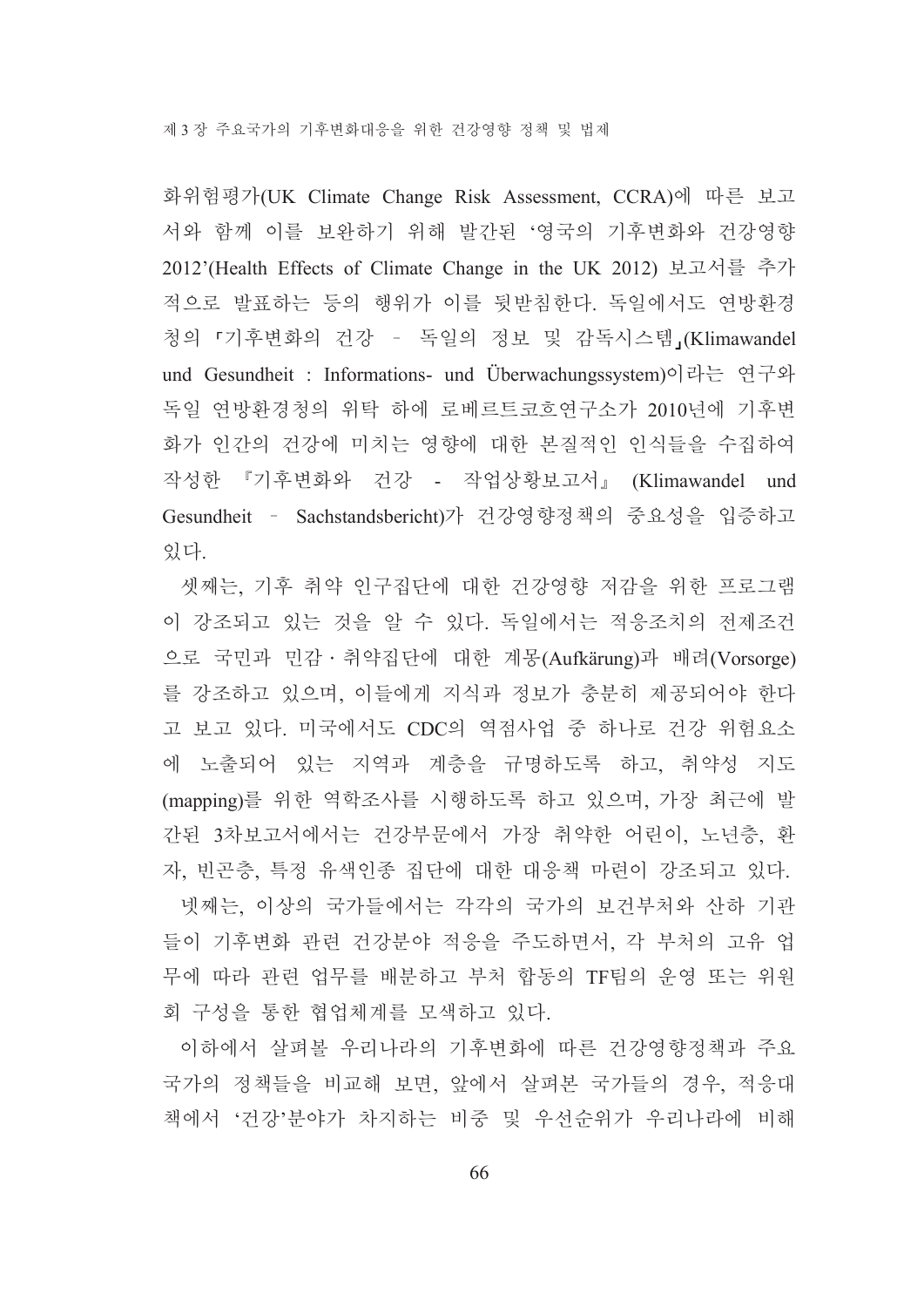높다. 물론, 큰 틀에서 볼 때는 양자가 큰 차이를 보이지 않는 것처럼 생각될 수도 있다. 왜냐하면 IPCC 평가 보고서의 구체화에 따라 각국 의 기후 적응정책이 보편화되어 가는 경향이 있으며, 주요 선진국들 의 사례가 공개됨에 따라 이를 모방하여 정책을 수립하고 있기 때문 이다. 그러나 주목할 점은 적응전략 자체가 아니라, 적응전략이 만들 어지기까지의 과정과 실제 시행과정이다. 주요국가의 경우 적응전략 을 먼저 수립하는 것이 아니라, 기후평가와 각종 정책의 종합을 통해 도출된 자료를 바탕으로 이를 수립한다. 과학적 근거 마련이라는 관 점에서만이 아니라, 건강분야에 대한 국가의 적극적인 정책추진의지 가 바탕이 되고 있는 것도 특징적이다.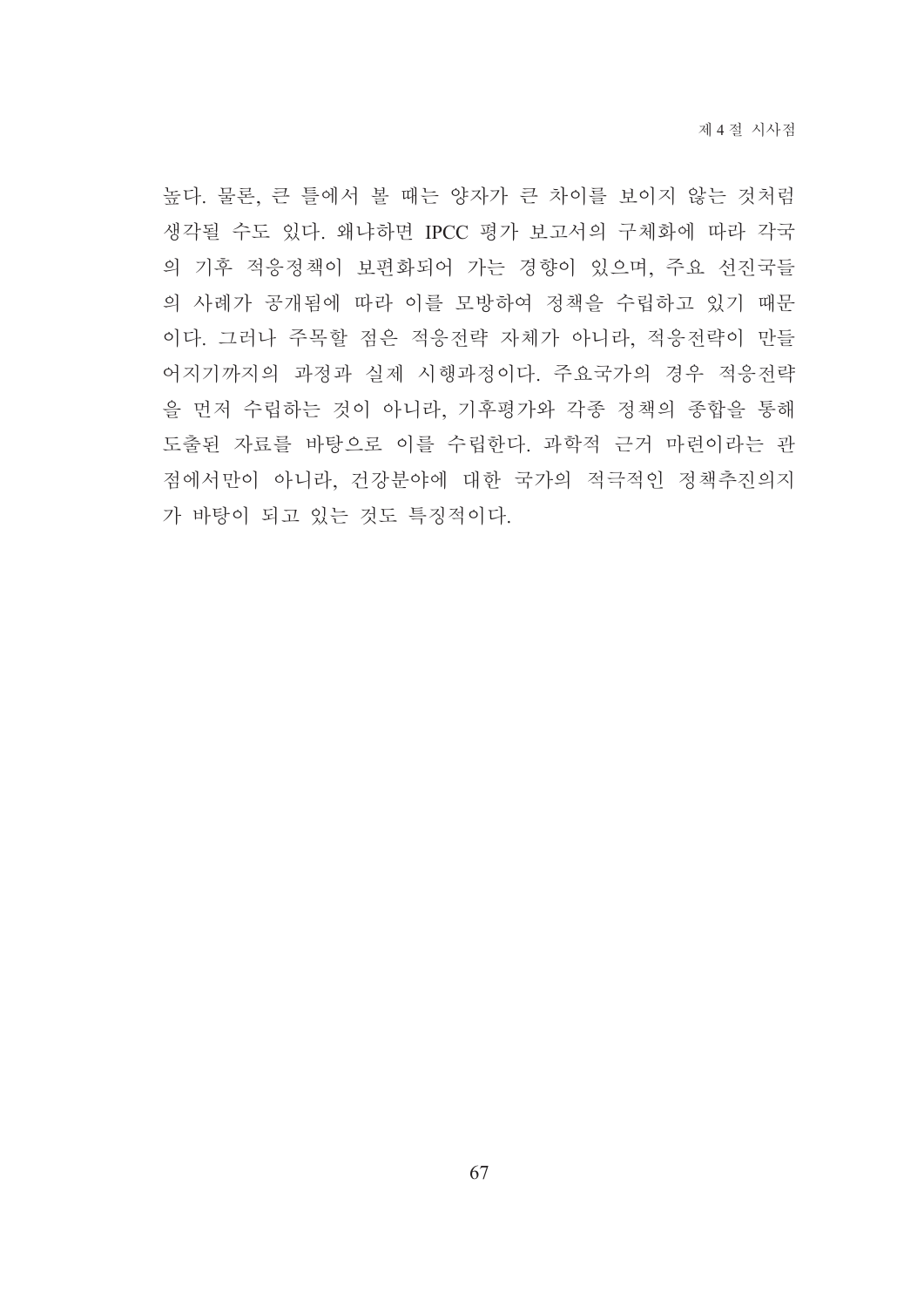# 제 4 장 우리나라의 기후변화대응을 위한 건강영향 정책 및 법제

#### 제 1절 기후변화대응을 위한 건강적응정책

1. 기후변화 대응정책

(1) 기후변화대응 종합계획

우리나라에서 기후변화에 따른 대책이 마련되기 시작한 것은, 우리 나라가 1993년 '기후변화에 관한 국제연합 기본 협약'(United Nations Framework Convention on Climate Change. 이하 UNFCCC)에 가입하면 서부터이다. UNFCCC는 모든 협약 당사국으로 구성된 당사국 총회 (Conference of the Parties, COP)를 최고의 의사결정기구로 두고 있으 며, 당사국 총회 산하에 기후변화협약을 이행하기 위한 이행부속기구 (Subsidiary Body fir Implementation, SBI) 및 과학기술 측면을 다루기 위한 과학기술 자문 부속기구(Subsidiary Body for Scientific and Technological Advice, SBSTA)를 두고 있다. 한편, 기후변화협약에서 온실가스 감축 의무를 부담하는 국가 명단을 부속서 I에 기재함에 따라, 협약 당사국은 감축의무를 부담하는 부속서 I 국가와 온실가스 감축의무를 부담하지 않는 비부속서 국가로 구분되었다. UNFCCC 제 12조에 따라 기후변화협약을 맺은 모든 당사국은 기후변화협상이 진 행될 때마다 국가보고서를 제출해야 하는데. 이 때 부속서 I 국가들 은 약 4년 주기로 국가보고서를 제출하고, 매해 국가배출통계를 제출 해야 한다.137)

<sup>137) 「</sup>기후변화에 관한 국제연합 기본협약」(United Nations Framework Convention on Climate Change) 제12조 제 12 조 (이행관련 정보의 통보)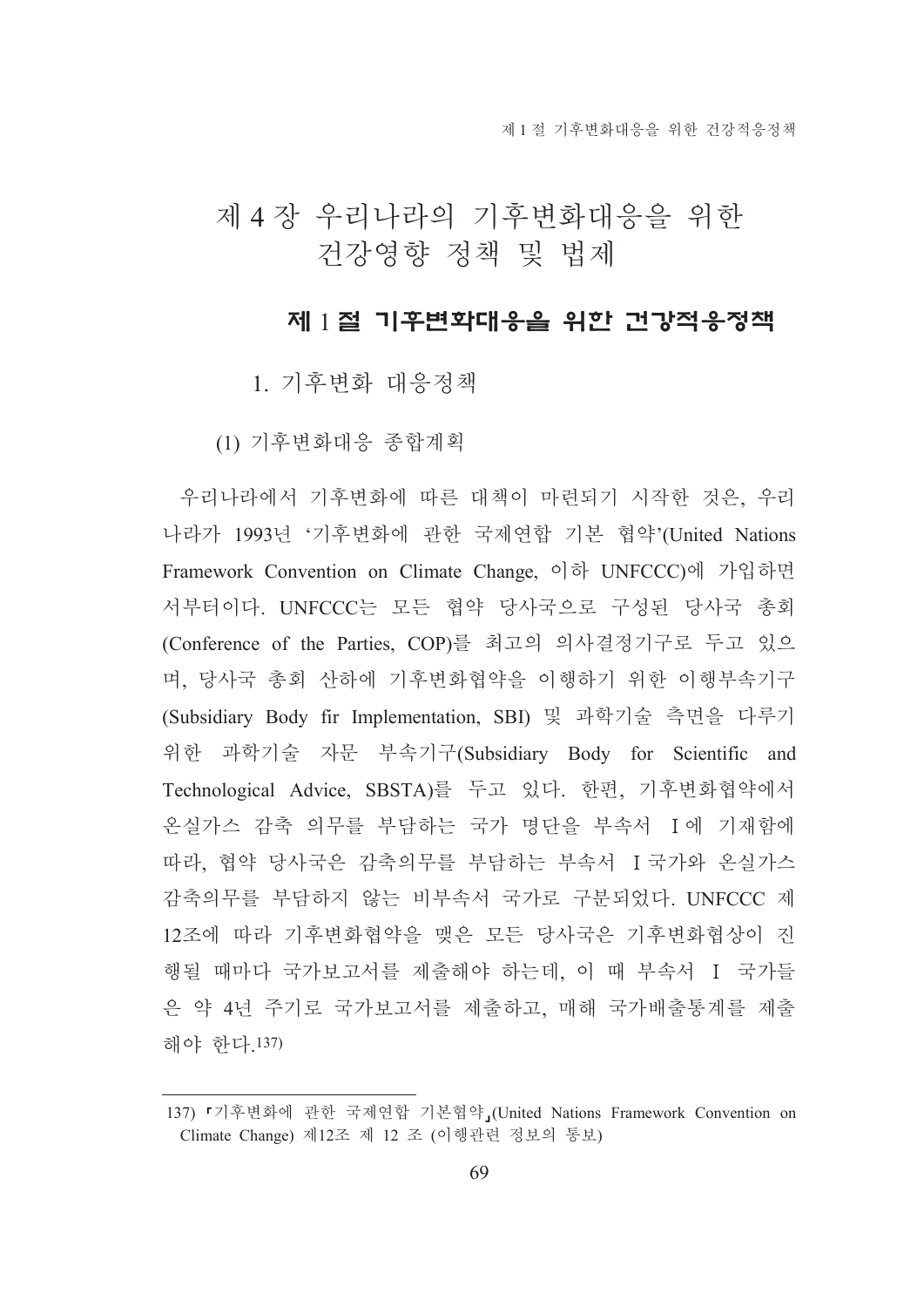UNFCCC에 가입할 당시 우리나라는 비부속서 I 국가로 분류되었기 때문에, 1차 공약기간인 2008년부터 2012년까지는 감축의무가 없고, 국가보고서 제출 등의 공통의무사항의 이행만 요구받고 있었다. 2001 년 정부는, 종합대책의 수립 및 이행을 위해, 국무총리 훈령으로 「기 후변화협약 대책위원회 등의 구성 및 운영에 관한 규정」138)을 제정하 여 범정부대책기구로서 '기후변화협약대책위원회'를 두고 기후변화협 약 대책을 수립하였다. 우리나라의 《제1차 기후변화종합대책》(1999 년부터 2001년), 《제2차 기후변화종합대책》(2002년부터 2004년) 및 《제3차 기후변화종합대책》(2005년부터 2007년)은 기후변화정책을 종 합적으로 추진하는 3개년 단위의 기후변화협약 대응 종합계획으로 수 립되었고, 기후변화협약의 협상에 대한 논리개발, 대체에너지 개발 등 의 실천계획과 온실가스 감축 대책이 그 내용의 중심을 이루고 있었 다. 그러데 3차까지의 종합대책에서 '기후변화대응 중장기 전략 및 목 표 부재(미래 전략적 비전 및 목표 부재로 산업계의 불확실성 증대). 기후변화 국제협상에 있어 에너지 다소비형 산업구조 및 업계의 부담 등을 감안하여 소극적으로 대응한 점, 부처별 과제에 대한 면밀한 성 과관리 및 평가가 미흡했던 점, 온실가스 감축부문에 비해 기후변화 영향 평가 • 적응 및 연구개발에 대한 투자가 미흡했던 점' 등이 문제 점 및 개선과제로 제시됨에 따라139) 제4차 종합대책은 《기후변화 대 응 종합기본계획》'으로, 기간도 3개년에서 5개년 계획으로 확대 · 개 편되었다. 그 내용에 있어서도 UNFCCC 및 IPCC 등의 추진체계와 연 계하여 '감축, 적응, 연구개발'이라는 3대 핵심부문의 중점추진과제를 정했고,140) 온실가스 감축의 추진과 더불어 기후변화 적응 마스터플랜

<sup>138)</sup> 국무총리훈령 제557호, 2010. 9. 27. 타법폐지.

<sup>139)</sup> 기후변화대책위원회 안건, "새로운 전환" - 기후변화 제4차 종합대책 [5개년 계 획], 국무조정실 기후변화대책기획단, 2007. 12. 17. 4면.

<sup>140)</sup> 분야별 중점 추진대책: 1. 온실가스 감축분야 1) 저탄소 에너지공급 시스템 구 축, 2) 원자력 비중 확대 검토, 3) 부문별 에너지수요 중점 관리, 4) 농축산 · 산림 ·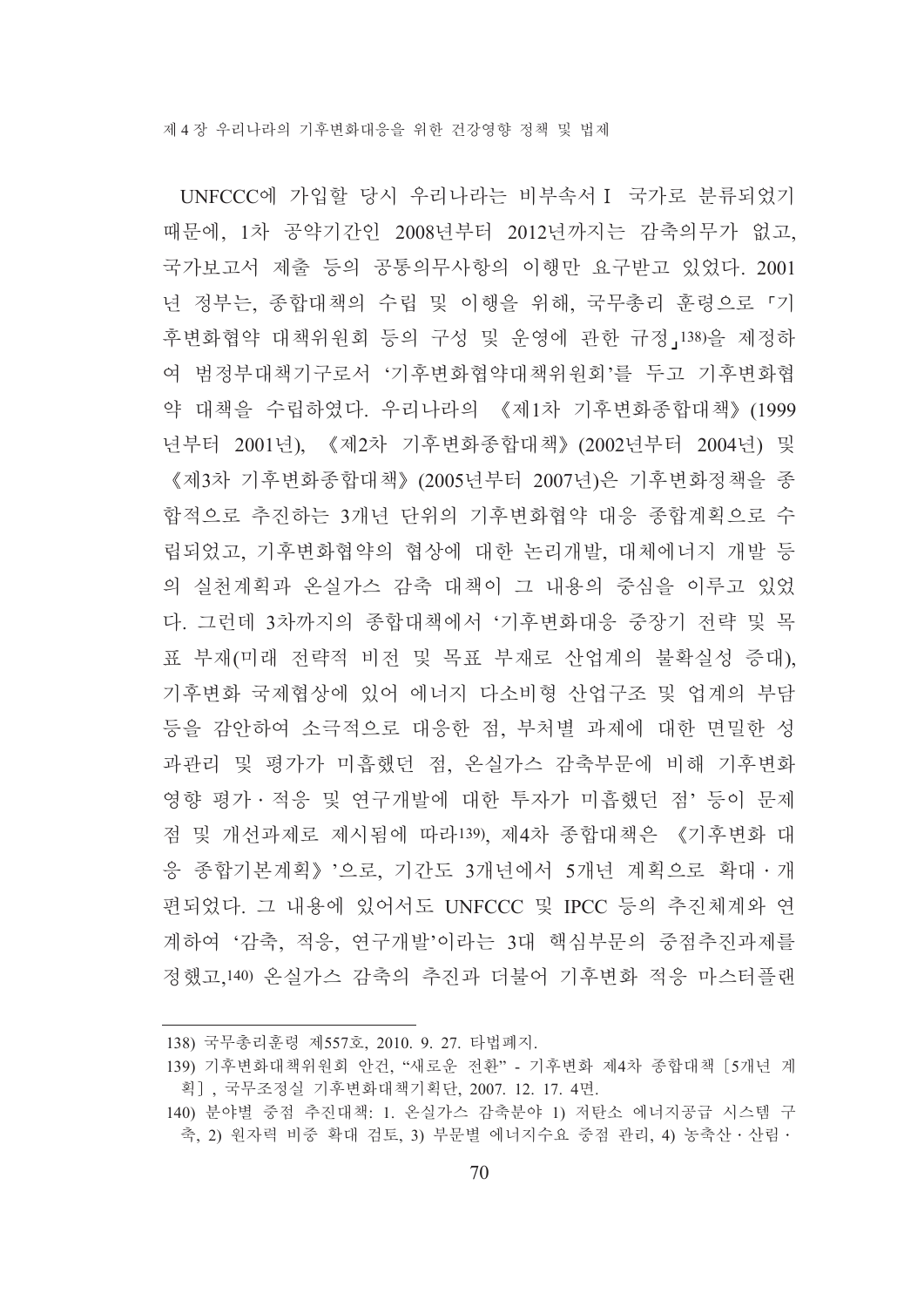을 수립하여 기후변화에 따른 영향을 최소화하기 위한 부야별 대책을 추진하기 시작했다.

(2) 녹색성장 국가전략 및 5개년 계획

2008년 건국기념사를 통해 지난 정부에서 향후 60년의 국가비전으 로 '저탄소 녹색성장'을 제시함에 따라, 기존에 있던 '기후변화대책위 워회. 국가에너지위워회. 지속가능발저위워회'가 통합되어 녹색성장위 워회가 만들어졌다. 녹색성장위워회141)는 녹색성장의 최상위 계획으로 《녹색성장 국가전략 및 5개년 계획》을 수립하고, 5개년 계획에서는 10대 정책방향별 추진계획을 제시하고 있으며, 동 계획에는 기후변화 적응역량 강화가 포함되었다.142) 최근에는 1차 5개년 계획(2009~2013) 이 만료됨에 따라 제2차 5개년계획(2014~2018)을 관계부처 합동으로 수립 · 발표한 바 있다.143)

국가 녹색성장 계획의 체계는 종합계획과 부문계획으로 이루어지는 데. 종합계획은 녹색성장 국가전략과 5개년 계획을 이행하기 위해 「저 탄소 녹색성장 기본법 에 따라 중앙부처와 지방자치단체가 5년마다 수 립하는 계획이다. 이러한 종합계획에는 녹색성장 5개년 계획 및 중앙추

143) 관계부처 합동, 제2차 녹색성장 5개년 계획, 2014. 6.

폐기물 온실가스 감축, 5) 기후친화형 신산업구조 유도, 6) 탄소시장 활성화 추진, 2. 기후변화 적응분야 1) 기후변화 예측능력 제고, 2) 기후변화 영향평가 및 적응, 3) 범사회적 역량 강화, 3. 연구개발 분야 1) 연구개발투자의 전략성 강화 및 종합 조정기능 보강, 2) 기초·원천기술 확보, 3) 온실가스 배출 감축기술 개발, 4) 국가 총체적 대응체계 구축, 5. 국제협력 분야, 1) 감축의무부담 대비 협상, 2) 국제공조 및 개도국 지원, 기후변화대책위원회 안건, "새로운 전환" - 기후변화 제4차 종합대 책 [5개년 계획], 국무조정실 기후변화대책기획단, 2007. 12. 17. 6면.

<sup>141)</sup> 녹색성장위원회는 대통령 훈령인 『녹색성장위원회의 설립 및 운영에 관한 규정』 (대통령 훈령 제239호, 2009, 1, 5, 제정)에 따라 설립되었다가, 『저탄소 녹색성장 기 본법』(법률 제9931호, 2010. 1. 13. 제정, 2010. 4. 13. 시행)의 제정을 통해 법적 근 거를 얻게 되었다. 『저탄소 녹색성장 기본법』의 제정당시에는 대통령 소속기관이었 으나. 현재는 국무총리 소속기관으로 변경되었다(법률 제11965호, 타법개정).

<sup>142) 3</sup>대전략(기후변화 적응 및 에너지 자립, 신성장 동력 창출, 삶의 질 개선과 국가 위상 강화) - 녹색성장위원회, 『녹색성장 국가전략 및 5개년 계획』, 2009. 7.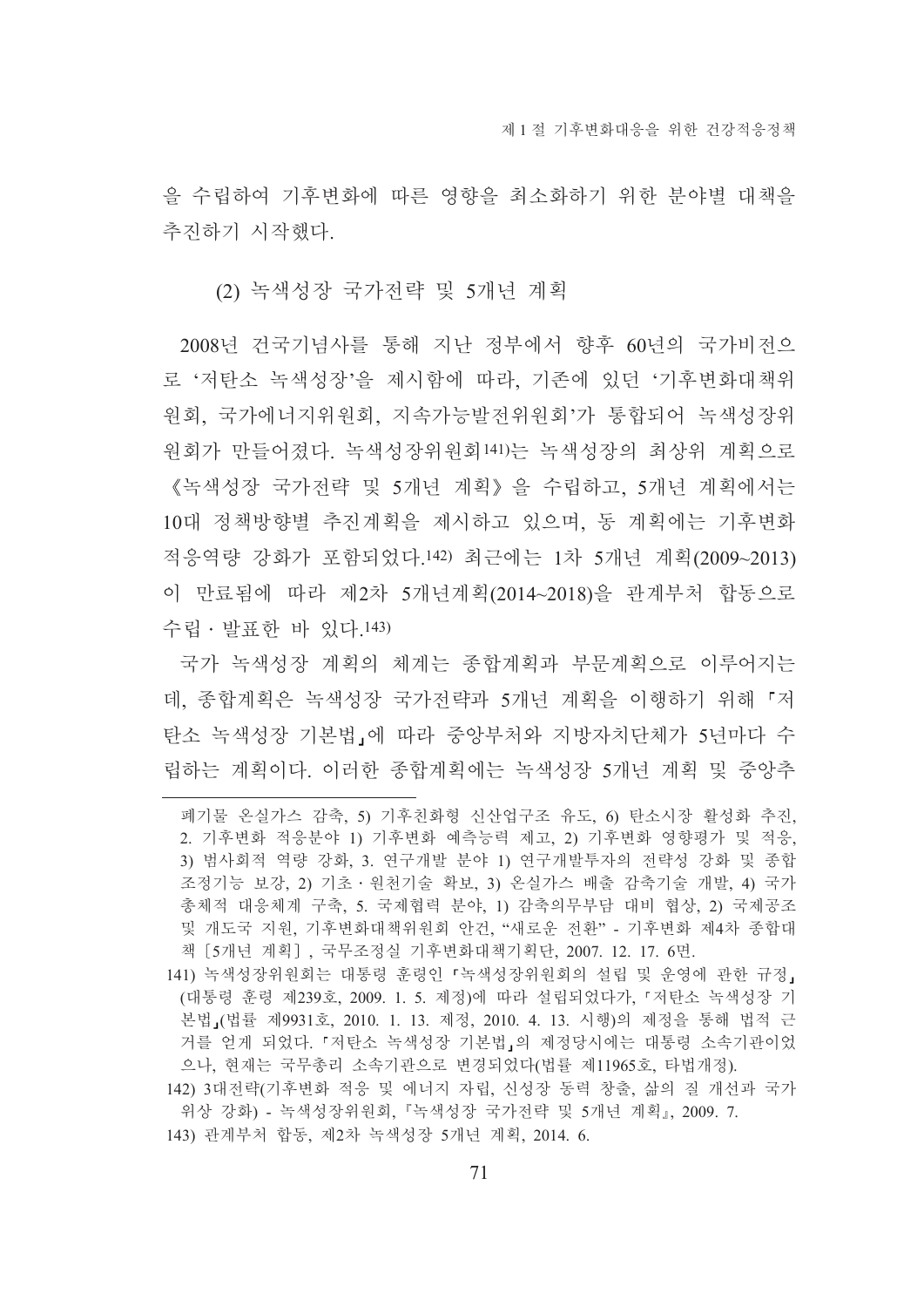제 4 장 우리나라의 기후변화대응을 위하 거강영향 정책 및 법제

진계획과 지방추진계획이 포함된다. 부문계획은 녹색성장과 관련된 분 야별 계획으로 『저탄소 녹색성장 기본법』 또는 개별법에 따라 수립하 게 된다. 부문별 계획은 핵심계획, 관련계획, 연관계획으로 구분되고, 핵심계획에는 기후변화대응 기본계획, 에너지 기본계획, 배출권거래제 기본계획 등이 있고, 관련계획에는 신재생에너지 기본계획, 에너지이용 합리화 기본계획, 자원순환 기본계획, 기후변화 적응정책 등이 있고, 연 관계획에는 국토종합계획, 도시기본계획, 지역발전계획 등이 있다.144)

시기상으로는 《기후변화대응 종합계획》이 먼저 시작되었지만, 2008 년 건국 60주년 기념사에서 향후 60년의 국가비전으로 '저탄소 녹색성 장'이 제시되고, 이어 「저탄소 녹색성장 기본법」이 제정·시행됨에 따 라 녹색성장 국가전략에 《기후변화 대응정책》이 포함되게 되었다.145)

(3) 국가 기후변화 적응대책

《국가 기후변화 적응대책》은 《녹색성장 국가전략》 중에서 적응 분야를 구체화한 계획으로 정부 및 지방자치단체의 세부시행계획 수 립을 위해 제시된 기본계획이다. 《국가 기후변화 적응대책》은『저

- 5. 기후변화 등 저탄소 녹색성장과 관련된 국제협상 및 국제협력에 관한 사항
- 6. 그 밖에 재원조달, 조세 · 금융, 인력양성, 교육 · 홍보 등 저탄소 녹색성장을 위 하여 필요하다고 인정되는 사항

<sup>144)</sup> 관계부처 합동, 제2차 녹색성장 5개년 계획, 2014. 6, 4면.

<sup>145) 『</sup>저탄소 녹색성장 기본법』제 9 조(저탄소 녹색성장 국가전략) ① 정부는 국가의 저탄소 녹색성장을 위한 정책목표 · 추진전략 · 중점추진과제 등을 포함하는 저탄소 녹색성장 국가전략을 수립 · 시행하여야 한다

② 녹색성장국가전략에는 다음 각 호의 사항이 포함되어야 한다.

<sup>1.</sup> 제22조에 따른 녹색경제 체제의 구현에 관한 사항

<sup>2.</sup> 녹색기술 · 녹색산업에 관한 사항

<sup>3.</sup> 기후변화대응 정책, 에너지 정책 및 지속가능발전 정책에 관한 사항

<sup>4.</sup> 녹색생활, 제51조에 따른 녹색국토, 제53조에 따른 저탄소 교통체계 등에 관한 사항

<sup>3)</sup> 정부는 녹색성장국가전략을 수립하거나 변경하려는 경우 제14조에 따른 녹색성 장위원회의 심의 및 국무회의의 심의를 거쳐야 한다. 다만, 대통령령으로 정하는 경미한 사항을 변경하는 경우에는 그러하지 아니한다.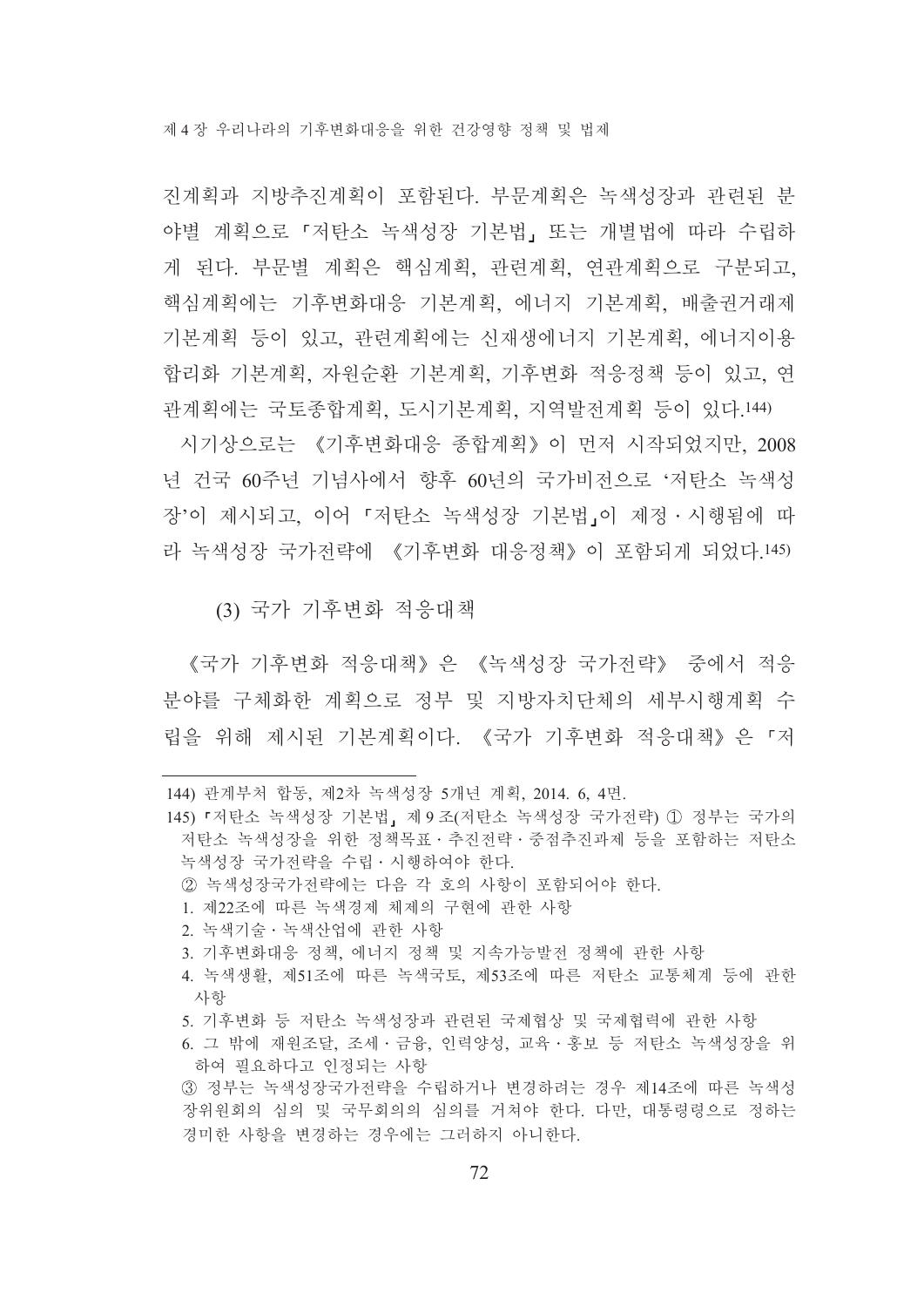탄소 녹색성장 기본법」의 시행에 따른 최초의 법정 국가 적응대책으 로, 기후변화에 따른 영향의 불확실성을 감안하여 5년 단위의 연동계 획을 수립한다.146) 환경부장관의 총괄하에 건강(보건복지부, 환경부), 재난/재해(안정행정부, 국토교통부, 소방방재청, 환경부), 농업(농림수 산식품부, 농촌진흥청), 산림(산림청), 해양/수산업(국토교통부, 농림수 산식품부), 물관리(국토교통부, 환경부). 생태계(환경부, 미래창조과학 부, 기상청), 기후변화감시예측(환경부, 미래창조과학부, 기상청), 적응 산업/에너지(산업통상자원부, 환경부, 국토교통부), 교육홍보 및 국제협 력(관련부처)의 10개 부문 대책에 13개의 중앙부처가 참여한다.

부문별 적응대책을 살펴보면, 건강분야는 폭염, 전염병, 대기오염, 알레르기로부터 국민생명 보호, 재난/재해분야는 방재, 사회기반 강화 를 통한 피해 최소화, 농업 분야는 기후변화 영향 및 전망을 통해 기 후 친화형 농업생산체제로의 전환, 산림분야는 기후변화 영향 및 전 망을 통해 산림 건강성 · 생산성 증진 및 산림재해 최소화, 해양/수산 업 분야는 해수면 상승 대응 및 안정적 수산식량자원 확보, 물관리 부야는 홍수 · 가뭄 등 기후변화로부터 안전한 물관리 체계 구축을, 생태계분야는 생태계 보호 · 복원을 통한 한한도 생물다양성 확보를 목적으로 하고 있다.147)

《국가 기후변화 적응대책》 하에서 화경부후령으로 『국가기후변화 적응센터의 설립 및 운영에 관한 규정」이 제정되고148) 동 규정에 따 라 비법정조직으로 2009년 7월에는 한국환경정책 · 평가연구원 내에 "국가기후변화적응센터"가 설립되어 운영 중에 있다. "국가기후변화적

<sup>146)</sup> 관계부처합동, 저탄소 녹색성장 기본법 시행에 따른 국가 기후변화 적응대책  $(2011 \sim 2015)$ , 2010, 10.

<sup>147)</sup> 관계부처합동, 저탄소 녹색성장 기본법 시행에 따른 국가 기후변화 적응대책  $(2011~2015)$ , 2010. 10.

<sup>148)</sup> 환경부 훈령 제850호, 2009. 6. 30. 제정, 환경부훈령 제1049호, 2013. 6. 18. 폐지.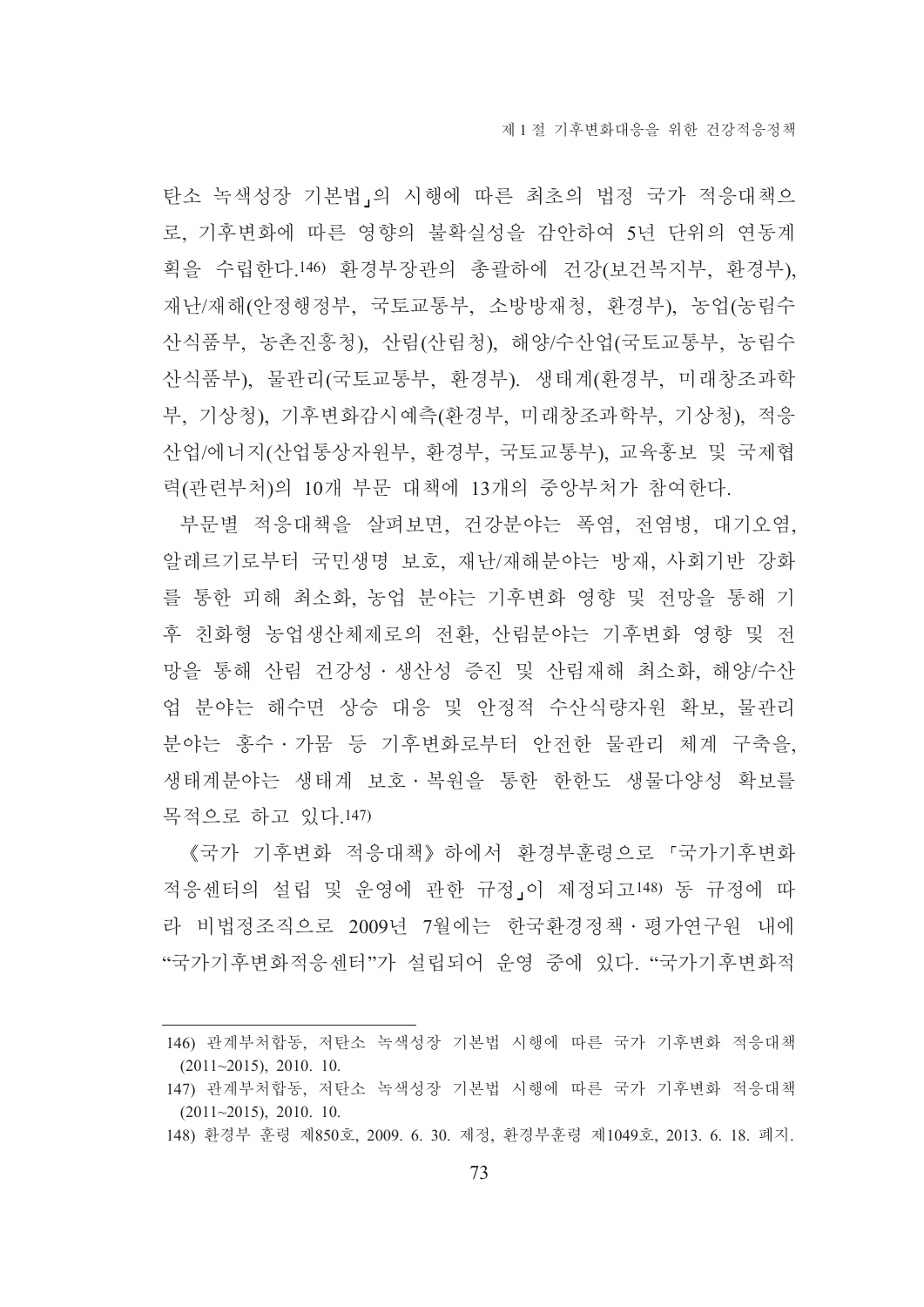제 4 장 우리나라의 기후변화대응을 위한 건강영향 정책 및 법제

응센터"는 기후변화 적응 정책 지원 및 적응도구 개발, 기후변화 영향 및 취약성 평가 지원, 국가 기후변화 적응대책 및 지방자체단체 세부 시행계획 수립 지워, 기후변화 적응 관련 국제협력, 국내 기후변화 적 응 전문가 네트워크 구축 등의 기능을 한다. "국가기후변화 적응센터" 처럼 정부의 지원 하에 연구기관 중심의 운영방식을 채택하고 있는 경우는 영국의 UKCIP<sup>149</sup>). Tyndall Centre<sup>150</sup>). 호주의 NCCARF<sup>151)</sup> 등이 있다.

### 2. 기후변화적응 건강관리대책

(1) 보건복지부 및 질병관리본부의 기후변화대책

우리나라에서 기후변화대응을 위하여 건강관리대책을 수립하고 이행 하는 곳은 보건복지부와 그 소속 하에 있는 질병관리본부이다. 보건복 지부는 2010년 4월 《기후변화적응 건강관리대책(2010-2014)》 을 수립 하였고, 이 대책을 근거로 하여, 국가 적응대책 중 건강부문에 대한 적 응대책을 수립하고 있으며, 《국가 기후변화 적응대책(2011-2015)》에 따라 건강부문에 대한 세부 시행계획을 수립 · 시행 중에 있다.

《기후변화적응 건강관리대책(2010-2014)》의 시행을 위해 2007년 12월부터 질병관리본부에 기후변화 대응 TF팀이 전담조직으로 신설되 었고, 2009년 6월 《녹색성장 국가전략 및 5개년 계획》의 10대 정책 과제 중 "기후변화 적응역량 강화"부문에 "기후변화대응 국민건강관 리 강화"계획에 건강관리 대책을 반영하게 된다. 기후변화적응 건강관 리대책은 "기후변화로 인한 건강피해 최소화, 기후변화에 대한 국가 안전망 구축"이라는 미션 하에, 1) 감시체계 강화를 통한 사전 예방적

<sup>149)</sup> http://www.ukcip.org.uk/about-us/

<sup>150)</sup> http://www.tyndall.ac.uk/about

<sup>151)</sup> http://www.nccarf.edu.au/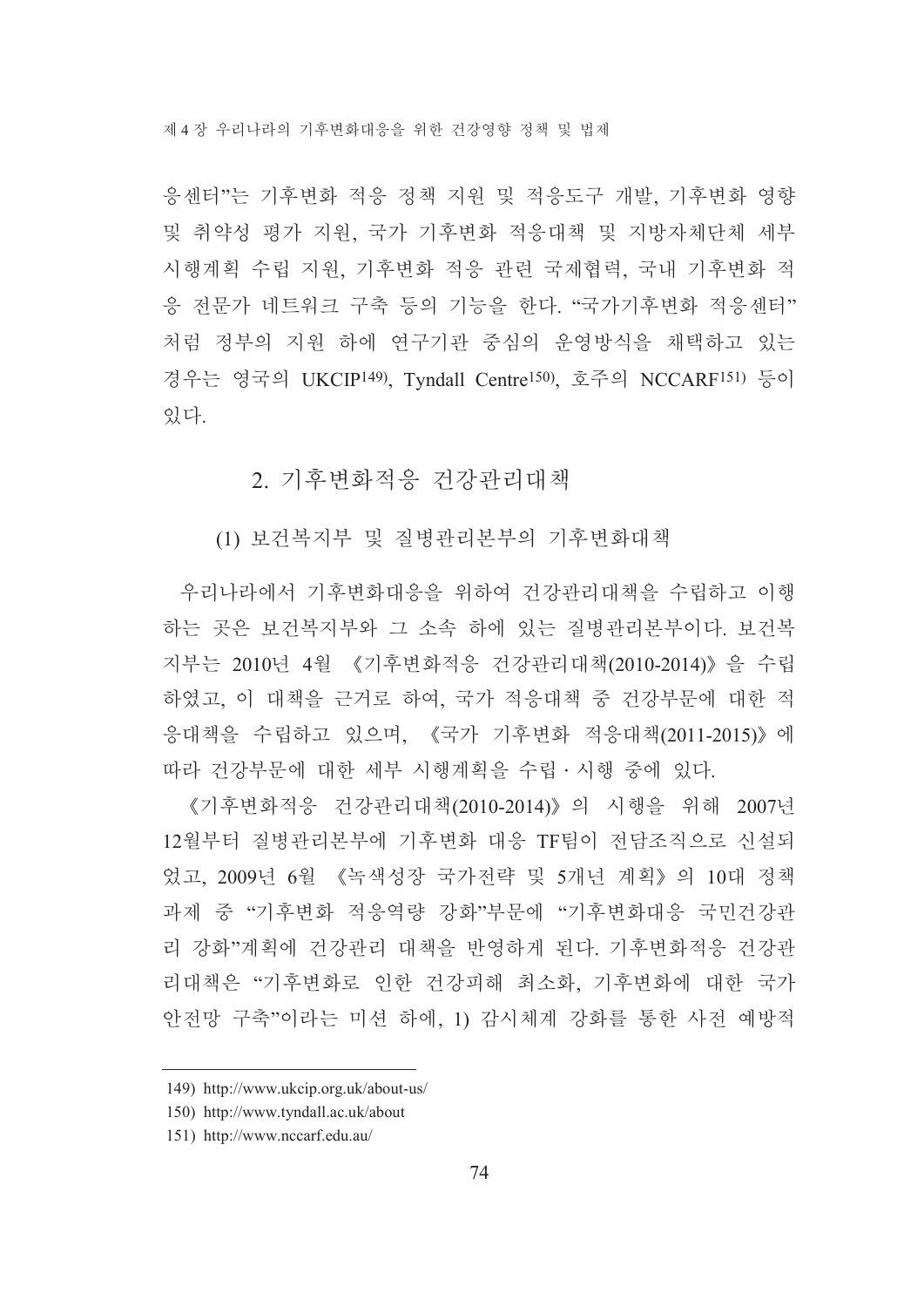대응체계 구축, 2) 포괄적인 건강 안전망 구축, 3) 취약지역 및 취약인 구 집중관리, 4) 부처간, 국제적 협력 강화라는 기본 원칙을 가지고 6 가지의 중점추진과제를 선정하여 운영하고 있다. 중점 추진과제는 1) 기후변화 대비 감염병 예방관리 강화, 2) 대기오염 취약군 건강관리, 3) 폭염 취약군 건강관리, 4) 기상재해 대비체계 완비, 5) 기후변화 적 응 연구개발 강화, 6) 기후변화 적응기반 구축 등이다.

(2) 국가 기후변화 적응대책 중 건강부문 추진과제

《국가 기후변화 적응대책(2011-2015)》이 수립됨에 따라 보건복지 부에서는 거강부문의 기후변화 적응역량 강화의 일화으로 《기후변화 적응 건강관리대책》을 수립하게 된다.152) 《국가 기후변화 적응대책 (2011-2015)》에서의 건강분야 추진과제는 다음과 같다.153)

대 책 부 처 세부과제 가. 폭염 및 자외선 건강영향 평 복지부, 기상청 가 및 감시체계 구축  $I - 1$ 폭염 및 자외선 적응 복지부, 환경부, 나 폭염 및 자외선 피해 저감대 책 마련 기상청, 산림청 기상재해로 인한 건강영향 감시  $I -2$ 복지부 기상재해 적응 및 저감대책 마련

<표4. 국가 기후변화 적응 대책 중 건강분야 추진과제.154)>

152) 보건복지부/질병관리본부, 『한국의 기후변화 건강영향과 건강대책』, 2011. 1.

<sup>153)</sup> 관계부처 합동, 『저탄소 녹색성장기본법 시행에 따른 국가 기후변화 적응대책  $(2011-2015)$ , 2010.

<sup>154)</sup> 관계부처 합동, 『저탄소 녹색성장기본법 시행에 따른 국가 기후변화 적응대책 (2011-2015, 2010. 총괄 x vii.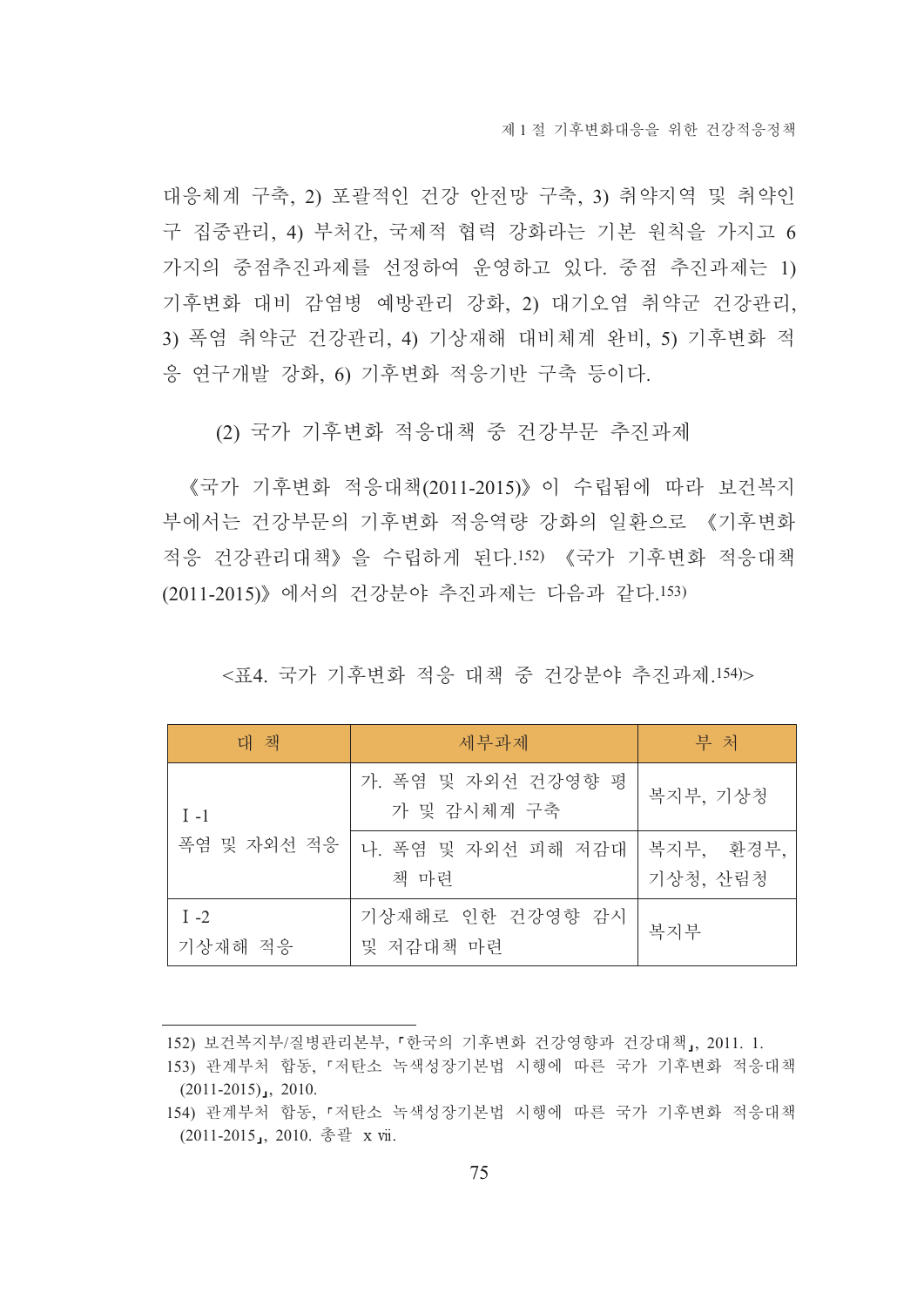제 4 장 우리나라의 기후변화대응을 위한 건강영향 정책 및 법제

| 대 책                          | 세부과제                                            | 부 처      |
|------------------------------|-------------------------------------------------|----------|
|                              | 가. 자연생태계 변화에 따른 건강<br>영향 조사 · 감시시스템 구축          | 환경부      |
| $I -3$<br>전염병 적응             | 나. 전염병 조사 감시 및 관리강화                             | 복지부      |
|                              | 다. 매개체 전염병 적응 연구개<br>발 강화                       | 복지부      |
|                              | 가. 대기오염에 따른 건강영향<br>감시 및 취약성 평가 시스템<br>구축       | 환경부      |
| $I -4$<br>대기오염 및 화학<br>물질 적응 | 나. 취약계층의 대기오염 피해<br>저감                          | 환경부      |
|                              | 다. 화학물질 거동에 따른 건강영<br>향 감시 및 취약성 평가 시스 <br>템 구축 | │ 화경부    |
| $I - 5$<br>알레르기 적응           | 가. 알레르기 질환 유발 환경인자<br>관리 강화                     | 환경부, 기상청 |
|                              | 나. 기후변화에 따른 알레르기<br>질환 예방 · 관리                  | 환경부, 복지부 |

국가기후변화 적응대책 중 건강분야의 추진과제에 따라 보건복지부 와 질병관리본부의 기후변화TF팀에서는 건강영향 현황을 파악하고 그 결과를 반영하여 대응방안을 모색하고 10개의 추진과제를 설정하고 단기와 중장기 계획을 구분하여 추진해 왔다. 10개의 추진과제는 매 개체 전파 감염병 관리 강화, 수인성 · 식품매개 질환 관리 강화, 호흡 기 · 알레르기 질환조사 감시체계 구축, 호흡기 · 알레르기 질환 예방 관리 사업 추진, 폭염 건강영향 평가 및 경보시스템 구축, 폭염으로 인한 건강피해 예방대책 추진, 기상재해 건강영향 조사감시, 기상재해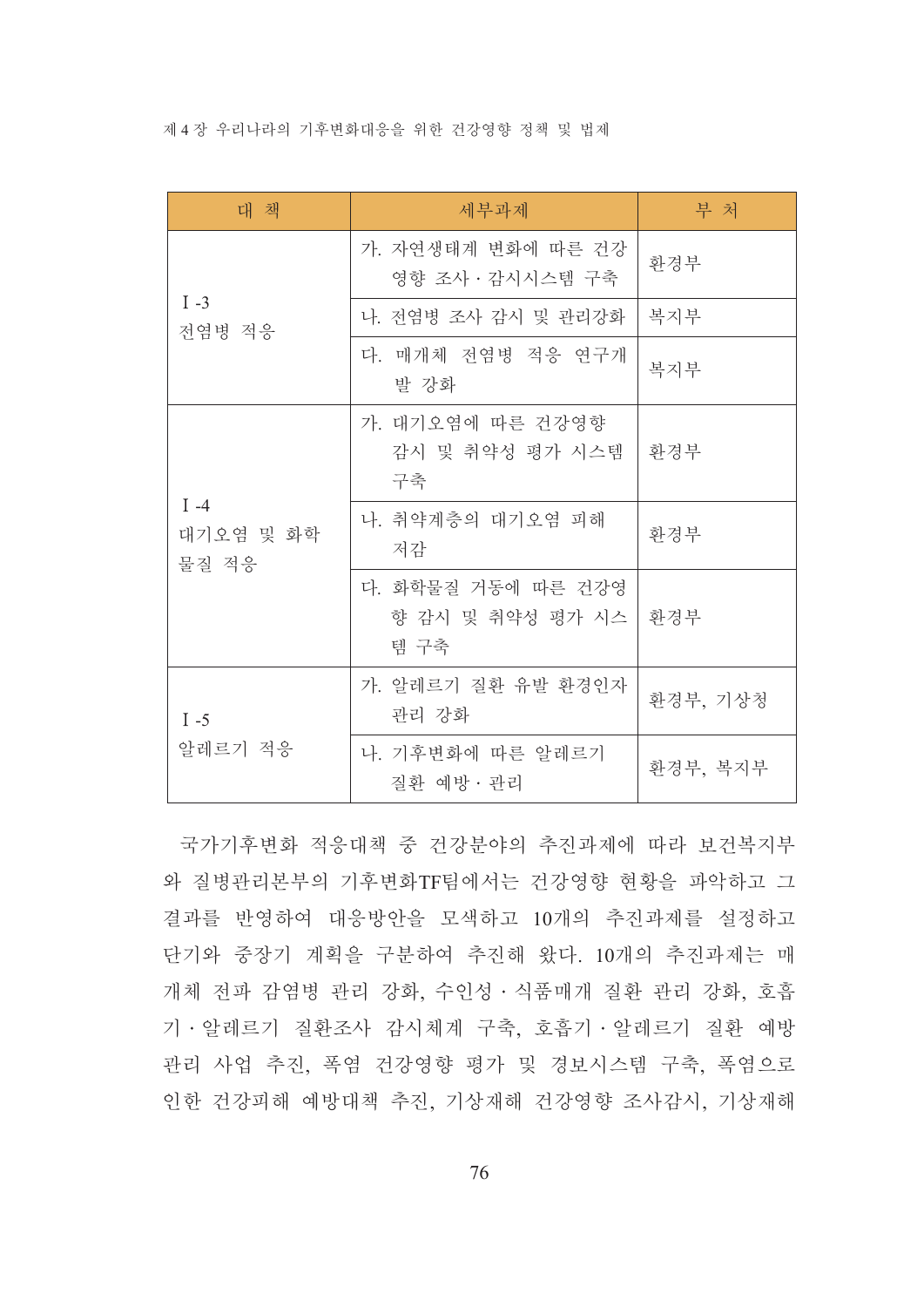로 인한 건강피해 예방대책 추진, 기후변화 적응연구개발 강화, 기후 변화 적응 기반 구축 등이다.

보건복지부와 질병관리본부에서 마련한 '건강영향 현황과 대응방안' 은 다음과 같다.

| 구 분                 | 건강영향                                                                                                                                                    | 대응방안                                                                                                                                                                         |
|---------------------|---------------------------------------------------------------------------------------------------------------------------------------------------------|------------------------------------------------------------------------------------------------------------------------------------------------------------------------------|
| 감염병<br>예방관리<br>강화   | □ 기온상승→매개곤충 증<br>가→매개체 전파 감염<br>병 증가<br>□ 도시화에 따른 생태파<br>괴→매개체 서식 환경<br>조성<br>□ 기온, 해수온도 상승→<br>수인성 · 식품매개질병<br>원인균 생장 촉진<br>□ 국제적 교류 확대→전<br>염병 유출입 증가 | □ 매개체 전파 감염병 관리<br>강화<br>- 매개체 전파 감염병의 건<br>강영향 및 취약성 평가<br>- 감염병매개체 종합감시체<br>계(벡터넷) 구축<br>- 매개체전파 감염병 퇴치사<br>업 강화<br>□ 수인성 • 식품매개질환 관리<br>강화<br>□ 해외여행객 건강안전관리              |
| 대기오염<br>취약군<br>건강관리 | 화석연료 사용급증→대<br>기오염 악화→환자 악화<br>기온상승→오존농도 증<br>가→호흡기 질환자 증<br>상 악화<br>기온상승, 대기오염→<br>$\Box$<br>식물생태변화→꽃가루<br>알레르기 증가                                     | □ 호흡기, 알레르기 질환 조<br>사감시체계 구축<br>- 대기오염에 따른 건강영향<br>조사감시체계 구축<br>- 대기오염 발생에 따른 경<br>보 및 대응체계 개발<br>- 호흡기, 알레르기 질환 예<br>방관리사업 추진<br>- 아토피·천식 예방관리사<br>업 수행<br>- 예방관리 실천을 위한 교육 |

<표5. 기후변화에 따른 건강영향과 대응방안>155)

155) 보건복지부/질병관리본부, 「한국의 기후변화 건강영향과 건강대책」, 2011. 1, 56면.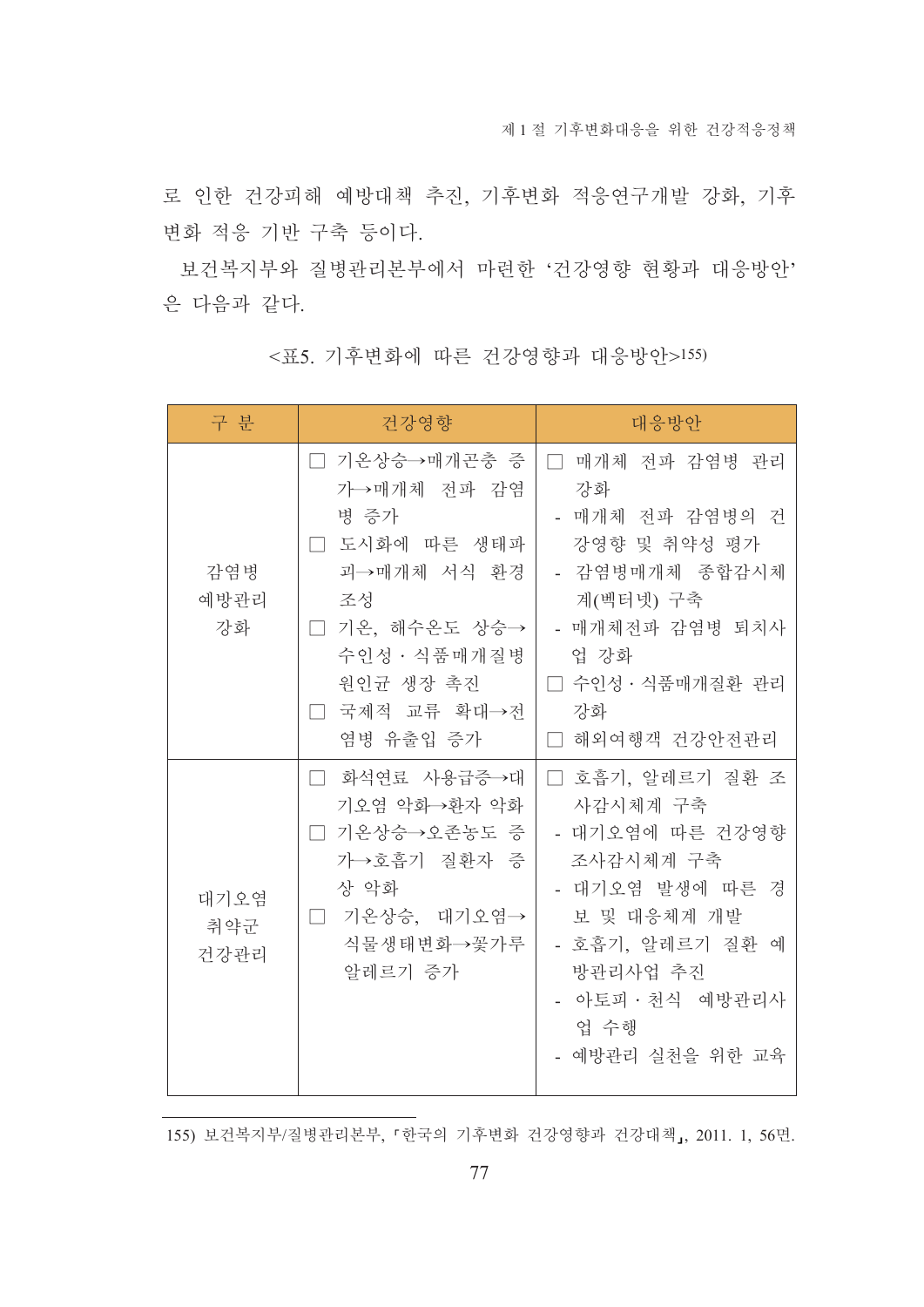### 제 4 장 우리나라의 기후변화대응을 위한 건강영향 정책 및 법제

| 구 분                | 건강영향                                                                                                                                                     | 대응방안                                                                                                                                                                                      |
|--------------------|----------------------------------------------------------------------------------------------------------------------------------------------------------|-------------------------------------------------------------------------------------------------------------------------------------------------------------------------------------------|
|                    |                                                                                                                                                          | 홍보                                                                                                                                                                                        |
| 폭염취약군<br>건강관리      | 고온노출→체온조절능<br>$\mathbb{R}$<br>력 저하→열사병, 심<br>폐질환자 증상 악화,<br>사망<br>□ 취약계층: 도시거주자<br>중 노인, 어린이, 빈곤<br>층, 냉방시설 없는 고<br>층거주자<br>- 열섬효과로 폭염시 도<br>시지역 사망률이 높음 | □ 폭염의 건강영향평가 및<br>경보시스템 구축<br>- 폭염의 건강영향 및 취약<br>성 평가 실시<br>- 고온건강경보시스템에 따른<br>질병감시체계 구축<br>□ 폭염으로 인한 건강피해<br>예방대책 추진<br>- 폭염 취약군 건강관리지침<br>및 폭염대응 매뉴얼 개발<br>- 노인 등 취약계층 보호대<br>책 추진      |
| 기상재해<br>대비체계<br>와비 | □ 기온상승→홍수, 태풍<br>등 극단적 기상재해<br>빈발→직접적인 손상,<br>사망초래<br>□ 기상재해→생태계 변화<br>→감염병 발생<br>□ 취약계층: 해안가 저지<br>대 주민, 어린이, 여성,<br>빈민, 장애인 등                          | □ 기상재해 건강영향 조사<br>감시<br>- 기후변화에 따른 건가영향<br>장기 모니터링<br>- 상습 침수지역 및 위험인<br>구 실태조사<br>□ 기상재해로 인한 건강피<br>해 예방대책 추진<br>- 재해지역 건강관리 프로그<br>램 개발 · 운영<br>- 침수지역 전염병 예방 및<br>의료지원 프로그램 개발 ·<br>운영 |

《국가 기후변화 적응대책(2011-2015)》에 따라 보건복지부에서 수립 한 《기후변화적응 건강관리대책》의 중점추진과제와 단위과제는 다음 과 같다.156)

156) 보건복지부, 《기후변화적응 건강관리대책(2011~2015)》, 2010. 12.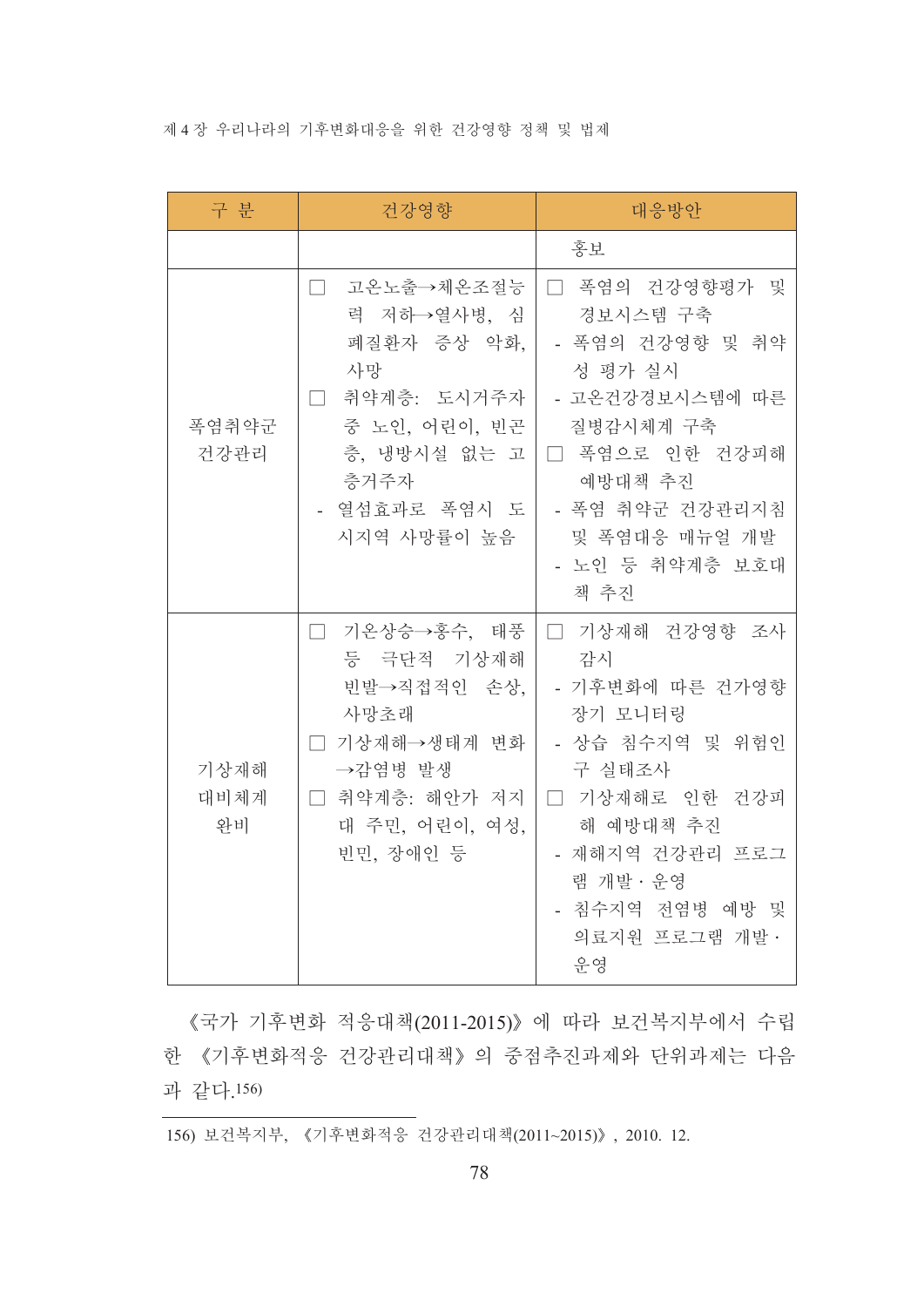| 중점 추진과제            |                     | 단위과제                                 |
|--------------------|---------------------|--------------------------------------|
|                    | 매개체전파               | 매개체 전파 감염병의 기후변화<br>건강영향평가 및 취약성 평가  |
|                    | 감염병의 관리 강화          | 감염병 매개체 종합감시체계 구축                    |
| 기후변화               |                     | 매개체전파 감염병 퇴치사업 강화                    |
| 대비<br>감염병<br>예방관리  | 수인성 · 식품매개<br>질환 관리 | 수인성 · 식품매개질환 조사감시 및<br>관리 강화         |
| 강화                 |                     | 비브리오 관리체계 확충                         |
|                    | 해외여행객               | 해외여행질병정보센터 구축 및 운영                   |
|                    | 건강안전관리              | 해외유입 감염병 매개체 감시체계<br>유영              |
|                    | 호흡기, 알레르기           | 대기오염에 따른 건강영향<br>조사감시체계 구축           |
| 대기오염<br>취약군        | 질환 조사감시체계<br>구축     | 대기오염 발생에 따른 경보 및<br>대응체계 개발          |
| 건강관리               | 호흡기, 알레르기           | 아토피, 천식예방관리사업 수행                     |
|                    | 질환<br>예방관리사업추진      | 아토피, 천식예방관리를 위한 교육<br>및 홍보           |
|                    | 폭염 건강영향평가           | 폭염의 건강영향 및 취약성 평가<br>실시              |
| 폭염 및               | 및 경보시스템 구축          | 폭염경보체계와 연계한<br>질병감시체계구축              |
| 자외선<br>취약군<br>건강관리 | 폭염으로 인한             | 폭염 취약군 건강관리지침 및<br>폭염대응 매뉴얼 제작·배포·교육 |
|                    | 건강피해 예방대책<br>추진     | 노인 등 취약계층 집중 보호대책<br>수립 및 추진         |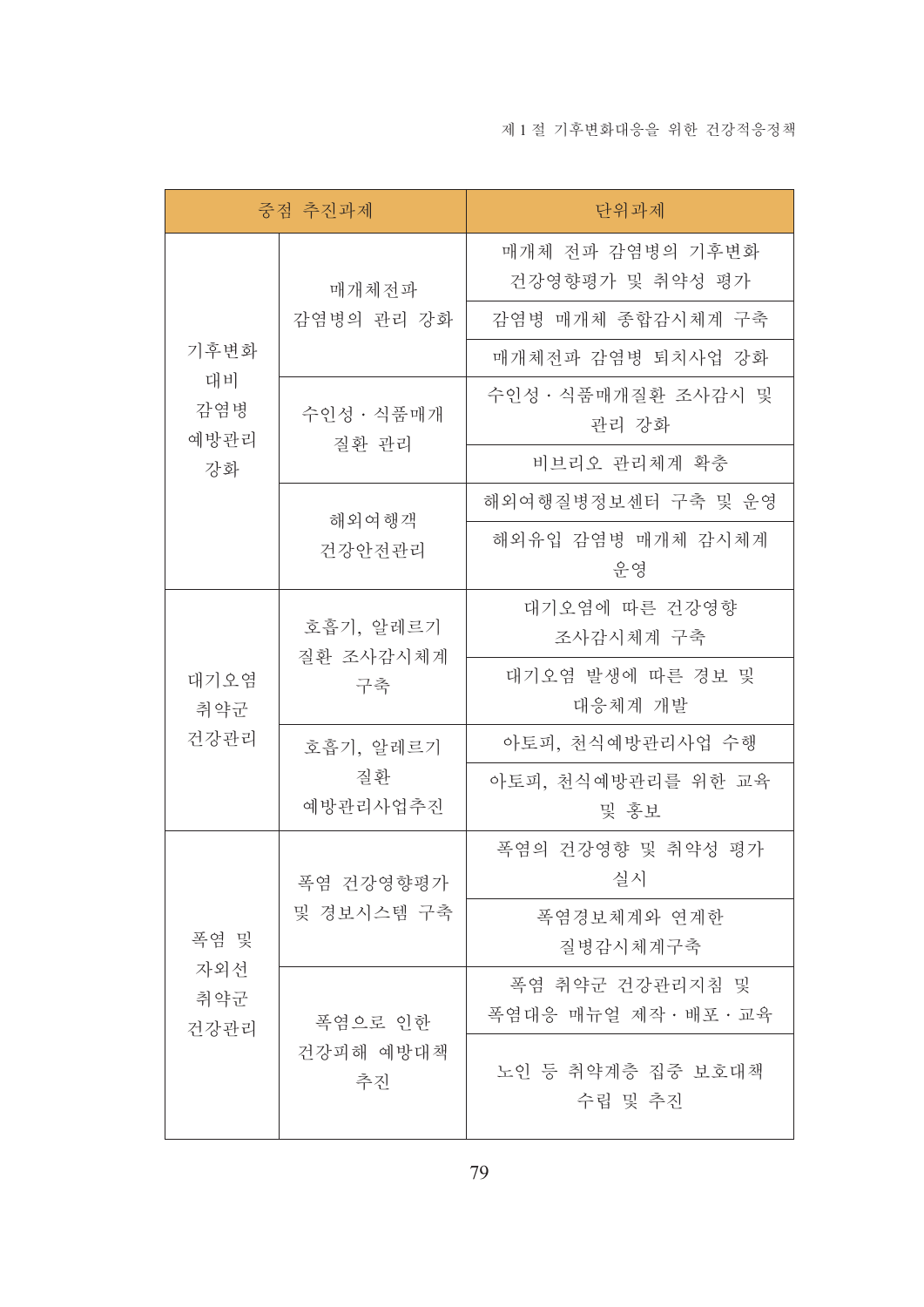#### 제 4 장 우리나라의 기후변화대응을 위한 건강영향 정책 및 법제

| 중점 추진과제         |                       | 단위과제                                                          |  |
|-----------------|-----------------------|---------------------------------------------------------------|--|
|                 | 자외선<br>건강영향평가 및       | 자외선의 건강영향 및 취약성 평가<br>실시                                      |  |
| 건강피해<br>예방대책추진  |                       | 자외선으로 인한 건강피해예방대책<br>추진                                       |  |
|                 | 기상재해 건강영향             | 기상재해로 인한 건강영향 감시체계<br>구축                                      |  |
| 기상재해<br>대비체계    | 극단적<br>조사감시           | 기상재해 위험지역 및 위험인구 실태<br>기초조사                                   |  |
| 와비              | 기상재해로 인한<br>건강피해 예방대책 | 침수 재해지역 감염병 예방 및<br>응금의료지원 프로그램 개발 · 운영                       |  |
|                 | 추진                    | 재해지역 건강관리 프로그램 개발                                             |  |
| 기후변화 적응 연구개발 강화 |                       | 감염병 매개체 생태연구                                                  |  |
|                 |                       | 매개체전파 감염병의 확산 및<br>유입대응 연구, 매개체 감염병 치료<br>및 예방 백신, 조기 진단키트 개발 |  |
|                 |                       | 수인성 및 호흡기 감염질환 확산<br>대응 연구                                    |  |
|                 |                       | 알레르기 원인 규명, 진료, 치료기술<br>개발                                    |  |

우리나라의 《기후변화 건강적응대책》을 살펴보면, 제3장에서 언급 한 미국, 영국, 독일의 건강적응대책과 비교하여 크게 손색이 없어 보 인다. 주요 선진국들의 전략 등이 실시간으로 공개되고, IPCC 평가 보 고서의 지속적인 발표가 있으면서 기후변화와 관련한 전략, 정책 등이 보편화되어 가는 경향도 그 원인으로 작용하고 있다. 문제는 적응전략 이 그 자체의 단기적인 모방에 그치고 있는 것은 아닌지, 실질적으로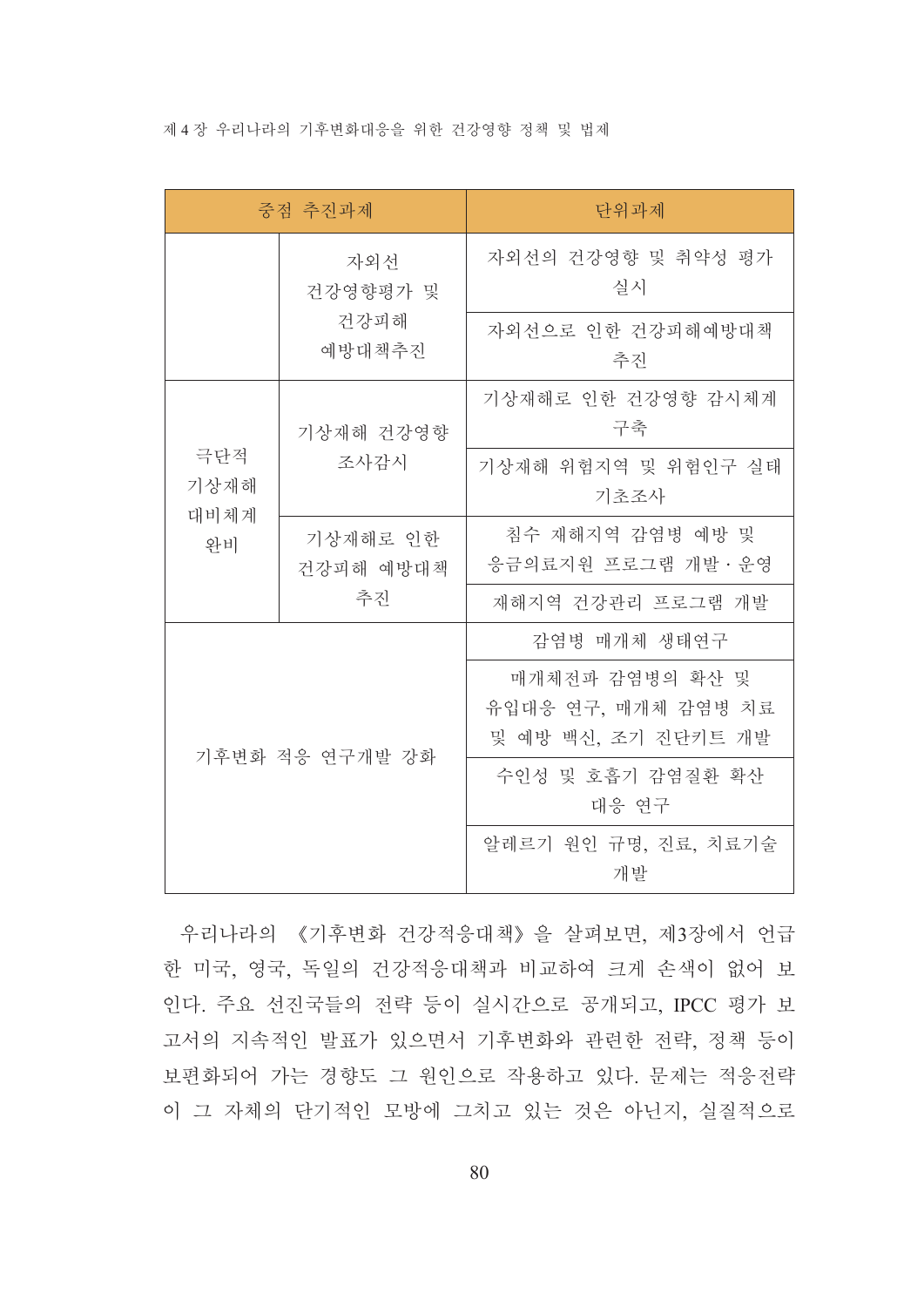구체적인 정책이 수립되어 기후변화로 인한 건강피해를 예방하고 피해 를 저감시키고 있는지에 대한 검증이 필요한 시점이라 생각된다.

미국은 「Global Change Research Act」와 지구변화연구프로그램(USGCRP) 을 큰 틀로 하여 국가기후평가와 그에 따른 보고서가 발간되고 있다. 영 국은 「기후변화법(Climate Change Act)」에 근거하여 국가 보고서 발간 및 적응 프로그램이 시행되고 있다. 독일은 미국과 영국처럼 큰 줄기로서의 법률을 앞세우지는 않았지만, 국가기후변화적응전략(DAS)에 따라 실효성 있는 기후정책을 수행하고, 전략에 따라 관련 법제를 정비해 나가고 있 다. 우리나라의 경우 앞서 살펴본 바와 같이 『저탄소 녹색성장 기본법』을 필두로 하여 《기후변화대응 종합계획》 및 《국가기후변화적응대책》, 그에 따른 《기후변화적응 건강관리대책》이 수립되었지만, 기후변화적응 건강관리대책의 책임기관인 보건복지부 자체의 정책수행의지도 분명하지 않고, 산하 기관인 질병관리본부의 전담인력 자체도 충분치 않은 것이 현 실이다. 이러한 것은 보건복지부와 질병관리본부의 홈페이지 관리 등 에서도 나타나는데, 미국, 영국, 독일의 경우 국가가 주도적으로 건강 관리정책을 추진하는 만큼 홈페이지 등을 통한 정보제공도 활발하 고157) 건강분야의 특화된 보고서 발간이 뒤따르는 것과 비교할 때 미 흡한 부분으로 판단된다. 또한 지난 정부에서 녹색성장위워회가 대통 령 직속기관으로 강력한 권한을 행사하며, 정책추진을 주도해나갔던 것과 달리 현정부에 오면서 기후변화관련 정책을 종합하던 구심점이 사라진 것은 아닌지 우려되는 부분이 있다. 물론, 지난 정부의 녹색성

<sup>157)</sup> 미국의 경우, 「환경, 에너지, 경제적 성과에 있어 연방의 리더십에 관한 행정명 령, (2009. 10. 5. 발령) 제1조에서 동 명령에 따라 이행한 조치의 결과를 연방 웹 사이트에 공개하도록 명시하고 있다. - Executive Order 13514(Federal leadership in environmental energy and economic performance) Section 1. Policy...

Finally, it is also the policy of the United States that agencies' efforts and outcomes in implementing this order shall be transparent and that agencies shall therefore disclose results associated with the actions taken pursuant to this order on publicly available Federal websites.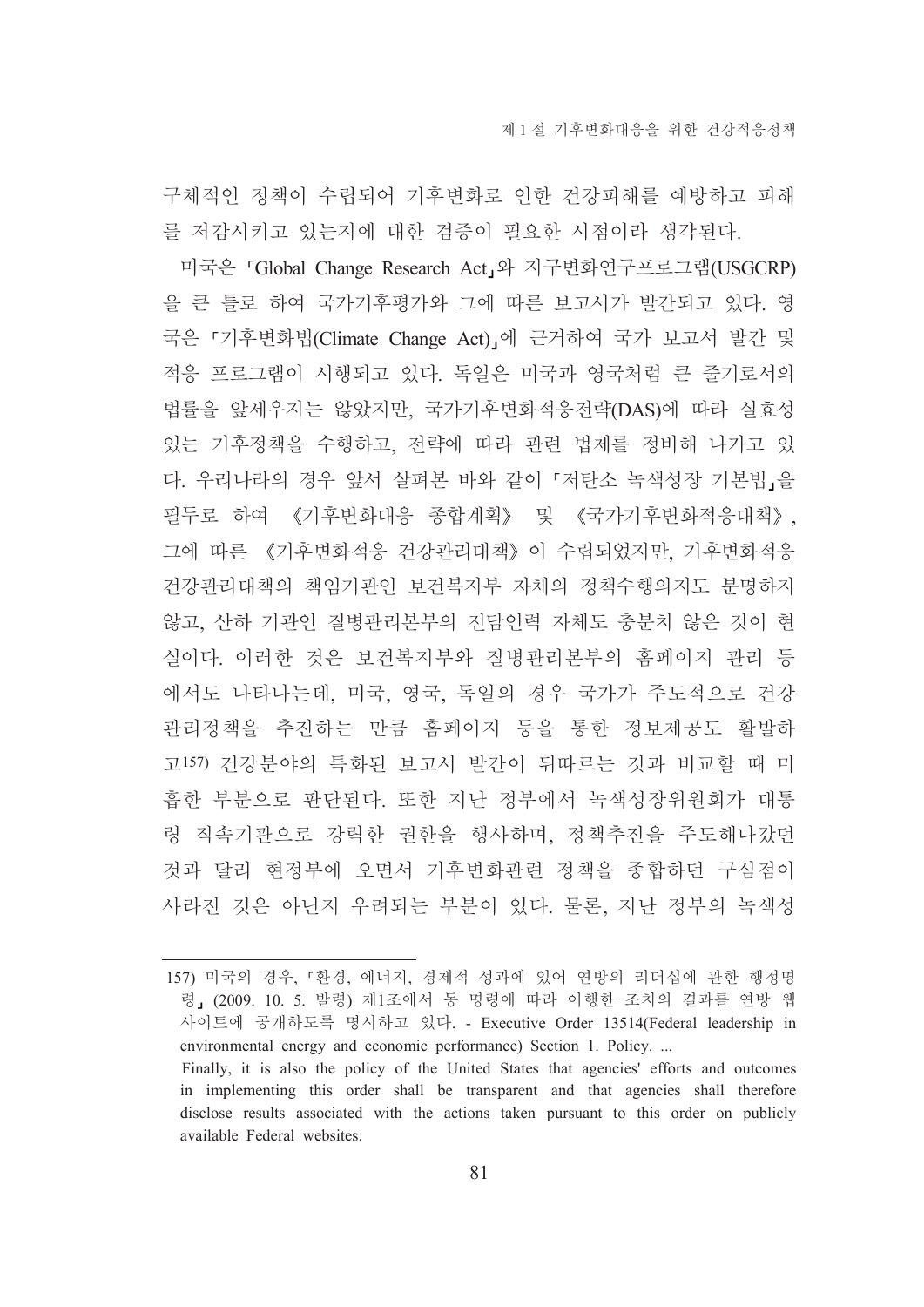제 4 장 우리나라의 기후변화대응을 위하 건강영향 정책 및 법제

장위원회가 현정부에서도 반드시. 동일하게 활동해야 하는 것은 아니 다. 하지만 기후변화와 관련하여 범정부차원의 조정이 필요한 문제에 있어서 환경부를 중심으로 해결해나가는 것을 의도한 것이라면, 환경 부를 중심으로 그에 따른 법적 권한과 한계를 재설계할 필요도 있다 고 본다.

# 제 2 절 기후변화에 따른 건강영향의 법제적 대응 필요성

기후변화가 야기하는 건강에 대한 위험 요소들은 개개인의 노력만 으로 방지할 수 있다거나 예측할 수 있는 사항이 아니다. 또한 실제 적으로 기후변화가 건강에 미치는 영향은, 기후변화가 단일한 요인으 로 작용하는 것이 아니라 다른 것이 주된 요인이 될 때 촉진제로 작 용하는 경우가 더 많다. 다시 말하면, 기후변화가 직접적으로, 단일한 원인으로 작용해서 건강에 위협을 주기 보다는 다양한 요소들이 작용 하는 중에 기후변화가 이를 촉진하는 경우가 더 많다는 것이다.

이러한 점에서, 기후변화가 건강에 끼치는 영향, 구체적으로는 건강 에 대한 피해를 방지하거나 감소시키기 위해서는 국가의 역할이 중요 하다. 예컨대. 개개의 의료진이 기후변화 때문에 질병 진단을 하기는 어렵지만, 국가는 큰 그림을 그려서 기후변화로 인한 건강피해에 대 해 전반적인 예방을 할 수 있다. 나아가 건강과 관련한 영역은 무엇 보다도 예방지향적으로 가야한다. 이미 사람이 사망하고, 다양한 피해 가 발생한 이후에 조치를 하는 경우 돌이킬 수 없는 부분이 많기 때 문이다. 기후변화로 인한 건강 영향 부분 역시, 예방으로 사망률과 질 병발생률을 상당 정도 감소시킬 수 있다는 점에서 국가적으로 제시하 는 큰 그림이 무엇보다도 필요한 분야이다.

한편, 기후변화로 인한 건강피해의 발생은 다양한 경로로 나타날 수 있기 때문에, 그 예방 및 피해저감의 노력도 다양한 분야를 통해 실

 $82$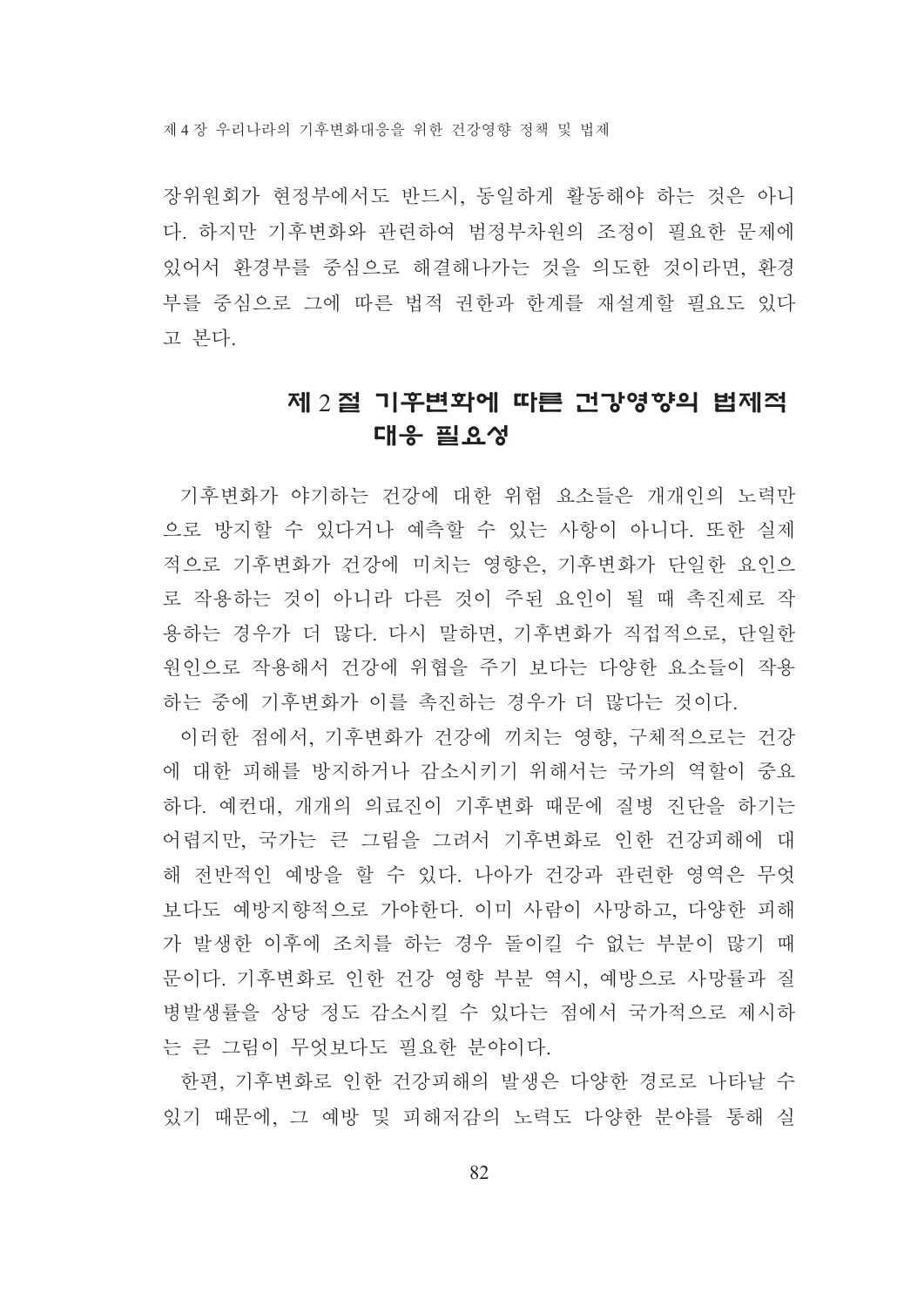행해 나가야 하다. 기반시설의 확충158)이나 생태계 보호 등의 조치159) 는 거시적 관점에서, 궁극적으로는, 인간의 건강, 공중보건에 중대한 영향을 끼치는 것이지만 미시적 관점에서 볼 때 보건 당국이 책임을 지고 수행할 수 있는 영역이 아니다. 그렇지만 어떠한 부분이 건강에 영향을 주는지에 대한 기준을 제시하고 협조를 요청하는 것은 가능하 다. 다시 말하면, 건강과 관련하여 보건당국이 직접 수행할 수 있는 과제들과 협조를 요청하거나 기준을 제시하는 등의 조언을 할 수 있 는 역할이 구분될 필요가 있다. 다양한 정부 기관들이 과제를 수행함 에 있어서 어떠한 방향으로 무엇을 위해 일해야 할지에 대한 큰 그림 이 제시될 필요가 있다는 것이다. 이러한 기준과 큰 그림들이 제시되 지 않으면, 건강관련 정책을 수행하는 정부 당국과 여타의 기후변화 관련 사항을 처리하는 정부부처 간 역할분담에 혼란이 가중되어 꼭 필요한 부야에서 공백이 생기는 모수이 나타날 수도 있다. 이 때 법 과 제도는 이러한 모순들을 시정해 나갈 수 있는 중요한 수단이 될 수 있다. 즉, 법과 제도를 통해 각각의 정부 기관의 역할과 권한을 명 시하고, 그에 필요한 재정사용의 근거를 마련하는 등의 행위는 기후 변화에 따른 건강영향 정책을 수행하기 위한 전제적 요건이 된다.

기온상승에 따라 전염병의 발병률이 증가하고 있다면. 그에 따른 세 부적인 원인파악과 아울러 전염병 환자에 대한 격리 및 치료가 필요 하다. 이 경우 국가는 불가피하게 공권력을 사용하고 개인의 자유를 침해할 수도 있는데, 그에 따른 법적 근거와 권한의 남용가능성을 방 지하기 위한 법제적 검토도 따라야 한다. 식중독의 발병률이 기후변

<sup>158)</sup> 단열 등 주택과 공공빌딩의 개선, 냉방설비의 보다 효과적인 디자인, 도시 열섬 효과를 줄이기 위한 도시계획의 개선, 취약계층을 위한 지역 무더위쉼터의 제공, 전력공급 수단의 다양화, 냉방 피크타임에 사용되는 전력을 줄이기 위한 수요관리, 물 효율성과 건축물 자재에 대한 규제의 확대. 물재활용과 재사용을 위한 기반시설 의 업그레이드 등.

<sup>159)</sup> 예컨대, 도시환경에 더 많은 식목을 하거나, 옥상녹화를 추진, 주거지역에서 수 목의 중요성에 대한 교육, 녹지공간에 재활용수 공급 등의 방안을 들 수 있다.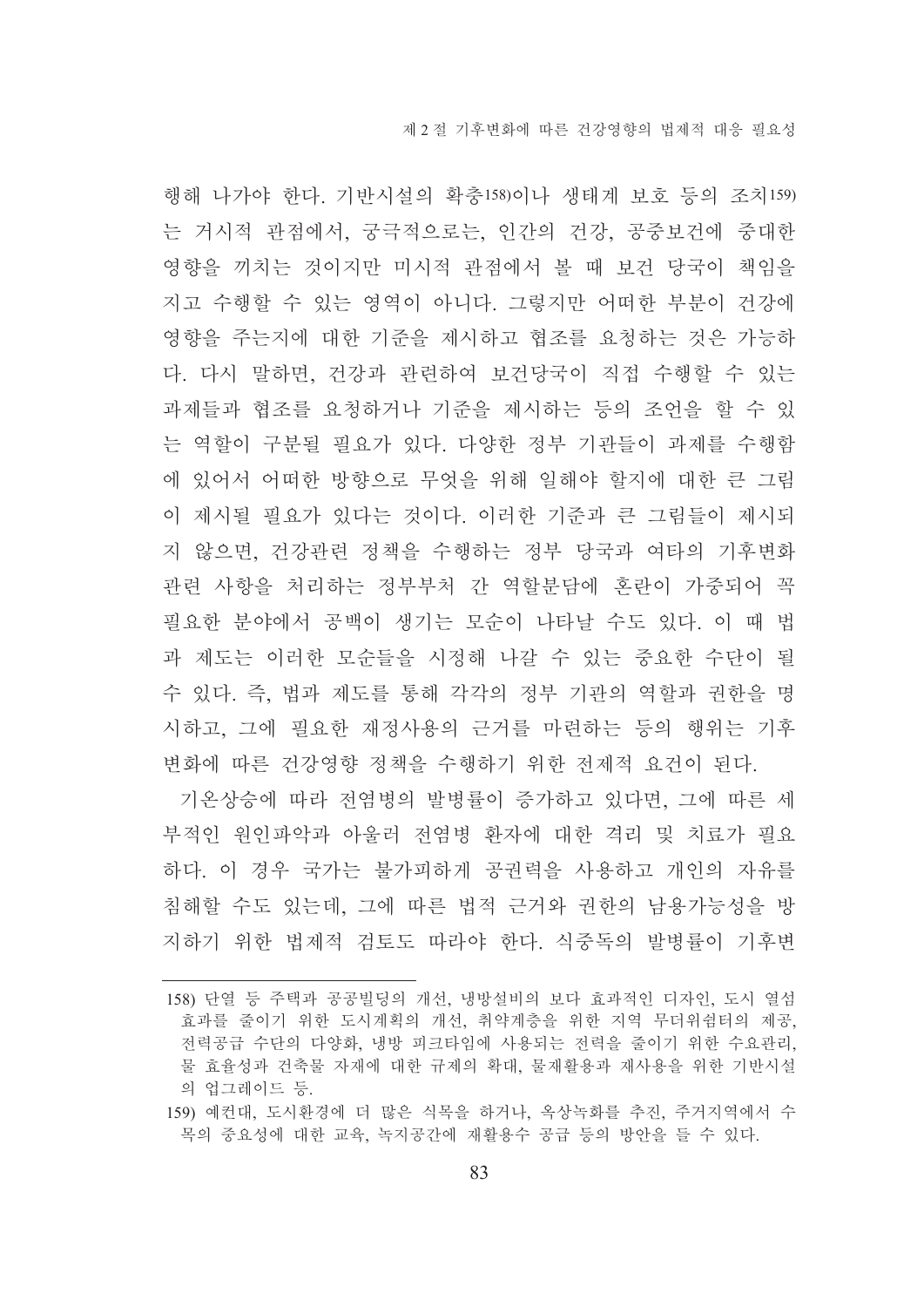제 4 장 우리나라의 기후변화대응을 위하 거강영향 정책 및 법제

화로 인해 증가할 수 있다면, 전반적인 식중독을 예방하고 감소시키 기 위해 보건당국이 할 수 있는 역할에 집중할 수 있어야 한다. 허술 한 위생관리에 대한 제재가 필요하다면, 그러한 제재 또한 법에 따라 공정히 이루어지도록 해야 하며, 수범자인 국민들이 납득할 수 있도 록 절차적인 보장과 불가피한 손해에 대한 전보제도도 확충되도록 해 야 한다.

기후변화로 인해 나타날 수 있는 건강피해에 대하여. 차별 없는 공 중보건 서비스를 보장하는 것도 중요한다. 이를 위해 지역 간, 사회계 층 간 공중보건서비스 수준의 상향평준화 및 건강 관련 정보격차의 해소 등도 국가적으로 조정되어야 할 사안에 해당한다. 국가적 조정 을 통해 기준이 제시되고, 밑그림이 그려진 경우 이를 기초로 하여 지방자치단체와 지역의료기관들이 기후변화로 나타나는 건강위협에 대해 구체적인 조치를 취할 수 있도록 하는 것이 필요하다. 지방자치 단체의 조례를 통해 운영되는 지역 보건소의 직무범위에 기후변화에 따른 건강위협을 예방하고 감소시키는 것을 포함시키고, 구체적으로 주민의 거강을 보호하고 증진시키기 위해 행할 수 있는 일들을 고민 할 수 있도록 하는 것도 필요할 것이다.

이러한 각각의 조치들은 법·제도적 측면에서의 선제적 대응을 전 제로 할 때 이루어질 수 있다. 그간 기후변화와 건강의 관련성에 대 한 많은 연구가 진행되어 왔지만, 기후변화가 단일 요인이 아니라는 측면, 직접적 영향 요소가 아니라는 점 등으로 인해서 다수의 실증자 료 조차도 논란의 대상이 되었고, 이로 인해 법·제도적 측면의 고민 으로까지 연결되지 못한 사항이 많았던 것으로 보인다. 그러나 기후 변화 에 따른 건강영향 부분은 법제적 대응을 통한 선제적 조치를 통 해 정책의 실효성이 보장될 수 있으므로 무엇보다도 법제적 대응이 요구되는 분야라 할 것이다.

84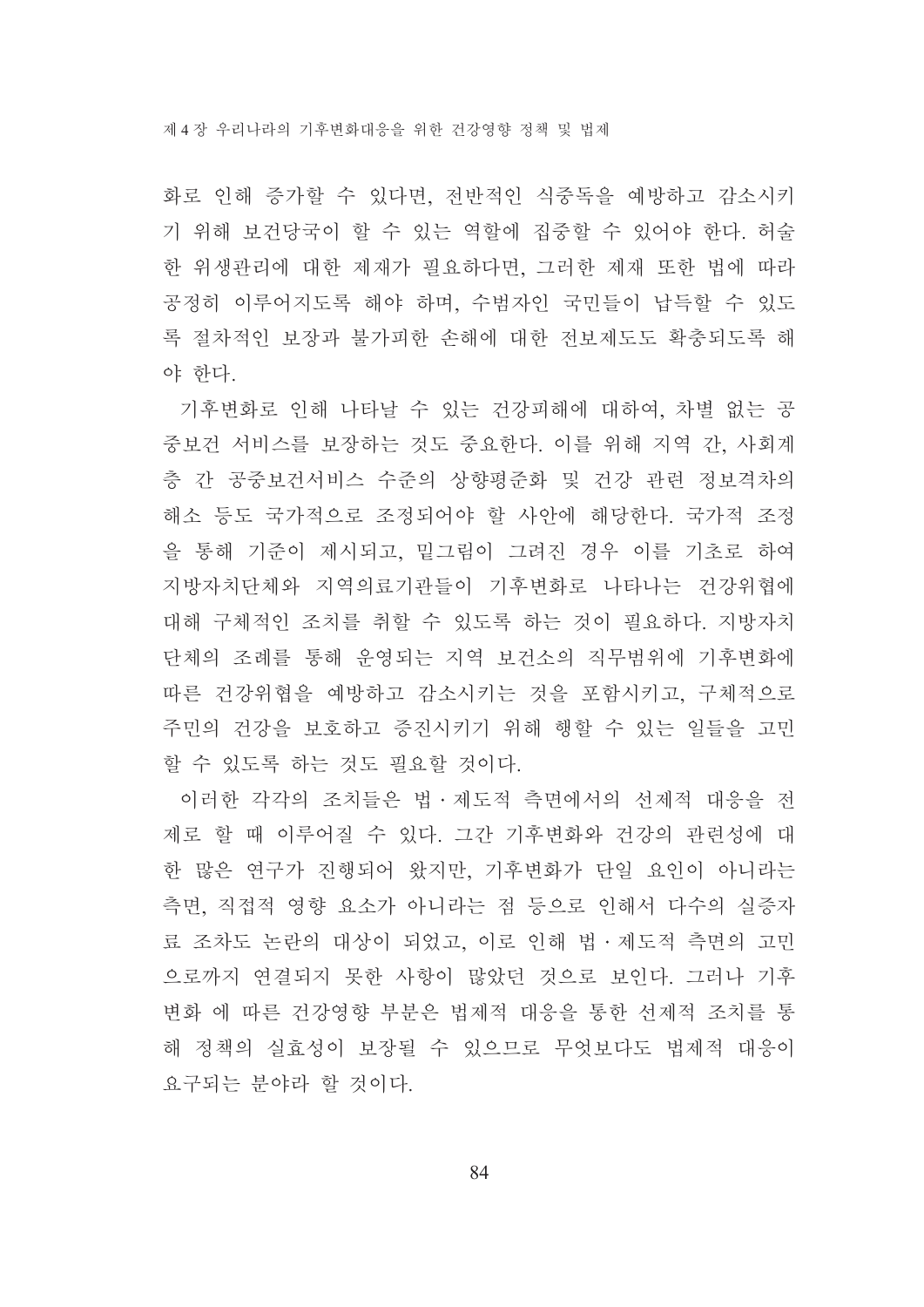## 제 3 절 법제현황 및 개선방향

### 1. 조직, 관할과 권한

현행법상 기후변화와 건강관련 사항은 보건복지부 보건의료정책실의 질병정책과에서 담당하도록 규정되어 있다.160) 그런데 현재 실질적으 로 기후변화와 건강관련 정책을 수행하고 있는 기관은 보건복지부 산 하 질병관리본부 내의 기후변화 TF팀이다 161) 기후변화TF팀의 담당업 무 내용을 살펴보면 '기후변화적응 건강관리대책 수립/조정지원 기후 변화적응 연구사업 기획 및 진행, 기후변화 건강영향 자문위워회 구성 및 운영, 기후변화건강포럼(전문가네트워크) 지원, 기후변화 적응 건강 관리 대국민 교육 및 홍보, 폭염/한파 건강피해 감시체계 운영, 지자체 기후변화 건강적응 역량교육, 대국민 홍보 등으로 소개되고 있다.

### <보건복지부의 기후변화 관련 직제규정 현황>

| 「보건복지부와 그 소속기관<br>직제」 | 「보건복지부와 그 소속기관<br>직제 시행규칙, | 비 고       |
|-----------------------|----------------------------|-----------|
| 제 2 조(소속기관) ② 보건복     | 제 8조(보건의료정책실)              | 질병관리본부가 보 |
| 지부장관의 소관사무를 분         | (3) 질병정책과장은 다음             | 건복지부 소속기관 |
| 장하기 위하여 보건복지부         | 사항을 분장한다.                  | 으로 보건의료정책 |
| 장관 소속하에 질병관리본         | 13. 질병관리본부의 운영             | 실의 지원을 받음 |
| 부를 둔다.                | 지워                         | 을 명시      |

160) 『보건복지부와 그 소속기관 직제』제11조(보건의료정책실) 3 실장은 다음 사항 을 분장한다. 31. 기후변화 및 환경 관련 국민 건강대책의 수립 및 조정

『보건복지부와 그 소속기관 직제 시행규칙』제8조(보건의료정책실) 3 질병정책과 장은 다음 사항을 분장한다. 8. 기후변화 및 환경 관련 국민건강정책 수립 및 조정 161) 질병관리본부>기관소개>부서소개>감염병관리과

http://cdc.go.kr/CDC/intro/org/CdcMem.jsp?menuIds=HOME001-MNU0719-MNU0014-MN U0397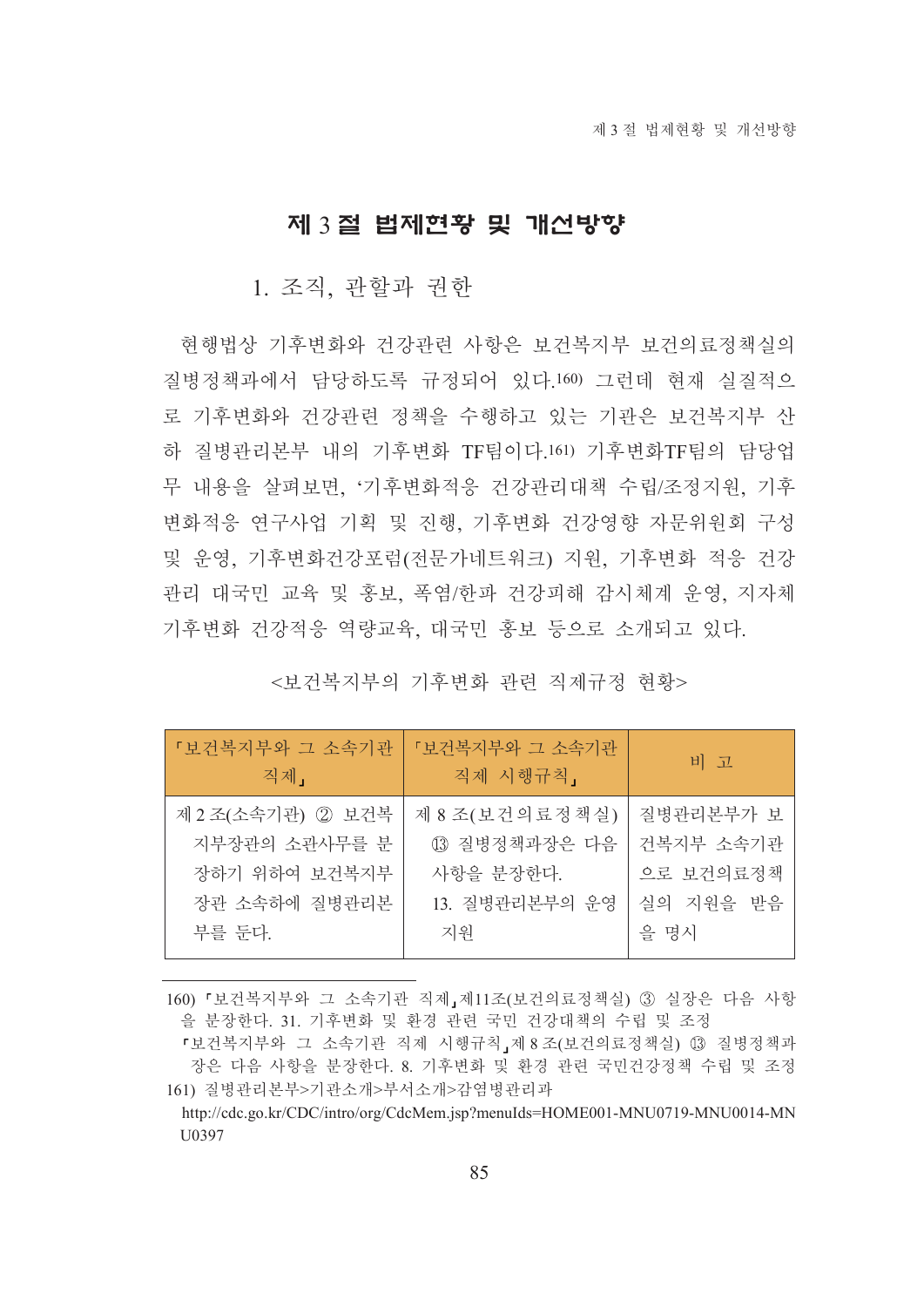제 4 장 우리나라의 기후변화대응을 위한 건강영향 정책 및 법제

| 「보건복지부와 그 소속기관<br>직제」                                                                                                                                        | 「보건복지부와 그 소속기관<br>직제 시행규칙,                                                             | 비 고                                                                                                            |
|--------------------------------------------------------------------------------------------------------------------------------------------------------------|----------------------------------------------------------------------------------------|----------------------------------------------------------------------------------------------------------------|
| 제11조(보건의료정책실)<br>$\circledS$<br>실장은 다음 사항을 분<br>장한다.<br>31. 기후변화 및 환경 관련<br>국민 건강대책의 수립 및<br>조정                                                              | 제 8 조(보건의료정책실)<br>13 질병정책과장은 다<br>음 사항을 분장한다.<br>8. 기후변화 및 환경 관<br>련 국민건강정책 수립<br>및 조정 | 보건복지부 보건의<br>료정책실에서 기후<br>변화 및 환경관련<br>국민건강정책의 수<br>립 및 조정을 담당<br>하고 있음을 명시                                    |
| 제7장 질병관리본부<br>제30조(직무) 질병관리본부<br>는 국민보건향상 등을 위<br>한 감염병, 만성 질환, 희<br>귀 난치성 질환 및 손상<br>(損傷) 질환에 관한 방<br>역 · 조사 · 검역 · 시험 · 연<br>구업무 및 장기이식관리에<br>관한 업무를 관장한다. | 제7장 질병관리본부와 그<br>소속기관<br>제1절 질병관리본부<br>제24조(감염병관리센터)                                   | 질병관리본부에 기<br>후변화관련 정책 수<br>행에 대한 명시적<br>근거 없음.<br>간접적으로 감염병<br>관리, 질병예방 등<br>의 업무를 근거로<br>기후변화 관련업무<br>수행 추정가능 |

직제규정과 더불어 적응대책을 종합하여 보면162), 기후변화에 따른 건강영향 관련 정책의 주 업무는 보건복지부가 하는 것으로 되어 있 고, 환경부, 기상청 등이 합동하여 건강부문의 세부과제를 추진하도록 되어 있다. 문제는, 보건복지부가 건강분야를 총괄하여 계획하고 운영 해야 하는 것에 비하여, 직제규정의 내용이 간소한 편이고, 실질적으 로 기후변화에 따른 건강영향 정책을 총괄하여 수행하는 질병관리본 부에는 직제규정상 기후변화 관련 업무가 규정되어 있지 않다. 물론, 보건복지부 질병정책과에서 질병관리본부의 운영지원을 담당하고 있

<sup>162)</sup> 관계부처 합동, 『저탄소 녹색성장기본법 시행에 따른 국가 기후변화 적응대책 (2011-2015), 2010. 총괄 x vii.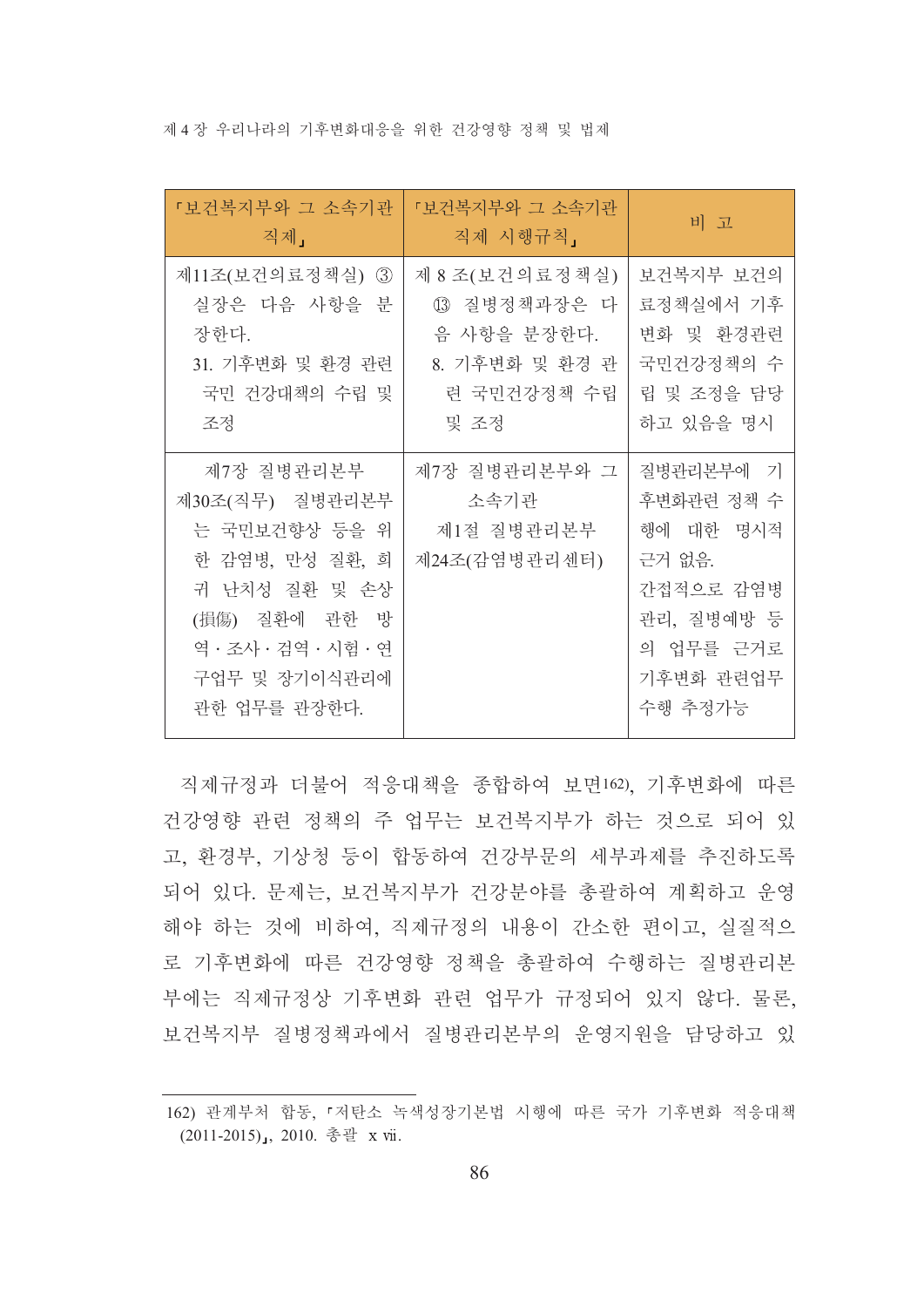다는 점에서 법제적 근거가 전무하다고 볼 수는 없지만,163) 현행 법령 에서는 명확한 조직법적 근거가 존재하지 않는다고 볼 수도 있다. 이 경우 기후변화 건강적응대책 및 국가기후변화적응대책에 따른 건강영 향 업무를 질병관리본부에서 수행할 때에 재정의 확보 및 과제 추진 의 실효성 확보에 어려움이 생길 가능성이 있다.

조직에 대한 법적 근거는 해당 기관의 권한과 관할을 설정해 주고, 그에 따라 더 적극적으로 역할 수행을 할 수 있는 전제조건으로 작용 한다는 점에서 중요하다. 조직과 해당기관의 업무 내지는 미션, 기능 들이 구체적으로 기술되지 않을 경우, 담당자의 의지여하에 따라 정 책의 지속성여부가 달라질 수 있기 때문이다.

미국의 경우 기후변화와 건강관련 정책들을 질병관리센터에서 특화 하여 운영하고 있고, 우리의 경우도 그와 유사하게 기후변화에 따른 건강영향 정책을 현행과 같이 질병관리본부에서 수행하도록 한다면, 기후변화와 건강관련 정책 수행의 지속성을 담보할 수 있는 조직법적 근거보와이 필요한 것으로 생각된다. 개선안을 제시하면 다음과 같다.

| 현 행                | 개선(안)          | 비 고       |
|--------------------|----------------|-----------|
| 『보건복지부와 그 소속기관     | 『보건복지부와 그 소속기관 | 기후변화 관련 정 |
| 직제」제7장 질병관리본부      | 직제」제7장 질병관리본부  | 책수행을 질병관  |
| 제30조(직무) 질병관리본부    | 제30조(직무) 질병관리본 | 리본부에서 담당  |
| 는 국민보건향상 등을        | 부는 국민보건향상 등    | 할 수 있는 최소 |
| 위한 감염병, 만성 질환,     | 을 위한 감염병, 만성   | 한의 근거가 마련 |
| 희귀 난치성 질환 및 손      | 질환, 희귀 난치성 질   | 될 필요성이 있음 |
| 상(損傷) 질환에 관한 방     | 환 및 손상(損傷) 질환  |           |
| 역 · 조사 · 검역 · 시험 · | 에 관한 방역 · 조사 · |           |
| 연구업무 및 장기이식관       | 검역 · 시험 · 연구업무 |           |
|                    |                |           |

<sup>163) 『</sup>보건복지부와 그 소속기관 직제 시행규칙』제 8 조(보건의료정책실) 13 질병정책 과장은 다음 사항을 분장한다. 13. 질병관리본부의 운영 지원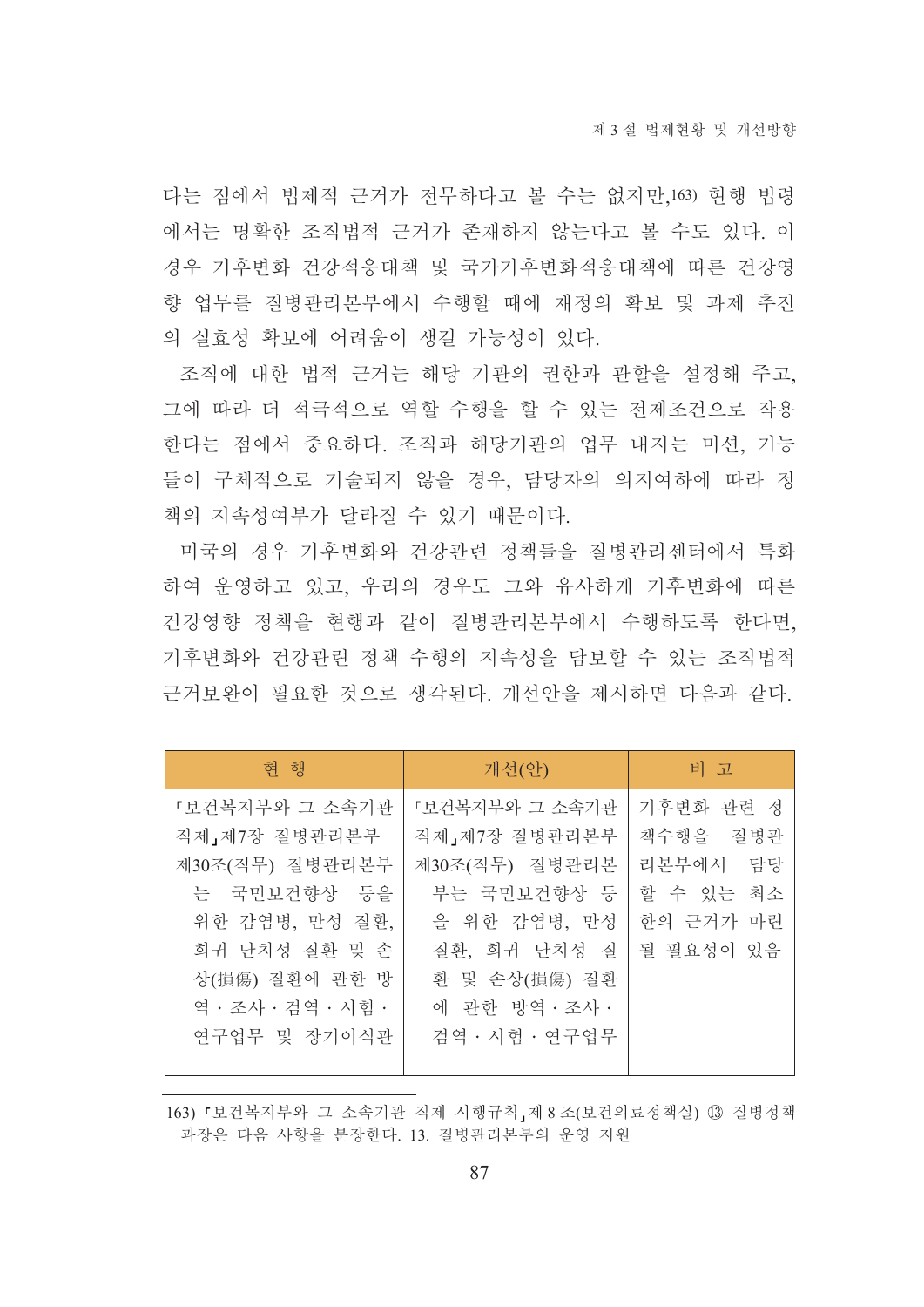### 제 4 장 우리나라의 기후변화대응을 위한 건강영향 정책 및 법제

| 현 행                                                                                                                                   | 개선(안)                                                                                                                                                                                                                                                                                                                                          | 비고                                                                                                                               |
|---------------------------------------------------------------------------------------------------------------------------------------|------------------------------------------------------------------------------------------------------------------------------------------------------------------------------------------------------------------------------------------------------------------------------------------------------------------------------------------------|----------------------------------------------------------------------------------------------------------------------------------|
| 리에 관한 업무를 관장<br>한다.                                                                                                                   | 및 장기이식관리, <b>기후</b><br>변화에 따른 국민건강<br>정책에 관한 업무를<br>관장한다.                                                                                                                                                                                                                                                                                      |                                                                                                                                  |
| 『보건복지부와 그 소속기관<br>직제 시행규칙」제7장 질병관<br>리본부<br>제24조(감염병관리센터) ③<br>감염병관리과장은 다음<br>사항을 분장한다.<br>7. 그 밖에 센터 내 다<br>른 과의 주관에 속하<br>지 아니하는 사항 | 『보건복지부와 그 소속기관<br>직제 시행규칙, 제7장 질병<br>관리본부<br>제24조(감염병관리센터)<br>③ 감염병관리과장은 다<br>음 사항을 분장한다.<br>7. 기후변화 및 환경 관<br>련 국민건강정책 수립<br>및 조정<br>8. 기후변화적응 건강<br>부문의 연구사업 기<br>획 및 진행<br>9. 기후변화 적응 건강<br>관리 대국민 교육 및<br>홍보<br>10. 지방자치단체의 기<br>후변화에 따른 건강<br>영향정책수립에 대한<br><u>지원 및 협력</u><br>$11.$ $\cdots$<br>. 그 밖에 센터 내 다<br>른 과의 주관에 속하<br>지 아니하는 사항 | 현재와 같이 질병관<br>리본부의 감병병관<br>리센터에서 기후변<br>화 관련업무를 수행<br>하게 된다면,<br>질병관리본부 부서<br>소개에 적시된 업무<br>를 직제규정에 명시<br>하고 법정화할 필요<br>성이 있을 것임 |

현행의 질병관리본부의 감염병관리센터의 업무로서가 아니라, 별도 의 기후변화에 따른 건강관련업무를 담당하는 센터를 운영하고자 한

88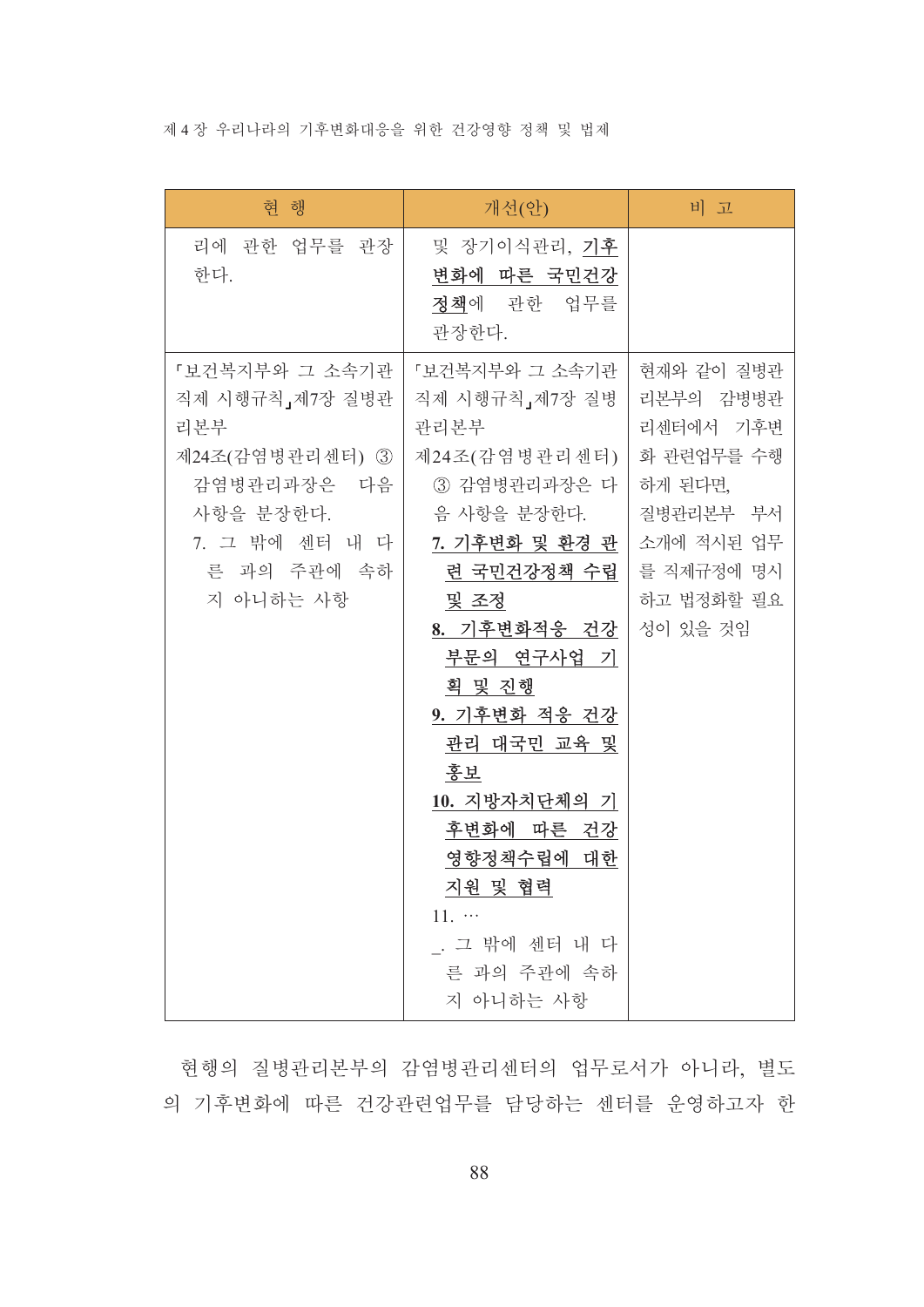다면, 그 경우에도 직제규정을 통해 그 업무를 명시하는 것이 타당할 것으로 생각된다.

그런데 기후변화대응을 위한 건강정책과 관련하여 법령상 명시적으 로 유사업무를 수행하도록 규정되어 있는 곳이 있는데, 환경부의 '환 경정책과'가 그에 해당한다.

| 「환경부와 그 소속기관 직제」                                                                                                                                                                                | 『환경부와 그 소속기관 직제<br>시행규칙」                                                                                                                                                                                           |
|-------------------------------------------------------------------------------------------------------------------------------------------------------------------------------------------------|--------------------------------------------------------------------------------------------------------------------------------------------------------------------------------------------------------------------|
| 제10조(환경정책실) 3 실장은 다음<br>사항을 분장한다.<br>14. 환경유해인자에 따른 국민건강<br>피해의 예방 · 관리에 관한 사항<br>15. 환경유해인자로 인한 건강영향<br>평가 및 건강영향조사 청원제도<br>운영에 관한 사항<br>5 환경보건정책관은 제3항제12호<br>부터 제27호까지의 사항에 관하여<br>실장을 보좌한다. | 제 7조(환경정책실) 7 환경보건정<br>책과장은 다음 사항을 분장한다.<br>14. 기후변화 대응을 위한 환경<br>보건 분야의 정책 수립 및 추진<br>15. 환경보건센터의 지정 및 관리<br>16. 환경보건 교육 및 홍보, 관련정<br>보 · 통계의 수집 · 관리 및 보급<br>17. 환경보건 관련 국제협력에 관<br>한 사항 총괄<br>18. 환경보건산업 육성을 위한 |
|                                                                                                                                                                                                 | 중 · 장기대책 수립                                                                                                                                                                                                        |

직제규정을 살펴보면, 환경부의 환경정책실의 환경정책과의 업무 중 하나로 "기후변화대응을 위한 화경보건 분야의 정책 수립 및 추진"이 명시적으로 포함되어 있고, 실제적으로 《환경보건 10개년 종합계획 (2006~2015)》에도 새로운 화경 요인으로 '기후변화'를 상정하고, 그에 따른 세부과제로 "기후변화로 인한 환경 위해요인 분석 및 목록 구성". "기후변화로 인한 환경위해요인 모니터링 및 유해 영향 평가", "기후변 화로 인한 인체 위해 저감대책 마련"을 제시한 바 있다.164) 이후 2008 년 3월 『화경보건법』이 제정되면서 그간 변화된 여건 등을 반영한 법

<sup>164)</sup> 환경부, 『환경보건 10개년 종합계획(2006~2015)』, 2006. 2, 30면.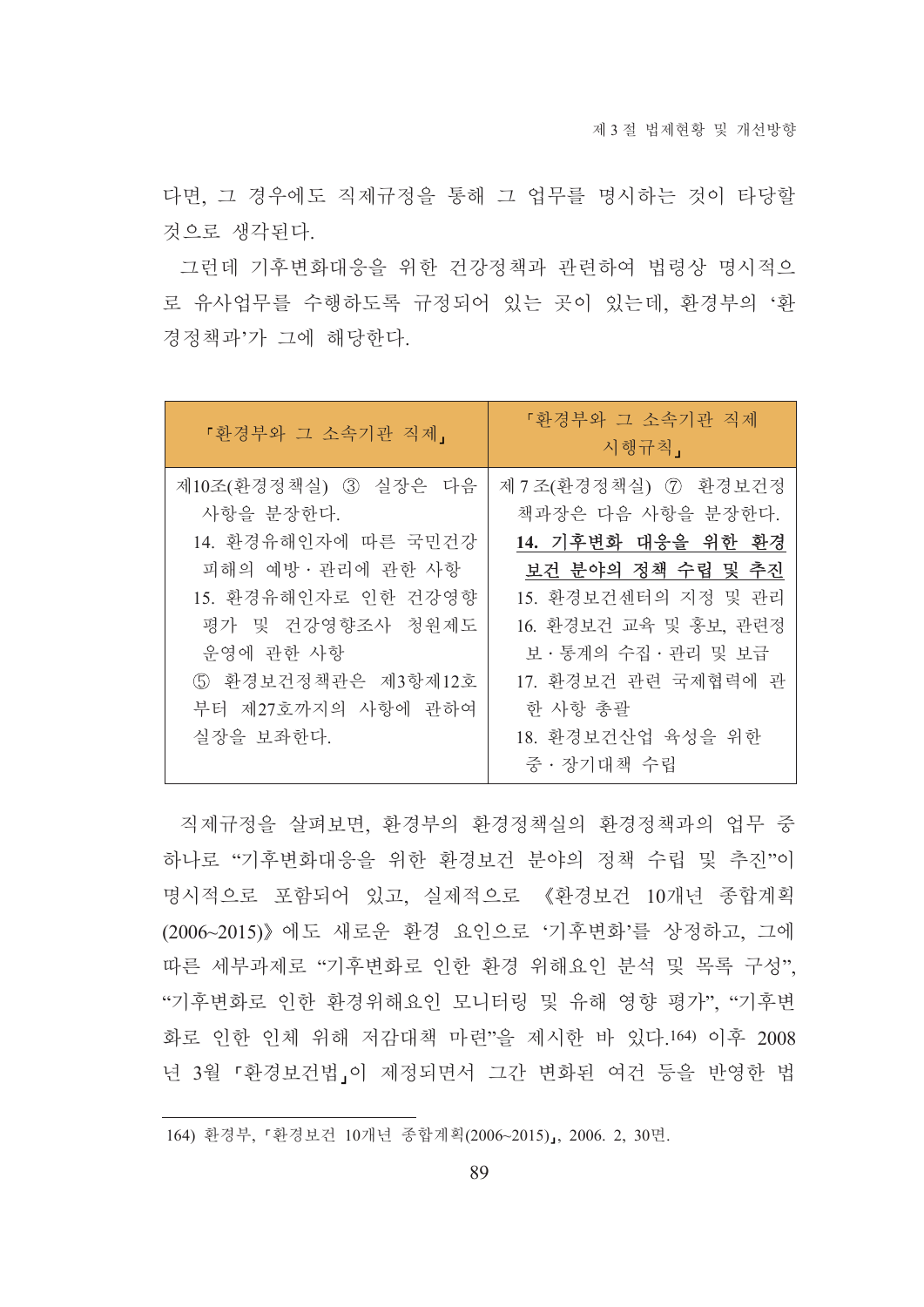제 4 장 우리나라의 기후변화대응을 위하 건강영향 정책 및 법제

정 종합계획으로 재수립한 계획이 《환경보건종합계획(2011~2020)》인 데 165) 동 계획을 통해서는 "N. 기후변화에 따른 건강피해 대응기반 마련"을 주요 추진과제로 상정하고, 그에 따라서 "기후 · 생태변화 적 응역량 강화 및 알레르기 대책", "대기 · 물환경 및 화학물질 거동변화 에 따른 환경보건대책"을 세부과제로 선정하고 있다.166)

먼저 수립되었던 《환경보건 10개년 종합계획(2006~2015)》의 세부 과제별 추진과제에서는 "1. 오염 등 위해요인 노출 및 위험인구 감소 대책"의 추진과제로, "1-5. 새로운 환경위해요인으로부터 건강보호"를 제시하고, "1-5-1. 기후변화로 인한 건강영향 분석 및 예측"을 그 일부 로 제시하고 있다. 그 추진배경 및 주요 사업내용, 기대효과는 다음과 같이 소개된 바 있다.167)

### □ 추진배경

- 향후 100여년간 기후변화로 인한 다양한 인체 영향이 직접적, 간접적 으로 미칠 것으로 예상
- 직접적으로는 기온상승이나 홍수, 가뭄과 같은 기상재해로 인한 사망 및 질병 증가를 유발하고.
- 간접적으로는 기후변화가 대기오염이나 질병의 워인이 되는 매개동물 및 세규의 생태학적 조건을 변화시켜서 인가거강에 부정적 영향을 미 칠 것으로 예상
- 이에 기후변화에 의한 건강 악영향의 실태와 가능성을 조사하고, 인 과관계의 경로를 규명, 이를 최소화할 수 있는 적응대책 수립 필요

#### □ 주요 사업내용

- 지구 온난화로 인체 및 생태계에 유해한 영향을 미칠 수 있는 환경요 인 규명
- 165) 관계부처합동(교육과학기술부, 보건복지부, 환경부), 『환경보건종합계획(2011~2020)』, 2011. 2. 3면.
- 166) 관계부처합동(교육과학기술부, 보건복지부, 환경부), 『환경보건종합계획(2011~2020)』, 2011. 2, 38면.
- 167) 환경부, 『환경보건 10개년 종합계획(2006~2015)』, 2006. 2, 64면.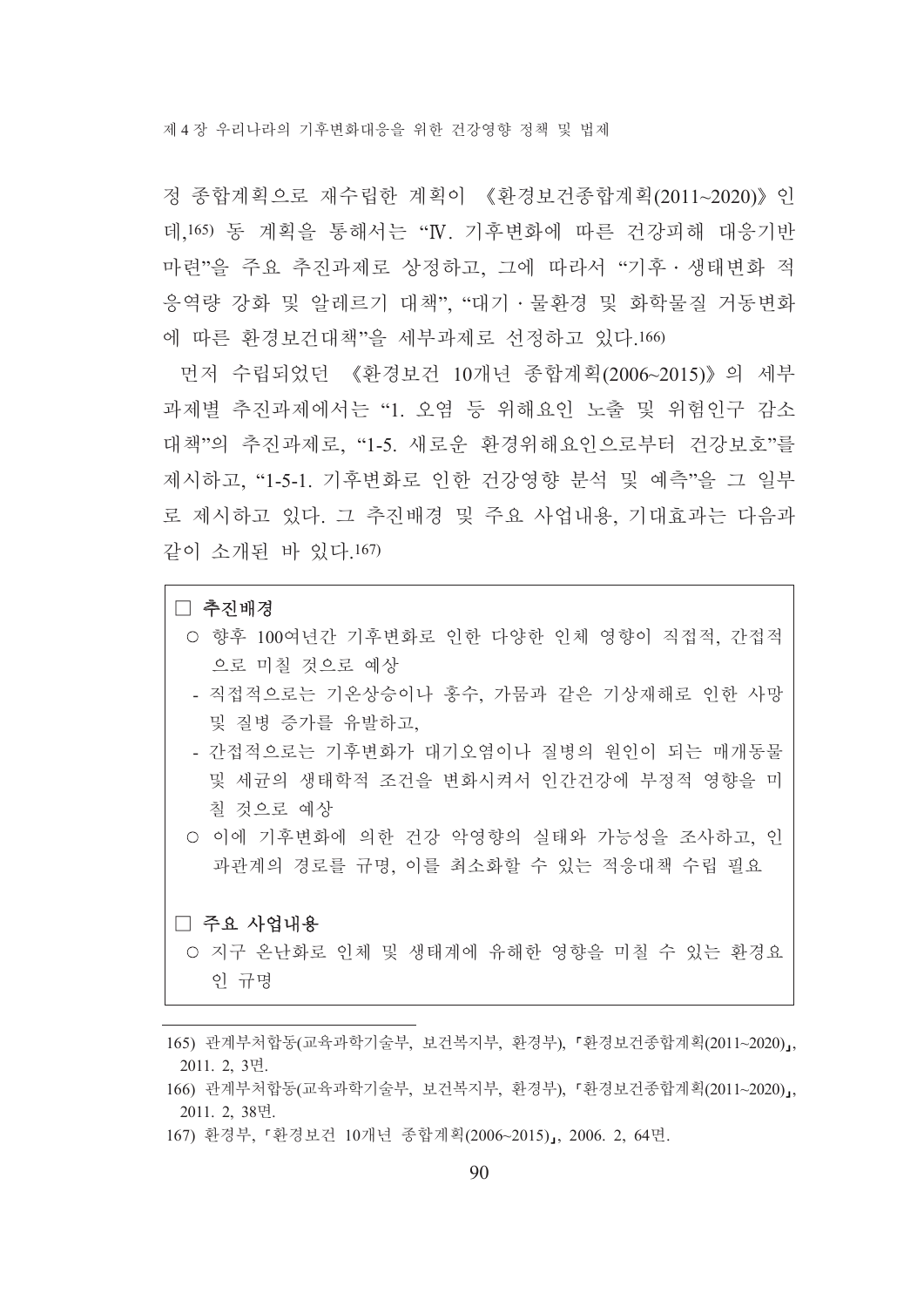- 기후변화로 인한 건강영향 발생형태 분석
- 기후변화와 관련된 질병이나 유해영향에 대한 장기모니터링 체계구축
- 기후변화에 따른 질병 및 유해영향에 대한 사전예측 및 감시시스템 개발
- 기후변화로 인한 건강영향에 대응하기 전략 개발

#### □ 기대효과

○ 기후변화로 인한 질환발생 형태의 사전예측을 통한 대응체계 구축 ○ 기후변화로 인한 위해요인 확인과 위해 저감 가능

환경부에서 기후변화를 '환경유해인자'로 상정하고, 환경보건 정책 의 일환으로 기후변화로 인한 건강영향에 관심을 두고 정책추진을 하 는 것은 바람직한 현상으로 생각된다. 그렇지만 '환경보건'이라는 영 역 자체가 환경에 국한하는 것이 아니라, '보건'과 융합적으로 작용해 야 하는 영역인 만큼, 보건복지부 및 질병관리본부와의 협업을 강화 하기 위한 노력이 더해져야 할 것으로 생각되다. 화경부 자체로 추진 하는 기후변화 건강영향정책과 보건복지부 및 질병관리본부에서 추진 하는 기후변화 건강영향 관련 정책이 별개의 사안으로 논의되는 것은 바람직하지 않으며, 비용 면에서나 정책효율성 측면에서도 효과적이 지 않을 것이다.

환경부와 보건복지부 및 질병관리본부 직제 규정 각각에 기후변화 로 인한 건강영향 관련 정책추진의무를 명시하고, 양 기관의 협업을 위한 부처합동 담당부서를 설치하여 업무의 전문성을 강화해 나가는 것도 한 방법으로 생각된다. 기후변화로 인한 건강영향과 환경유해인 자로 인한 건강영향이 완전히 일치할 수는 없기 때문에, 환경보건 분 야에서만 이를 다루거나. 질병관리본부에서만 이를 다루기에도 무리 가 되는 부분이 있다. 관련 부처의 협업을 위한 근거 규정을 마련하 고 이를 추진해 나가는 것이 필요할 것으로 생각된다.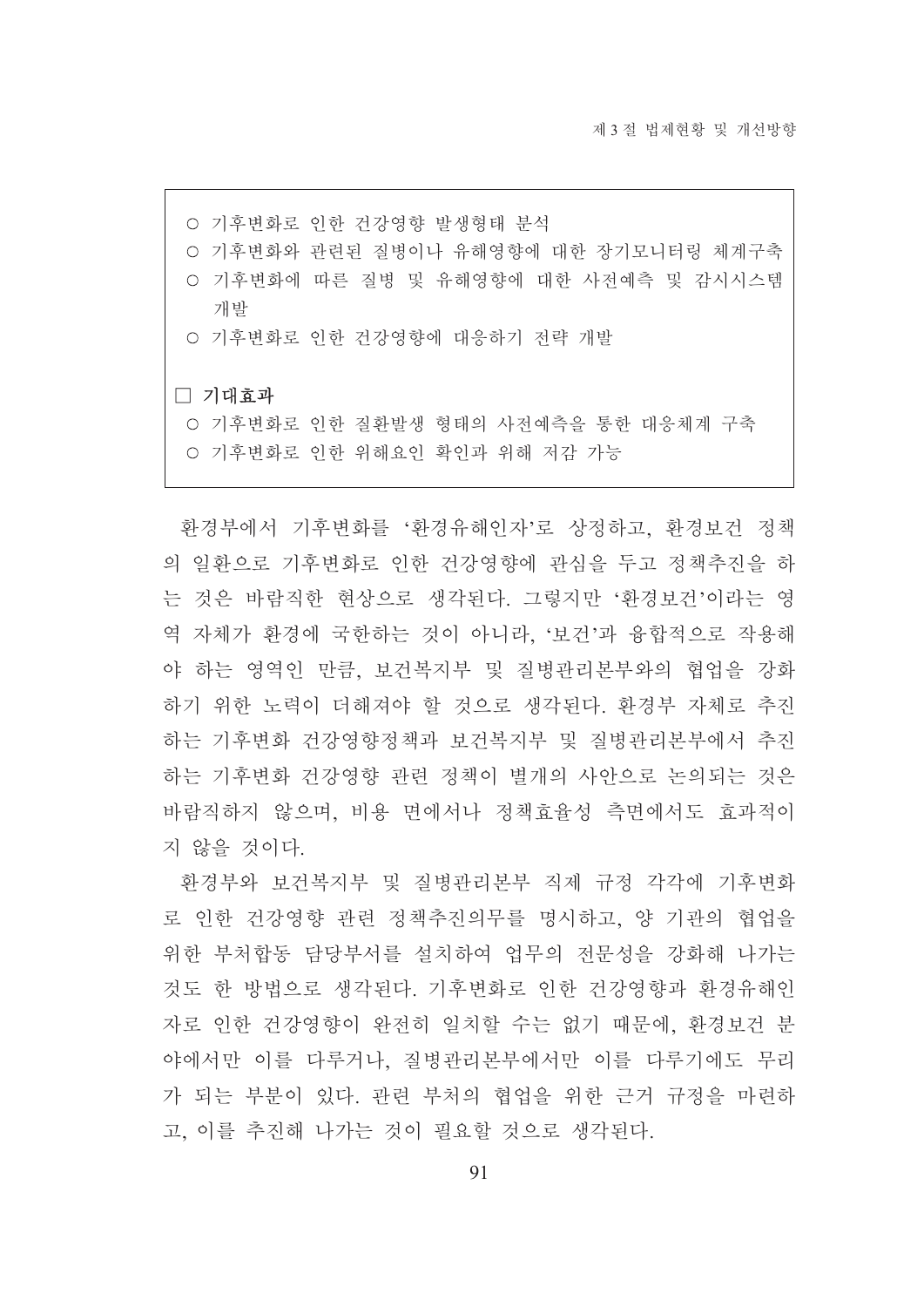## 2. 기후변화적응 건강관리대책

보건복지부는 《국가 기후변화 적응대책(2011-2015)》에 따라 현재 건강부문에 대한 세부 시행계획을 수립 · 시행 중에 있다. 《국가 기후 변화 적응대책(2011-2015)》은 《녹색성장 국가전략》 중에서 적응분야 를 구체화한 계획으로 정부 및 지방자치단체의 세부시행계획 수립을 위해 제시된 기본계획인데, 「저탄소 녹색성장 기본법」의 시행에 따른 최초의 법정 국가 적응대책에 해당한다. 「저탄소 녹색성장 기본법, 제 48조 제4항에 따르면, "정부는 기후변화로 인한 피해를 줄이기 위하여 사전 예방적 관리에 우선적인 노력을 기울여야 하며 대통령령으로 정 하는 바에 따라 기후변화의 영향을 완화시키거나 건강·자연재해 등에 대응하는 적응대책을 수립 • 시행하여야 한다."고 규정하고 있다.

한편, 『저탄소 녹색성장 기본법 시행령』 제38조제1항에 따르면, 환 경부장관은 관계 중앙행정기관의 장과의 협의 및 위원회의 심의를 거 쳐 5년 단위의 기후변화 적응대책을 수립하도록 하고 있다.168) 기후변 화로 인한 건강부문 적응대책은 동 조항을 근거로 부문별 적응대책 의 일환으로 수립되는 대책에 해당한다. 동 조항에 따를 경우, 건강부 문 적응대책의 수립주체 역시 환경부장관이고, 보건복지부 장관은 관 계 중앙행정기관의 장으로서, 협의주체로 참여할 수 있을 뿐이다. 동 법 시행령 제38조 제2항에 따라 보건복지부장관은 소관 사항에 대한

1. 기후변화 적응을 위한 국제협약 등에 관한 사항

- 3. 부문별 · 지역별 기후변화의 영향과 취약성 평가에 관한 사항
- 4. 부문별 · 지역별 기후변화 적응대책에 관한 사항
- 5. 기후변화에 따른 취약계층 · 지역 등의 재해예방에 관한 사항
- 6. 법 제58조에 따른 녹색생활운동과 기후변화 적응대책의 연계 추진에 관한 사항

<sup>168) 『</sup>저탄소 녹색성장 기본법 시행령』제38조 ① 환경부장관은 법 제48조제4항에 따라 다음 각 호의 사항이 포함된 기후변화 적응대책을 관계 중앙행정기관의 장과 의 협의 및 위워회의 심의를 거쳐 5년 단위로 수립 · 시행하여야 한다.

<sup>2.</sup> 기후변화에 대한 감시·예측·제공·활용 능력 향상에 관한 사항

<sup>7.</sup> 그 밖에 기후변화 적응을 위하여 환경부장관이 필요하다고 인정하는 사항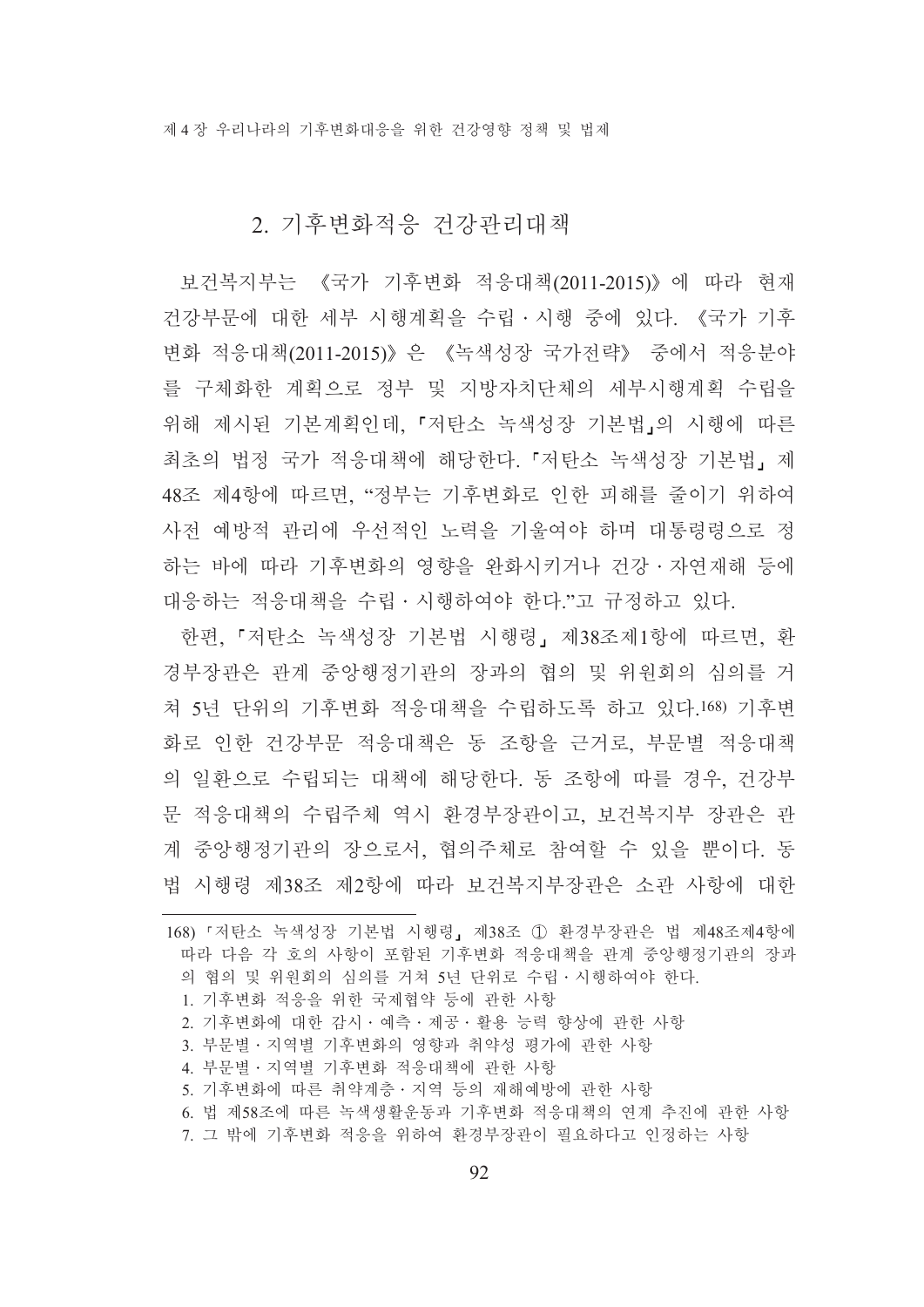기후변화 적응대책 세부 시행계획을 수립 · 시행하여야 한다.169) 또한 화경부장관은 건강부문 세부시행계획 시행의 적정성 등을 확인하기 위하여 보건복지부장관에 대하여 매년 그 실적을 점검할 수 있으 며170), 건강부문 적응대책 세부 시행계획의 수립 · 시행을 위하여 보건 복지부의 고위공무워단에 속하는 공무워으로 구성된 협의체를 구성 · 운영할 수 있도록 하고 있다171)

부문별 적응대책의 주체 역시 환경부장관인 점에서, 기후변화에 따 른 건강적응에 관련한 부분 역시 보건복지부가 아닌 환경부의 소관이 된다. 그러나 건강부문 적응대책의 세부시행계획에 있어서는 그 주체 가 보건복지부 장관이 되는데, 적응대책과 관련되는 사업의 추진 등 에 있어, 실질적으로 업무수행을 하는 것은 보건복지부가 되므로, 세 부시행계획에 따른 정책을 수행하는 보거복지부에 과려예사의 청구 및 수행권한을 확인해 줄 수 있는 명시적 근거가 제시되는 것이 타당 할 것이다.

## 3. 기상재해 적응 및 건강영향 감시 등

국가 기후변화 적응대책 중 건강분야 추진과제. I-2에 따른 대책은 '기상재해 적응'172)이다. 기상재해 적응대책에 따른 세부과제로 '기상 재해로 인한 건강영향 감시 및 저감대책 마련'을 내용으로 하고 있다.

<sup>169) 『</sup>저탄소 녹색성장 기본법 시행령』제38조 ② 관계 중앙행정기관의 장, 시·도지 사 및 시장 · 군수 · 구청장은 제1항에 따른 기후변화 적응대책에 따라 소관 사항에 대하여 기후변화 적응대책 세부 시행계획을 수립ㆍ시행한다.

<sup>170) 『</sup> 저 탄 소 녹색성장 기본법 시행령』제38조 3 환경부장관은 제2항에 따른 세부 시행계획 시행의 적정성 등을 확인하기 위하여 매년 그 실적을 점검할 수 있다.

<sup>171) 『</sup>저탄소 녹색성장 기본법 시행령』제38조 4 환경부장관은 제1항에 따른 기후변 화 적응대책 및 제2항에 따른 세부 시행계획의 수립 · 시행을 위하여 관계 중앙행정 기관의 고위공무워단에 속하는 공무원으로 구성된 협의체를 구성 · 운영할 수 있다. 172) 관계부처 합동. 『저탄소 녹색성장기본법 시행에 따른 국가 기후변화 적응대책 (2011-2015), 2010. 총괄 x vii.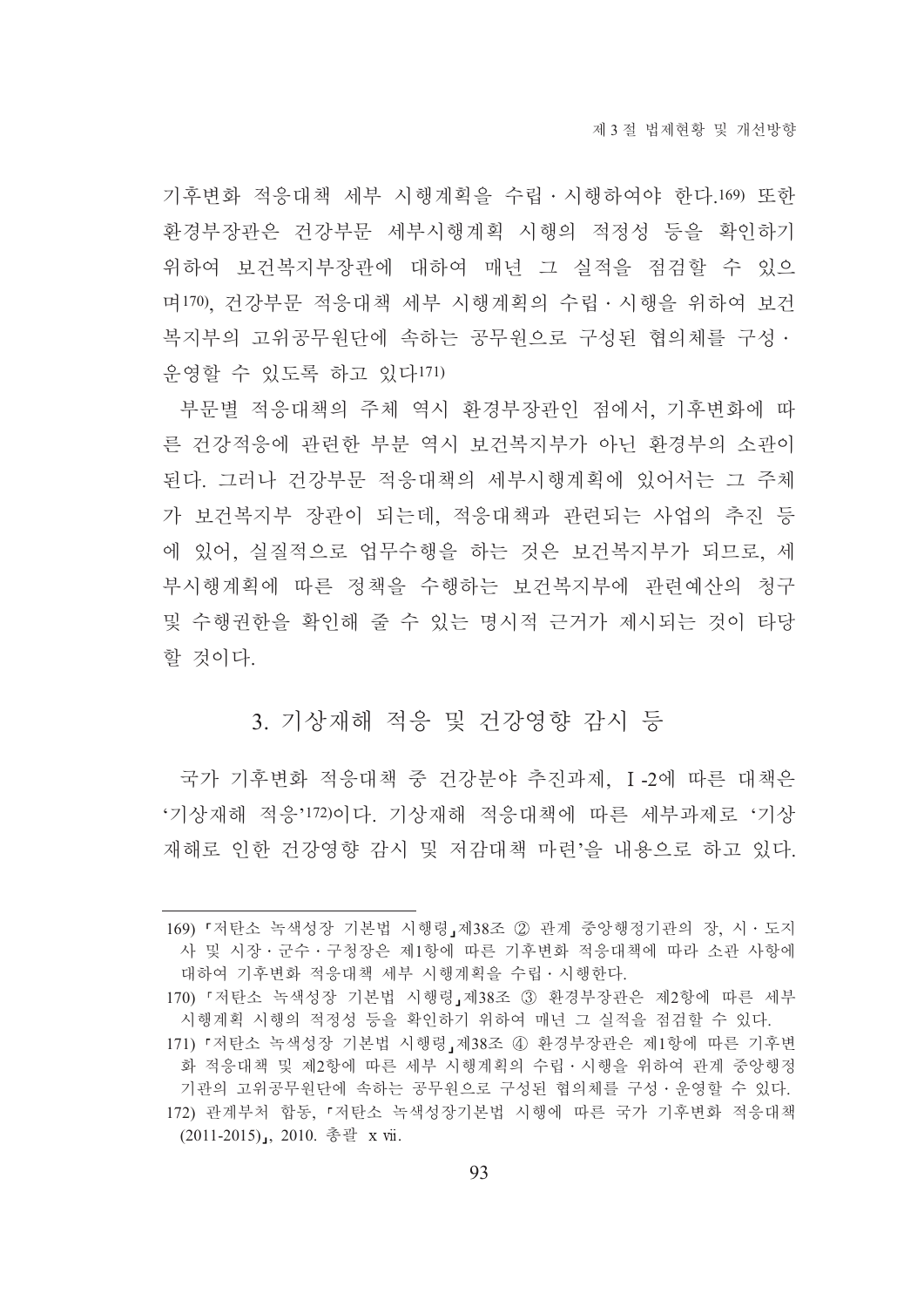기상재해와 관련해서는 「재난 및 안전관리 기본법」의 적용을 받게 되 는데, 『재난 및 안전관리 기본법』상 '재난'이란 "국민의 생명 · 신체 · 재산과 국가에 피해를 주거나 줄 수 있는 것으로", "태풍, 홍수, 강풍, 풍랑, 해일, 대설, 낙뢰, 가뭄, 지진, 황사, 적조, 조수, 그 밖에 이에 준하는 자연현상으로 발생하는 재해"를 말한다.173) 또한 '재난관리'는 "재난의 예방 · 대비 · 대응 및 복구를 위하여 하는 모든 활동"을 말하 며174). 보건복지부는 동법 제3조 제5의2호에 따라, 감염병 재난과 보 건의료사고의 재난관리책임기관에 해당한다.175)

기상재해는 필연적으로 사람의 생명과 신체의 건강에 영향을 주게 되어 있다. 그러나 재난 자체에 대한 대응체계 정비에 대해서는 정책 적 관심이 모아지고 있으나, 기상재해에서 비롯되는 건강영향에 대해 서는 인식이 미비한 편이다. 법령 자체도 재나발생과 과려한 사항을 규정할 뿐 그로인해 영향 받는 건강영향 감시 및 저감대책에 대해서 는 근거규정이 전무한 편이다.

| 「재난 및 안전관리 기본법」                                                                                                                                | 『재난 및 안전관리 기본법 시행령』                                                                                                                             |
|------------------------------------------------------------------------------------------------------------------------------------------------|-------------------------------------------------------------------------------------------------------------------------------------------------|
| 제 3조(정의) 이 법에서 사<br>용하는 용어의 뜻은 다<br>음과 같다.<br>5의2. "재난관리주관기관<br>"이란 재난이나 그 밖의<br>각종 사고에 대하여 그<br>유형별로 예방 · 대비 ·<br>대응 및 복구 등의 업<br>무를 주관하여 수행하 | 제 3 조의 2 (재난관리주관기관) 법 제 3조제 5호<br>의2에서 "대통령령으로 정하는 관계 중앙<br>행정기관"이란 별표 1의3에 따른 재난 및<br>사고유형별 재난관리주관기관을 말한다.<br>[별표 1의 3]<br>재난 및 사고유형별 재난관리주관기관 |

173) 「재난 및 안전관리 기본법」 제3조 제1호 가목. 174) 『재난 및 안전관리 기본법』 제3조 제3호 175) 『재난 및 안전관리 기본법』 제3조 제5의 2호, 동법 시행령 제3조의2 및 별표1의 3 참조.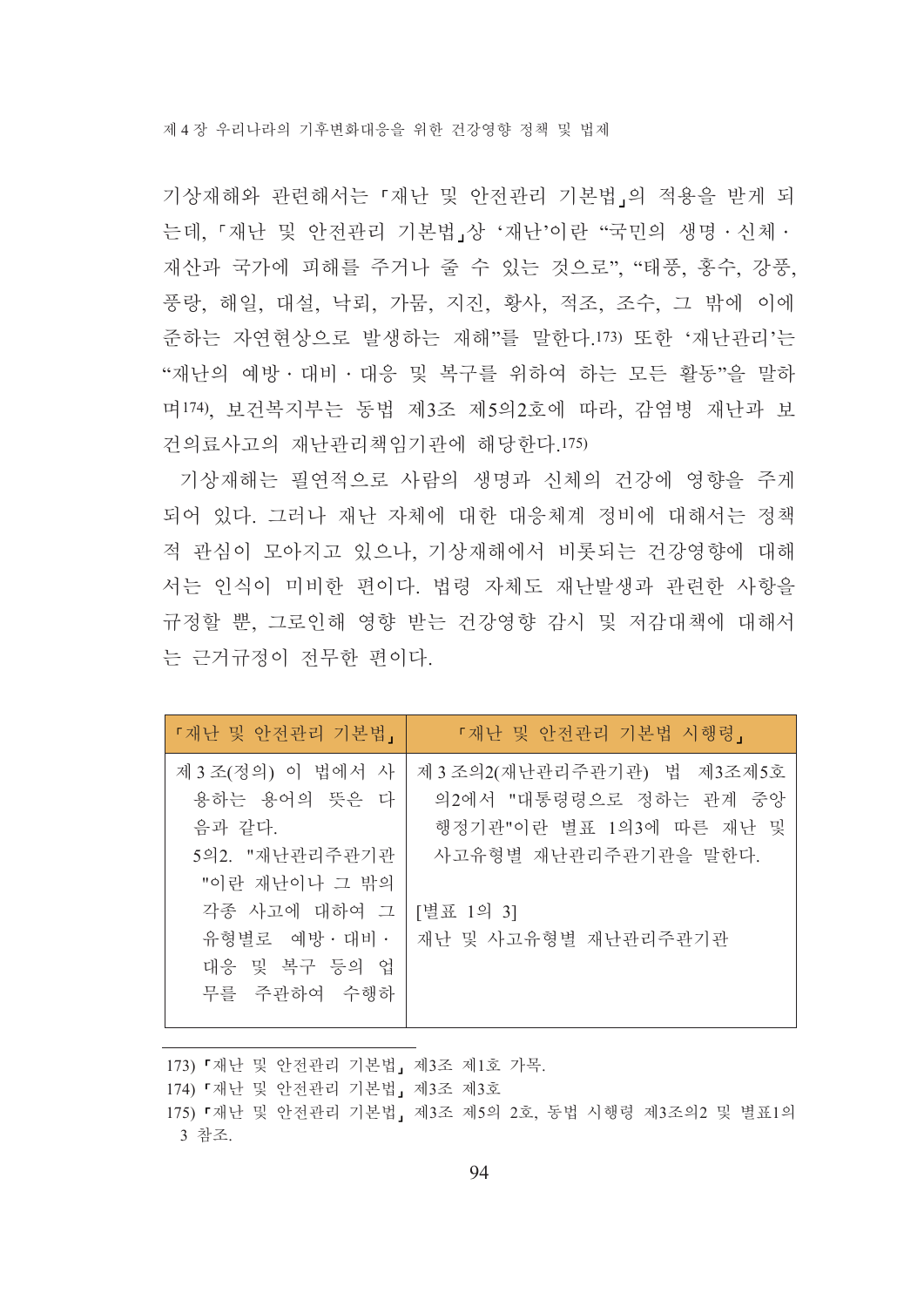| 「재난 및 안전관리 기본법」                       | 『재난 및 안전관리 기본법 시행령』 |                         |
|---------------------------------------|---------------------|-------------------------|
| 도록 대통령령으로 정<br>하는 관계 중앙행정기<br>관을 말한다. | 재난관리주관기관            | 재난 및 사고의<br>유형          |
|                                       | 보건복지부               | 1. 감염병 재난<br>2. 보건의료 사고 |

한편, 현행법상 운영되는 건강관련 감시체계는 '전염병감시체계' '매개체 전염병 종합감시체계' 등이데 176) 기후변화로 이한 거강영향

을 대상으로 하는 감시체계 운영에 관한 규정은 존재하지 않고 있다. 감시체계의 운영 등은 정도가 약한 경우라 하더라도, 필연적으로 신 고의무177). 격리조치, 치료보호 등178)의 기본권을 제한하는 요소들이 포함되어 있는 제도이므로 그에 따른 절차적 규정들을 확충하고 다 른 법령 체계와의 관련성을 살펴야 한다. 국민의 권리 제한적 요소가 문제되지 않는 감시체계 우영에 대해서는 즉각적인 제도설계를 통해 이를 실행할 수 있도록 하고, 타 법익과의 형량이 필요한 부분에 대 한 분류 등을 통해 체계적인 실행방안을 고민할 수 있어야 한다. 기 후변화로 나타나는 감염병. 폭염을 비롯한 기상재해. 화경성 질화 등 은 국제적인 연구를 통해서도 그 위험의 잠재성이 주장되고 있으므

176) 『감염병의 예방 및 관리에 관한 법률』제4장 감염병 감시 및 역학조사 등

177) 『감염병의 예방 및 관리에 관한 법률, 제21조(고위험병원체의 분리 및 이동 신고) ① 감염병화자. 식품, 동식물, 그 밖의 환경 등으로부터 고위험병위체를 분리하거나 이미 분리된 고위험병원체를 이동하려는 자는 지체 없이 고위험병원체의 명칭, 분리 된 검체명 부리 일시 또는 이동계획을 보건복지부장관에게 신고하여야 하다

<sup>178) 『</sup>감염병의 예방 및 관리에 관한 법률』제42조(감염병에 관한 강제처분) ① 보건 복지부장관, 시·도지사 또는 시장·군수·구청장은 해당 공무원으로 하여금 다음 각 호의 어느 하나에 해당하는 감염병화자등이 있다고 인정되는 주거시설 선박 · 항공기·열차 등 운송수단 또는 그 밖의 장소에 들어가 필요한 조사나 진찰을 하 게 할 수 있으며, 그 진찰 결과 감염병환자등으로 인정될 때에는 동행하여 치료받 게 하거나 입원시킬 수 있다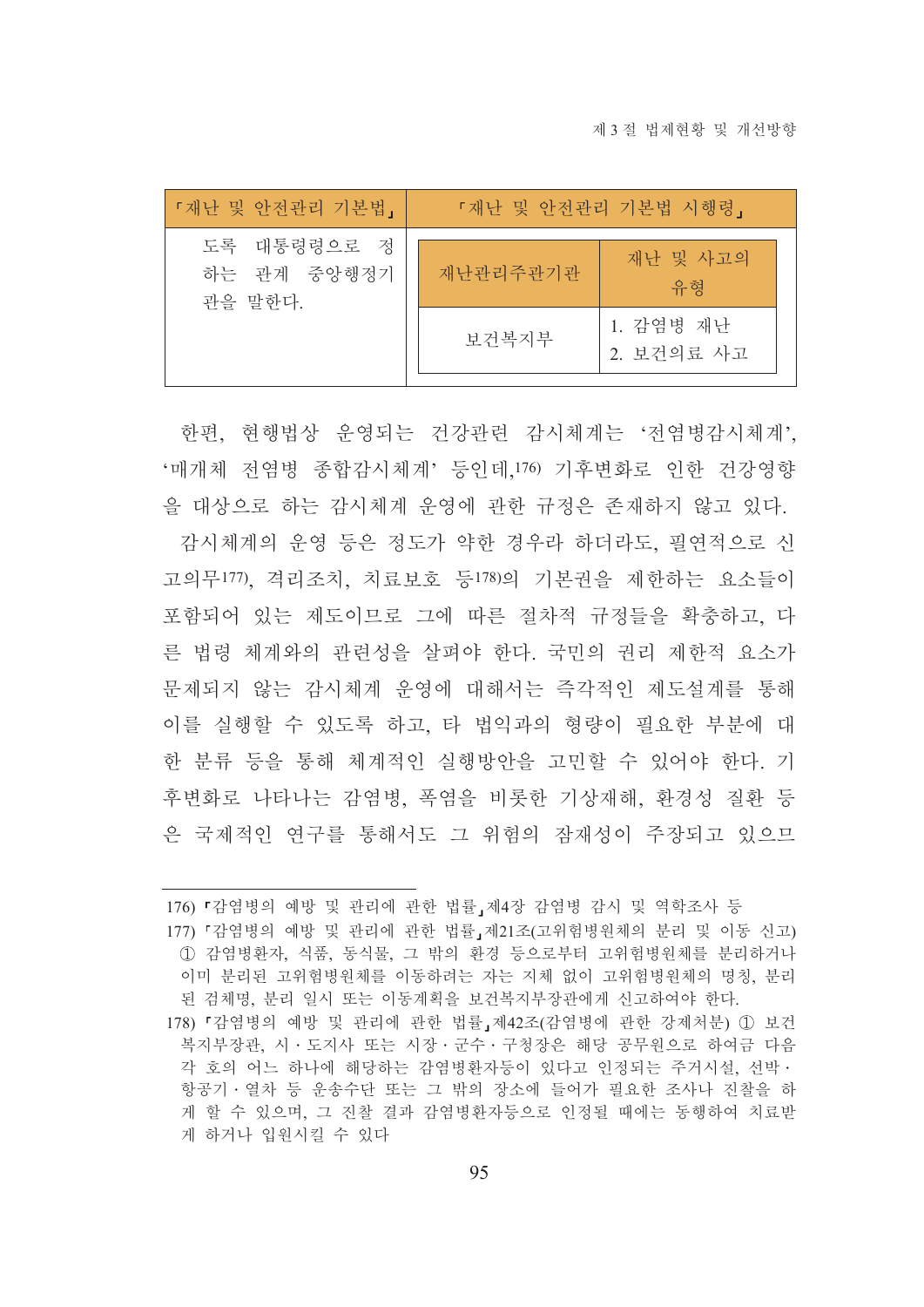제 4 장 우리나라의 기후변화대응을 위하 건강영향 정책 및 법제

로 179) 이를 대비하기 위한 정책적 기반이 필요하다. 정책마련의 기초 로서 과학적 근거를 제시하기 위한 감시체계 대상 및 운영 등에 관련 한 사항이 여타의 기본권과의 법익형량을 통해 규정될 수 있도록 관 련 법규를 정비할 필요성이 있다.

## 4. 폭염 및 자외선 적응

폭염과 자외선 적응에 관련한 세부과제는 다음과 같다.180)

| 대 책         | 세부과제                                 | 부 처      |
|-------------|--------------------------------------|----------|
| $I - 1$     | 가. 폭염 및 자외선 건강영향 평<br>가 및 감시체계 구축    | 복지부, 기상청 |
| 폭염 및 자외선 적응 | 나. 폭염 및 자외선 피해 저감대 국지부, 환경부.<br>책 마련 | 기상청, 산림청 |

현행법상 '폭염'에 대하여 명시적으로 규정된 것은 『기상법 시행령』 제8조(일반인을 위한 예보 및 특보) 제2조 제11호이다. 「기상법」제13 조제1항에 따르면 기상청장은 기상현상에 대하여 일반인이 이용할 수 있도록 필요한 예보 및 특보를 하도록 되어 있고, 동조 제3항에 따라 규정된 동법 시행령 제8조에서 폭염으로 인하여 중대한 재해발생이 예상될 때에 해당지역에 대하여 그 정도에 따라 주의보 및 경보로 구 분하여 발표하도록 하고 있다. 그런데 현행법상 기상청장이 폭염특보 를 통보해야 하는 관계기관에는 보건복지부가 누락되어 있다.

<sup>179)</sup> Diarmid Campbell-Lendrum (WHO), Dave Chadee (Trinidad and Tobago), Yasushi Honda (Japan), Qiyong Liu(China), Jane Olwoch (South Africa), Boris Revich (Russian Federation), Rainer Sauerborn (Sweden), IPCC WGII AR5 Chapter 11. Human Health: Impacts, Adaptation, and Co-Benefits, 2014.

<sup>180)</sup> 관계부처 합동, 『저탄소 녹색성장기본법 시행에 따른 국가 기후변화 적응대책 (2011-2015), 2010. 총괄 x vii.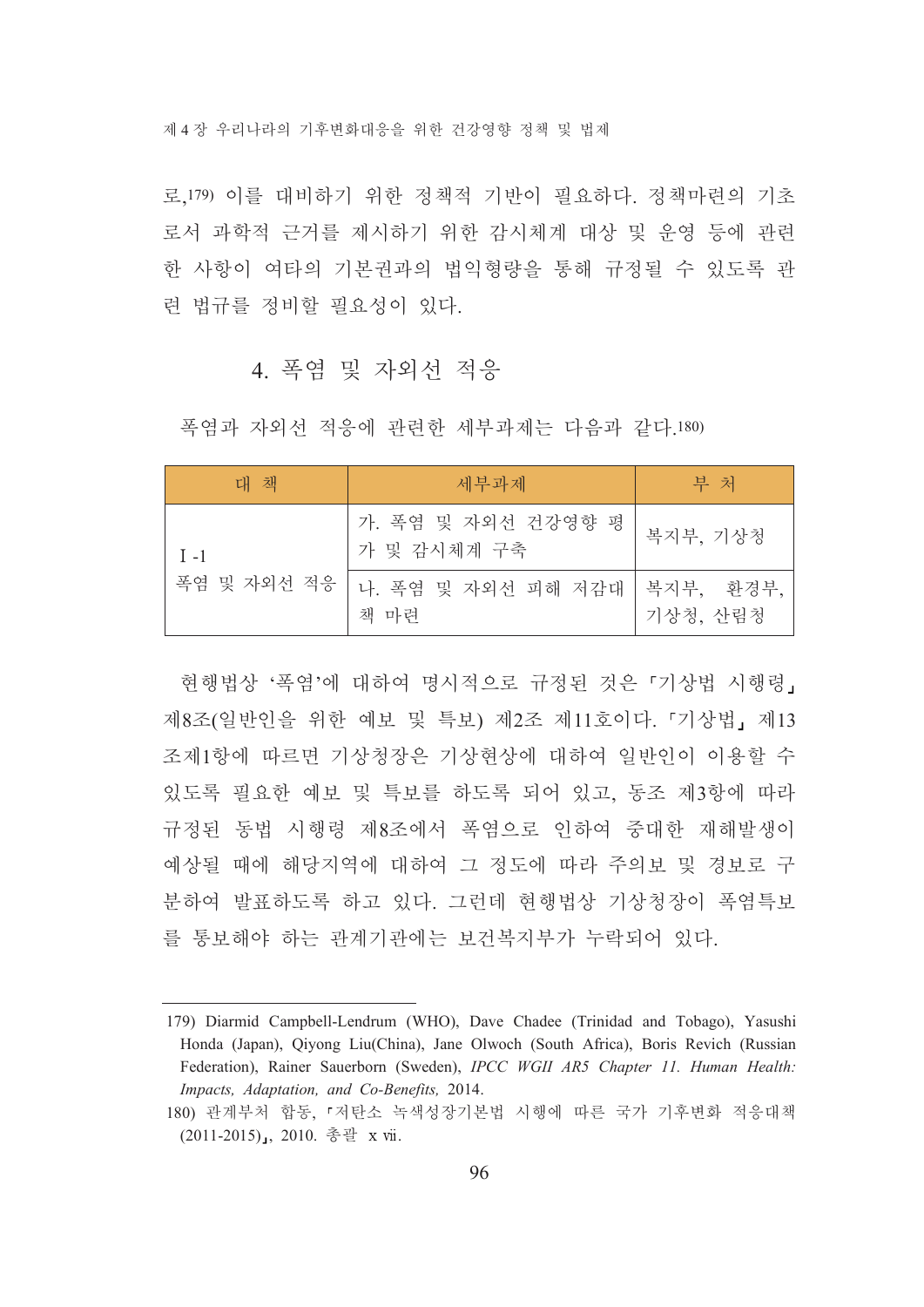| 『기상법 시행령』                                                    |
|--------------------------------------------------------------|
| 제12조(특보의 통보 등) 1 생략                                          |
|                                                              |
| ② 법 제15조제1항제5호에서 "대통령령                                       |
| 으로 정하는 기관"이란 다음 각 호의 기                                       |
| 관을 말한다.                                                      |
| 1. 『국가안전보장회의법』에 따른 국가안                                       |
| 전보장회의                                                        |
| 2. 미래창조과학부                                                   |
| 2의2. 안전행정부                                                   |
| 2의3. 『방송통신위원회의 설치 및 운영                                       |
| 에 관한 법률, 제3조에 따른 방송통신                                        |
| 위원회                                                          |
| 3. 「방송법」 제2조제3호가목에 따른 지                                      |
| 상파방송사업자 및 같은 호 라목에 따                                         |
| 른 방송채널사용사업자(종합편성 또는                                          |
| 보도에 관한 전문편성을 하는 방송사                                          |
| 업자로 한정한다)                                                    |
| 4. 경찰청                                                       |
| 5. 해양경찰청                                                     |
| 6. 특별시 · 광역시 · 특별자치시 · 도 · 특별<br>자치도(이하 "시 · 도"라 한다) 및 시 · 군 |
| 7. 그 밖에 기상청장이 재해방지를 위하                                       |
| 여 기상특보의 통보가 필요하다고 인                                          |
| 정하는 기관                                                       |
|                                                              |
| ③ - ⑤ 생략                                                     |
|                                                              |
|                                                              |

폭염이 건강에 미치는 영향 및 기후변화적응대책에서 보건복지부의 수행과제를 고려할 때, 폭염으로 인한 재해의 방지를 위하여 특보의 통보가 필요한 기관에 보건복지부도 포함시켜야 할 것으로 생각된다.

97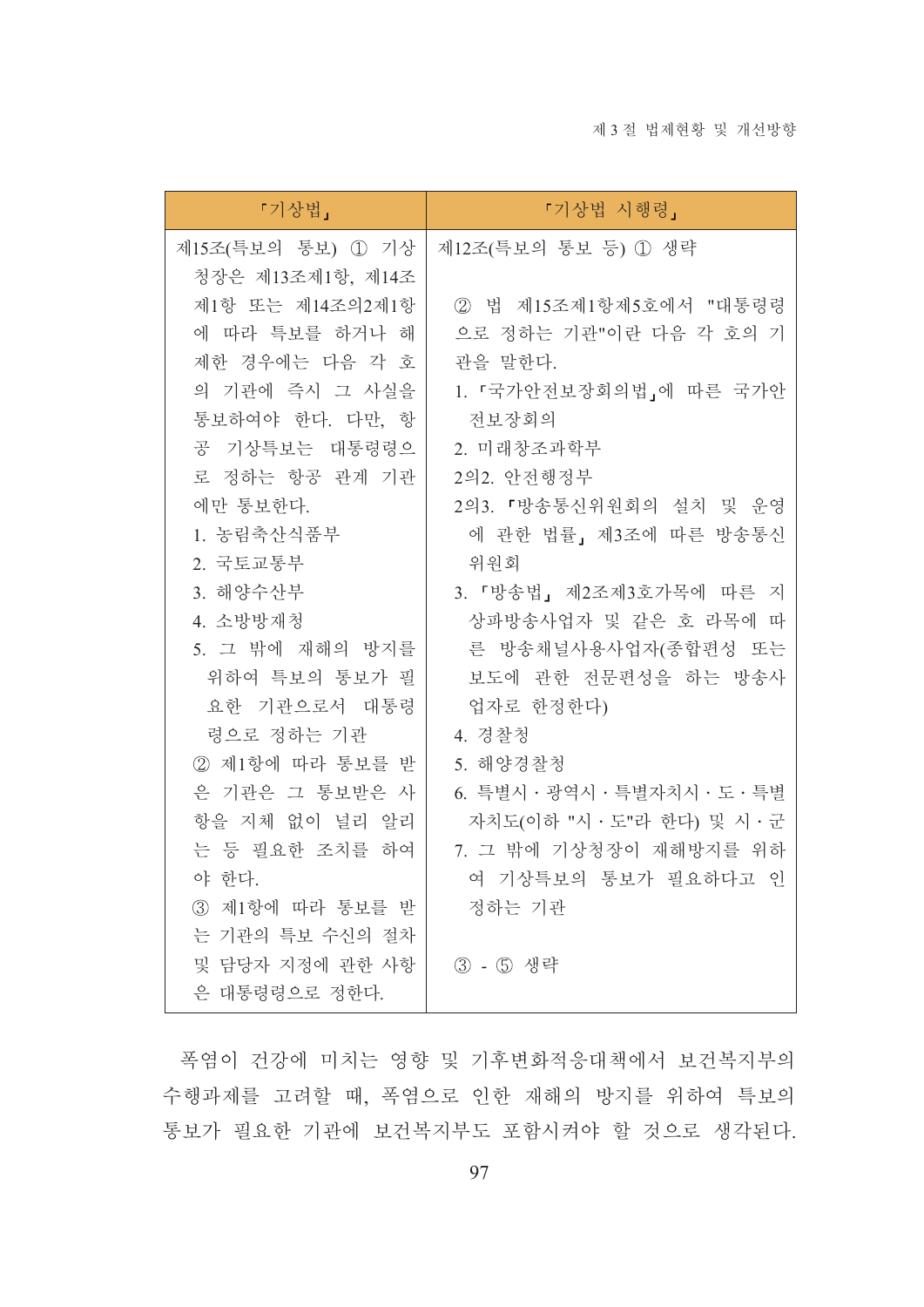또한 폭염으로 인한 온열질환 발생 장소를 살펴보면 실내발생이 약 22%, 실외발생이 약 78%에 달하였고, 실외 공간 중 발생비율을 보면, 실외 작업장에서의 발생률이 약 34%. 논 · 밭에서의 온열질환 발생률이 약 23%, 길(도로/인도)에서의 발생률이 약 13% 정도로 나타난 바 있 다.181) 폭염이 실외공간에서 작업하는 근로자들의 건강에 미치는 영향 을 고려할 때, 폭염으로 인한 재해의 방지를 위하여 특보의 통보가 필 요한 기관에 고용노동부 역시 포함되는 것이 타당할 것으로 생각된다.

| 혀 행              | 개선(안)           | 비고 |
|------------------|-----------------|----|
| 『기상법 시행령』제12조(특보 | 『기상법 시행령』제12조(특 |    |
| 의 통보 등) ① 생략     | 보의 통보 등) ① 생략   |    |
| ② 법 제15조제1항제5호   | 2 법 제15조제1항제5호  |    |
| 에서 "대통령령으로 정     | 에서 "대통령령으로 정    |    |
| 하는 기관"이란 다음 각    | 하는 기관"이란 다음 각   |    |
| 호의 기관을 말한다.      | 호의 기관을 말한다.     |    |
| 1. 『국가안전보장회의법』   | 1. 『국가안전보장회의법』  |    |
| 에 따른 국가안전보장      | 에 따른 국가안전보장     |    |
| 회의               | 회의              |    |
| 2. 미래창조과학부       | 2. 미래창조과학부      |    |
| 2의2. 안전행정부       | 2의2. 안전행정부      |    |
| 2의3. 『방송통신위원회의   | 2의3. 보건복지부      |    |
| 설치 및 운영에 관한      | 2의4. 고용노동부      |    |
| 법률」 제3조에 따른 방    | 2의5. 『방송통신위원회   |    |
| 송통신위원회           | 의 설치 및 운영에 관    |    |
|                  | 한 법률」 제3조에 따    |    |
| - 이하 생략 -        | 른 방송통신위원회       |    |
|                  |                 |    |
|                  | - 이하 생략 -       |    |

181) 질병관리본부, 『폭염으로 인한 온열질환 신고현황 연보』, 2013, 12면 이하.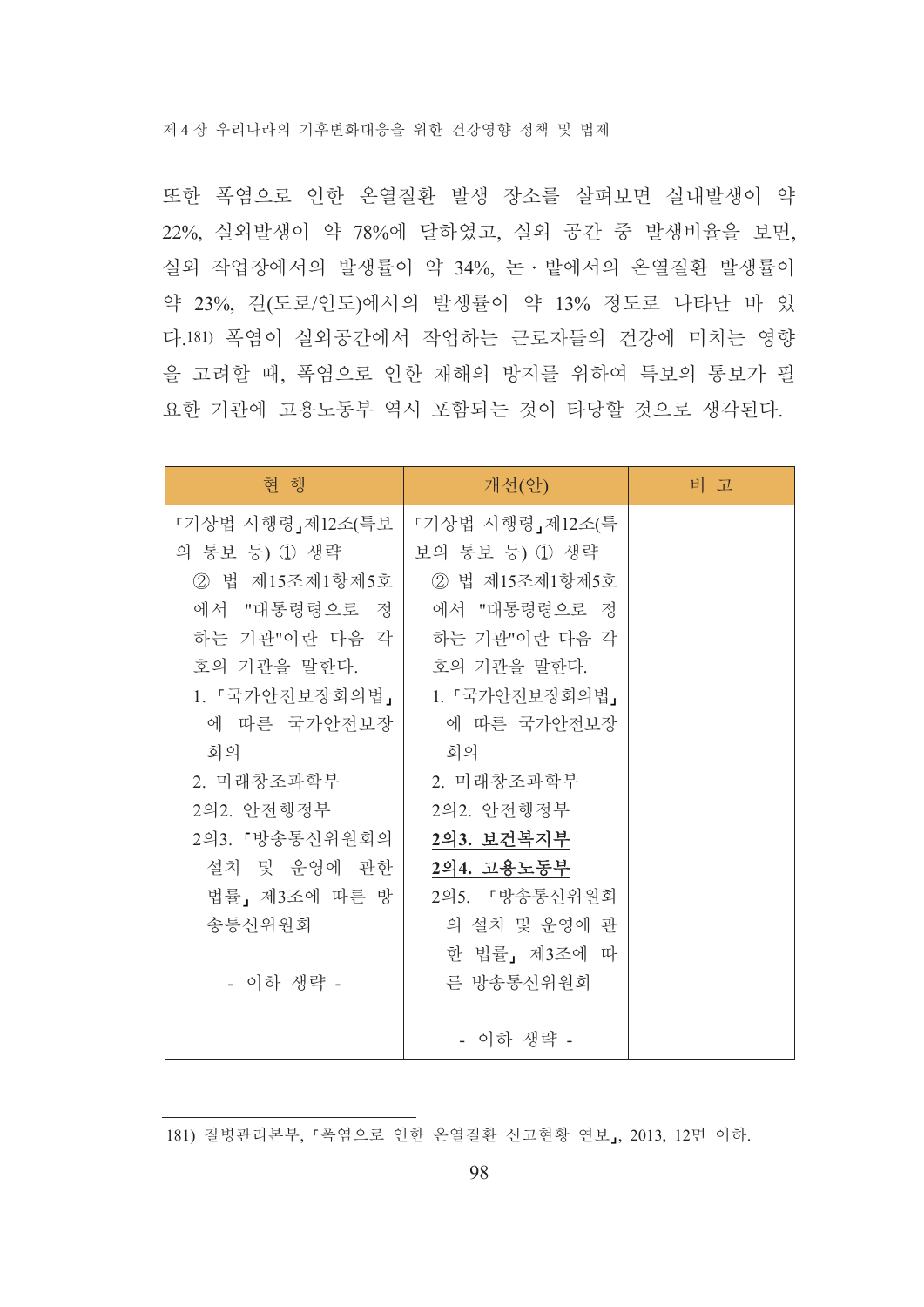『소방방재청과 그 소속기관직제 시행규칙, 제8조제6항 제21호에 따 르면 소방방재청의 방재관리국 기후변화대응과장이 폭염종합대책의 추진 및 상황관리의 총괄을 담당하도록 규정하고 있다. 이에 따라 폭 염과 관련해서 소방방재청, 보건복지부, 고용노동부 등 14개 부처 및 자치단체가 참여하여 2008년부터 《폭염대비 종합대책》을 추진 중에 있으며, 2014년에도 《2014년 폭염대응 종합대책》 182)을 수립하고 폭 염 대비 범정부차원의 대응체계를 확립하고자 노력하고 있다.

《국가 기후변화 적응전략》에 따른 세부대책인. 《기후변화적응 건 강관리대책(2011~2015)》 183)에서는 폭염/자외선 건강영향평가 및 경보 시스템 구축 추진과제에 대해서. 단기로는 폭염관련 질병이완율 및 사망률 분석체계를 도입, 고온 건강경보시스템(기상청)을 활용한 질병 감시체계를 개발하고, 중장기로는 폭염에 따른 주요 질병 취약성 평 가 시행을 목표로 하고 있다. 폭역/자외선으로 인한 건강피해 예방대 책 추진과제와 관련해서는 단기로, 폭염취약군 건강관리지침 및 폭염 대응 매뉴얼 개발 • 보급, 무더위 유식시간제, 무더위 쉼터 운영의 제 도화를 목표로 하고 있고, 중장기로는 응급실 기반 노인, 심폐질환자 증감에 대한 감시체계 구축, 폭염/자외선 취약계층에 대한 관리 시스 템 구축 및 운영을 목표로 하고 있다.

폭염취약계층 관리와 관련해서는 「노숙인 등의 복지 및 자립지원에 관한 법률」에서 규정하고 있는데, 동법 제14조에 따라 경찰 또는 노 숙인 등 관련업무 종사자는 노숙인 등이 폭염으로 인한 탈수 또는 열 사병으로 사망할 우려가 있는 경우에 대한 신고를 받거나 이를 발견 한 때에 지체없이 필요한 조치를 하도록 하고 있다.184)

<sup>182) [</sup>보도자료] 중앙재난아저대책본부/관계부처함동. "폭염대비 효율적 대응 및 피해 예방을 위한 2014년 폭염대응 종합대책", 2014. 5.

<sup>183)</sup> 보건복지부, 《기후변화적응 건강관리대책(2011~2015)》, 2010. 12.

<sup>184) 『</sup>노숙인 등의 복지 및 자립지원에 관한 법률』제14조 및 동법 시행령 제6조 참조.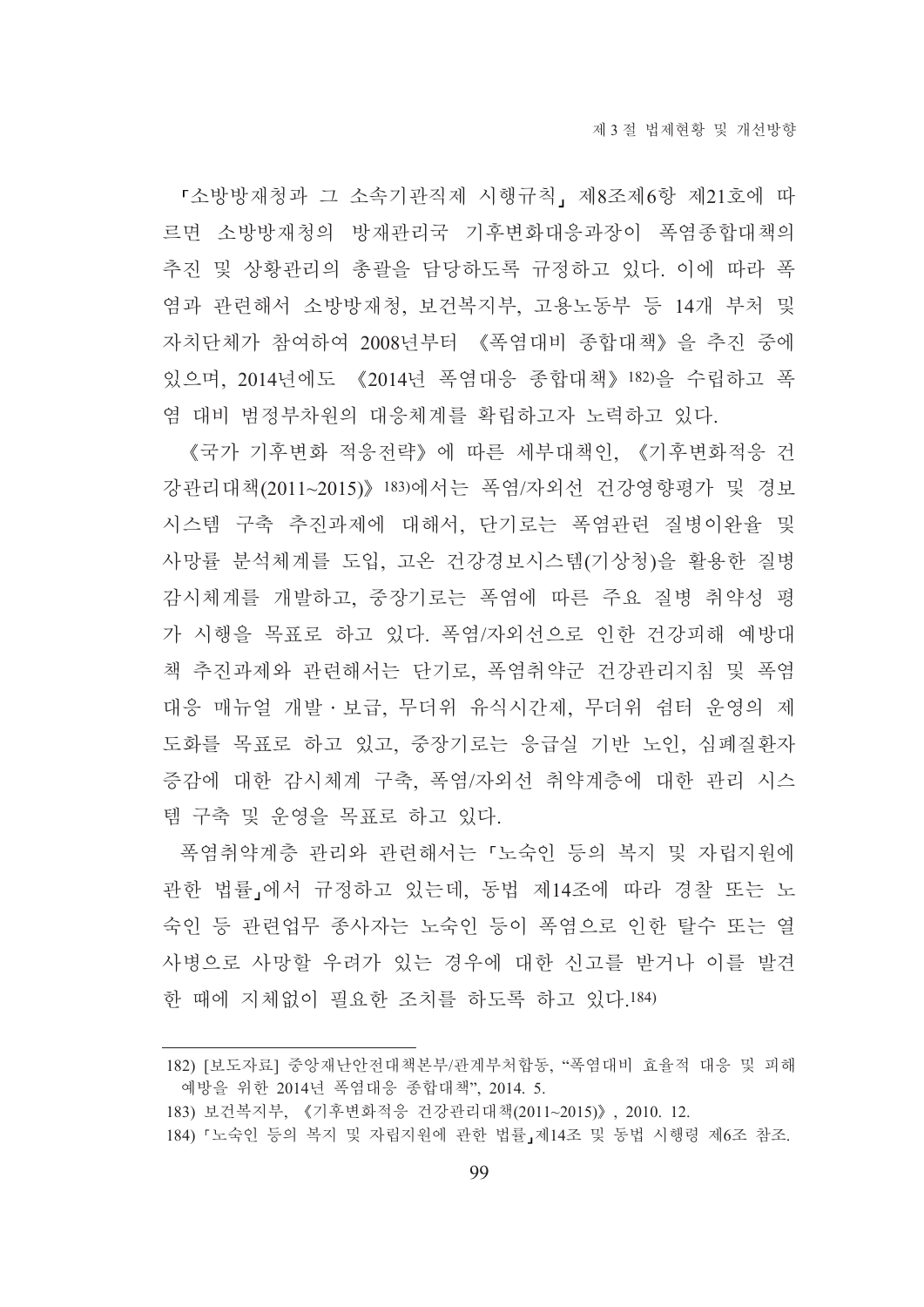폭염/자외선과 관련한 대책에 대해서는 국민의 권리제한적 요소가 크지 않은 반면, 해당 정책을 통해 취약계층의 건강피해를 상당부분 저감할 수 있는 이점이 있기 때문에 구체적인 법적 근거를 요하지 않 고 정책 추진이 가능한 측면이 있다. 그런데 최근에 발표된 IPCC 제5 차 평가 보고서의 'Human Health' 부분에서는 '직업건강'과 관련하여 실외 작업장 근로자, 농업종사자 등의 폭염피해 예방이 절실함을 강 조하고 있는데, 일반적인 경우와 달리, 사용자와의 관계에서 사회적 약자인 실외 작업 근로자의 폭염피해 대응과 관련하여서는 이에 대한 법제적 보장을 고려해 볼 필요가 있다.185) 왜냐하면 현재에도 폭염취 약 근로자 집단에 대한 안전대책으로 휴식시간 보장, 낮잠시간 보장, 기온이 높은 시간대를 피해 탄력시간 근무제 등이 제안되고 있으나, 구속력이 없는 행동요령으로 제시되고 있고, 통일적인 지침으로 제공 되지 않아 노동 지청별로 상이하게 시행되는 문제점도 있고, 이를 시 행할 경우 생산성 저하 우려 등의 문제가 있어 사용자의 동의 내지는 승인의 행위가 있어야 하는 사항이므로, 권고적 성격의 '행동요령'이 아닌 법적 강제방안의 인정여부를 결정할 필요성도 있다고 생각된다.

현재 『산업안전보건법』에서는 사업주가 사업을 할 때 건강장해를 예방하기 위한 조치를 하여야 한다고 하면서, 고온 등에 의한 건강 장해를 규정하고 있고, 이를 위반한 자에 대해 5년 이하의 징역 또는 5천만원 이하의 벌금에 처하도록 하고 있다.

이 때 고온에 의한 건강장해에 폭염에 따른 건강 장해가 포함된다 고 볼 경우, 사업주는 폭염으로 인한 건강장해를 예방하기 위해 의무 적으로 필요한 조치를 해야 한다는 해석이 가능하다.

<sup>185)</sup> Diarmid Campbell-Lendrum (WHO), Dave Chadee (Trinidad and Tobago), Yasushi Honda (Japan), Qiyong Liu(China), Jane Olwoch (South Africa), Boris Revich (Russian Federation), Rainer Sauerborn (Sweden), IPCC WGII AR5 Chapter 11. Human Health: Impacts, Adaptation, and Co-Benefits, 2014. p. 24.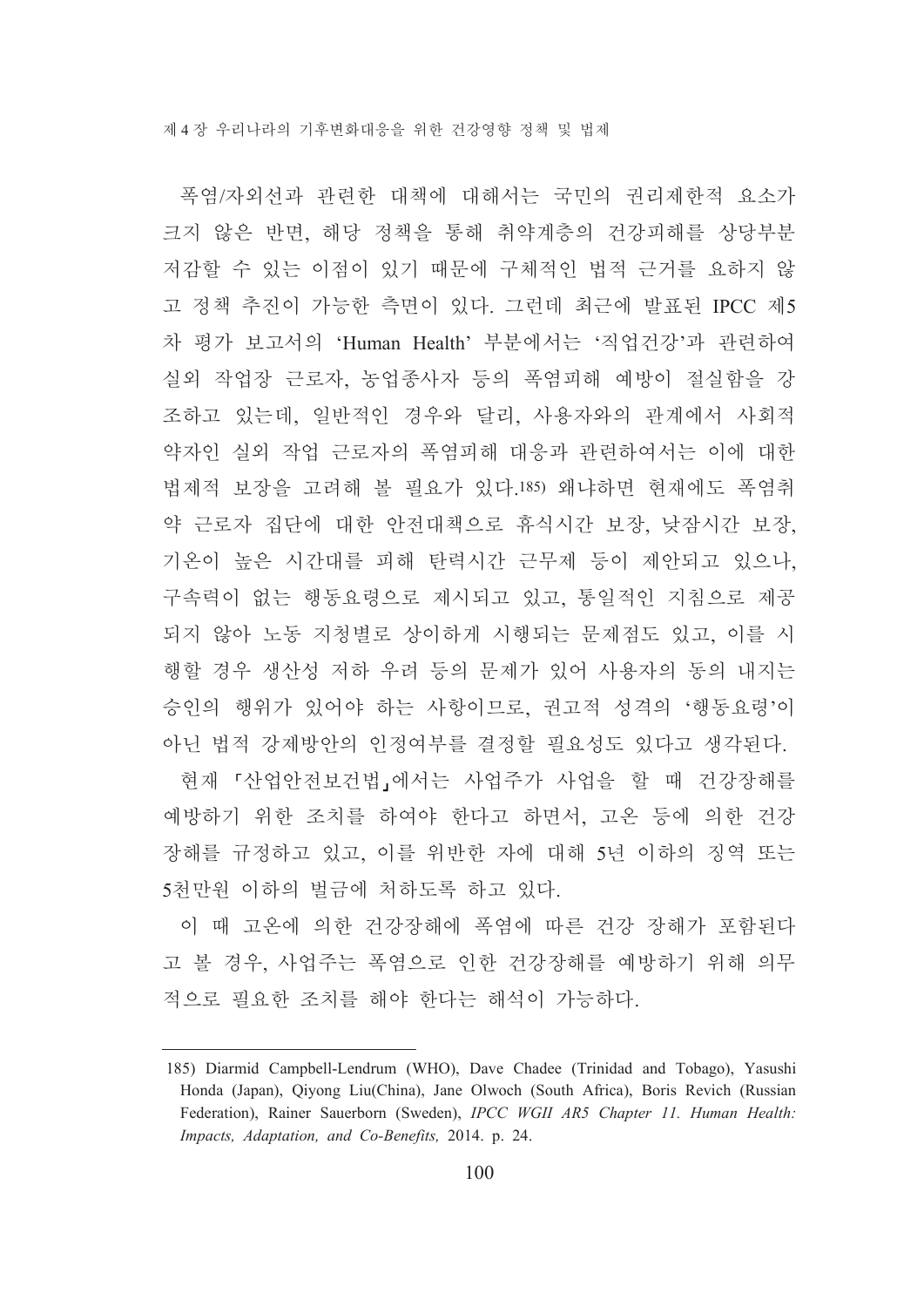| 『산업안전보건법』                                                                                                                                                                                                                 | 비 고                               |
|---------------------------------------------------------------------------------------------------------------------------------------------------------------------------------------------------------------------------|-----------------------------------|
| 제24조(보건조치) ① 사업주는 사업을 할 때 다음 각<br>호의 건강장해를 예방하기 위하여 필요한 조치를<br>하여야 한다.<br>1. 생략<br>2. 방사선 · 유해광선 · <b>고온</b> · 저온 · 초음파 · 소음 · 진<br>동 · 이상기압 등에 의한 건강장해<br>3.-6. 생략<br>2 제1항에 따라 사업주가 하여야 할 보건상의 조<br>치 사항은 고용노동부령으로 정한다. | 동법에 근거하여<br>고용노동부령,<br>고시 혹은 명령 발 |
| 제67조(벌칙) 다음 각 호의 어느 하나에 해당하는 자<br>는 5년 이하의 징역 또는 5천만원 이하의 벌금에<br>처한다.<br>1. 제23조제1항부터 제3항까지, 제24조제1항, 제26<br>조제1항, 제28조제1항, 제37조제1항, 제38조제1항,<br>제38조의4제1항 또는 제52조제2항을 위반한 자<br>2. 생략                                     | 령 검토                              |

이 경우 동 법에 근거하여 발령한 고용노동부령 또는 고시, 명령 등 을 통해, 현재 제시되고 있는 「폭염대비 근로자 건강보호 대책」 등의 행동요령을 강제하는 것도 가능할 것으로 생각된다. 즉, 폭염 특보 발령 시 필요적으로 작업을 중단하도록 하고, 실외사업장의 질병예방을 위한 소독 실시를 의무화하고, 휴식시간을 의무적으로 도입하는 등의 내용을 법제화하거나 강제 지침화하는 것을 고려할 수 있을 것으로 보인다.

### 5. 대기오염 취약군 건강관리

《국가 기후변화 적응전략》에 따른 알레르기 적응186)과 관련해서 는 알레르기 질환 유발 환경인자 관리 강화에 대한 과제는 환경부와

<sup>186)</sup> 관계부처 합동, 『저탄소 녹색성장기본법 시행에 따른 국가 기후변화 적응대책 (2011-2015), 2010. 총괄 x vii.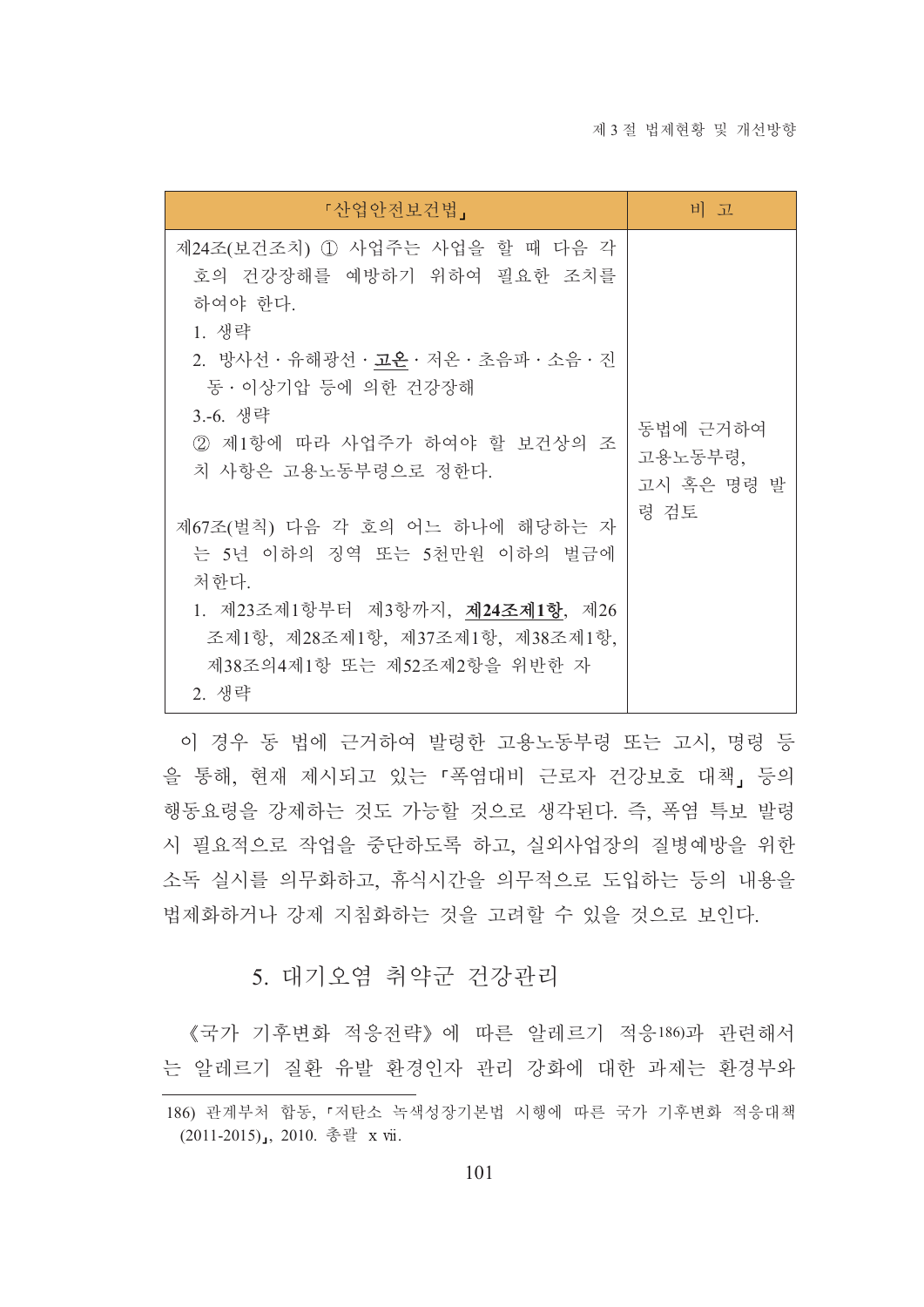제 4 장 우리나라의 기후변화대응을 위하 거강영향 정책 및 법제

기상청이 기후변화에 따른 알레르기 질화 예방 · 과리 과제에 대해서 는 환경부와 보건복지부가 담당하도록 하고 있다. 알레르기 적응 과제 에 대한 보건복지부의 《기후변화적응 건강관리대책(2011~2015)》 187) 에서는 이를 대기오염 취약군 건강관리로 세분하여 기술하고 있다.

|                                             | 중점 추진과제                     | 다위과제             |
|---------------------------------------------|-----------------------------|------------------|
| 호흡기, 알레르기<br>질환 조사감시체계<br>구축<br>대기오염<br>취약군 | 대기오염에 따른 건강영향<br>조사감시체계 구축  |                  |
|                                             | 대기오염 발생에 따른 경보 및<br>대응체계 개발 |                  |
| 건강관리                                        | 호흡기, 알레르기                   | 아토피, 천식예방관리사업 수행 |
| 질화<br>예방관리사업추진                              | 아토피, 천식예방관리를 위한 교육<br>및 홍보  |                  |

기후변화와 대기오염과의 관련성에 대해서는, 양자를 별개의 사건으 로 보는 견해도 있지만, 궁극적으로 기후변화가 대기오염 피해를 심 화시키고, 그 피해지역을 확대시킬 수 있다는 주장이 계속되면서,188) 기후변화 적응을 위한 건강관리대책에서도 대기오염에 따른 대책을 수립하고 있다. 대기오염과 관련해서는 「대기환경보전법」에서 환경부 장관이 대기오염도를 예측하고 발표하도록 규정하고 있다.189) 동법에

<sup>187)</sup> 보건복지부, 《기후변화적응 건강관리대책(2011~2015)》, 2010. 12.

<sup>188)</sup> 장재연, 『미세먼지의 건강영향 및 대응방안, 미세면지로 인한 건강피해 예방 및 정책 마련을 위한 토론회 자료집, 기후변화건강포럼 제33차 월례포럼, 2014. 4. 17.; 박윤형, 『기후변화의 대기오염, 호흡기 및 알레르기질환 발생 상관성에 관한 조사연구」, 질병관리본부, 2011.; 배현주/하종식/임유라, 『기후변화와 대기오염으로 인한 건강영향 연구: 사회경제적 변수에 따른 사망영향』, 한국환경정책 · 평가연구 원, 2011.; 한국환경정책 · 평가연구원, 『기후변화 및 대기오염에 의한 건강영향의 시공간적 분포 연구』, 국립환경과학원, 2010. 12.

<sup>189) 『</sup>대기환경보전법』제 7 조의2(대기오염도 예측 · 발표) ① 환경부장관은 대기오염 이 국민의 건강 · 재산이나 동식물의 생육 및 산업 활동에 미치는 영향을 최소화하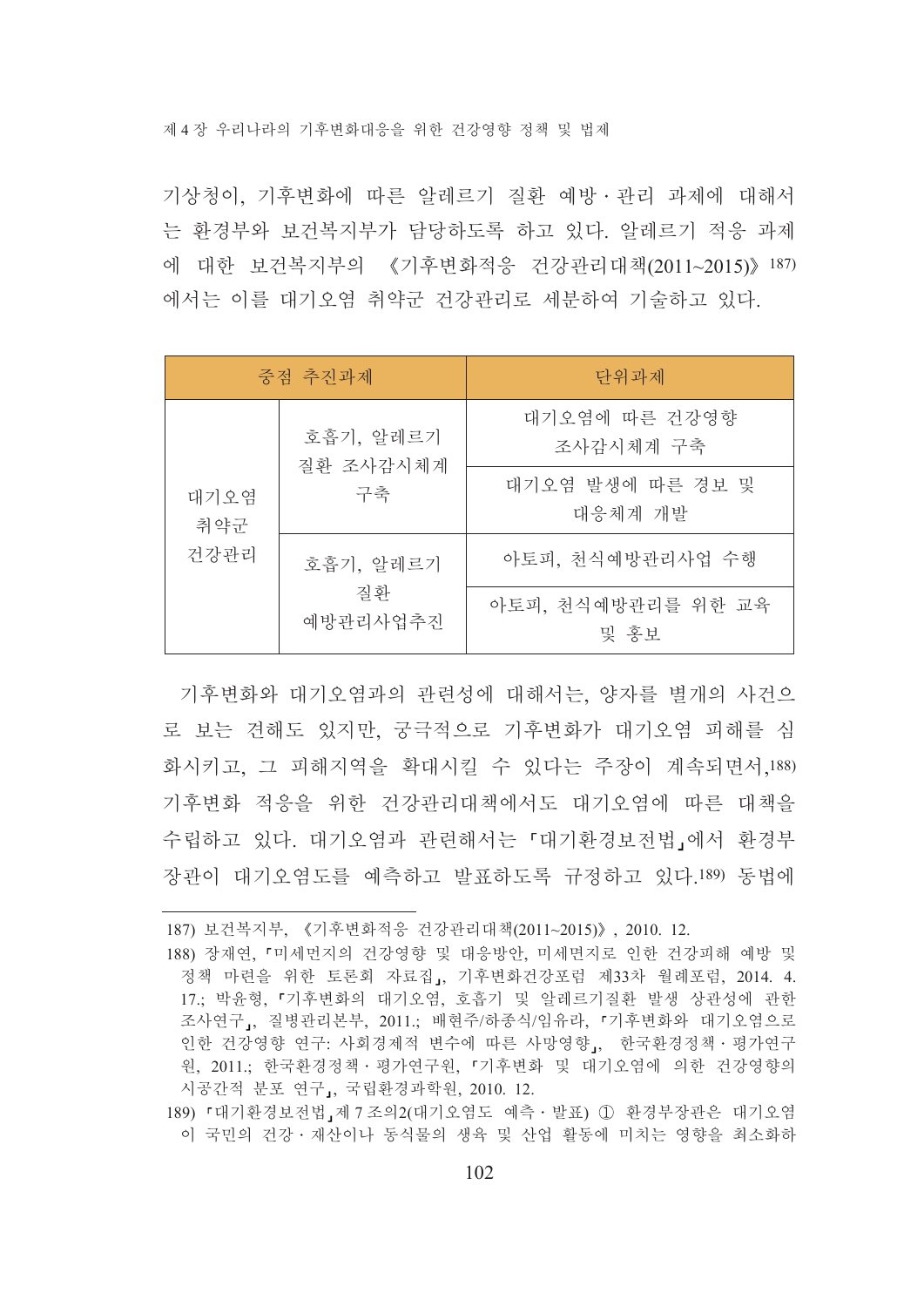따른 대기오염도 예측 · 발표 대상 오염물질은 『환경정책기본법, 제12 조에 따라 화경기주이 설정된 오염물질 중 미세먼지(PM-10). 미세먼지 (PM-2.5), 오존(O3)이 이에 해당한다.190) 대기오염경보에 대한 현행규 정도 존재하는데, 시 · 도지사는 대기오염도가 『환경정책기본법』 제12 조에 따른 대기에 대한 환경기준을 초과하여 주민의 건강 · 재산이나 동식물의 생육에 심각한 위해를 끼칠 우려가 있다고 인정되면 그 지 역에 대기오염 경보를 발령할 수 있고, 대기오염경보의 발령 사유가 없어진 경우 이를 즉시 해제하도록 하고 있다.191) 대기오염경보에서 더 나아가 대기오염경보가 발령된 지역의 대기오염을 긴급하게 줄일 필요가 있다고 인정하는 경우 시 · 도지사는 기간을 정하여 그 지역에 서 자동차의 운행을 제한하거나 사업장의 조업단축을 명하거나, 그 밖에 필요한 조치를 할 수 있다.192) 이 때 자동차의 운행제한이나 사 업장의 조업 단축 등을 명령받은 자는 정당한 사유가 없으면 따라야 하며, 해당 명령을 정당한 사유없이 위반한 자에 대해서는 300만원 이하의 벌금에 처하도록 하고 있다.193)

운행제한 및 조업명령 위반에 대한 제재가 뒤따르는 만큼 해당 명 령의 발령 근거로서의 대기오염도 예측·발표 및 대기오염경보의 정 확성에 대한 보장이 전제되어야 할 것이다.

190) 『대기환경보전법 시행령』제1조의 2(대기오염도 예측 · 발표 대상 등)

기 위하여 대기예측 모형 등을 활용하여 대기오염도를 예측하고 그 결과를 발표하 여야 한다. ② 제1항에 따라 환경부장관이 대기오염도 예측결과를 발표할 때에는 방송사, 신문사, 통신사 등 보도 관련 기관을 이용하거나 그 밖에 일반인에게 알릴 수 있는 적정한 방법으로 하여야 한다. ③ 제1항에 따른 대기오염도 예측 · 발표의 대상 지역, 대상 오염물질, 예측 · 발표의 기준 및 내용 등 대기오염도의 예측 · 발 표에 필요한 사항은 대통령령으로 정한다.

<sup>191) 『</sup>대기환경보전법』제8조(대기오염에 대한 경보) 제1항

<sup>192) 『</sup>대기환경보전법』제8조(대기오염에 대한 경보) 제2항

<sup>193) 『</sup>대기환경보전법』제8조(대기오염에 대한 경보) 제3항 및 제92조(벌칙)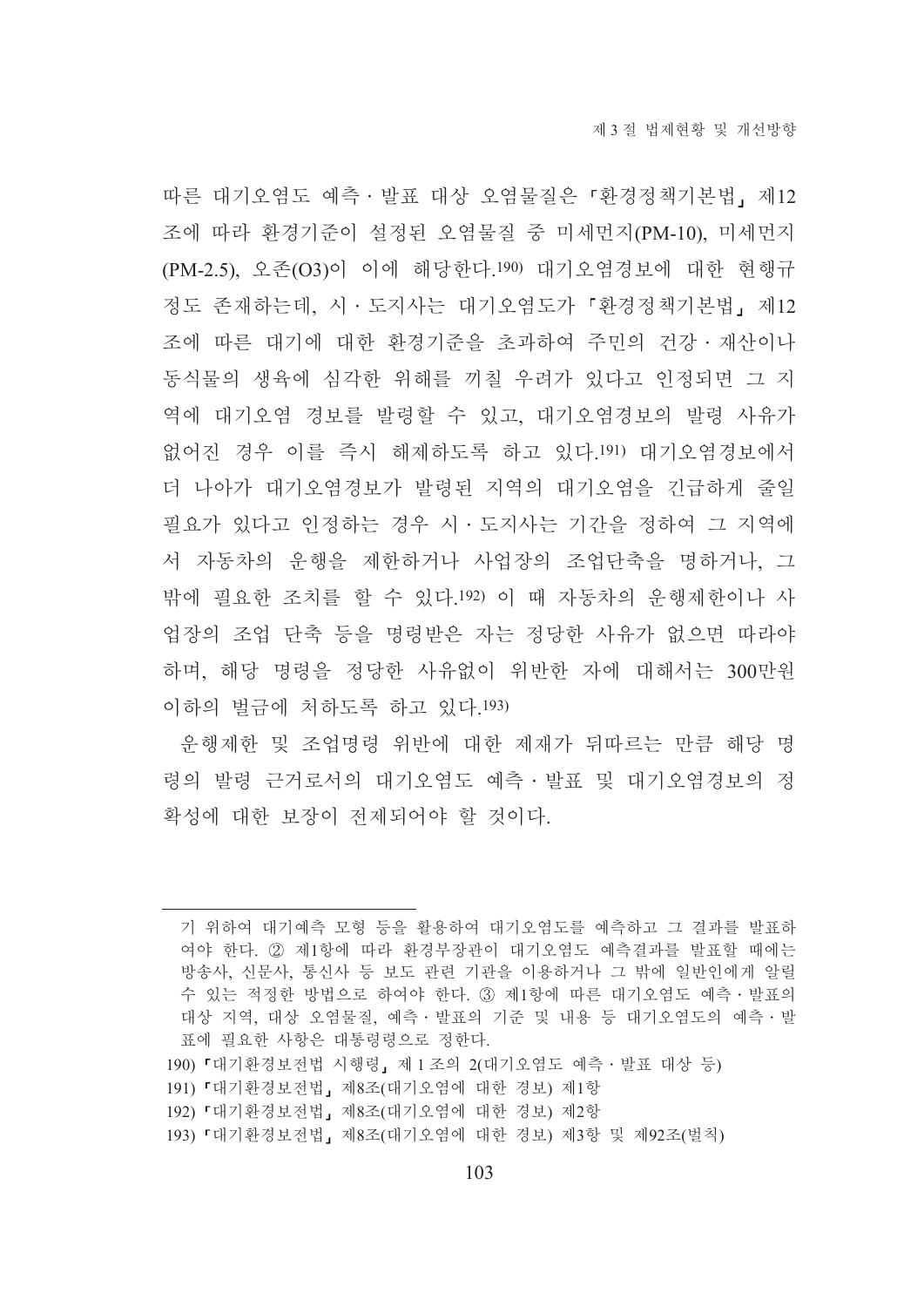## 6. 기후변화 건강취약계층 지워

『저탄소 녹색성장 기본법, 제48조 제3항에 따르면 정부는 관계 중 앙행정기관의 장과 협의하여 기후변화로 인한 취약성을 조사 · 평가하 고 그 결과를 공표하도록 되어 있다.194) 또한 기후변화로 인한 피해를 줄이기 위하여 사전 예방적 관리에 우선적인 노력을 기울이도록 하고 있으며, 기후변화의 영향을 완화시키거나 건강에 대응하는 적응대책 을 수립 · 시행하도록 함에 따라 화경부장과이 수립하는 기후변화 적 응대책에서 기후변화에 따른 취약계층 · 지역 등의 재해예방에 과하 사항을 포함하도록 하고 있다.195)

건강취약집단에 대한 지원은 에너지 지원, 폭염경보 및 대기오염경 보 등에 따른 정보전달 및 지워, 공중보건서비스 이용 보장, 교육 · 홍 보 등을 들 수 있다. 이러한 지원제도가 실효성 있게 정착하려면, 적 정한 예산과 전담인력의 배치가 전제되어야 하고, 지속적인 홍보와 교육이 뒤따라야 한다. 예산과 전담인력의 배치 등의 문제는 법령을

195) 『저탄소 녹색성장 기본법』제48조 4 정부는 기후변화로 인한 피해를 줄이기 위 하여 사전 예방적 관리에 우선적인 노력을 기울여야 하며 대통령령으로 정하는 바 에 따라 기후변화의 영향을 완화시키거나 건강·자연재해 등에 대응하는 적응대책 을 수립 · 시행하여야 한다.

『저탄소 녹색성장 기본법 시행령,제38조(기후변화 적응대책의 수립·시행 등) ① 환경부장관은 법 제48조제4항에 따라 다음 각 호의 사항이 포함된 기후변화 적응 대책을 관계 중앙행정기관의 장과의 협의 및 위원회의 심의를 거쳐 5년 단위로 수립 · 시행하여야 한다. 1. 기후변화 적응을 위한 국제협약 등에 관한 사항 2. 기 후변화에 대한 감시·예측·제공·활용 능력 향상에 관한 사항 3. 부문별·지역 별 기후변화의 영향과 취약성 평가에 관한 사항 4. 부문별 · 지역별 기후변화 적 응대책에 관한 사항 5. 기후변화에 따른 취약계층 · 지역 등의 재해 예방에 관한 사항 6. 법 제58조에 따른 녹색생활운동과 기후변화 적응대책의 연계 추진에 관 한 사항 7. 그 밖에 기후변화 적응을 위하여 환경부장관이 필요하다고 인정하는 사항

<sup>194) 『</sup>저탄소 녹색성장 기본법』제48조 ③ 정부는 관계 중앙행정기관의 장과 협의하 여 기후변화로 인한 생태계, 생물다양성, 대기, 수자원 · 수질, 보건, 농 · 수산식품, 산림, 해양, 산업, 방재 등에 미치는 영향 및 취약성을 조사 · 평가하고 그 결과를 공표하여야 한다.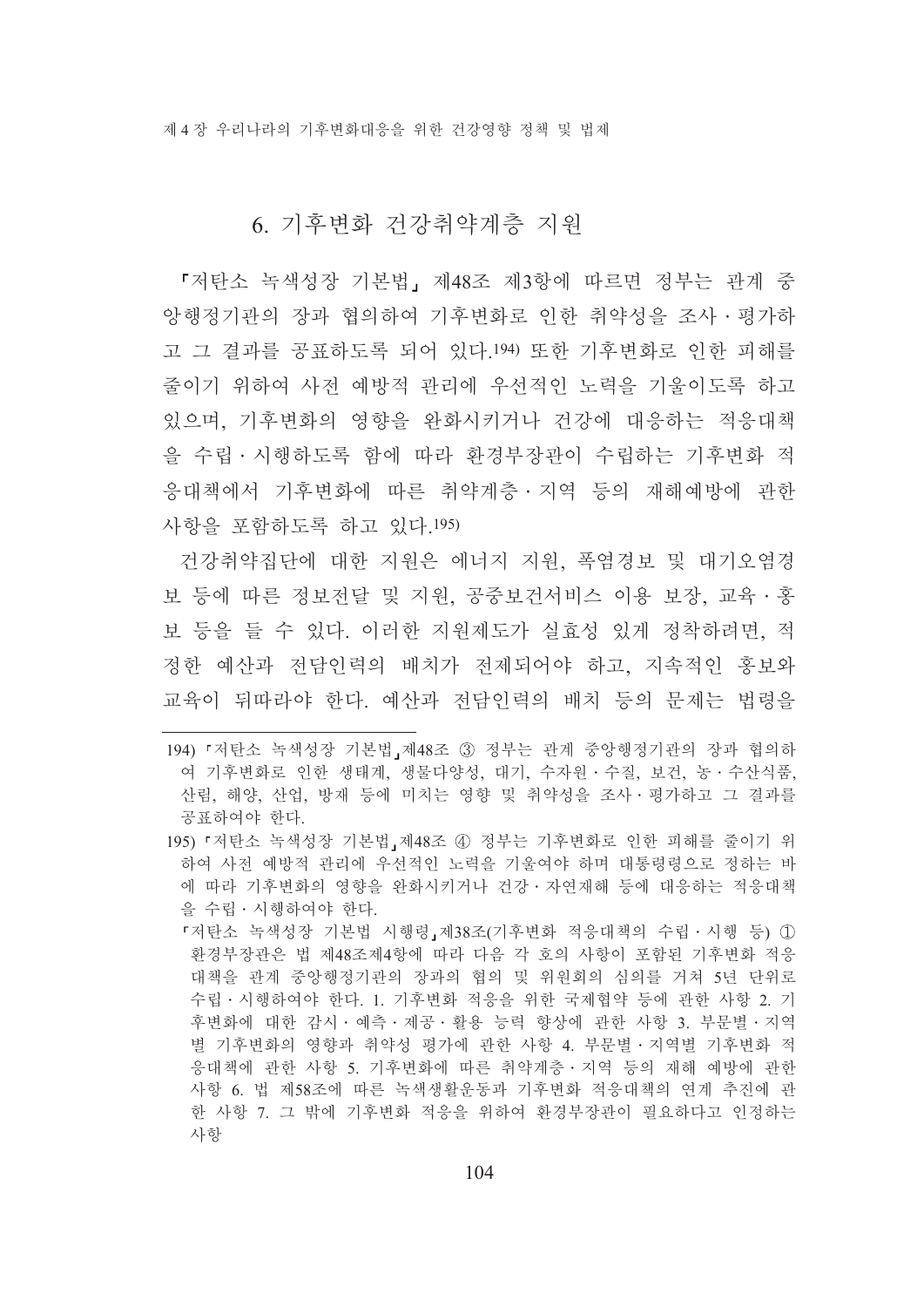통한 뒷받침이 없으면 정책의 지속성을 담보할 수 없다는 점에서 법 제의 정비가 가장 현실적으로 요구되는 분야라 할 수 있다.

대표적인 건강취약계층인 노인에 대해서는 『노인복지법,의 규정을 통해 정책을 지원할 수 있다. 동법에 따라 국가 또는 지방자치단체는 65세 이상의 자에 대하여 건강진단과 보건교육을 실시할 수 있고, 건 강진단 결과 필요하다고 인정한 때에는 그 건강진단을 받은 자에 대 하여 필요한 지도를 할 수 있다.196) 또한 국가 또는 지방자치단체는 홀로 사는 노인에 대하여 방문요양서비스 등의 서비스와 안전확인 등 의 보호조치를 취해야 하는데 이러한 서비스와 보호조치의 구체적인 내용을 보건복지부 장관이 정하도록 규정하고 있으므로, 기후변화에 따라 나타나는 건강상의 위험을 동 조항을 통해 조정할 수 있을 것이 다.197) 다만, 해당 법률 조항에 기후변화가 영향을 줄 수 있는 건강상 의 문제들을 조정하도록 명시하지 않으면, 일반 보호정책과 기후변화 로 인한 보호 정책에 불필요한 중복이 생기거나. 담당부처가 서로 해 당사항이 없다고 여기게 되어 취약계층 지원과 관련하여 공백이 생길 우려가 있다.

기후변화 건강취약집단의 문제에 있어서는 취약집단에 대한 규명ㆍ 조사가 선행되고, 이를 기초로 하여 취약집단에 대한 지원이 이루어 지게 된다. 기후변화에서의 건강취약집단이 기존의 일반적인 건강취 약집단과는 다른 특성이 있다는 주장이 있다.!98) 그렇기 때문에 기후 변화로 이하 거강취약집단에 대한 규명작업이 우선적으로 이루어져야 함을 강조하기도 한다. 그러나 저소득층, 노인, 유아, 어린이, 장애인 등의 사회경제적 약자, 임산부, 기존의 질병부담을 안고 있는 환자 등 을 건강취약집단에 해당한다고 본다면. 양자는 큰 차이가 없는 것으

<sup>196) 『</sup>노인복지법』 제27조(건강진단 등)

<sup>197) 『</sup>노인복지법』제27조의2(홀로 사는 노인에 대한 지워)

<sup>198)</sup> 장재연/안병옥/정남순, 『기후변화 건강피해 최소화 법적 · 제도적 전략개발연구, 아주대학교 산학협력단/한국건강증진재단, 2013, 116면 이하.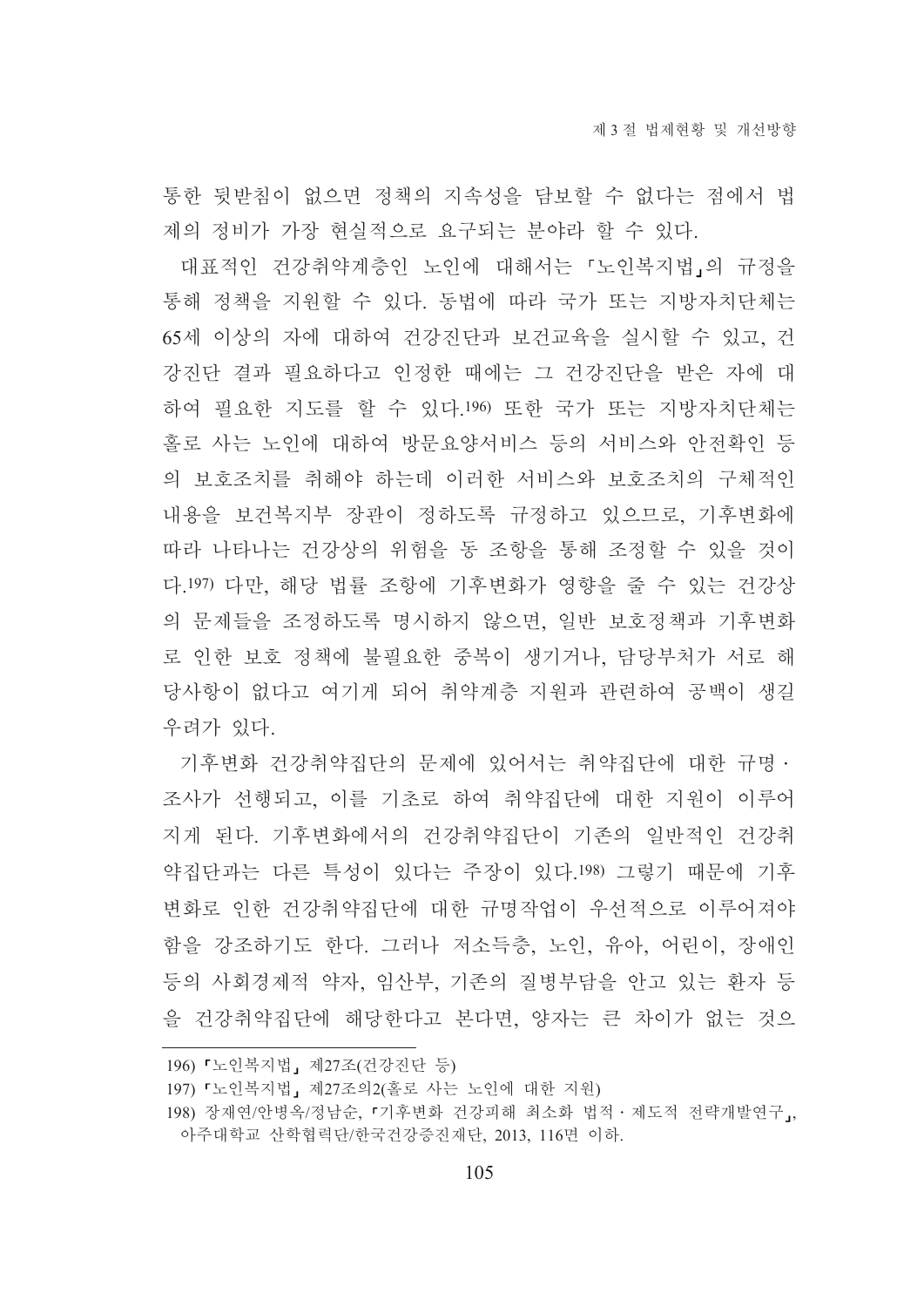로 생각된다. 즉, 일반적으로 건강문제에서 취약한 집단이 기후변화에 서도 건강한 일반인에 비하여 취약하다고 할 수 있을 것이다. 또한 건강취약집단에 대한 지원을, 기후변화로 인한 것과 일반적 요인에 의한 것을 구분하는 것 자체가 용이하지 않으며, 앞서 언급했던 바처 럼 기후변화가 단일한 원인이 되어 건강에 영향을 주는 경우는 많지 않다는 점에서 양자를 구분하여 지원체계를 만들어가는 것은 타당하 지 않다고 본다. 우리 법에서도 "국가와 지방자치단체는 보건의료정책 과 관련되는 사회보장정책이 연계되도록 하여야 한다."고 하고 있 다.199) 양자를 구분하여 범주화할 경우, 중복지원의 문제, 정책부서의 업무 관할 등에 있어서도 문제가 생길 수 있기 때문이다. 기후변화에 취약한 계층은 건강에서만 특히 더 문제된다기 보다는 생활의 대부분 의 영역에서 취약하다. 그런 점에서 기후변화로 인한 건강취약집단 문제에서 취약집단의 규모와 범위를 규명하는 것보다는 이들에 대한 실질적인 지워을 어떻게 해야 하는지에 대한 고민이 더 중요한 문제 로 보인다. 물론 취약계층 지워을 할 경우, 기후변화로 인하여 그 취 약성이 가중될 가능성 역시 감아해야 마땅할 것이다.

### 7. 공중보건서비스의 체계화

2014년에 발표된 IPCC 제5차 평가보고서에 따르면 기후변동과 기후 변화를 원인으로 하는 질병 상해에 대한 취약성은 지리적 요인, 현 재의 건강 상태, 나이와 성별(Gender), 사회경제적 지위(Socioeconomic Status). 공중보건과 기타 기반시설 등에 따라 달라진다고 하고 있 다.200) 지리적 요인, 현재 개개인의 건강상태, 나이와 성별에 대한 부

<sup>199) 『</sup>보건의료기본법』제7조(보건의료정책과 사회보장정책과의 연계) 국가와 지방자 치단체는 보건의료정책과 관련되는 사회보장정책이 연계되도록 하여야 한다.

<sup>200)</sup> Diarmid Campbell-Lendrum (WHO), Dave Chadee (Trinidad and Tobago), Yasushi Honda (Japan), Qiyong Liu(China), Jane Olwoch (South Africa), Boris Revich (Russian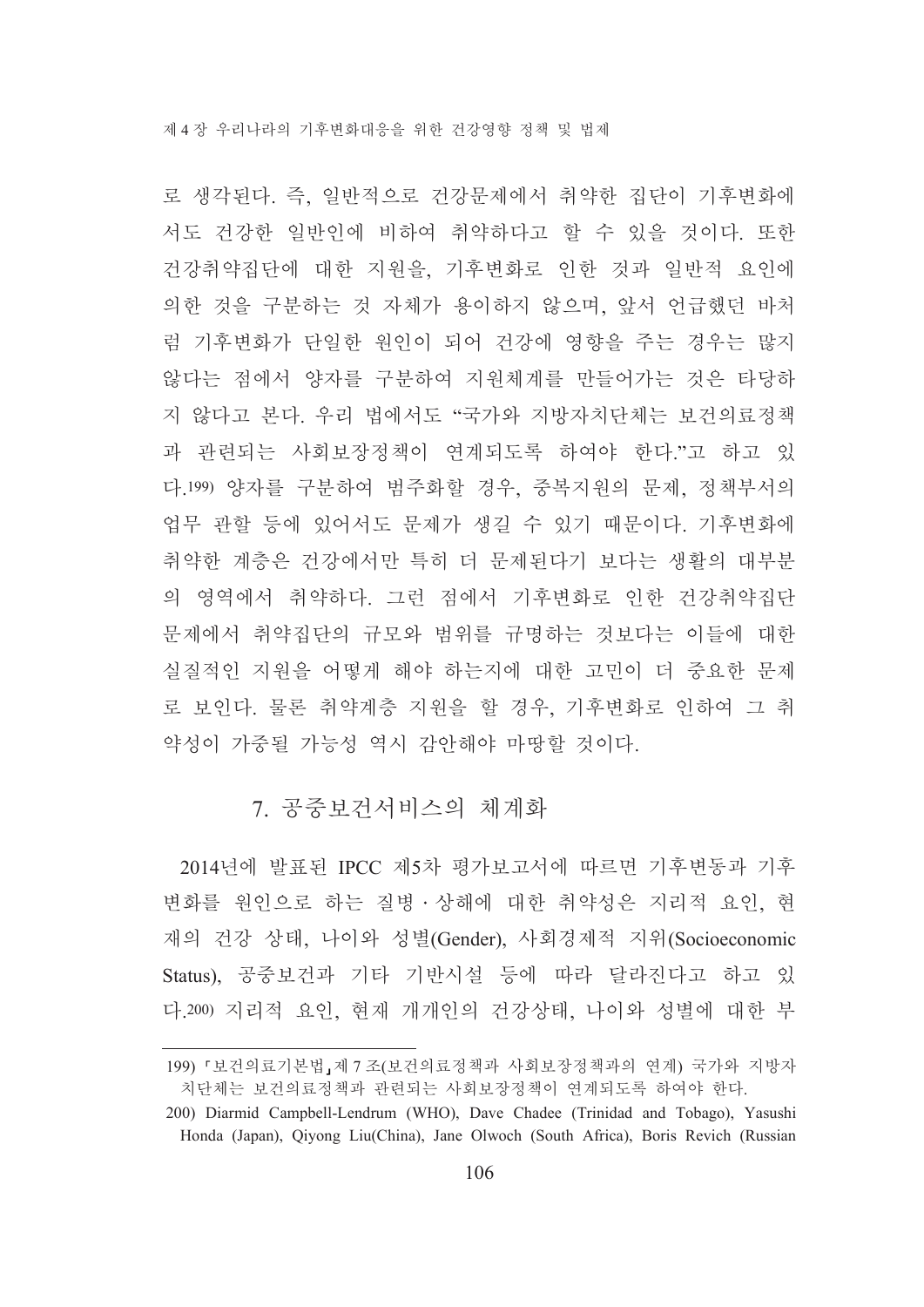분은 국가가 직접적으로 간섭해서 바꿀 수 있는 영역이 아니지만, 반 대로 사회경제적 지위에 따른 취약점, 공중보건 서비스의 확장, 기반 시설의 확충 등은 국가적으로 해결하지 않으면 안 되는 영역이다.

기후변화로 인한 건강영향이 취약계층에 더 민감하게, 치명적으로 영향을 준다면, 취약계층이 더 취약해지지 않도록 하는 것이 중요하 다. 또한 '건강'이라는 무형적 자산은 일단 손상이 되고나면 회복하기 가 쉽지 않고, 건강이 약화된 개개인이 모인 공동체도 약화될 수밖에 없다. 따라서 기후변화로 인한 건강영향도 사전예방적으로 관리를 강 화하는 것이 중요하다. 노인 인구가 기후변화에 취약하다는 것은 고 령화 사회에 진입하고 있는 우리의 현실을 감안할 때, 우리사회 구성 원의 상당수가 취약계층으로 전환될 수 있다는 의미이기도 하다. 따 라서 고령사회에 대비한 지속적인 건강관리를 강화하고, 건강한 생활 을 정착하기 위한 지원을 확대하는 것도 중요하다.

공동체 전체의 건강관리를 위해서는 공중보건서비스를 체계화하고 국가가 주도적으로 이를 추진해 나가는 것이 중요하다. 기후변화가 심화될수록 만성질환도 증가하게 되고, 폭염이나 한파에 의한 갑작스 런 건강피해도 증가하게 되므로 그에 따른 질병예방, 건강증진, 요양 및 재활 서비스 기능 등이 확충되어야 한다. 그러나 이를 민간에 주 도적으로 맡겨둘 경우, 저소득층의 보건의료 서비스에 대한 접근성이 제한을 받을 수밖에 없고, 이로 인해 저소득층은 더 낮은 건강수준을 유지하게 되며, 약화된 건강으로 인해 결국 소득기회를 제한받으며, 이것은 다시 소득저하를 유발하는 악순환으로 이어질 것이다. 따라서 기후변화로 인한 건강영향을 예방하고 피해를 저감시키기 위해서는 공공부문을 통한 서비스 공급의 확대가 불가피하다고 보인다. 보건복 지부의 《제3차 국민건강증진 종합계획》에 따른 "주민건강센터 설치

Federation), Rainer Sauerborn (Sweden), IPCC WGII AR5 Chapter 11. Human Health: Impacts, Adaptation, and Co-Benefits, 2014.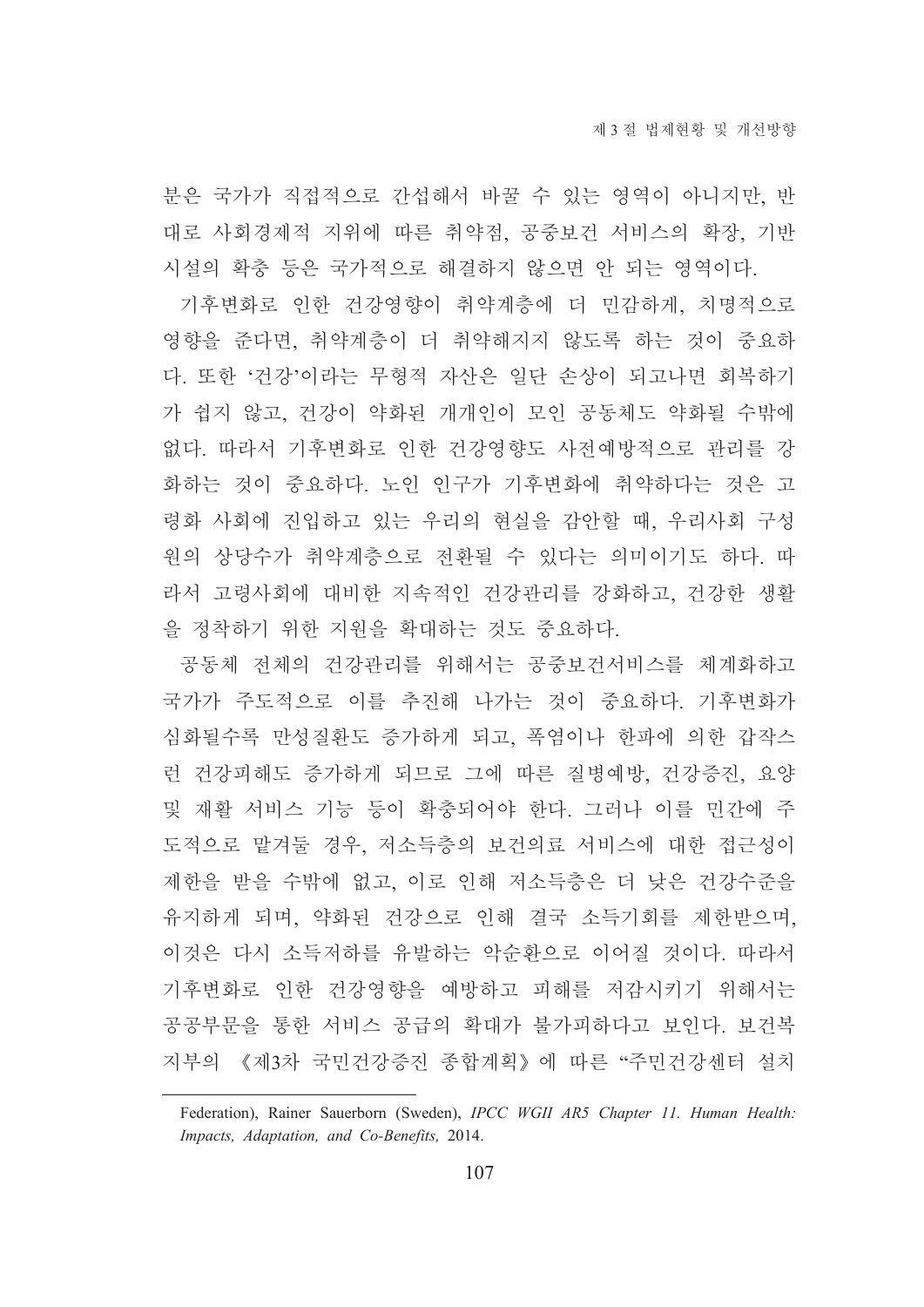제 4 장 우리나라의 기후변화대응을 위한 건강영향 정책 및 법제

지원". "도시보건지소 설치" 등201)은 이러한 점에서 기후변화에 따른 건강정책에서도 의미가 있는 사업이라 생각된다.

한편, 기후변화와 일반 정책을 명확하게 구분하여 추진하는 것은 가 능하지도 않지만, 타당하지도 않다. 기후변화로 인한 건강영향에 있어 서도 이를 별개의 문제로 관리하는 것은 앞서 언급했던 바와 같이 효 율성에서뿐만 아니라 정책 타당성 측면에서도 적합하지 않다. 그러나 기본적으로 우리의 현행 법체계에서는 기후변화로 인한 건강영향에 대한 인식이 미비하며, 이로 인하여 보건의료기관에서도 관련 사항들 을 추진해 나갈 의지가 약한 편이다. 보건의료 관련 사항들은 일부TF 팀의 구호나 정책만으로 달성될 수 있는 문제가 아니며. 사회·경제 적 요소들이 결합되어 있으므로 총체적 계획단계에서부터 고려되어야 할 영역의 문제이다.

예컨대. 현행법상 《보건의료발전계획》을 수립하는 경우 동 계획에 포함되어야 할 사항이 나열되어 있지만, 기후변화로 이한 영향에 대 한 고려는 보이지 않는다. 기후변화로 인한 건강영향을 국가적 과제 로 선정하고 추진한다면, 건강증진을 위한 국가적 계획에도 필요적으 로. 이에 대한 고려사항들이 서어적으로라도 포함되어야 마땅하다.

| 현행「보건의료기본법」                                                                                                                 | 개선안                                     |
|-----------------------------------------------------------------------------------------------------------------------------|-----------------------------------------|
| 제15조(보건의료발전계획의 수립 등)<br>1) 보건복지부장관은 관계 중앙행<br>정기관의 장과의 협의와 제20조에<br>따른 보건의료정책심의위원회의 심<br>의를 거쳐 보건의료발전계획을 5년<br>마다 수립하여야 한다. | 제15조(보건의료발전계획의 수립 등)<br>1 현행과 같음        |
| 2 보건의료발전계획에 포함되어<br>야 할 사항은 다음 각 호와 같다.                                                                                     | ② 보건의료발전계획에 포함되어<br>야 할 사항은 다음 각 호와 같다. |

201) 보건복지부, 《제3차 국민건강증진종합계획(2011~2020)》, 2011, 681면.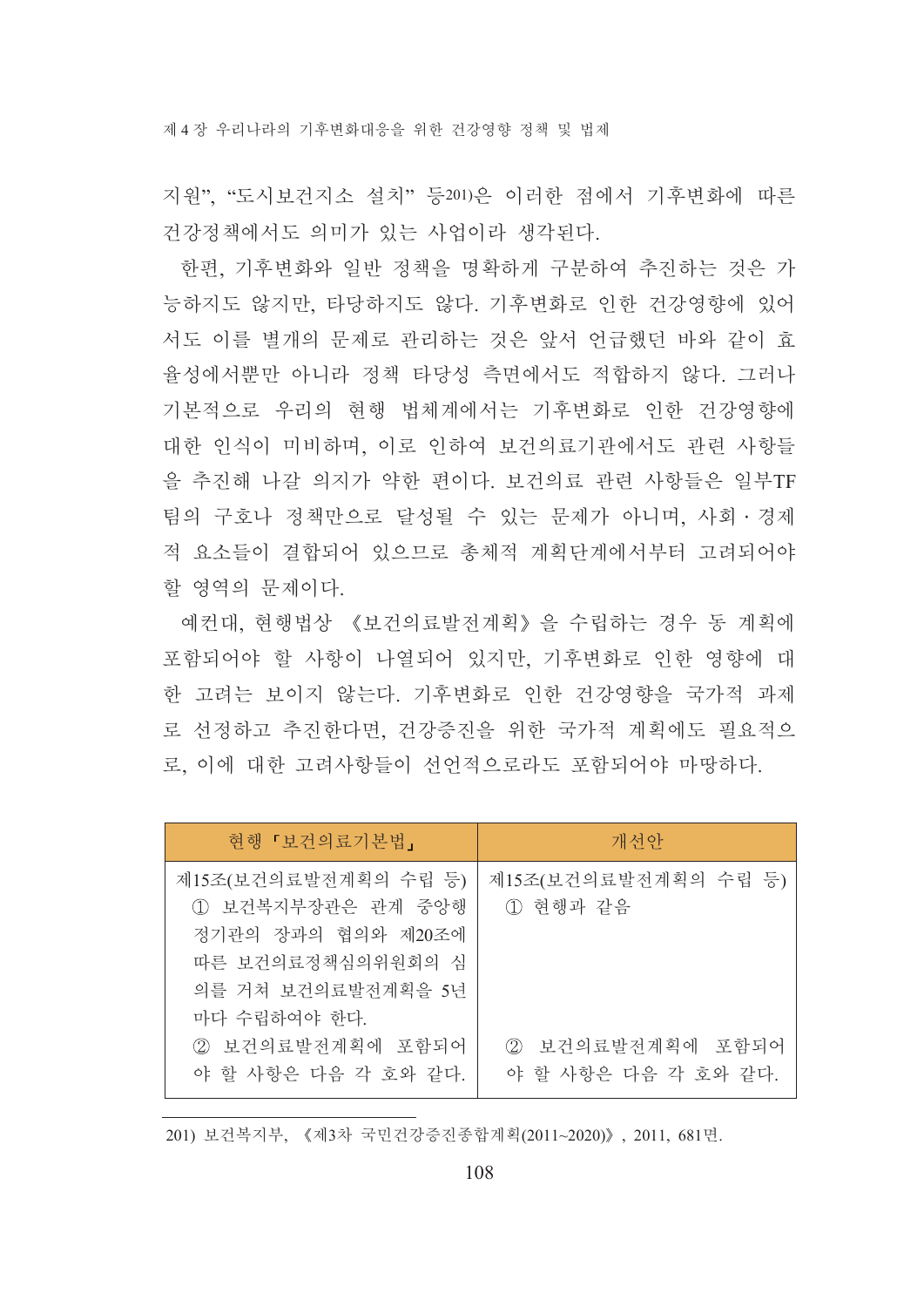| 현행 『보건의료기본법』                                                                                                                                                                                                                                       | 개선안                                                                                                                       |
|----------------------------------------------------------------------------------------------------------------------------------------------------------------------------------------------------------------------------------------------------|---------------------------------------------------------------------------------------------------------------------------|
| 1. 보건의료 발전의 기본 목표 및 <br>그 추진 방향<br>2. 주요 보건의료사업계획 및 그<br>추진 방법<br>3. 보건의료자원의 조달 및 관리<br>방안<br>4. 보건의료의 제공 및 이용체계<br>등 보건의료의 효율화에 관한<br>시책<br>5. 중앙행정기관 간의 보건의료<br>관련 업무의 종합 · 조정<br>6. 노인 · 장애인 등 보건의료 취약<br>계층에 대한 보건의료사업계획<br>7. 보건의료 통계 및 그 정보의 | 1. - 7. 현행과 같음                                                                                                            |
| 관리 방안<br>8. 그 밖에 보건의료 발전을 위하<br>여 특히 필요하다고 인정되는<br>사항<br>3 보건의료발전계획은 국무회의<br>의 심의를 거쳐 확정한다.                                                                                                                                                        | 8. 기후변화에 대한 대응 및 건강<br>피해 예방에 관한 사항<br>9. 그 밖에 보건의료 발전을 위하<br>여 특히 필요하다고 인정되는<br>사항<br>3 보건의료발전계획은 국무회의<br>의 심의를 거쳐 확정한다. |

《보건의료발전계획》에서 더 나아가 《지역보건의료계획》의 내용 에도 기후변화로 인한 건강피해를 예방하고 줄이기 위한 대책이 포함 되도록 의무화할 필요성이 있다.

| 현행 『지역보건법』          | 개선안                  |
|---------------------|----------------------|
| 제 4 조(지역보건의료계획의 내용) | 제 4조(지역보건의료계획의 내용)   |
| ① 지역보건의료계획에는 다음 각   | 1) 지역보건의료계획에는 다음 각 호 |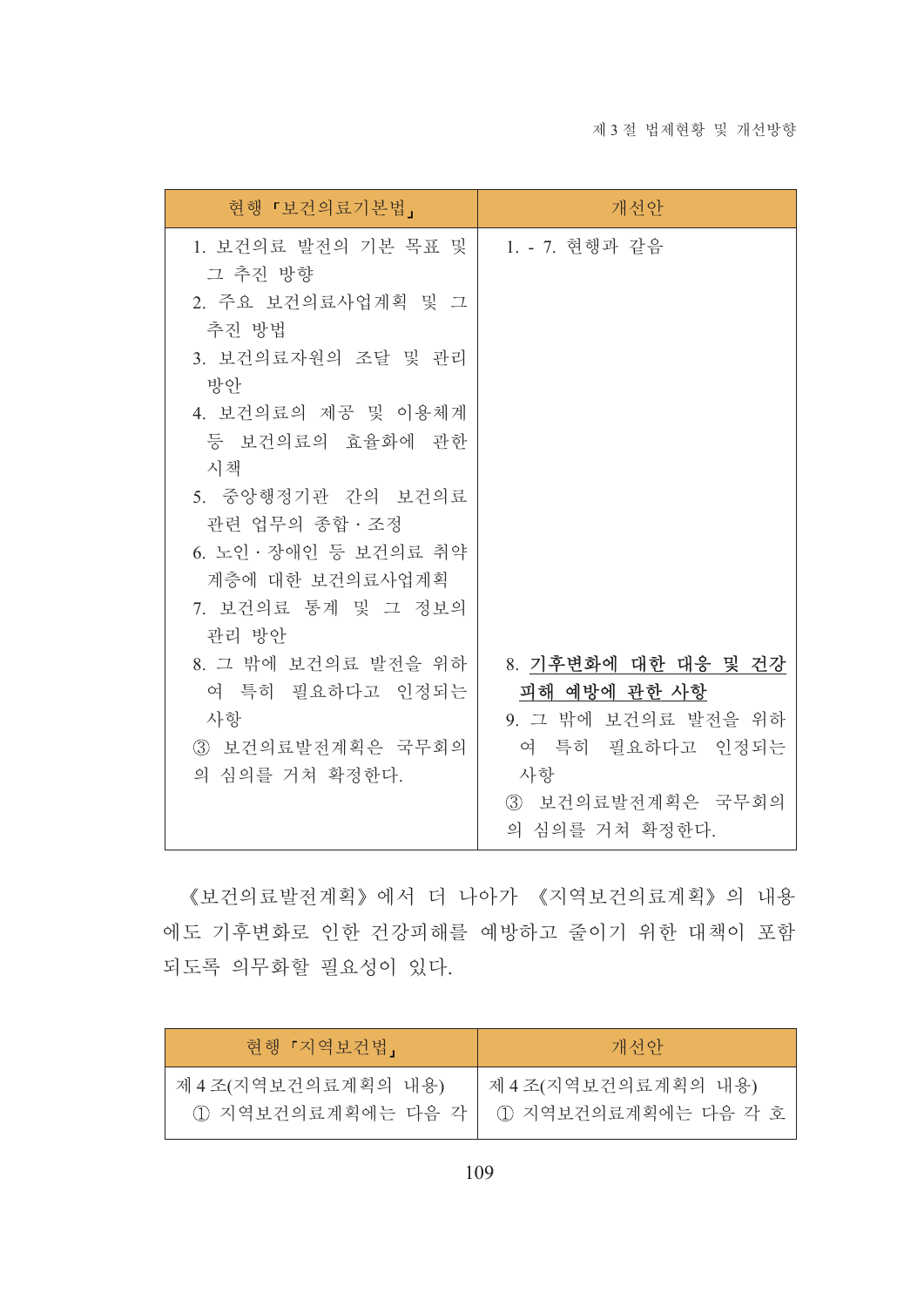제 4 장 우리나라의 기후변화대응을 위하 건강영향 정책 및 법제

| 현행 『지역보건법』                                                                                                                                                                                                               | 개선안                                                                                                                                                                                              |
|--------------------------------------------------------------------------------------------------------------------------------------------------------------------------------------------------------------------------|--------------------------------------------------------------------------------------------------------------------------------------------------------------------------------------------------|
| 호의 사항이 포함되어야 한다.<br>1. 보건의료수요 측정<br>2. 보건의료에 관한 장단기 공급<br>대책<br>3. 인력 · 조직 · 재정 등 보건의료<br>자원의 조달 및 관리<br>4. 보건의료의 전달체계<br>5. 지역보건의료에 관련된 통계의<br>수집 및 정리<br>2 제1항에서 규정한 것 외에 지<br>역보건의료계획의 내용, 수립방<br>법 · 시기 등에 관하여 필요한 사 | 의 사항이 포함되어야 한다.<br>1. 보건의료수요 측정<br>2. 보건의료에 관한 장단기 공급<br>대책<br>3. 인력 · 조직 · 재정 등 보건의료<br>자원의 조달 및 관리<br>4. 보건의료의 전달체계<br>5. 지역보건의료에 관련된 통계의<br>수집 및 정리<br>6. 기후변화대응 및 건강영향최소<br>화 방안<br>2 현행과 같음 |
| 항은 대통령령으로 정한다.                                                                                                                                                                                                           |                                                                                                                                                                                                  |

이러한 계획들에 기후변화대응에 관한 사항이 포함되면. 예산 및 기 술지원 등의 지원을 법적으로 보장받을 수 있는 실익이 생겨난다. 즉, '보건의료계획'에 따른 정책시행에 필요한 경우 자치단체에서는 이에 필요한 인력 · 기술 · 재정지워을 할 수 있고 202) 기후변화로 인한 건강 피해 예방이 '보건의료계획'에 명시적으로 포함되는 경우 국가 예산에 서도 이를 지워받을 수 있는 근거가 존재하므로203). 보건의료계획에 기후변화로 인한 건강피해 예방에 관한 사항의 명시가 필요할 것으로 생각된다.

<sup>202) 『</sup>지역보건법』제5조(지역보건의료계획의 시행) ① 시 · 도지사 또는 시장 · 군수 · 구청장은 보건복지부령이 정하는 바에 의하여 지역보건의료계획을 시행하여야 한 다. 2시 · 도지사 또는 시장 · 군수 · 구청장은 지역보건의료계획을 시행함에 있어 필요하다고 인정하는 경우에는 보건의료관련기관 · 단체등에 대하여 인력 · 기술 및 재정지원을 할 수 있다.

<sup>203) 「</sup>보건의료기본법」제19조(비용의 보조) 국가는 예산의 범위에서 지역보건의료계 획의 시행에 필요한 비용의 전부 또는 일부를 지방자치단체에 보조할 수 있다.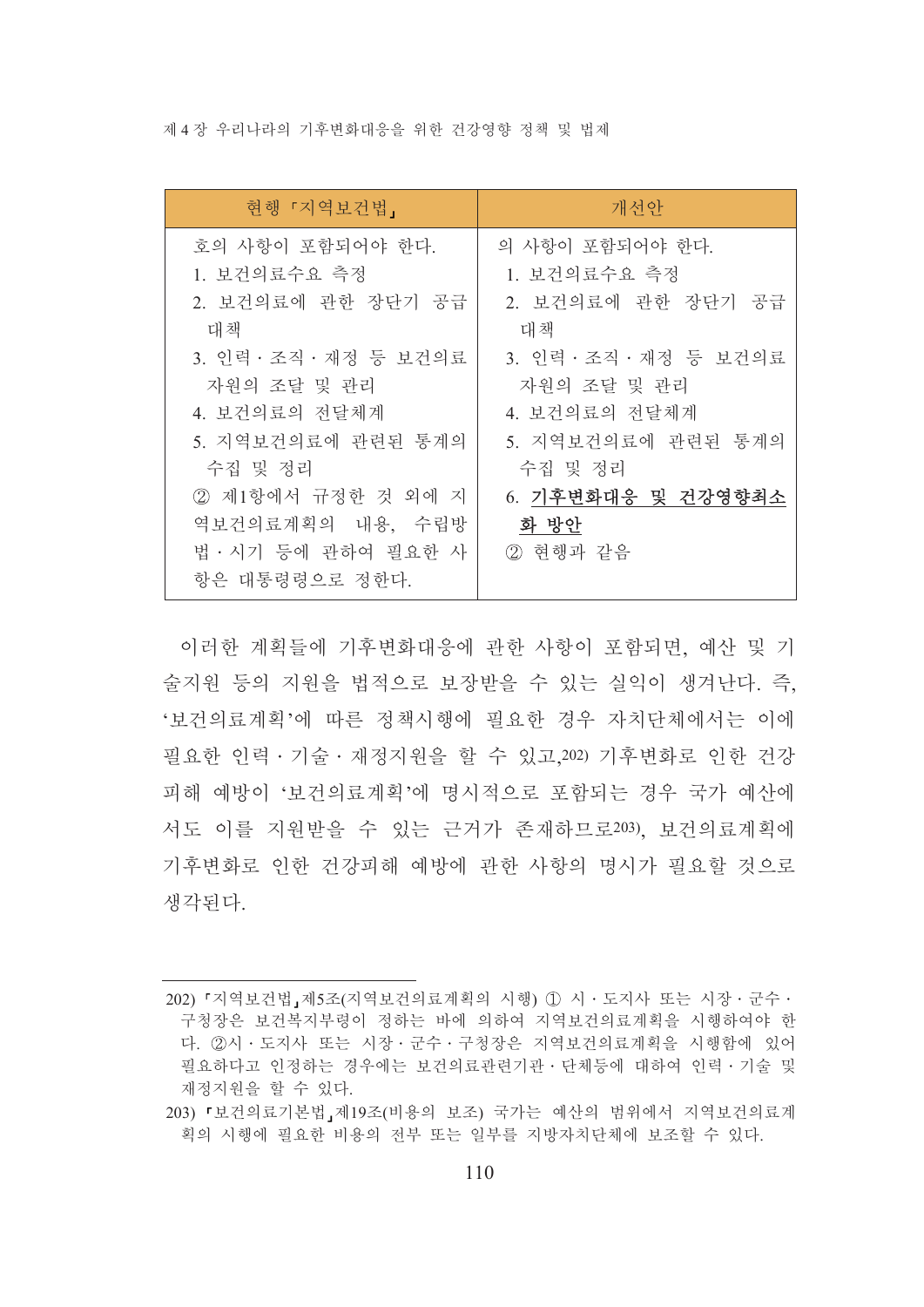한편, 현행법상 국민의 보건, 건강 관련 정책 수립 및 추진에 연관 된 법률 및 계획은 『국민건강증진법』에 따른 《국민건강증진종합계 획》, 『저탄소 녹색성장 기본법』에 따른 《기후변화 적응대책》 및 《기후변화적응 건강관리대책》, 「환경보건법」에 따른 《환경보건종 합계획》, 「보건의료기본법」에 따른 《보건의료발전계획》이 있다.

| 근거법률                                       | 계획명                     | 심 의                   |
|--------------------------------------------|-------------------------|-----------------------|
| 국민건강증진법<br>제4조 이하                          | 국민건강증진종합계획              | 국민건강증진정책심의<br>위원회의 심의 |
| 저탄소녹색성장기본법<br>제48조제4항<br>동법 시행령 제38조<br>이하 | 기후변화 적응대책<br>및 분야별 적응대책 | 녹색성장위원회의 심의           |
| 환경보건법<br>제6조 이하                            | 환경보건종합계획                | 환경보건위원회의 심의           |
| 보건의료기본법<br>제15조 이하                         | 보건의료발전계획                | 국무회의의 심의를<br>거쳐 확정    |

이들 각각의 법률과 법정계획들이 추구하는 궁극적인 목적은 국민 건강과 생태계의 건전성(「환경보건법」). 국민건강의 증진(「국민건강증 진법」), 국민의 보건 및 복지증진(「보건의료기본법」) 등으로 결국에는 국민의 "건강. 보건"을 지키고 증진하는데 있다. 그렇다면 이상의 법 정계획들이 별개의 것으로 기능하는 것이 아니라. 유기적인 연관성을 가지고 움직일 수 있도록 하는 것이 중요하며, 화경 · 사회적인 문제 를 포괄하는 기후변화와의 관련성이 각각의 계획들에도 반영되도록 할 필요가 있을 것으로 생각된다.

예컨대 앞서 언급했던204). 《환경보건종합계획》에서는 기후변화와 건강관련 사항을 포함시키고 있다. 『국민건강증진법』에 따라 수립된 204) 제3절 1. 조직, 관할과 권한 부분 참고.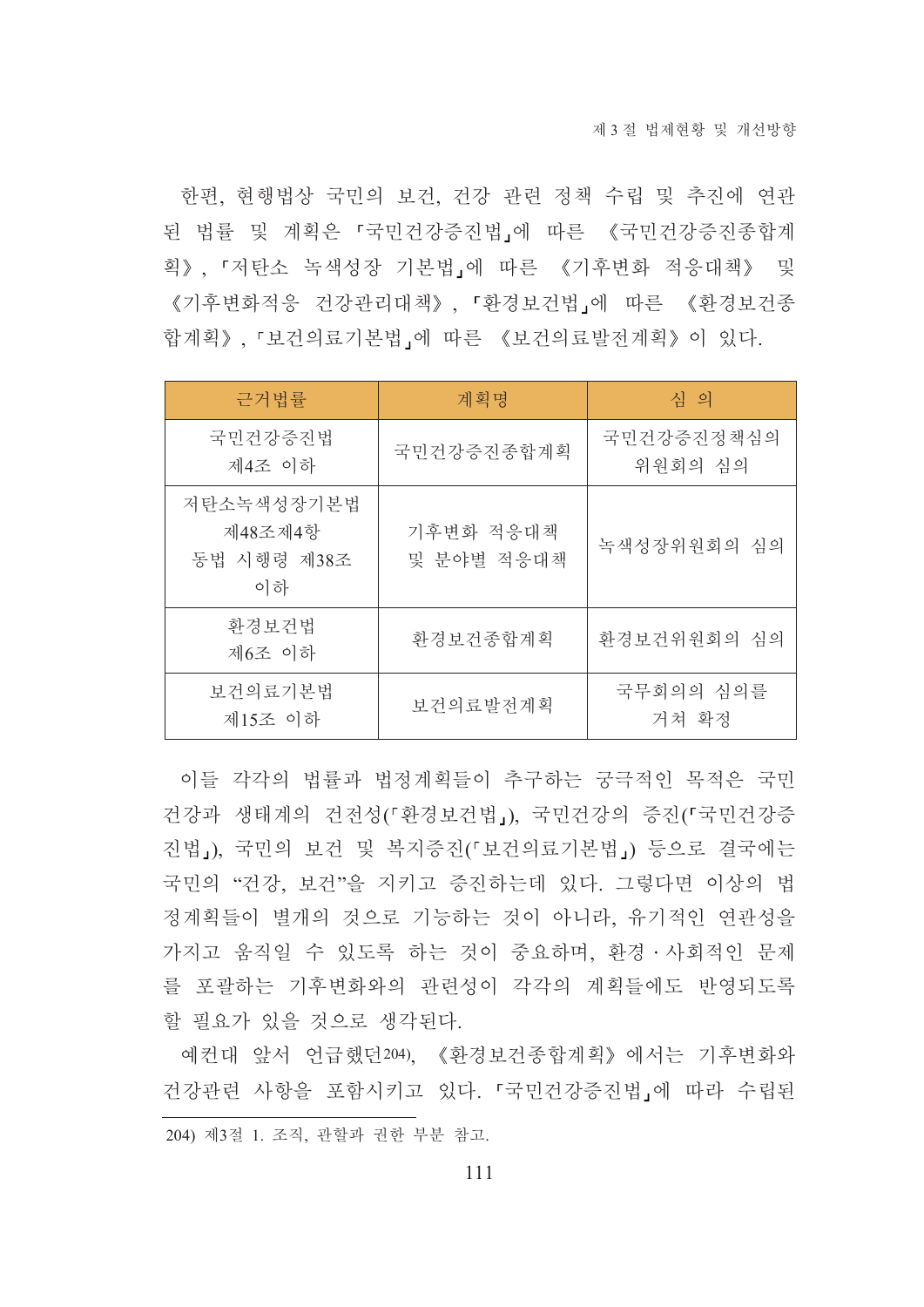《제3차 국민건강증진 종합계획》에서도 중점과제 17. 식품정책에서 "마. 기후변화 등 환경변화에 대응하기 위한 식품안전관리강화" 항목 으로 기후변화 관련 내용을 언급하고 있다.205) 반면, 《제3차 국민건 강증진 종합계획》의 중점과제 19에서는 "건강영향평가"를 그 내용으 로 하고 있는데, 건강영향평가 항목의 예로 제시된 내용을 보면, 환경 적 상태(외부 공기 질, 공기오염, 건물 내 공기의 질, 수질 및 오염, 청정도시 및 재활용, 건축 환경 및 개방 공간, 에너지 소비, 접근성, 이동성, 교통, 소음), 일반적 사회경제적 및 문화상태(빈곤, 지역사회 안전, 주거상태, 범죄, 교육, 고용, 작업 환경, 여가, 사고, 농업 및 식 품생산), 사회 및 지역사회 네트워크(사회적 배제, 지역사회 개발, 보 건서비스, 사회적 서비스), 생활양식(식이, 식체활동, 흡연, 음주, 성생 활, 마약, 스트레스)을 건강결정인자 및 잠재적 영향요소로 설정하고 있는데206) 여기에서 기후변화에 대한 고려는 보이지 않는다. 건강과 기후변화와의 관련성이 유기적으로 고려되어야 한다는 점에서 볼 때, 《국민건강증진 종합계획》에 따른 건강영향 평가 체계 구축에 있어 서도 기후변화로 인한 영향요소의 반영이 반드시 있어야 할 것으로 생각된다.

<sup>205)</sup> 보건복지부, 《제3차 국민건강증진종합계획(2011~2020)》, 2011, 777면. 206) 보건복지부, 앞의 계획, 511면.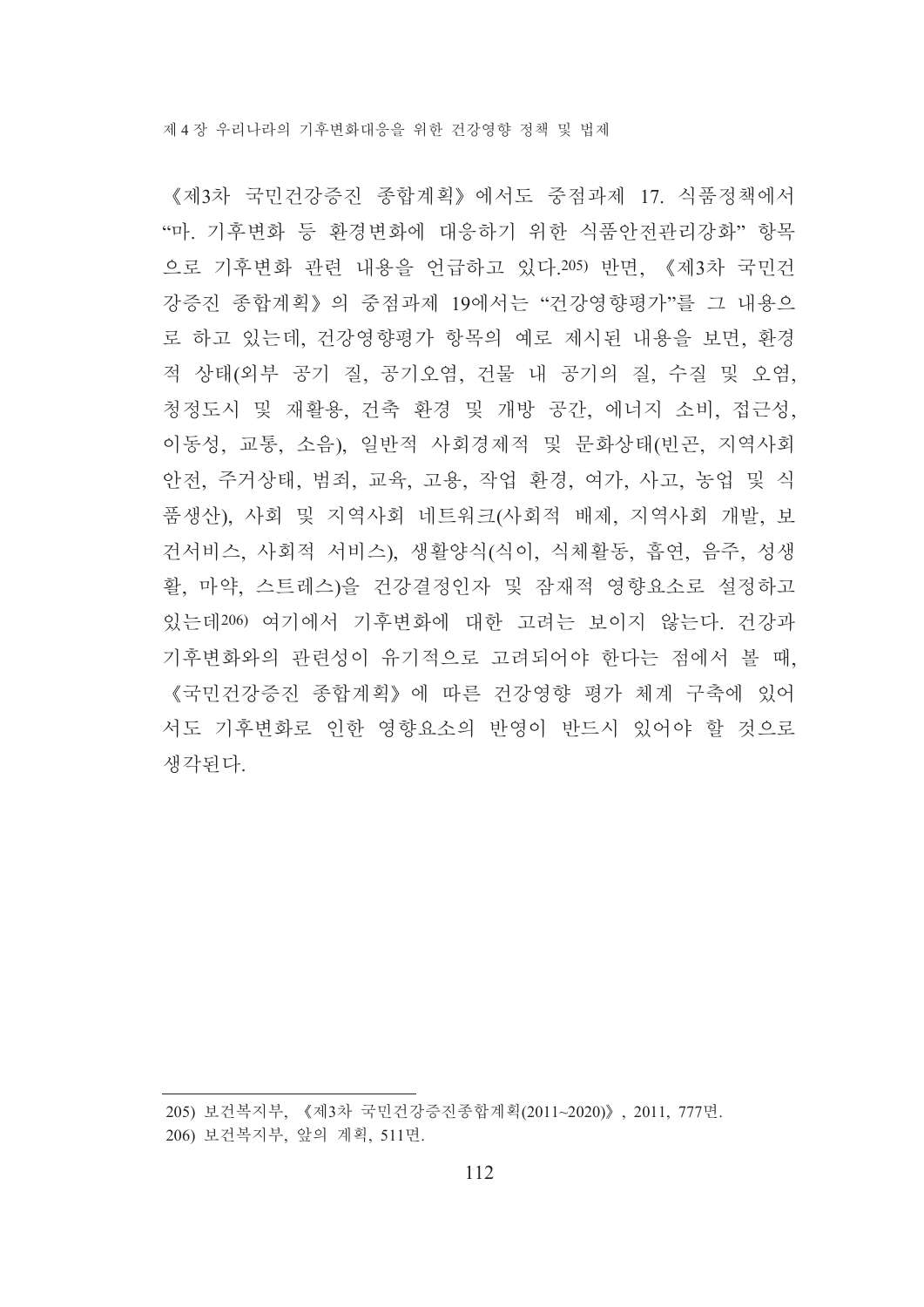# 제 5 장결론

기후변화가 건강에 미치는 영향에 대한 문제에서 법은, 적극적으로 는 정부의 권한과 관할을 설정하고, 정부와 관계를 맺고 있는 개인들 의 행동에 직접적으로 혹은 간접적으로 영향을 미칠 수 있는 사회적 규범으로 작용할 수 있다. 또한 소극적으로는 '기후변화로 인해 발생 하는 각종 사건'에 대해 개입하고 규제하는 국가권력의 남용 가능성 을 방지하고, 권한에 한계를 긋는 작용을 할 수 있다.

물론 법과 제도를 설계하고 개혁하는 것만으로 기후변화로 인한 건 강위험의 문제가 줄어든다거나 관련된 공중보건의 문제가 더 좋아진 다고 할 수는 없다. 하지만 기후변화와 건강과의 관련성을 법과 제도 를 통해 더 명확히 하고 관련기관들의 미션, 기능들을 더 체계적으로 기술하는 것은 건강영향과제를 수행하기 위한 첫 단추가 될 수 있을 것이다. 나아가 법령을 통해 담당기관의 권한 범위를 명확하게 하며. 유연한 제도설계를 통해 이를 뒷받침하고, 대인적 통제수단을 사용해 야 할 경우 이를 위한 기준과 절차를 명시하여 법치행정의 기틀을 마 련하는 것은 기후변화로 나타나는 건강위험을 예방하고 줄이기 위한 전제가 된다. 동시에 이러한 기초 위에서 적극적이 정부의 의무를 창 출하는 것. 공중보건시스템을 활성화하고 이를 통해 국민의 삶의 질 을 향상시키는 등의 일에 있어서도 법과 제도는 장애물이 아닌 촉매 제로 기능할 수 있다.

법과 제도는 국민의 기본권 보장, 삶의 질 향상, 궁극적으로 모든 인간의 존엄성 존중을 위한 효과적인 수단이 되어야 하며, 시작점이 되어야 한다. 또한 기후변화와 건강의 문제는 정치적 경제적 사회 적 문제들과 긴밀하게 연결되어 있다는 점에서 법과 제도를 수단으로 해서 거시적으로 대응해야 할 필요성이 무엇보다도 큰 분야이다. 우 리나라의 경우 기후변화대응을 위한 다양한 정책이 수립되고 꾸준히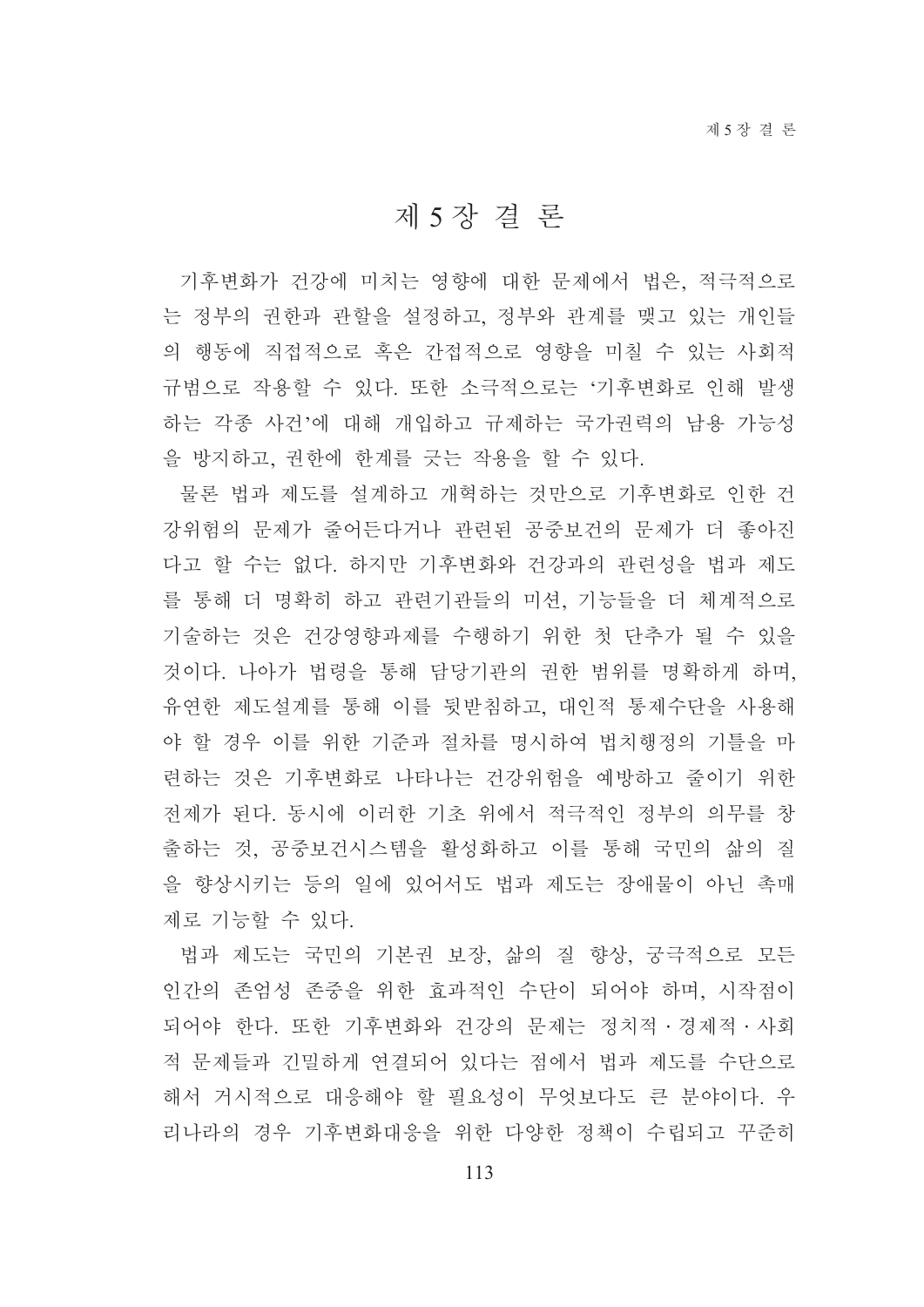관련 법제가 정비되고 있지만, 지금까지는 기후변화와 건강관련성에 대한 연구 및 제도설계, 법제 정비에 대한 고민이 적었던 것이 사실 이다. 그러나 기후변화가 미치는 영향이 직접적이든, 간접적이든 결국 그 영향에 따른 최종피해자는 인간이라는 점에서 기후변화와 건강 관 련성에 대한 문제인식 및 대응방안의 마련은 더 이상 미룰 수 없는 과제임을 인식하고 지속적인 제도설계와 법제의 정비가 있어야 할 것 이다.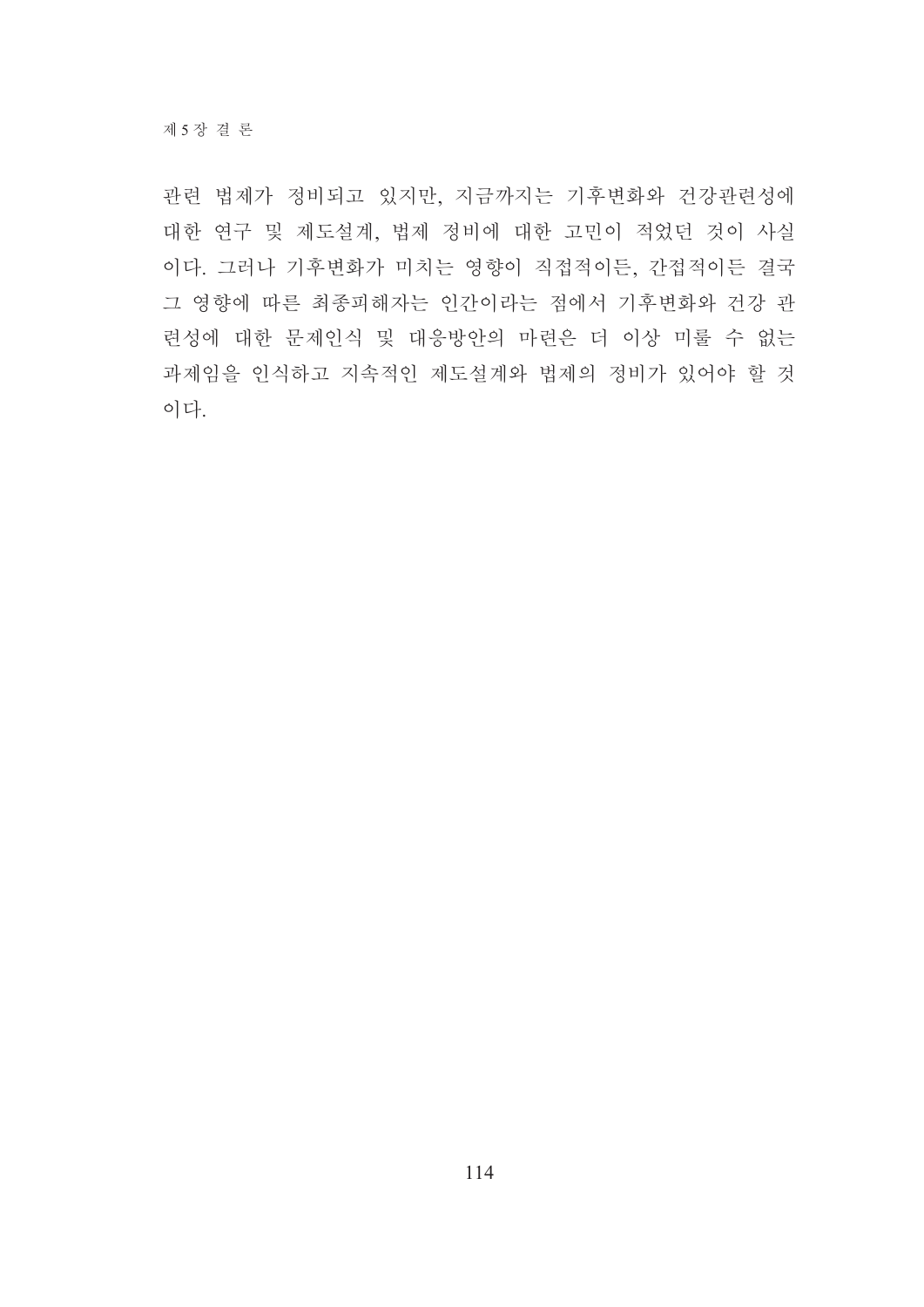## 참 고 무 헌

### <국내문헌>

- "기후변화와 건강 적응대책", 『보건복지 Issue & Focus』제54호(2010-37), 한국보건사회연구원, 2010, 9, 17.
- 관계부처 합동, 『저탄소 녹색성장기본법 시행에 따른 국가 기후변화 적 응대책(2011-2015)』, 2010.
- 관계부처합동(교육과학기술부, 보건복지부, 환경부), 「환경보건종합계획  $(2011~2020)$ , 2011. 2.
- 관계부처합동, 「2013년 이상기후 보고서」, 2014

기상청. 『기후변화 2007: 종합보고서, 번역본

- 기후변화대책위원회 안건, "새로운 전환" 기후변화 제4차 종합대책 [5개년 계획]. 국무조정실 기후변화대책기획단, 2007, 12, 17,
- 길준규, "기후변화에 따른 건강피해 극복을 위한 독일의 건강법 정책 서설". 「기후변화대응을 위한 보건정책에 관한 연구 워크숍 자 료집」, 한국법제연구원, 2014. 7. 25.
- 김동진/신호성/채수미. "기후변화가 설사병 발생에 미치는 영향 분석", 「보건사회연구」제32권 제1호, 한국보건사회연구원, 2012.
- 김주경, "헌법상 건강권의 개념 및 그 내용", 「헌법판례연구」 12, 한국 헌법판례연구회, 2011. 3
- 디냐르 고드레지/황성원 옮김 「기후변화, 지구의 미래에 희망은 있는가?」 이후, 2007.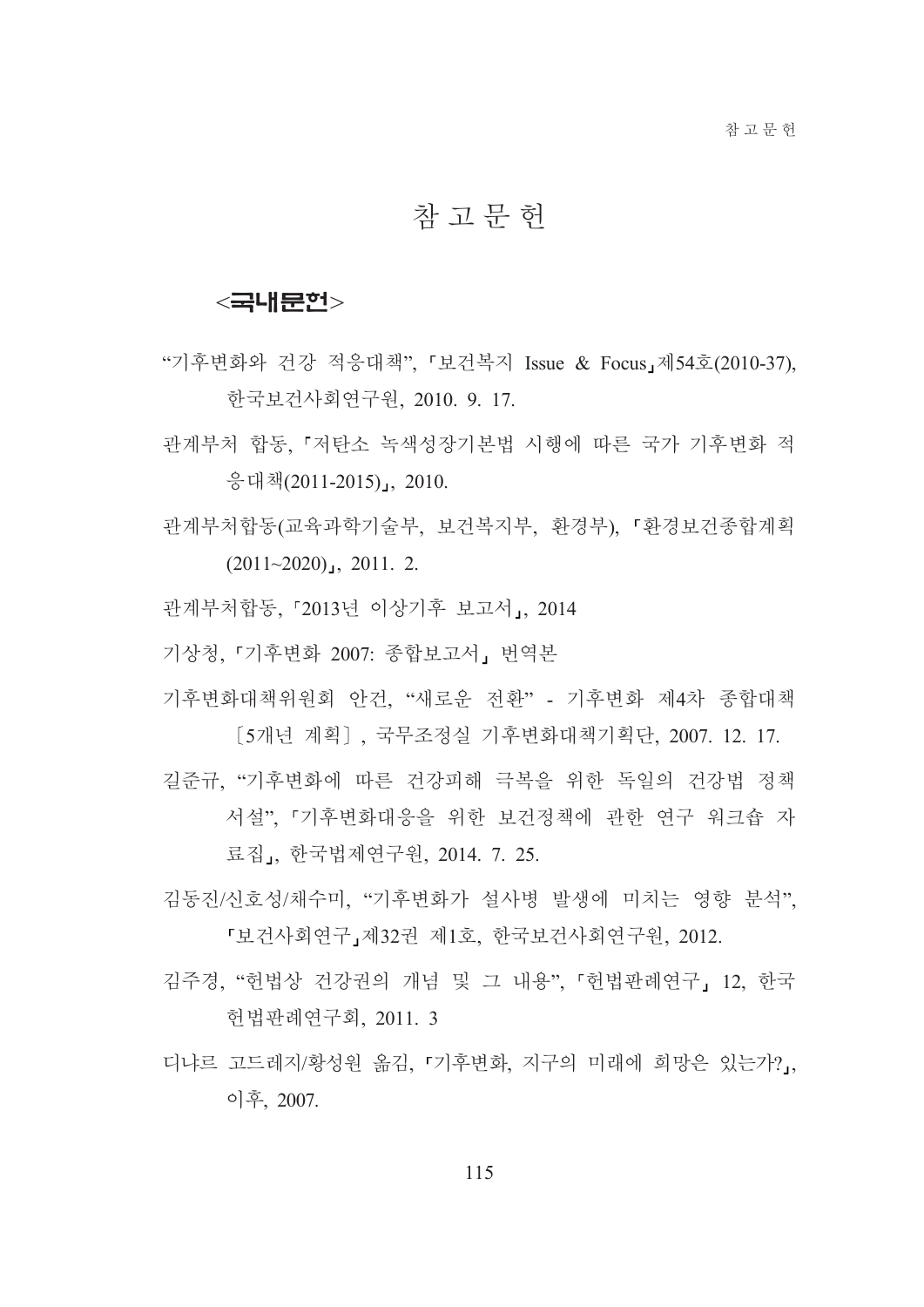- 박기환, "기후변화대응 식품안전관리 연구 소개" ppt 자료, 기후변화대응 식품안전관리 연구사업단. 2013.
- 박유형 『기후변화의 대기오염, 호흡기 및 알레르기질화 발생 상관성에 관한 조사연구」, 질병관리본부, 2011.
- 배현주/하종식/임유라. 『기후변화와 대기오염으로 인한 건강영향 연구: 사회경제적 변수에 따른 사망영향, 한국환경정책 · 평가연구원, 2011.
- 보건복지부. 《기후변화적응 건강관리대책(2011~2015)》, 2010, 12.
- 보건복지부, 《제3차 국민건강증진종합계획(2011~2020)》, 2011
- 보건복지부/질병관리본부. 「한국의 기후변화 건강영향과 건강대책,  $2011.1$
- 송창근/이석조/윤창근, "기후변화와 대기환경의 통합적 관리에 관한 고찰", 『한국대기화경학회지』제27권 제6호 2011.
- 오성남/김정우/이태영/신임철/이규석/안순일, 『기후와 문화』, 시그마프레스,  $2011$
- 윤순진, "영국과 독일의 기후변화정책", ECO 제11권 제1호, 2007.
- 임연희/김호. "기후변화와 건강 저온과 고온이 사망에 미치는 영향에 관한 체계적 고찰", 「한국환경보건학회지」 제37권 제6호, 2011.
- 장재연 『미세먼지의 건강영향 및 대응방안 미세면지로 인한 건강피해 예방 및 정책 마련을 위한 토론회 자료집」, 기후변화건강포럼 제33차 월례포럼, 2014. 4. 17.
- 장재연/아병옥/정남순 『기후변화 건강피해 최소화 법적 · 제도적 전략개 발여구, 아주대학교 산학협력단/한국건강증진재단, 2013.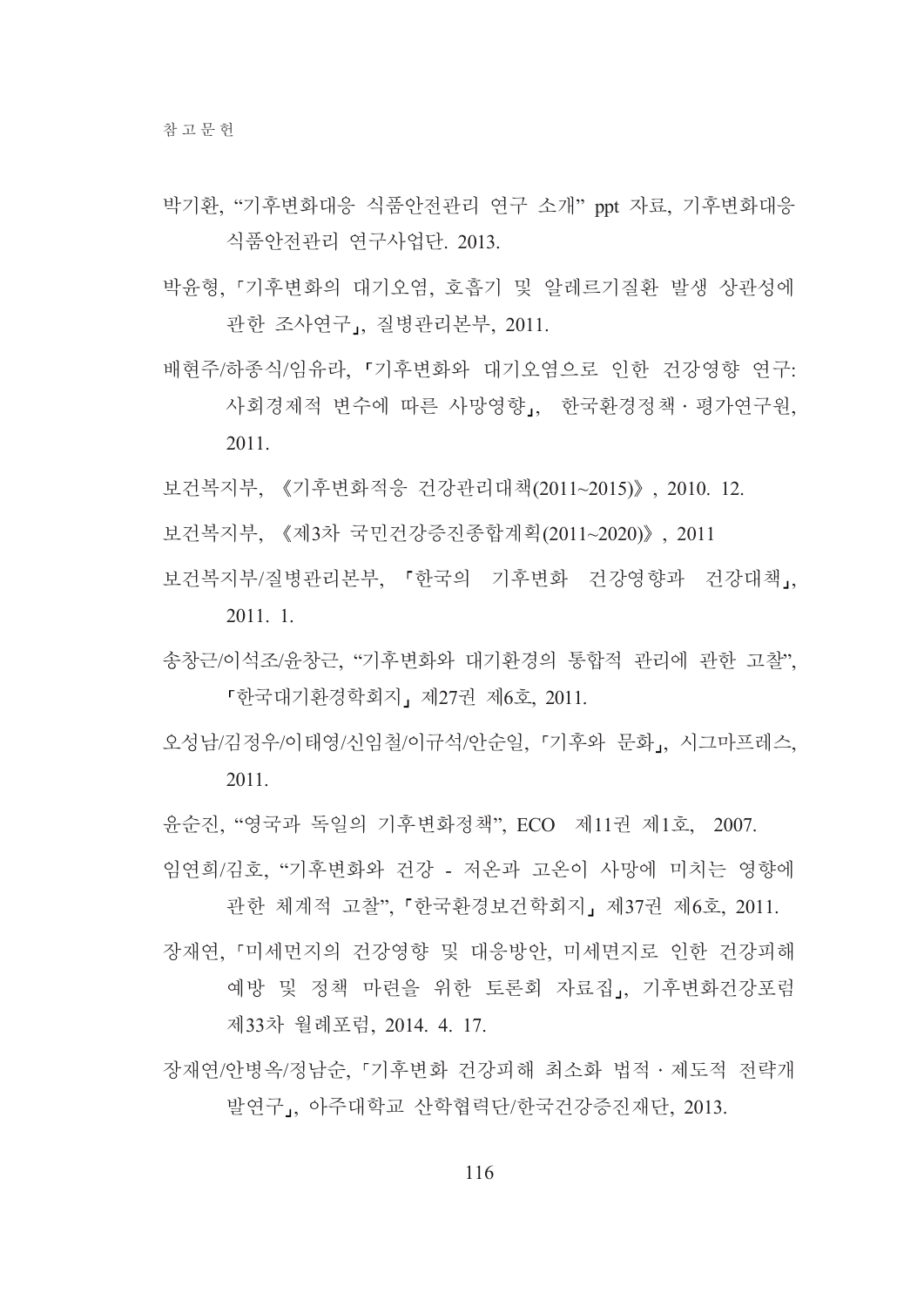장재연/조승헌, 『한반도 기후변화 영향평가 및 적응프로그램 마련 - 기 후변화로 인한 건강피해 가능성 조사 및 피해 저감정책 방향에 관한 연구,, 환경부, 2003. 9.

- 정명섭, 『기후변화에 따른 식중독 발생 영향 분석 및 관리 체계 연구』, 한국보건산업진흥워/식품의약품안전청, 2009. 11.
- 주영수, "기후변화와 건강", 「대한내과학회지」제75권 제5호, 2008.
- 질병관리본부, 「2013~2014년 한파로 인한 한랭질환 신고현황」, 2014.
- 질병관리본부, 「2013년도 폭염으로 인한 온열질환 신고현황 연보, 2013. 11.
- 질병관리본부, 「기후를 활용한 전염병 집단발생예측」(World Health Organization, Using climate to pretect infectious disease outbreaks: a review. 2004 번역서), 2005.
- 한국법제연구워. 「주요국가의 녹색성장 · 기후변화 법령집, 녹색성장위 원회/한국법제연구원, 2010. 11.
- 한국화경정책 · 평가연구워. 「기후변화 및 대기오염에 의한 건강영향의 시공간적 분포 연구」, 국립환경과학원, 2010. 12.

환경부, 『환경보건 10개년 종합계획(2006~2015)』, 2006. 2.

#### <국외문헌>

- WHO, Sixty-seventh World Health Assembly Provisional agenda item 17, A67/40, 21 March 2014.
- Bundesministerium für Umwelt, Naturschutz und Reaktorsicherheit (Hrsg.), Deutsche Anpassungsstrategie an den Klimawandel, 2008.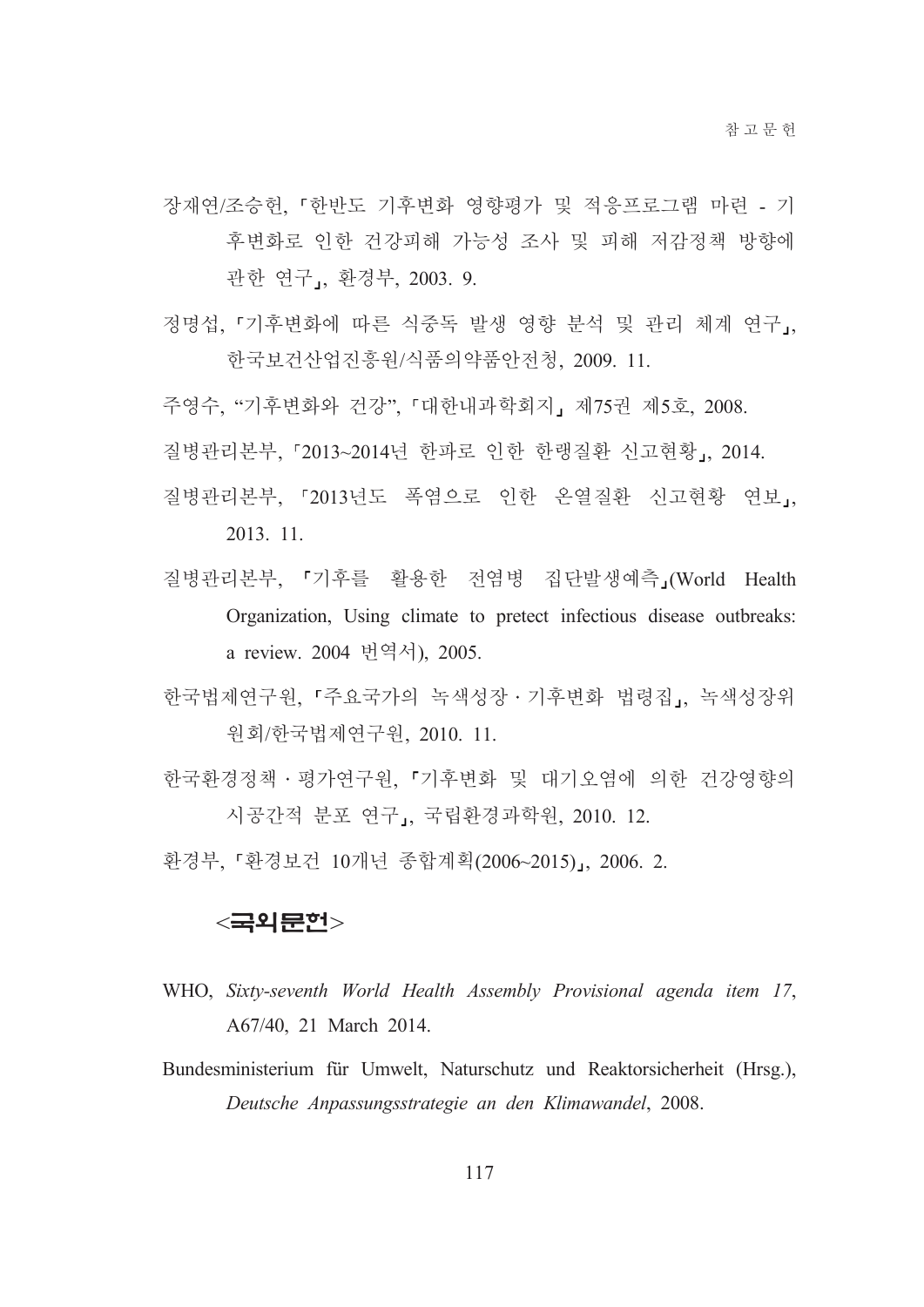- Christiane Beuermann, Climate Policy: Towards an Agenda for Policy Learning between Britain and Germany, Anglo-German Foundation for the Study of Industrial Socity, 2002. 9.
- Confalonieri, U., B. Menne, R. Akhtar, K.L. Ebi, M. Hauengue, R.S. Kovats, B. Revich and A. Woodward, 2007: Human health. Climate Change 2007: Impacts, Adaptation and Vulnerability. Contribution of Working Group II to the Fourth Assessment Report of the Intergovernmental Panel on Climate Change, M.L. Parry, O.F. Canziani, J.P. Palutikof, P.J. van der Linden and C.E. Hanson, Eds., Cambridge University Press, Cambridge, UK.
- Diarmid Campbell-Lendrum (WHO), Dave Chadee (Trinidad and Tobago), Yasushi Honda (Japan), Qiyong Liu(China), Jane Olwoch (South Africa), Boris Revich (Russian Federation), Rainer Sauerborn (Sweden), IPCC WGII AR5 Chapter 11. Human Health: Impacts, Adaptation, and Co-Benefits, 2014.
- Draft HHS Climate Change Adaptation Plan, 2012.
- Hans-Joachim Koch, Klimaschutzrecht Ziele, Instrumente und Strukturen eines neuen Rechtsgebiets, NVwZ 2011.
- IPCC Second Assessment Report: Climate Change 1995(SAR).
- IPCC Third Assessment Report: Climate Change 2001 (TAR).
- L. Gostin, Legal Foundations of Public Health Law and its Role in Meeting Future Challenge, Public Health 120 Supplement 1, 2006. 8.
- Müller/Schulze-Felitz, in : dies (Hrsg.), Europäisches Klimaschutzrecht, 2009.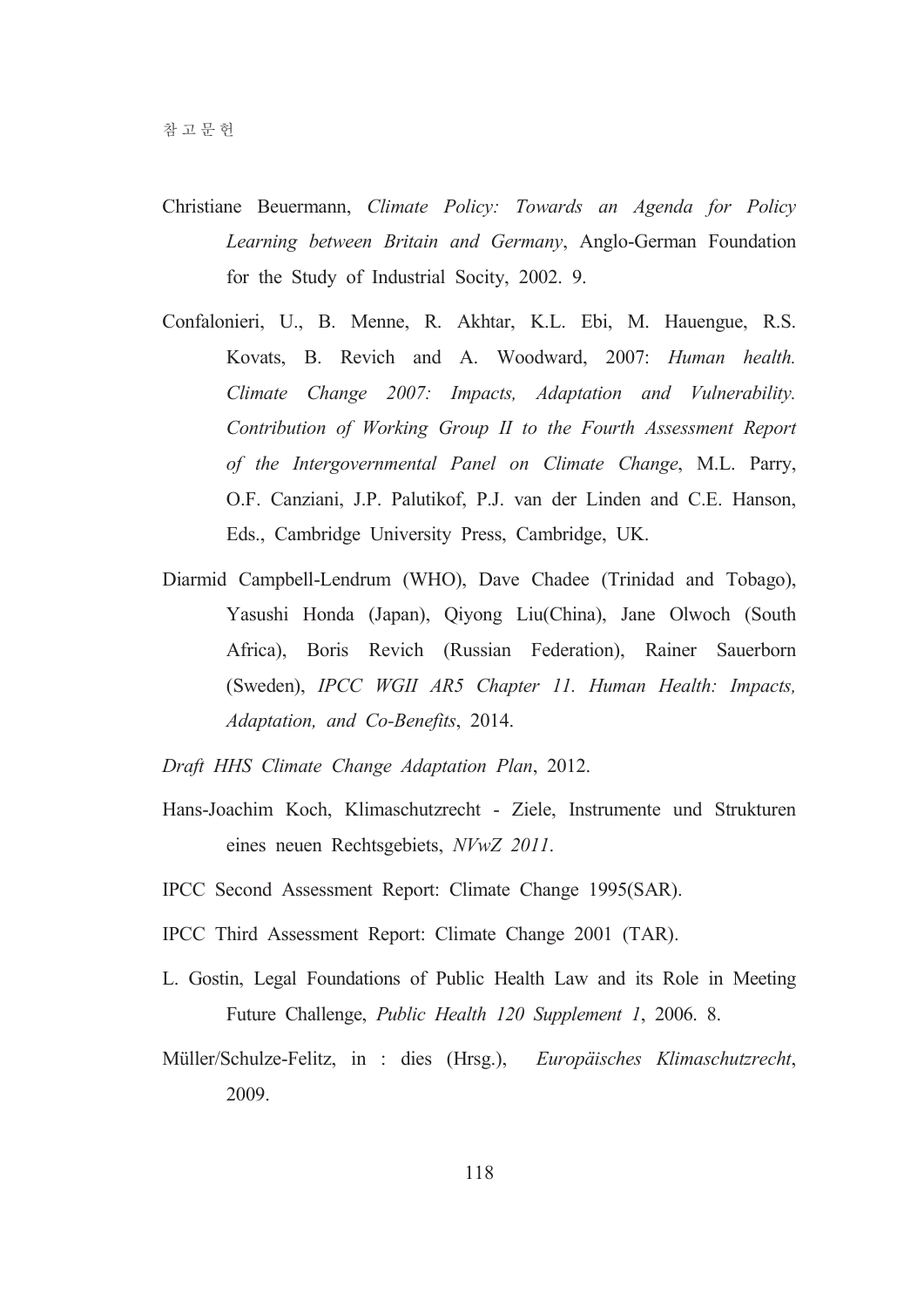- OECD, Progress on Adaptation to Climate Change in Developed Countries: An Analysis od Broad Trends, 2006.
- UK DH & HPA, The Health Effects of Climate Change in the UK 2012.
- Umweltbundesamt/Robert Koch-Institut : Klimawandel und Gesundheit -Allgemeiner Rahmen zu Handlungsempfehlungen für Behörden und weitere Akteure in Deutschland, März 2013.
- US EHP & NIEHS, A Human health perspective on climate change, 2010.
- USGCRP, Climate Change Impacts on the United States: The Potential Consequences of Climate Variability and Change, 2000. 11.
- WHO, Protecting health from climate change world health day 2008.
- Winkler, Klimaschutzrecht, 2005; Gärditz, JuS 2008, S. 324; Kloepfer, Umweltschutzrecht, 2008.

#### <보도자료>

- "폭염대비 효율적 대응 및 피해예방을 위한 2014년 폭염대응 종합대책". 중앙재난안전대책본부/관계부처합동 보도자료, 2014. 5.
- "IPCC, 기후변화 영향 및 적응에 관한 보고서 승인", 환경부 보도자료, 2014. 3. 31(월).
- "건강에 미치는 기후 변화의 5가지 주요 영향", 'The Science Times」, 2008. 4. 8. 자. 검색일:2014. 6. 16.
- "미세먼지, 단지 중국때문일까", 프레시안, 2014. 3. 24.자. 검색일: 2014. 7. 9.
- "지난해 해외유입 감염병 중 '뎅기열' 가장 많아". 메디컬투데이. 2014. 7. 1. 자. 검색일: 2014. 7. 1.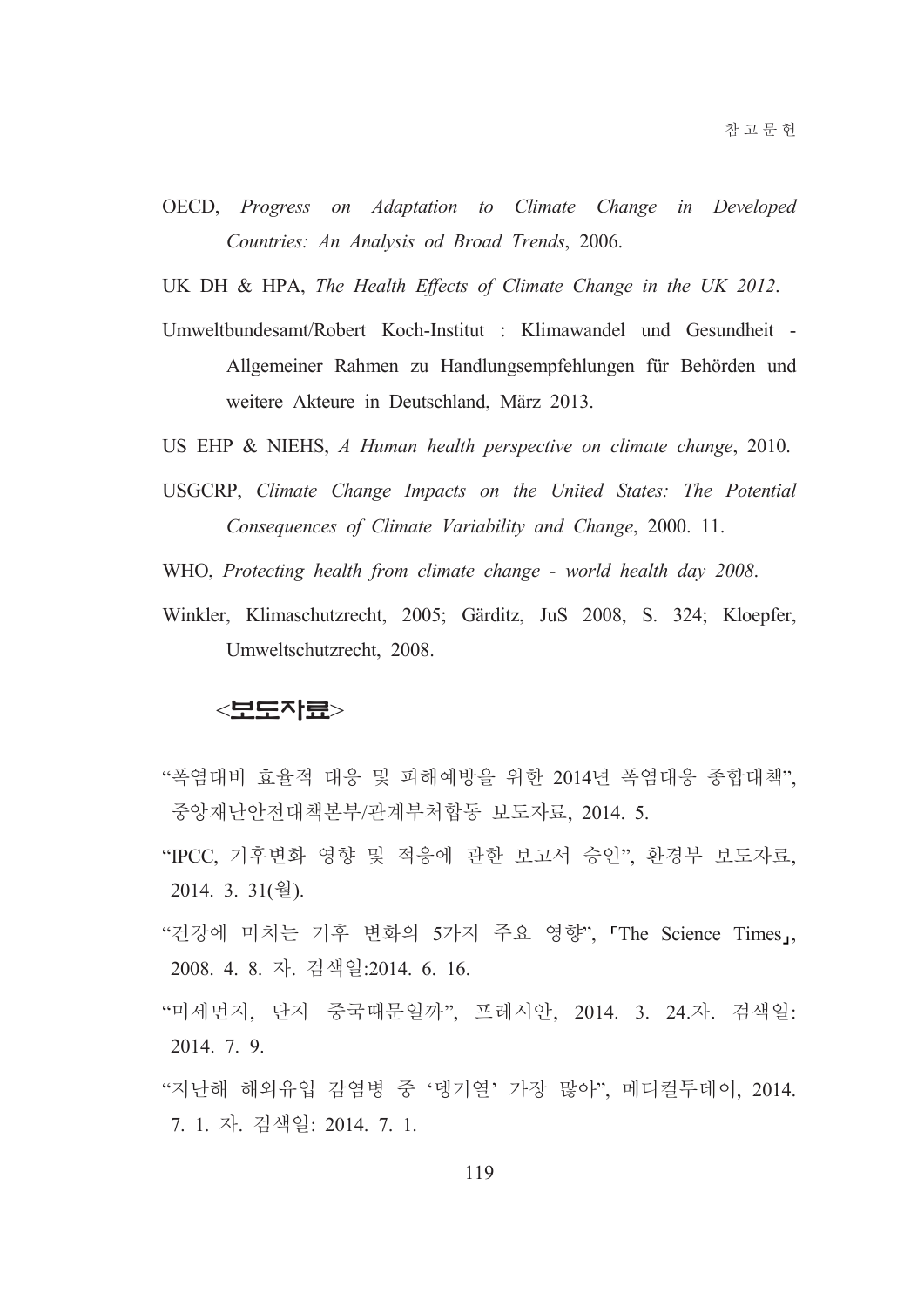"폭염대비 효율적 대응 및 피해예방을 위한 2014년 폭염대응 종합대책". 중앙재난아저대책본부/관계부처함동 보도자료 2014 5

### <인터넷자류>

Bundesministerium fur Umwelt, Naturschutz und Reaktorsicherheit (Hrsg.), Aktionsplan Anpassung der deutschen Anpassungsstrategie an den Klimawandel, 2011.

http://www.bmu.de/files/pdfs/allgemein/application/pdf/aktionsplan anpassung klimawandel bf.pdf.

http://agecon2.tamu.edu/people/faculty/mccarl-bruce/papers/906.pdf

http://cdc.go.kr/CDC/intro/org/CdcMem.jsp?menuIds=HOME001-MNU0719-MNU0014-MNU0397

http://scienceblogs.com/significantfigures/index.php/2014/05/20/climate-change-i mpacts-in-the-united-states-a-summary-of-the-new-national-climate-assessment/

http://wupperinst.org/en/the-wuppertal-institute/history/

http://www.apug.de/apug/

http://www.bmub.bund.de/fileadmin/bmu-import/files/pdfs/allgemein/applicatio n/pdf/das zusammenfassung.pdf

http://www.bmub.bund.de/service/publikationen/downloads/details/artikel/deuts che-anpassungsstrategie-an-den-klimawandel/

http://www.bmub.bund.de/themen/klima-energie/

http://www.cdc.gov/

http://www.cdc.gov/climateandhealth/policy.htm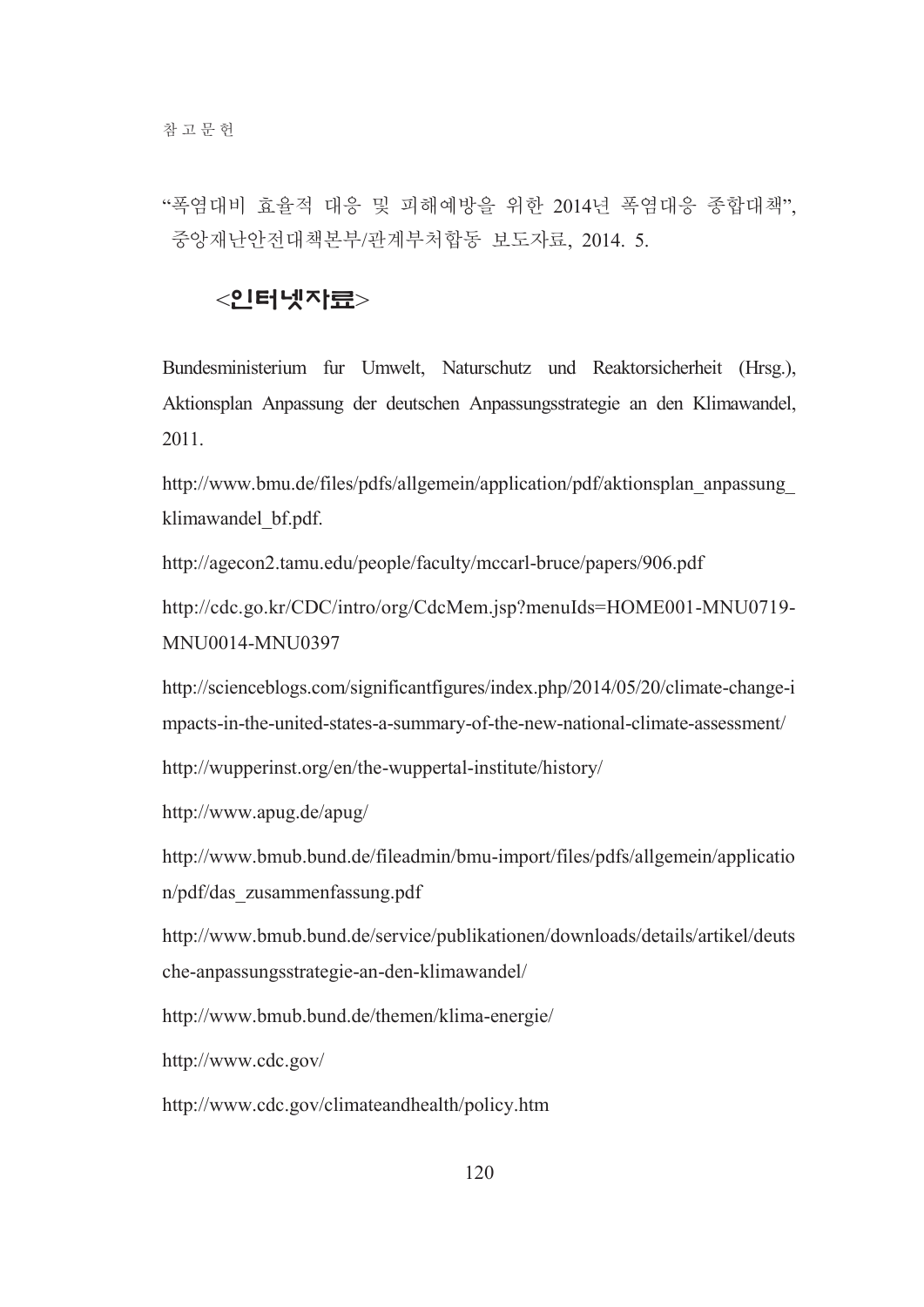http://www.cdc.gov/healthcommunication/toolstemplates/entertainmented/tips/c limatechange.html

http://www.cranfield.ac.uk/about/people-and-resources/schools-and-department s/school-of-applied-sciences/groups-institutes-and-centres/centre-for-environme ntal-risks-and-futures.html

http://www.globalchange.gov/about

http://www.hpa.org.uk/hecc2012

http://www.hpa.org.uk/Topics/EmergencyResponse/ExtremeWeatherEventsAn dNaturalDisasters/EffectsOfFlooding/

http://www.khanews.com/news/articleView.html?idxno=101693

http://www.mfds.go.kr/e-stat/index.do?nMenuCode=17

http://www.nccarf.edu.au/

http://www.niehs.nih.gov/about/index.cfm

http://www.niehs.nih.gov/about/index.cfm

http://www.nih.gov/about/

http://www.sduhealth.org.uk/areas-of-focus/community-resilience.aspx

http://www.tyndall.ac.uk/about

http://www.ukcip.org.uk/

http://www.ukcip.org.uk/about-us/

http://www.umweltbundesamt.de/en/topics/climate-energy/climate-change-adap tation/adaptation-at-the-federal-level/adaptation-action-plan

http://www.umweltbundesamt.de/en/topics/climate-energy/climate-change-adap tation/kompass